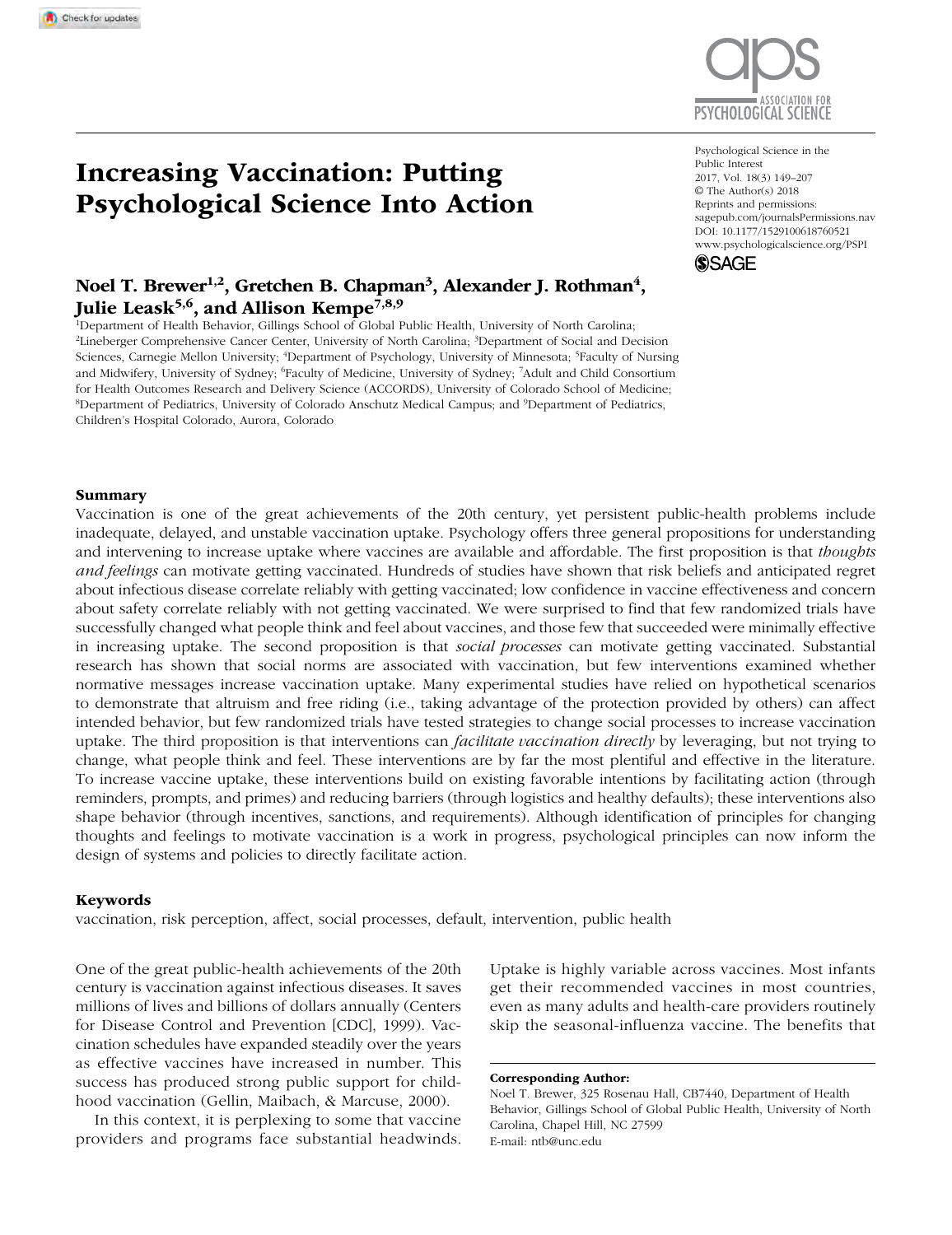accrue from vaccination individually and collectively are contingent on individuals' behaviors, and thus the public-health benefits are established or threatened by the behavior of individuals. The success of vaccination programs has left people largely unaware of, and unconcerned about, diseases they have never seen and heard little about. Vaccination regularly generates controversy in traditional and social media, often because of unsubstantiated safety concerns (e.g., Dunn, Leask, Zhou, Mandl, & Coiera, 2015). Program managers and providers lack evidence-based tools for effectively addressing the resulting dips in the public's confidence in vaccination. In these many ways, advances in vaccinology fall prey to the behavioral puzzle of variable vaccine uptake.

Psychology offers insight into why people engage in health behaviors, including vaccination. However, the empirical findings that can inform and constrain psychological theories about vaccination appear in disconnected literatures across psychology, public health, medicine, nursing, sociology, and behavioral economics. We sought to integrate this scattered literature and to better understand how the findings inform and constrain psychological theories when applied to vaccination.

Psychological theories offer three general propositions for understanding and increasing vaccination. The first proposition is that thoughts and feelings motivate getting vaccinated, yet the veracity of this claim is not well established. For instance, it makes intuitive sense that people get vaccinated because they feel at risk. But is this true? And if so, do interventions that can increase risk perceptions lead to higher rates of vaccination? A second proposition is that the social context of vaccination has a large impact on uptake. A new mother in a parenting group, who hears that her peers are getting vaccines for their children, might become more inclined to do the same. But do studies support this intuition? A third proposition is that it is possible to use psychological principles to increase vaccination directly without modifying people's thoughts, feelings, or social experiences. For instance, structuring the decision to get vaccinated as the default behavioral option is promising, but we do not know which forms of defaults are most effective and under what conditions.

Our review examines the evidence for, and implications of, these three general propositions by examining psychological principles as applied to understanding and increasing vaccination coverage. We consider these issues in contexts where vaccines are generally available and affordable (Thomson, Robinson, & Vallée-Tourangeau, 2016) because, under those circumstances, psychological processes have the most opportunity to exert an influence. Supply-side issues that affect vaccination coverage in many countries are important but are not the focus of our review (Zaffran et al., 2013).

The first section of our article situates vaccination in a public-health context. The following sections examine the evidence for the three psychological propositions about vaccination and their implications for intervention strategies for increasing uptake. Section 2 reviews what people think and feel about vaccination and implications for behavior; Section 3 examines social processes in the context of vaccination; and Section 4 examines approaches to changing vaccination behavior directly. The final section summarizes which of these psychological propositions have the greatest potential to increase vaccination coverage and how and when to deploy interventions based on them. In particular, we conclude that the most effective current methods for facilitating vaccination intervene on behavior directly, rather than attempting to change what people think and feel or their social context.

To show how psychological science can offer new insights into vaccination behavior, the sections that follow apply the three general psychological propositions (thoughts/feelings, social processes, directly affecting behavior) to understanding how provider recommendation may exert its effects. Provider recommendation is a strong motivator for getting a vaccination. For example, in one study, 38% of adolescent boys received a human papillomavirus (HPV) vaccine if their parents received a provider recommendation, but only 2% received the vaccine if the parents did not receive a recommendation (Reiter, Gilkey, & Brewer, 2013; Reiter, McRee, et al., 2013). The impact of provider recommendation holds true across all vaccines studied (Pandolfi et al., 2012; Wiley & Leask, 2013). Although many of the relevant studies are cross-sectional and rely on patient self-report, they suggest that provider recommendation can be a potent intervention, and some approaches, such as presumptive recommendations, are even more effective than standard recommendations (Brewer et al., 2017). Developing a better understanding of why and when provider recommendations increase vaccination could make them more effective.

Researchers in the field of vaccination have offered frameworks to organize and make sense of this research and identify new directions for intervention (e.g., Dubé et al., 2013; Kaufman et al., 2017; Nowak, LaVail, Kennedy, & Sheedy, 2013), but looking at influences on vaccination behavior from a psychological perspective can offer useful insights. Studies commonly evaluate complex, multicomponent interventions and show that they are effective at increasing vaccination (e.g., Briss et al., 2000; Rashid et al., 2016). Thinking about the psychological processes at play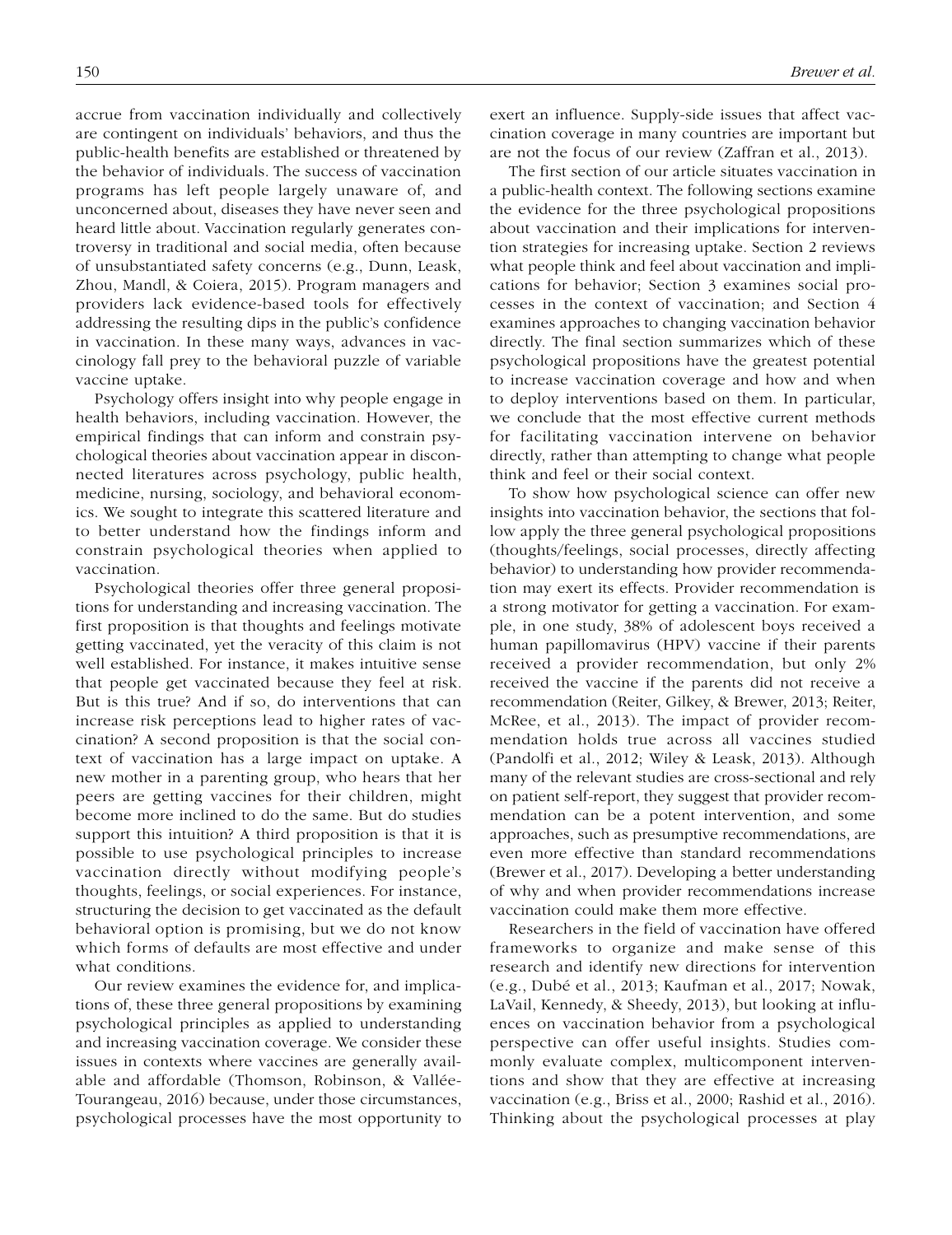can shed new light on the intervention components likely to be most effective and why and when they are effective. Our goal is to examine key psychological factors that shape vaccination uptake and offer promise for intervention to increase vaccination coverage, but we do not cover all forces that shape vaccinerelated thoughts and actions.

### Section 1: Vaccination and Public Health

To orient readers, we review the basics of vaccination, identify the three main problems facing vaccination, and discuss the role of vaccination activists.

# *Vaccine "basics"*

Vaccines protect against infection by viruses and bacteria by mimicking an infection in order to activate the body's natural immunity. Most childhood vaccines require multiple doses to produce strong immunity to disease and may require periodic booster doses to counteract waning immunity over time. Seasonalinfluenza vaccine requires an annual dose because the circulating pathogens change year to year. Some vaccines require only a single dose, especially those for older adults. Vaccination protects the person vaccinated and others around them by reducing the spread of disease. An additional benefit to society can accrue if sufficient *herd immunity* develops. This happens when enough people are vaccinated that the pathogen cannot reproduce. The threshold required for herd immunity varies by disease, but it typically ranges between 80% and 90% vaccination of the population (Doherty, Buchy, Standaert, Giaquinto, & Prado-Cohrs, 2016; Fine, 1993). The failure of herd immunity as a result of vaccine coverage falling below a threshold can trigger outbreaks that tie up significant resources and can lead to disease and sometimes death.

Routine vaccination of infants, children, and adults prevents around 2 to 3 million deaths every year in developed and in developing countries, according to World Health Organization (WHO; 2013) estimates. Elimination of smallpox through vaccination accounts for the majority of these lives saved, and ongoing routine vaccination programs account for the rest. Vaccines are cost-effective because of the value assigned to reductions in morbidity and mortality (Ozawa, Mirelman, Stack, Walker, & Levine, 2012). The seasonal-influenza vaccine even provides cost savings because it reduces the need for sick care and missed days of work as a result of illness. (Peasah, Azziz-Baumgartner, Breese, Meltzer, & Widdowson, 2013). The seasonal-influenza vaccine saves about \$117 for every dose delivered to older adults in the United States (Nichol, Margolis,

Wuorenma, & Von Sternberg, 1994), although other estimates are lower; data are unavailable for lowincome countries. Given that vaccines are both effective and cost-effective, the Gates Foundation declared 2011 to 2020 to be the "Decade of Vaccines" to maximize their impact. The World Health Organization and its 194 member states followed with a global plan to extent the "benefits of immunization to all people, regardless of where they are born, who they are, or where they live" (WHO, 2013, p. 5).

The substantial value offered by vaccination has led to guidelines for routine delivery of vaccines from birth to old age. An inspection of vaccination schedules (Fig. 1) shows most vaccines are used in the first months of life, when surrogates such as a parent and health-care provider make these decisions. Between birth and 18 months, babies get as many as 10 vaccines (e.g., hepatitis B, polio, rotavirus) with additional doses up to age 6. Many countries recommend that adolescents receive a booster vaccine—Dtap, dTpa, or Tdap—for diphtheria, tetanus, and pertussis (whooping cough; the "a" indicates that the pertussis component of the vaccine is acellular) as well as meningitis and HPV vaccines (both of which require multiple doses). High-income countries typically recommend the seasonal-influenza vaccine for people from 6 months through adulthood. Vaccines recommended for older adults are also available, including shingles, pneumococcus, and seasonal-influenza vaccines.

The varied number and purpose of vaccines across the life span creates a rich behavioral ecosystem to which psychological science can contribute important new insights. Vaccination achieves its promised benefits only when most individuals behave according to vaccination recommendations. The impact of different psychological principles may depend, in part, on the specific vaccine, its schedule, and the larger clinical and social context of vaccination. For example, adoption of HPV vaccines in the United States was hampered by its initial licensure and marketing for adolescent girls but not boys; confusion about HPV infection, the HPV vaccine, and sexual activity; outrage over early industry efforts to promote legislation requiring the vaccine in all 50 states (Colgrove, Abiola, & Mello, 2010); and the transformation of these energies into an unease about the vaccine among parents. These contextual issues slowed adoption of HPV vaccines, which created a problem that persists to this day despite voluminous data showing that the vaccine is highly effective and safe (Gee, Weinbaum, Sukumaran, & Markowitz, 2016). In contrast, two other vaccines for adolescents licensed the year before the HPV vaccine—Tdap booster and meningitis—have already met national coverage goals (Reagan-Steiner et al., 2016), and a new pneumococcal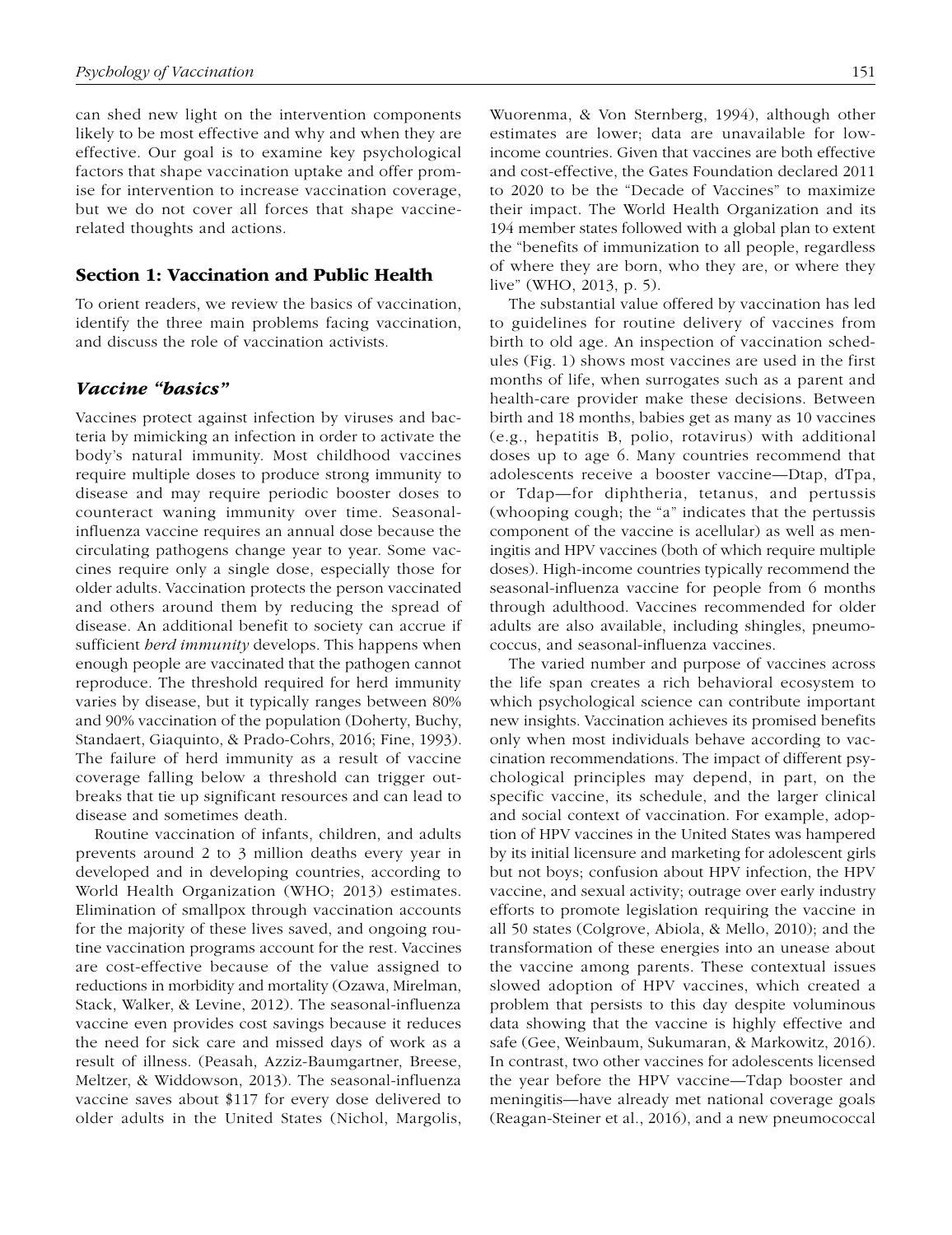| Vaccine                                                                    | Birth                | $1 \text{ m0}$ | $2 \text{ m}$ os                                       | 4 mos      | 6 mos                               | $9 \text{ m}$ os | $12 \text{ m}$ os                                         | 15 mos            | 18 mos                                | $19 - 23$<br>mos | $2-3$ yrs                                                                                                                         | $4-6$ yrs  | $7-10$ yrs   11-12 yrs   13-15 yrs |                                      | 16 yrs            | $17-18$ yrs |
|----------------------------------------------------------------------------|----------------------|----------------|--------------------------------------------------------|------------|-------------------------------------|------------------|-----------------------------------------------------------|-------------------|---------------------------------------|------------------|-----------------------------------------------------------------------------------------------------------------------------------|------------|------------------------------------|--------------------------------------|-------------------|-------------|
| Hepatitis B <sup>7</sup> (HepB)                                            | 1 <sup>st</sup> dose |                | Ą<br>$-2nd$ dose $-$                                   |            |                                     |                  | -3 <sup>rd</sup> dose-                                    |                   | ٨                                     |                  |                                                                                                                                   |            |                                    |                                      |                   |             |
|                                                                            |                      |                |                                                        |            |                                     |                  |                                                           |                   |                                       |                  |                                                                                                                                   |            |                                    |                                      |                   |             |
| Rotavirus <sup>2</sup> (RV) RV1 (2-dose<br>series); RV5 (3-dose series)    |                      |                | 1 <sup>st</sup> dose                                   | $2nd$ dose | footnote <sub>2</sub><br><b>See</b> |                  |                                                           |                   |                                       |                  |                                                                                                                                   |            |                                    |                                      |                   |             |
|                                                                            |                      |                | 1 <sup>st</sup> dose                                   | $2nd$ dose | 3 <sup>rd</sup> dose                |                  |                                                           | $-4th$ dose-<br>ý |                                       |                  |                                                                                                                                   | $5th$ dose |                                    |                                      |                   |             |
| Diphtheria, tetanus, & acellular<br>pertussis <sup>3</sup> (DTaP: <7 yrs)  |                      |                |                                                        |            |                                     |                  |                                                           |                   | Ą                                     |                  |                                                                                                                                   |            |                                    |                                      |                   |             |
|                                                                            |                      |                |                                                        |            |                                     |                  |                                                           |                   |                                       |                  |                                                                                                                                   |            |                                    |                                      |                   |             |
| Haemophilus influenzae type b <sup>4</sup><br>(Hib)                        |                      |                | 1 <sup>st</sup> dose                                   | $2nd$ dose | footnote 4<br><b>See</b>            |                  | See footnote 4<br>$3rd$ or $4tl$<br>Ý                     | Ą<br>dose,        |                                       |                  |                                                                                                                                   |            |                                    |                                      |                   |             |
| Pneumococcal conjugate <sup>5</sup><br>(PCV13)                             |                      |                | 1 <sup>st</sup> dose                                   | $2nd$ dose | 3 <sup>rd</sup> dose                |                  | $-4^{\text{th}}$ dose--                                   | Ą                 |                                       |                  |                                                                                                                                   |            |                                    |                                      |                   |             |
|                                                                            |                      |                |                                                        |            |                                     |                  |                                                           |                   |                                       |                  |                                                                                                                                   |            |                                    |                                      |                   |             |
| Inactivated poliovirus $^6$<br>$(IPV: < 18$ yrs)                           |                      |                | 1 <sup>st</sup> dose                                   | $2nd$ dose | Ý                                   |                  | -3 <sup>rd</sup> dose-                                    |                   |                                       |                  |                                                                                                                                   | $4th$ dose |                                    |                                      |                   |             |
|                                                                            |                      |                |                                                        |            |                                     |                  |                                                           |                   |                                       |                  |                                                                                                                                   |            |                                    |                                      |                   |             |
| Influenza <sup>7</sup> (IIV)                                               |                      |                |                                                        |            |                                     |                  |                                                           |                   | Annual vaccination (IIV) 1 or 2 doses |                  |                                                                                                                                   |            |                                    | Annual vaccination (IIV) 1 dose only |                   |             |
|                                                                            |                      |                |                                                        |            |                                     |                  |                                                           |                   |                                       |                  |                                                                                                                                   |            |                                    |                                      |                   |             |
| Measles, mumps, rubella <sup>8</sup> (MMR)                                 |                      |                |                                                        |            | See footnote 8                      |                  | $-1st$ dose-<br>Ŵ                                         | ⇡                 |                                       |                  |                                                                                                                                   | $2nd$ dose |                                    |                                      |                   |             |
|                                                                            |                      |                |                                                        |            |                                     |                  |                                                           |                   |                                       |                  |                                                                                                                                   |            |                                    |                                      |                   |             |
| Varicella <sup>9</sup> (VAR)                                               |                      |                |                                                        |            |                                     |                  | <b>1st</b> dose-                                          | î                 |                                       |                  |                                                                                                                                   | $2nd$ dose |                                    |                                      |                   |             |
|                                                                            |                      |                |                                                        |            |                                     |                  |                                                           |                   |                                       |                  |                                                                                                                                   |            |                                    |                                      |                   |             |
| Hepatitis A <sup>10</sup> (HepA)                                           |                      |                |                                                        |            |                                     |                  |                                                           |                   | -2-dose series, See footnote 10-      | Ą                |                                                                                                                                   |            |                                    |                                      |                   |             |
|                                                                            |                      |                |                                                        |            |                                     |                  |                                                           |                   |                                       |                  |                                                                                                                                   |            |                                    |                                      |                   |             |
| ≥9 mos; MenACWY-CRM ≥2 mos)<br>Meningococcal <sup>11</sup> (MenACWY-D      |                      |                |                                                        |            |                                     | See footnote 11  |                                                           |                   |                                       |                  |                                                                                                                                   |            | 1st dose                           |                                      | $2nd$ dose        |             |
| Tetanus, diphtheria, & acellular<br>pertussis <sup>13</sup> (Tdap: ≥7 yrs) |                      |                |                                                        |            |                                     |                  |                                                           |                   |                                       |                  |                                                                                                                                   |            | Tdap                               |                                      |                   |             |
| Human papillomavirus <sup>14</sup> (HPV)                                   |                      |                |                                                        |            |                                     |                  |                                                           |                   |                                       |                  |                                                                                                                                   |            | See footnote <br> -<br>  14        |                                      |                   |             |
| Meningococcal B $^{12}$                                                    |                      |                |                                                        |            |                                     |                  |                                                           |                   |                                       |                  |                                                                                                                                   |            |                                    | See footnote 12                      |                   |             |
|                                                                            |                      |                |                                                        |            |                                     |                  |                                                           |                   |                                       |                  |                                                                                                                                   |            |                                    |                                      |                   |             |
| Pneumococcal polysaccharide <sup>5</sup><br>(PPSV23)                       |                      |                |                                                        |            |                                     |                  |                                                           |                   |                                       |                  |                                                                                                                                   |            | See footnote 5                     |                                      |                   |             |
| Range of recommended<br>ages for all children                              |                      |                | Range of recommended ages<br>for catch-up immunization |            |                                     |                  | Range of recommended ages<br>for certain high-risk groups |                   |                                       |                  | Range of recommended ages for non-high-risk<br>groups that may receive vaccine, subject to<br>individual clinical decision making |            |                                    |                                      | No recommendation |             |

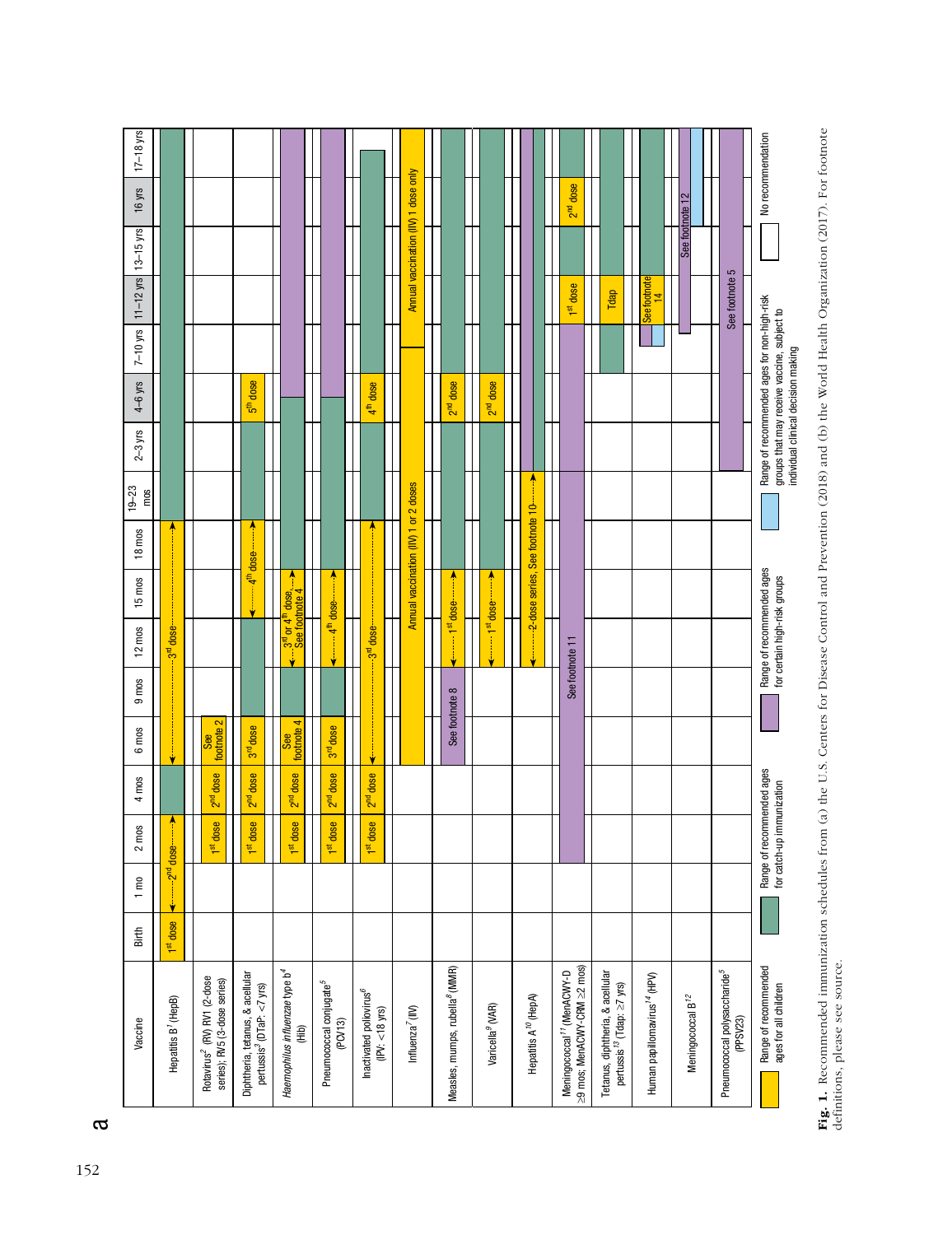| <b>Considerations</b> |                                                 |                                                    |                                                                                                                                                                                                                                |                                                                                                            |                                                                                                                  |                                                                                                    |                                                                                                                                        |                                                                            |                                                                                                                                              |                                                                      |                                                                               | Target 9-14-year-old girls; Multi-age cohort vaccination;<br>Pregnancy Older age groups ≥ 15 years 3 doses<br>HIV and immunocompromised                                                                                 |
|-----------------------|-------------------------------------------------|----------------------------------------------------|--------------------------------------------------------------------------------------------------------------------------------------------------------------------------------------------------------------------------------|------------------------------------------------------------------------------------------------------------|------------------------------------------------------------------------------------------------------------------|----------------------------------------------------------------------------------------------------|----------------------------------------------------------------------------------------------------------------------------------------|----------------------------------------------------------------------------|----------------------------------------------------------------------------------------------------------------------------------------------|----------------------------------------------------------------------|-------------------------------------------------------------------------------|-------------------------------------------------------------------------------------------------------------------------------------------------------------------------------------------------------------------------|
| <b>Adults</b>         |                                                 |                                                    |                                                                                                                                                                                                                                |                                                                                                            |                                                                                                                  |                                                                                                    |                                                                                                                                        |                                                                            |                                                                                                                                              |                                                                      |                                                                               |                                                                                                                                                                                                                         |
| <b>Adolescents</b>    |                                                 |                                                    |                                                                                                                                                                                                                                | 1 Booster 9-15 yrs (Td)                                                                                    |                                                                                                                  |                                                                                                    |                                                                                                                                        |                                                                            |                                                                                                                                              |                                                                      |                                                                               | 2 doses (females)                                                                                                                                                                                                       |
| Children              | 1 dose                                          | (see footnote for schedule options)<br>$3-4$ doses | 3-4 doses (at least one dose of IPV)<br>with DTP                                                                                                                                                                               | 2 Boosters 12-23 months<br>(DTP-containing vaccine)<br>and 4-7 years (Td)                                  | 3 doses, with DTP                                                                                                | months after last dose                                                                             | 3 doses, with DTP                                                                                                                      | 2 doses before 6 months of age, plus<br>booster dose at 9-15 months of age | 3 doses with DTP<br>Rotarix: 2 doses with DTP<br>RotaTeq:                                                                                    | 2 doses                                                              | 1 dose (see footnote)                                                         |                                                                                                                                                                                                                         |
| Antigen               |                                                 |                                                    |                                                                                                                                                                                                                                |                                                                                                            | Option 1                                                                                                         | Option 2                                                                                           | Option 1                                                                                                                               | Option 2                                                                   |                                                                                                                                              |                                                                      |                                                                               |                                                                                                                                                                                                                         |
|                       | Recommendations for all immunization programmes | Exceptions HIV<br>BCG                              | Co-administration and combination vaccine<br>Premature and low birth weight<br>Definition high-risk<br><b>Birth dose</b><br>3 doses (for high-risk groups if not previously immunized)<br>(see footnote)<br><b>Hepatitis B</b> | Transmission and importation risk criteria<br>b <sub>OPV</sub> birth dose<br>Type of vaccine<br>aio<br>Roj | Delayed/interrupted schedule<br>Matemal immunization<br>Combination vaccine<br>3 doses<br>DTP-containing vaccine | Not recommended for children $>$ 5 years old<br>Single dose if $> 12$ months of age<br>Haemophilus | Co-administration and combination vaccine<br>Delayed/interrupted schedule<br>cor 3 doses, with booster at least 6<br>influenzae type b | Vaccine options                                                            | HIV+ and preterm neonates booster<br>Initiate before 6 months of age<br>Co-administration<br>:<br>:<br>:<br>:<br>Pneumococcal<br>(Conjugate) | Not recommended if $> 24$ months old<br>Vaccine options<br>Rotavirus | Combination vaccine;<br>HIV early vaccination;<br>Pregnancy<br><b>Measles</b> | Combination vaccine and Co-administration<br>Achieve and sustain 80% coverage<br>Pregnancy<br>1 dose (adolescent girls and/or child bearing aged women if not<br>previously vaccinated; see footnote)<br><b>Rubella</b> |

Fig. 1. (continued) Fig. 1. (continued)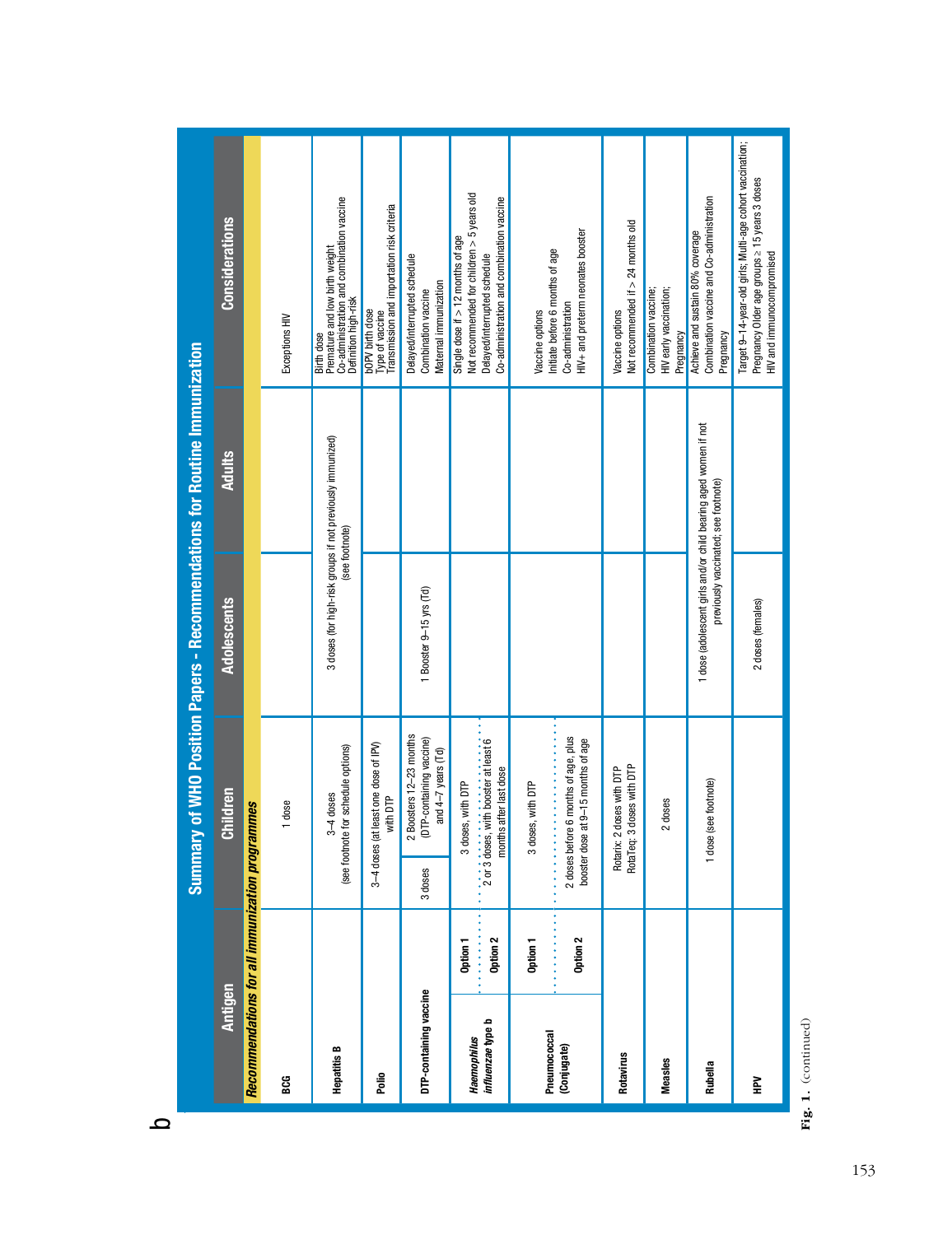vaccine for infants, licensed the year after the HPV vaccine, has also been rapidly adopted (Harriman et al., 2011). Thus, efforts to use psychological insights to promote vaccination are unlikely to be a one-size fits all endeavor. For this reason, we next consider in greater detail the meaning of vaccination as a behavior and the challenges facing uptake.

### *Vaccination behaviors*

Getting vaccinated is a behavior that appears simple but is actually the result of a complex series of behaviors, all of which are contingent on an interlocking system of people, funding, policies, and permissions (Table 1). Children and adults go to a provider to get vaccinated, the provider is employed by a clinic or program, and funding comes through policies established by legislators or perhaps insurers or even nongovernmental organizations. Each of these actors has different goals and resources, and each can take many actions that support or undermine vaccination. Studying vaccination means also studying a myriad of underlying behaviors by these various actors. Thus, "vaccination behavior" can be as different as a Pakistani mother who walks 2 hours to a larger town to get her child vaccinated or a World Health Organization advisory group meeting in Geneva to review evidence and recommend a schedule for routine vaccination.

We will generally focus on vaccine uptake by individuals, which across a population is called *vaccination coverage*. High coverage is important because it creates direct benefits for vaccinated individuals and indirect benefits for their communities. Coverage is high and steady for childhood vaccination and is rising for new vaccines, including those for adolescents. Vaccine coverage is often above 90% for individual vaccines delivered during childhood in high-income countries, and it is even higher for some individual vaccines. For example, in 2016, 86% of children worldwide received at least one dose of a measles vaccine, and coverage was highest (94%) in the Americas and Europe (Casey et al., 2016).

Coverage is inextricably tied to how people access vaccination and health care. People may get vaccines by *active seeking*, sometimes called demand, or through *passive acceptance*. The importance of actively seeking versus passively accepting them may vary by country and by the person's age. In high-income countries, hospitals routinely offer vaccines for babies when they are born, then during routine visits in pediatric or other primary-care settings, and later sometimes through their schools. Teens receive vaccines in school or during routine medical care, but fewer teens than children have routine medical visits (Ziv, Boulet, & Slap, 1999). Adults more often receive vaccines opportunistically when they see a provider for other health-care services, and

|  |  | Table 1. Examples of Behaviors That Lead to Increased Vaccination |  |
|--|--|-------------------------------------------------------------------|--|
|  |  |                                                                   |  |

| Agent                 | Behavior example                                                                                   |
|-----------------------|----------------------------------------------------------------------------------------------------|
| Adult, parent         | Keep personal records of received and recommended vaccines                                         |
|                       | Make appointment for vaccination                                                                   |
|                       | Accept vaccine offered by health-care provider                                                     |
|                       | Sign consent to vaccination at school                                                              |
|                       | Request vaccination at a pharmacy                                                                  |
| Provider              | Stock all recommended vaccines at site of care                                                     |
|                       | Recommend vaccination to patients at all types of visits                                           |
|                       | Enact standing orders for vaccination                                                              |
|                       | Record vaccines in electronic health record                                                        |
|                       | Record vaccines in regional immunization registry                                                  |
|                       | Complete training requirements and attend continuing education                                     |
| Employer              | Host vaccination clinics that offer convenient, free vaccines to employees                         |
|                       | Promote vaccination to employees                                                                   |
| Regional immunization | Manage the supply of vaccines                                                                      |
| program manager       | Coordinate quality improvement visits to providers                                                 |
|                       | Sponsor mass-vaccination clinics in schools                                                        |
|                       | Conduct communication campaigns                                                                    |
|                       | Manage crisis communication                                                                        |
| Legislator            | Require vaccination to attend school or college or to access government services or payments       |
|                       | Fund vaccination program schedules                                                                 |
|                       | Purchase vaccines                                                                                  |
|                       | Regulate and support program implementation, including service delivery and vaccine-safety systems |
|                       | Evaluate programs                                                                                  |
|                       | Pledge contributions to global vaccination initiatives                                             |
|                       |                                                                                                    |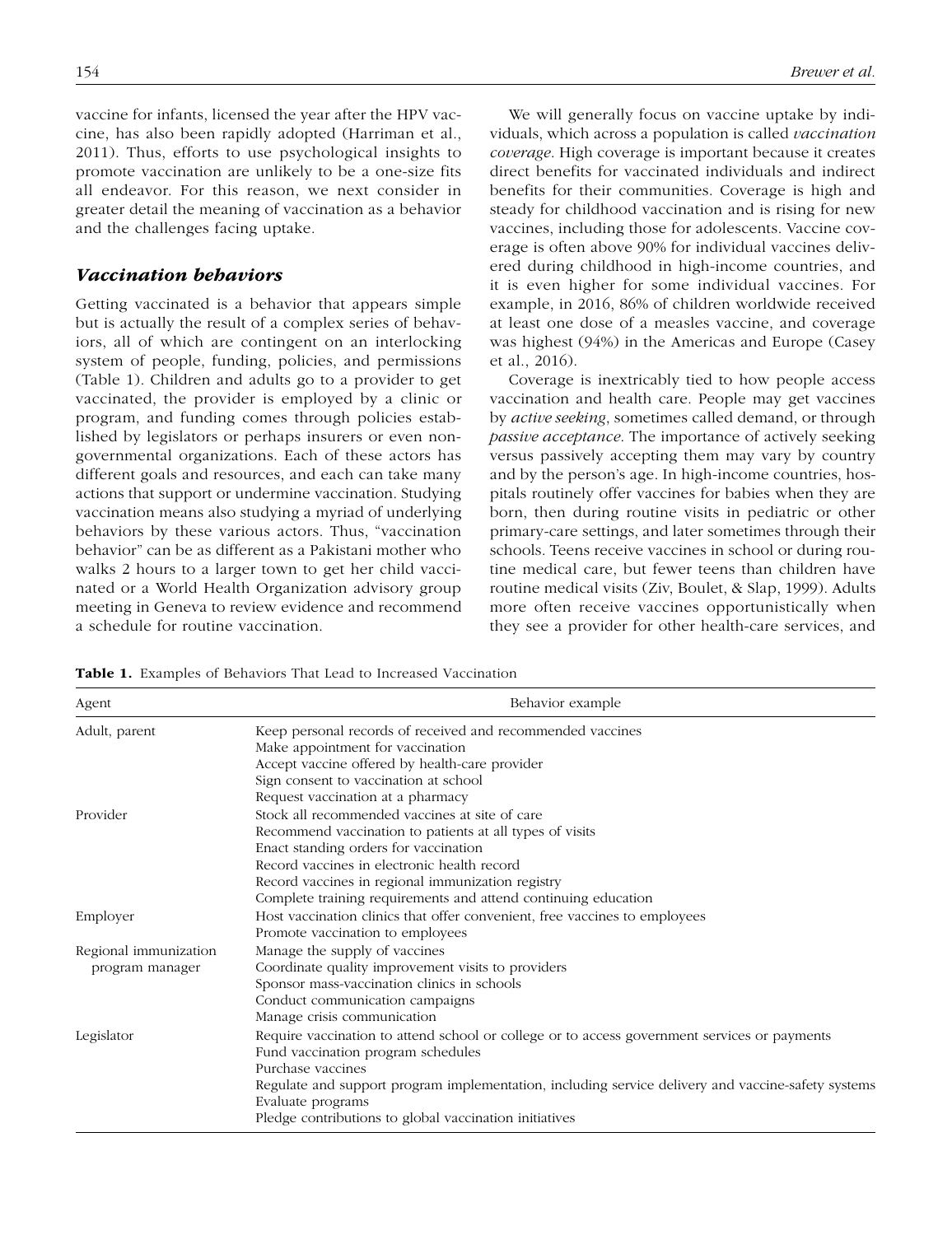Table 2. Problems With Vaccination Uptake

| Problem             | Description                                                       |
|---------------------|-------------------------------------------------------------------|
| Inadequate coverage | Not meeting goal for vaccination<br>coverage                      |
| Delay               | Vaccination after the recommended<br>age                          |
| Instability         | Sudden drop in vaccination coverage<br>after vaccine-safety scare |

preventive services vie for limited time during these visits (Yarnall, Pollak, Østbye, Krause, & Michener, 2003). Thus, in high-income countries, accepting offers of vaccination is especially important for children for whom a vaccine is routinely offered, whereas active seeking may be more important for vaccination of teens and adults for whom vaccine is less routinely offered. In contrast, in low- and middle-income countries, parents must often actively seek out vaccination regardless of age, and the impact of practical barriers (e.g., transportation, opportunity costs) can be magnified (Hickler, MacDonald, Senouci, & Schuh, 2017). In low- and middle-income countries, encouraging active demand for vaccination is often the key consideration.

Even as vaccination is common and widely accepted, vaccination programs face challenges. All countries that are asked about such challenges report them, including countries with low, moderate, and high incomes (H. J. Larson, Jarrett, Eckersberger, Smith, & Paterson, 2014). We next review three key problems with vaccine uptake in the areas of coverage adequacy, timeliness, and robustness (Table 2).

*Inadequacy.* One problem is *inadequacy*, which we define as vaccination coverage that falls below a stated vaccination goal. For example, the United States has established Healthy People 2020, a set of objectives for health behaviors, including coverage targets for various vaccines. Coverage can be problematically low for people who face substantial barriers or actively refuse vaccination (Omer, Salmon, Orenstein, DeHart, & Halsey, 2009; Rainey et al., 2011). The relative contribution of these barriers depends on the country and the healthcare system in place there. Receipt of the complete set of recommended childhood vaccines is suboptimal in most countries. More than a quarter of 19- to 35-month olds in the United States do not have all recommended vaccines (Hill, Elam-Evans, Yankey, Singleton, & Dietz, 2016). Vaccine coverage for adolescents and adults is lower still (CDC, 2016). Older adults do the best of any age group on uptake of the seasonal-influenza vaccine, but less than a third get the new shingles vaccine in the United States (W. W. Williams et al., 2017), in part because insurance coverage for the vaccine is spotty and, although only doctors can prescribe it, doses are available primarily at pharmacies.

Health-care providers regularly come into contact with people who are old, sick, or have compromised immune systems. Carrying infectious diseases such as influenza or hepatitis to these groups can be deadly. Health-care workers in 11 European countries have seasonal-influenza vaccination coverage below 30% (P. R. Blank, Schwenkglenks, & Szucs, 2009). Coverage also varies by role and setting. In the United States, seasonal-influenza vaccination coverage is above 90% for workers in hospitals, 80% in outpatient care, and below 70% in long-term care (Black et al., 2016).

Explicit *refusal* of vaccines when offered can lead to low coverage, as can inaction, such as not going to a provider or ignoring vaccination campaigns. Some U.S. parents (6%–25%) have refused one or more vaccines for their children (Gilkey, McRee, et al., 2016; Gilkey, Reiter, et al., 2016; Gust, Darling, Kennedy, & Schwartz, 2008; P. J. Smith et al., 2011). A large minority of parents who initially refuse a vaccine agree to it later (Dempsey et al., 2011; Kornides, McRee, & Gilkey, in press). Actively refusing all vaccines is rare, typically around 1% to 2% in high-income countries (Beard, Hull, Leask, Dey, & McIntyre, 2016; Dempsey et al., 2011; Hill, Elam-Evans, Yankey, Singleton, & Dietz, 2016; Samad et al., 2006; P. J. Smith et al., 2011). Refusal of all vaccines is more common among White children with older, university-educated mothers living in higher income households (Samad et al., 2006; P. J. Smith et al., 2011). Vaccine refusal explains a substantial proportion of measles cases and some pertussis cases (Phadke, Bednarczyk, Salmon, & Omer, 2016), although this may vary by country, depending on access to vaccination.

*Delay.* Another problem is *delay*, which we define as receiving a vaccination after the recommended age. Low coverage reflects both individuals who will never be vaccinated and those for whom vaccination is delayed but eventually occurs. Like low coverage, delay can be the result of a deliberate choice, passive inaction, or forces external to the individual, such as a vaccine shortage. Over a third of U.S. infants remain undervaccinated for 6 months or longer past the recommended age (Luman et al., 2005). A quarter of U.S. parents report having delayed one or more vaccines for young children (Gilkey, McRee, et al., 2016). Some parents spread out doses according to alternative schedules for reasons that include concerns about pain or safety (Dempsey et al., 2011; Gust et al., 2008). Young children whose parents intentionally delay one or more vaccinations are more likely to remain undervaccinated (Smith, Humiston, Parnell, Vannice, & Salmon, 2010). Many physicians (40%) report that difficult interactions with parents about spreading out of vaccines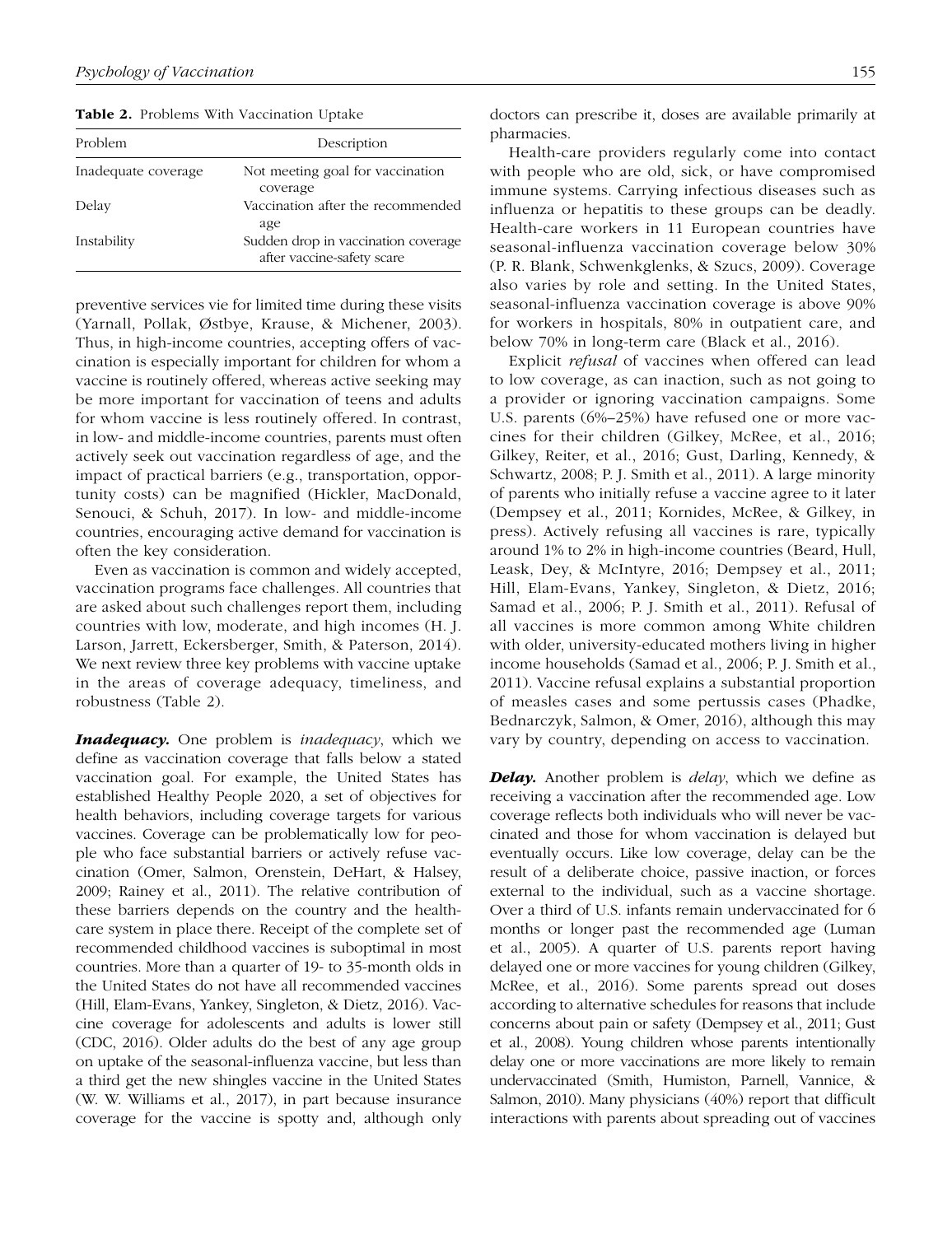decreases their job satisfaction (Kempe, O'Leary, et al., 2015). However, providers are also a source of delay. For example, some providers recommend delaying the HPV vaccine or other vaccines (Gilkey, Malo, Shah, Hall, & Brewer, 2015). Timeliness is also a problem in low- and middle-income countries, in part because of challenges related to supply (Akmatov & Mikolajczyk, 2012).

Claims of rising vaccine refusal or delay are commonplace in the research literature, but the data are largely indirect (Cooper, Larson, & Katz, 2008; Omer et al., 2009). The most direct example is that refusal of HPV vaccination for adolescents increased by 10 percentage points over 4 years (Gilkey, Calo, Marciniak, & Brewer, 2017). However, this conclusion relies on comparing coverage estimates made using different methods. Requested exemptions from school requirements for vaccination have also increased in the United States (Gowda & Dempsey, 2013; Omer, Richards, Ward, & Bednarczyk, 2012; P. J. Smith et al., 2017), although studies do not show contemporaneous drops in vaccination. In Australia, registered objection to vaccination remained stable between 1999 and 2015 (Beard et al., 2016). "Shot limiting" (having two or fewer vaccines at a doctor's visit before the age of 9 months) increased over a 3-year period and was associated with more medical visits and fewer vaccine doses delivered (Robison, Groom, & Young, 2012). Undervaccination among 2-year-olds increased over a 4-year period in a study of eight U.S. managed care organizations (Glanz et al., 2013), although national data did not show corresponding decreases. The number of pediatricians who experienced a parent's refusal of vaccines went up by 13 percentage points over 7 years in the United States (Hough-Telford et al., 2016). Refusal of required childhood vaccines experienced a small increase (0.5%) in the first 2 years of a national U.S. study but was flat in the final years of the study (Omer, Porter, Allen, Salmon, & Bednarczyk, 2017). In sum, we are unaware of compelling evidence of substantially increased refusal and delay, and recent U.S. data suggest that refusal may be stable.

*Instability.* A third problem is *instability*, which we define as a sudden drop in coverage, often as a result of a vaccine-safety scare. Although instability also has some overlap with low coverage, the emphasis is on reductions in coverage over a relatively short time. For example, in Japan, unconfirmed reports of safety issues facing the HPV vaccine surfaced in the media (Hanley, Yoshioka, Ito, & Kishi, 2015). Within 2 months, Japan's government removed a proactive recommendation for the HPV vaccine, which caused uptake to plunge from around 70% to less than 1%. Denmark and Ireland have also seen large declines in HPV vaccination following the lobbying of groups of parents formed through a shared belief about the role of the vaccine in any health problems their children experienced. Italy had a substantial drop in seasonal-influenza vaccination after a safety scare (Rosselli, Martini, Bragazzi, & Watad, 2017). Given that safety scares emerge with regularity, national vaccination programs need practical advice about what they can do to prepare for specific, unanticipated vaccine-safety scares and to maximize the robustness of uptake.

# *Citizen activism*

One of the factors affecting vaccination uptake, particularly during safety scares, is the activism of citizens. It is important to distinguish between citizen activism and vaccination behavior, a distinction media coverage often misses. Refusing vaccines does not make one an antivaccination activist. Furthermore, the small numbers of activists mean that their own vaccination choices have minimal direct impact on vaccination coverage overall. Rather, they can influence the behavior of policymakers, social networks, and individuals through messages and activism. We review below what is known about antivaccination activists, and then we review the more recent provaccination movement.

Antivaccination activism has existed in some form for more than 200 years (Wolfe & Sharp, 2002). Radical antivaccine groups assert that vaccines are unsafe and ineffective; reformist groups accept some aspects of vaccination but call for better vaccine testing or compensation for adverse events that occur after vaccination (Hobson-West, 2007). Health conditions that the groups have attributed to vaccines include autism in children and autoimmune disorders in adolescents, even though research findings invariably do not support a connection to vaccination (Maglione et al., 2014). For example, in the Philippines and, more recently, in Kenya, activists spread unsubstantiated theories that tetanus toxoid vaccine is subversively used to control fertility (H. Larson, 2014; Mandlhate & Heinonen, 2014). Some have suggested that personal-injury lawyers have contributed financially to antivaccination activism to create an environment supportive of claims and litigation (Deer, 2011). Physicians supporting alternative vaccination schedules or spreading out doses can reinforce activists' stances that vaccines are problematic (Sears, 2011).

Radical antivaccine activists use four tactics. They skew the science, shift their hypotheses, censor dissenting opinions, and attack critics with personal insults and lawsuits (Kata, 2010). For example, antivaccine health concerns evolve as old theories are sufficiently refuted (e.g., vaccines and sudden infant death syndrome), and new theories gain currency and new champions (e.g., vaccines and autism; Leask, Chapman, & Cooper Robbins, 2010). New vaccines bring the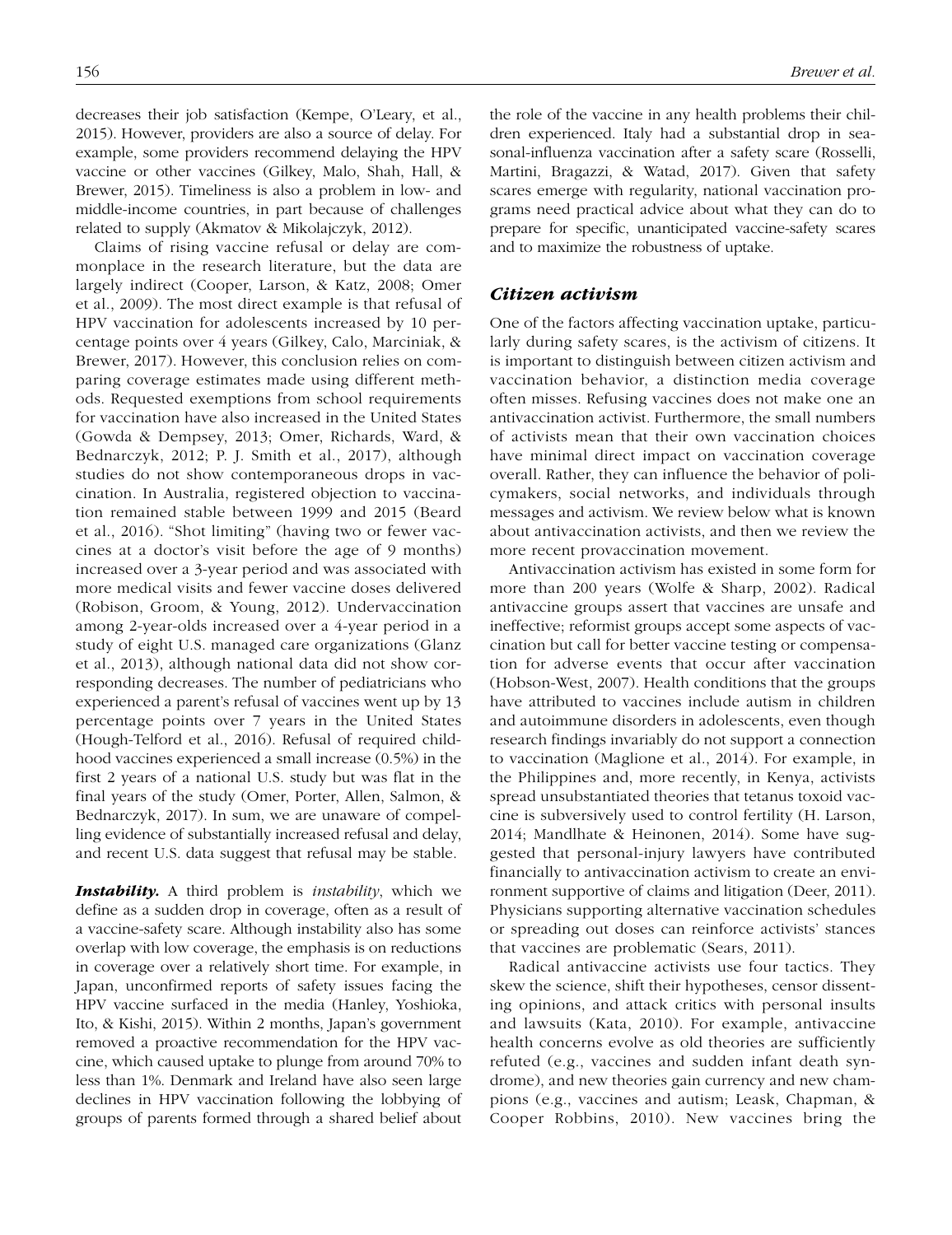possibility for attributions to existing diseases with uncertain etiology (e.g., the HPV vaccine and unsupported links to autoimmune disorders).

When and how antivaccination activism affects individual behavior is poorly understood, but we suspect that the effect is nonlinear. The instability in uptake of some vaccines in countries is likely due in part to lack of political will among authorities in the face of public outcry. In the 1970s, antivaccine activists contributed to the erosion of pertussis programs in Australia, Ireland, Italy, Japan, the Russian Federation, Sweden, the United Kingdom, and the former West Germany (Gangarosa et al., 1998; Poland & Jacobson, 2001). After considerable morbidity and mortality, these eight countries reinstated their pertussis vaccination programs. Recent experiences in Japan, Italy, Denmark, and India are also illustrative of the outsized influence that antivaccination activists can have on vaccination coverage by influencing policymakers and providers.

In the simplest terms, antivaccination activists tell a good story, whereas messages from official sources tend to be factual, cryptic, and forgettable (Downs, de Bruin, & Fischhoff, 2008; Reyna, 2012). Antivaccine messages often use first-person testimony by alleged victims or their parents to describe specific and vivid health harms, harnessing the known psychological finding that anecdotes about one person are often more influential than statistics about large populations (Borgida & Nisbett, 1977; Kogut & Ritov, 2005). The messages sometimes co-opt expert authority, for example by sourcing whistle-blower doctors and scientists who claim a vast cover-up of information by pharmaceutical companies conspiring with governments (Leask & Chapman, 1998). The stories elicit emotions such as anger, fear, and regret, as well as medical mistrust, an approach that may build on risk judgments' large emotional component (Loewenstein, Weber, Hsee, & Welch, 2001). As a result, antivaccine messages are interesting, memorable, and in demand. Antivaccine websites are of lower quality (K. E. Wiley, Steffens, Berry, & Leask, 2017), yet they appear prominently in search-engine results (L. Y. Fu, Zook, Spoehr-Labutta, Hu, & Joseph, 2016). Little research is available on how to counter antivaccine messages. Section 2 reviews this issue in greater detail, in the Interventions to Increase Confidence subsection.

The relatively recent emergence of provaccine activists has yet to be the focus of research; we offer several observations based on our understanding of this area. Advocates in favor of vaccination have typically been health-care providers or scientists until the recent emergence of provaccination activists. Examples include groups of citizens who rally on social media to counteract the presence of antivaccination activists and parents affected by the loss or illness of a child from a vaccine-preventable disease who become organized campaigners. Some provaccination activists lobby for stricter vaccination laws or the funding of a new vaccine program. Many countries have national and regional provaccine coalitions. In the United States, these coalitions exist in many states and nationally, funded by the federal government and nongovernmental organizations. These organizations are typically networks of vaccination professionals and other stakeholders and have funding that precludes political advocacy. Very little is known about the distribution, characteristics, and impacts of such provaccine actors and networks.

# *Conclusion*

In summary, routine vaccination involves many people and around 20 vaccines, delivered in different settings, to people of different ages who have different resources and access to medical care. Vaccination behavior can be affected by the behaviors of providers, employers, immunization managers, legislators and other organizations. The action of getting a vaccine is the behavior our article generally focuses on. Vaccination problems include inadequate coverage of vaccines among children, adolescents, and adults; delaying beyond the recommended age; and sudden drops in vaccination coverage in the face of safety scares. Active refusal is not the main concern for most vaccines; delaying or spreading out vaccination is more of a concern, especially in high-income countries. Inadequate active demand in low- and middle-income countries is also a problem. Activist efforts are attention grabbing and can occasionally have a large impact on vaccine coverage in a nation, primarily by influencing policy, but antivaccination advocates themselves represent a very small proportion of unvaccinated people.

Given the incredible impact and value of vaccination, its underuse in countries where it is available and affordable is an avoidable tragedy. This ongoing crisis motivates the focus of our article on understanding why people get vaccinated and why they do not. Psychology can help to address vaccination problems related to coverage, timeliness, and robustness. In the next sections of our article, we examine these problems from three different psychological perspectives: how people think and feel, social processes, and facilitating behavior directly. The sections (a) examine theoretical and conceptual frames for analyzing vaccination problems, (b) review correlational evidence, and then (c) consider interventions based on these theories.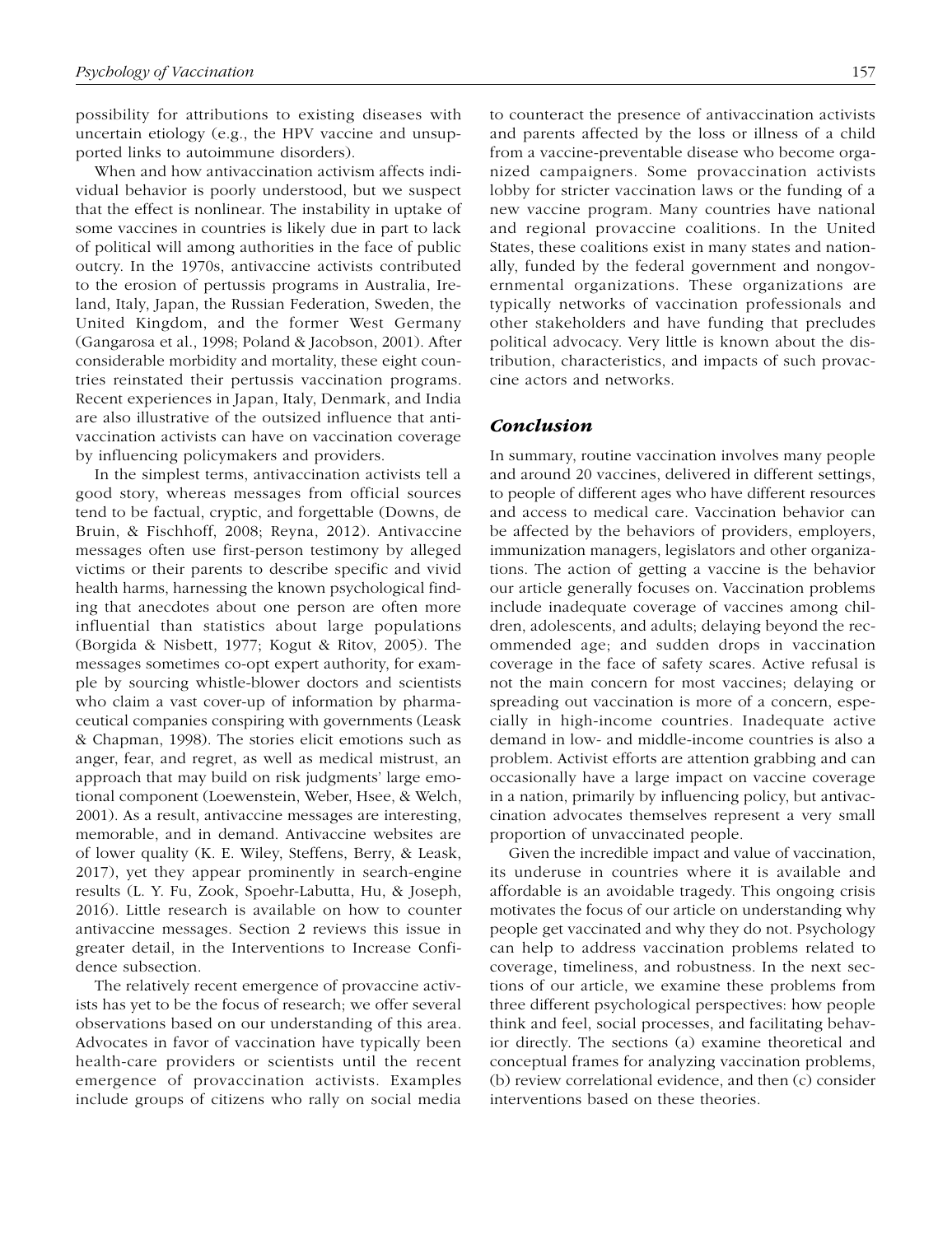

Fig. 2. Thoughts and feelings that influence vaccination. Risk appraisals include perceived risk, worry, anticipated regret, and fear. Confidence includes positive and negative attitudes toward vaccination and attitudes toward vaccination providers and systems. Motivation includes intentions, hesitancy, willingness, and acceptability. Vaccination behavior includes uptake, delay, and refusal. Associations are positive  $(+)$  or negative  $(-)$ .

## Section 2: What People Think and Feel

Being motivated to get vaccinated is in many ways the result of deliberation by individuals. It makes sense then that substantial research has explored how thoughts and feelings inform people's motivation to get vaccinated. One general area of investigation is how people view the infectious disease (the hazard). This research includes risk appraisals such as perceived risk and worry. Another general area of investigation is how people react to vaccination itself (the behavior). This research involves confidence, which includes measures such as perceived vaccine effectiveness and concern about side effects. We review the key findings from these and related areas and, at the end of this section, apply them to the question of why physician recommendation is so effective.

We see risk appraisals, confidence, motivation, and behavior as distinct and separable constructs. These distinctions and their causal ordering are similar to several theories of behavior such as the theory of planned behavior and the theory of reasoned action (Fishbein & Ajzen, 2010). Furthermore, the models suggest that risk appraisals and confidence in vaccination can increase motivation to get vaccinated, which in turn leads to increased vaccination (Fig. 2). We examine each of these constructs below.

# *Appraisals of risk*

One way to think about motivators of vaccination is to imagine people as rational actors, pursuing best outcomes for themselves and those close to them. Thus, to understand vaccination and other health behaviors, psychologists first looked to utility models developed by economists. These models propose that people make decisions by thinking about potential consequences. People appraise both how likely and how bad (or good) the consequences would be and opt for the action that leads to the best future. These intuitions about maximizing expected utility animate many of the key models of health behavior (Weinstein, 1993), including the health-belief model (Janz & Becker, 1984), the theory of planned behavior and theory of reasoned action (Fishbein & Ajzen, 2010), and protection-motivation theory (Rogers, 1975). These models identify appraisals of disease risk as key motivators of behavior.

*Risk appraisals as correlates of vaccination.* In the context of vaccination, risk appraisals focus on the infectious agent and the harm it can cause. Widely studied risk appraisals include *perceived likelihood* (how likely a person is to get infected) and *perceived severity* (how bad the infection would be). Meta-analyses have shown that both these risk beliefs are associated with vaccination behavior (Brewer, Chapman, et al., 2007) and other heath behaviors (Floyd, Prentice-Dunn, & Rogers, 2000; Harrison, Mullen, & Green, 1992). Across 12 studies, people who perceived higher likelihood of harm (*r* = .26) were more likely to receive a vaccination. Likewise, among people with higher perceived severity of harm, vaccination was more likely, although the association was smaller (*r* = .16 across 32 studies). Some researchers suggest *perceived vulnerability* (feeling personally susceptible) is separate and distinct from beliefs about likelihood or severity. This belief is also associated with receiving a vaccination (*r* = .24 across 15 studies; Brewer, Chapman, et al., 2007).

Research on risk appraisals has also focused on *anticipated regret*, the expectation that an unpleasant outcome will lead a person to wish they had made a different decision (Sandberg & Conner, 2008). Researchers have proposed that anticipated regret is a primary motivator of receiving a vaccination. A recent metaanalysis largely supported this speculation (Brewer, DeFrank, & Gilkey, 2016). Anticipating that one would regret a decision *not* to get vaccinated was associated with receiving a vaccination  $(r = .27)$  in 18 studies. Anticipated regret stood out as a stronger predictor of intentions than other types of anticipated affect (e.g., anticipated guilt). Anticipated regret was also generally a stronger predictor of intentions and behavior than other risk appraisals, such as perceived likelihood, perceived severity, and worry (Brewer et al., 2016). This may be because the construct captures a combination of affect and cognition or because anticipated regret taps a natural process of imagining the consequences of a vaccination decision.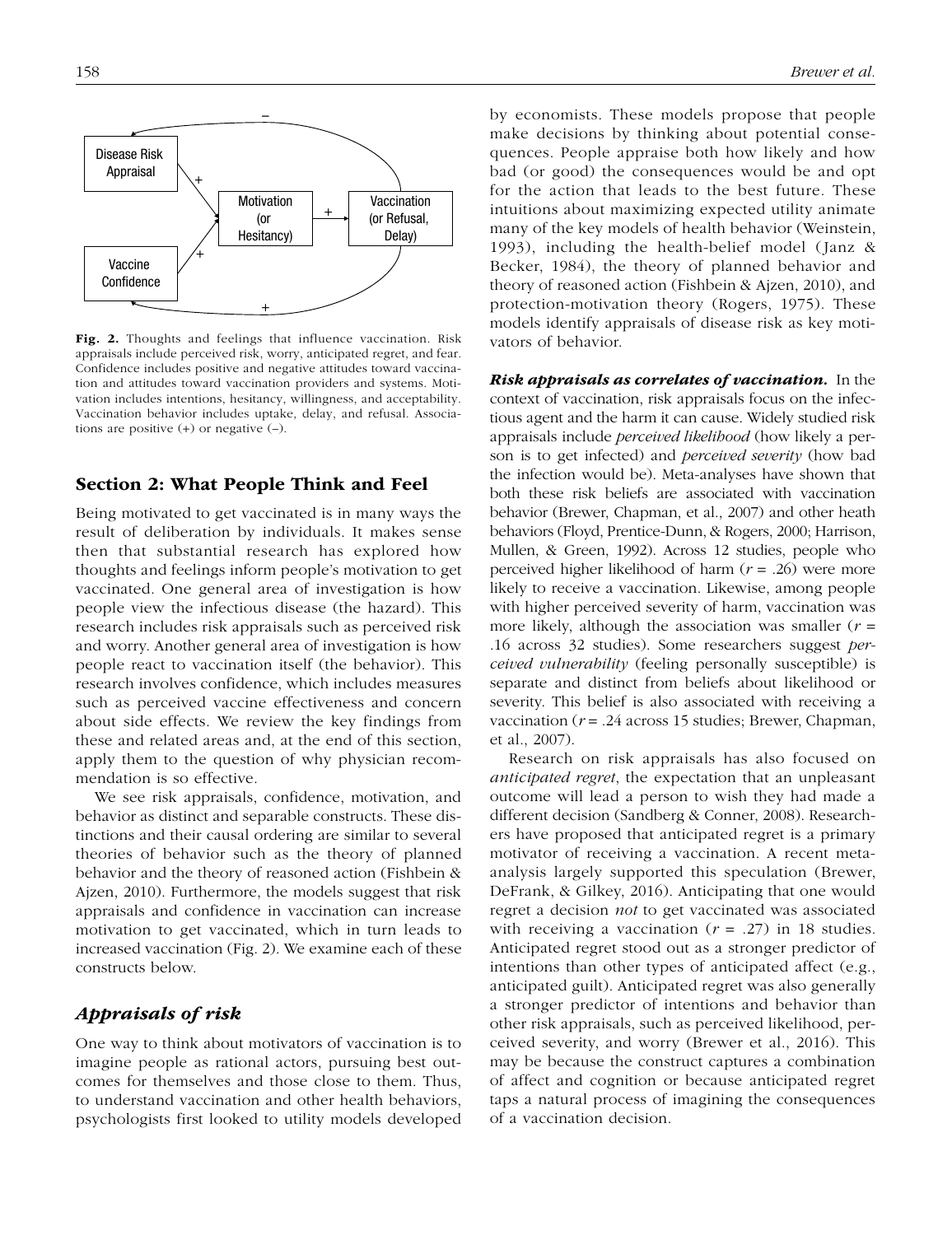Another conceptualization of risk appraisal is a lack of concern about vaccine-preventable diseases (H. J. Larson et al., 2014). As advances in vaccine development make vaccinations more effective, fewer people have personal experiences with the diseases. It is unclear whether this lack of experience lowers perceived risk or mutes affective reactions to the disease. Furthermore, because some vaccines, such as the seasonal-influenza vaccine, are repeated periodically (Gierisch, Reiter, Rimer, & Brewer, 2010), people receive ongoing feedback from past vaccination behavior and its consequences (or lack thereof). Not receiving a vaccination and experiencing no repercussions can reinforce the decision not to get vaccinated in the future (Kahn & Luce, 2006). Low concern remains an understudied area in part because no standard measure exists and studies to capture the phenomenon are difficult and costly to conduct. Disease outbreaks due to low vaccination can increase uptake immediately thereafter (Oster, 2016).

An empirical approach is to look at how different risk appraisals intercorrelate. Such an approach led to the tri-risk model, which identifies three correlated risk components, each of which has unique predictive value with respect to health behaviors (Ferrer, Klein, Persoskie, Avishai-Yitshak, & Sheeran, 2016). The first component is *deliberative risk*, which includes likelihood beliefs, such as beliefs about chance, probability and risk. A second component is *experiential risk*, which includes susceptibility beliefs, vividness, and gutlevel impressions. These first two components correspond loosely to the constructs of perceived likelihood and perceived vulnerability described previously. As reviewed above, these beliefs are associated with receipt of various vaccines among many different populations.

A third component of the tri-risk model is *affective risk*, which includes worry, anxiety, and fear. Worry motivates people to get vaccinated. People are more likely to get the seasonal-influenza vaccine if they worry about getting the flu or expect that getting vaccinated would make them worry less (Chapman & Coups, 2006; Weinstein et al., 2007). The finding holds in various populations such as healthy adults, asthmatic children, pregnant women, and gay and bisexual men (Gorman, Brewer, Wang, & Chambers, 2012; Reiter, McRee, Katz, & Paskett, 2015; Szilagyi, Rodewald, Savageau, Yoos, & Doane, 1992; Tucker Edmonds, Coleman, Armstrong, & Shea, 2011) and with various vaccines, such as the seasonal-influenza vaccine, the HPV vaccine, and the pandemic influenza vaccine (Bish, Yardley, Nicoll, & Michie, 2011; Setbon & Raude, 2010). Few studies have examined the role of fear of infection or disease as a motivator of vaccination, and there has yet to be a meta-analytic assessment of the role of affect in motivating vaccination.

*Risk reappraisal as a correlate of vaccination.* A perennial question is whether new vaccines, by making people feel protected and thus less at risk, encourage people to "spend" that risk surplus on unhealthy patterns of behavior. This phenomenon, sometimes called *risk compensation, disinhibition*, or *licensing*, is especially problematic when vaccines are imperfectly effective and people overestimate the protection they receive. For example, getting the Lyme disease vaccine (which is no longer on the market but was ~70% effective) could confer a false sense of security and prompt a drop-off in protective behavior. A study with U.S. adults found that Lyme disease vaccination indeed reduced perceived likelihood of infection, but it did not reduce self-protective behavior such as checking for ticks after being outdoors (Brewer, Cuite, Herrington, & Weinstein, 2007). Likewise, many studies have found that girls and women who have received the HPV vaccine are not more likely to engage in sexual behavior, become pregnant, or get sexually transmitted infections compared with those who have not received the vaccine (Bednarczyk, Davis, Ault, Orenstein, & Omer, 2012; Liddon, Leichliter, & Markowitz, 2012). If anything, those who received the HPV vaccine were more likely to use condoms when having sex (Liddon et al., 2012). Evidence for licensing effects in moral behavior suggests the effect is small at best (Blanken, van de Ven, & Zeelenberg, 2015). Thus, disinhibition as a result of vaccination is unlikely.

*Interventions to increase risk appraisals.* Although ample evidence points to a correlation between risk appraisals and vaccination, few intervention studies provide evidence for a causal link. A handful of interventions that have successfully changed risk appraisals have increased vaccination coverage (Sheeran, Harris, & Epton, 2014). Across five studies of tetanus and influenza vaccination that successfully changed risk appraisals (including perceived likelihood, perceived severity, and negative affect), the pooled effect size was  $d = 0.33$ , a moderatesized intervention effect. No intervention studies isolating the effect of changes in anticipated regret on vaccination have been published. However, a recent national television campaign in the United States played on anticipated regret to motivate parents to get the HPV vaccine for their adolescent children, and studies have used interventions theorized to harness anticipated regret to motivate other health behaviors, such as weight loss (Volpp et al., 2008).

Research on various health behaviors has found that fear-appeal interventions are generally effective in changing behavior and are especially effective when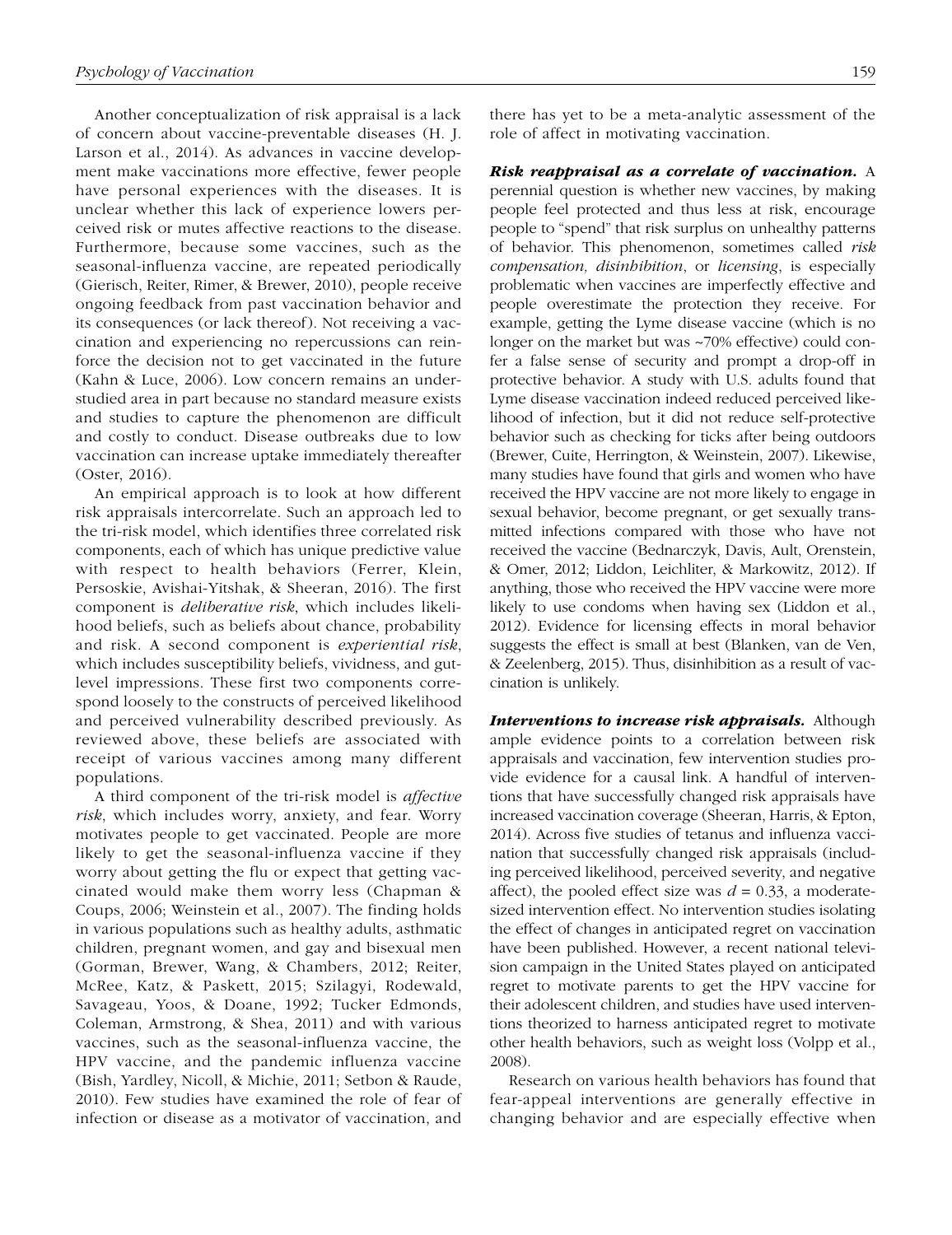people experience both heightened fear and a feeling of efficacy for taking action to ameliorate the threat (Tannenbaum et al., 2015). Reviews have not identified studies showing that fear communication increases vaccination coverage (Tannenbaum et al., 2015). For example, in a classic study, eliciting fear increased intention to receive a tetanus vaccination but did not affect actual vaccination uptake (Leventhal, Singer, & Jones, 1965).

However, fear communication can elicit anger and other forms of message reactance (Brehm, 1966; Hall et al., 2016, 2017). Those reactions are associated with having less intention of and not getting vaccinated (Betsch & Böhm, 2016; Leventhal et al., 1965). Thus, fear communication may increase intentions to get vaccinated, whereas anger toward the message may undermine its impact.

*Summary of risk appraisal research.* Risk appraisal research has yielded strong evidence for correlates of vaccination. Of particular interest is that anticipated regret is likely the risk appraisal with the strongest correlation to vaccination behavior. However, the area has yielded few insights into how to increase vaccine uptake, in part because vaccination interventions based primarily on risk appraisals are few. More than 50 years have passed since the first small trial used a fear appeal to motivate vaccination (Leventhal et al., 1965), yet we are aware of few experiments that have pursued this question in the interim (e.g., Ordoñana, González-Javier, Espín-López, & Gómez-Amor, 2009).

# *Confidence*

Separate from perceived risk of harm, health-behavior theories also focus on beliefs about protective action. These behavioral beliefs show up, for example, in the health-belief model as perceived benefits (Janz & Becker, 1984) and in the theory of planned behavior and theory of reasoned action as attitudes (Fishbein & Ajzen, 2010). As applied to vaccination, some refer to behavioral attitudes as *confidence.* Definitions are somewhat imprecise but generally include beliefs that vaccines work, are safe, and are part of a trustworthy medical system. Confidence in this sense includes vaccination attitudes and overlaps with faith and trust in vaccines. Public-health experts have prioritized confidence in vaccines because of the impact that vaccine scares have had on policy, national programs, primary care, and patient well-being as noted in Section 1.

*Measurement of confidence.* Understanding how best to measure vaccine confidence is a priority globally. It is an important indicator of success in meeting objectives in the WHO (2013) Global Vaccine Action Plan. Their proposed indicators include "percentage of countries that have assessed (or measured) confidence in vaccination at subnational level" and "percentage of un- and undervaccinated in whom lack of confidence was a factor that influenced their decision" (WHO, 2013, p. 92). The National Vaccine Advisory Committee in the United States has also recognized the importance of vaccine confidence surveillance (National Vaccine Advisory Committee, 2015). For this reason, we address the issue of measuring confidence in some depth.

One way to think about vaccine confidence is as a nested set of beliefs and attitudes. A United States government working group defined vaccine confidence as the trust that parents and providers have in recommended vaccines, providers who give vaccines, and processes that leads to vaccine licensure and national vaccination schedules (National Vaccine Advisory Committee, 2015). European researchers have similarly argued that confidence suggests "trust in the vaccine (the product), trust in the vaccinator or other health professional (the provider), and trust in those who make the decisions about vaccine provision (the policymaker)" (H. J. Larson, Schulz, Tucker, and Smith 2015, screen 2). We focus here mostly on thoughts and feelings about vaccines, leaving a more extensive discussion of trust in providers to Section 3.

Scales for measuring vaccine confidence typically have subscales for vaccine *benefit* (e.g., perceived effectiveness), vaccine *harm* (e.g., side effects, safety), and sometimes trust in providers. A large number of vaccine confidence measures exist for specific vaccines. For example, a confidence scale specific to the HPV vaccine is the Carolina HPV Immunization Belief and Attitude Scale (CHIAS; McRee, Brewer, Reiter, Gottlieb, & Smith, 2010). The 16-item scale includes subscales labeled "effectiveness," "harms," "uncertainty," and "barriers." A 17-item scale for influenza vaccine confidence, validated in three countries, has subscales for "influenza perceptions," "influenza vaccine perceptions," "trust in vaccine stakeholders," and "social influence" (Wheelock, Miraldo, Thomson, Vincent, & Sevdalis, 2017).

Relatively few scales exist to measure attitudes toward vaccines in general. One scale, the Vaccination Confidence Scale, has eight items that assess vaccine "benefits," "harms," and "trust in healthcare provider" (Gilkey et al., 2014). A four-item short form consists of the perceived benefits subscale and performs as well as the entire scale, suggesting that harms and trust beliefs may be less important in these scales (Gilkey, Reiter, et al., 2016). The scale's psychometric properties have been favorably evaluated with national probability samples containing a total of 18,977 U.S. parents of young children and adolescents. Another scale, the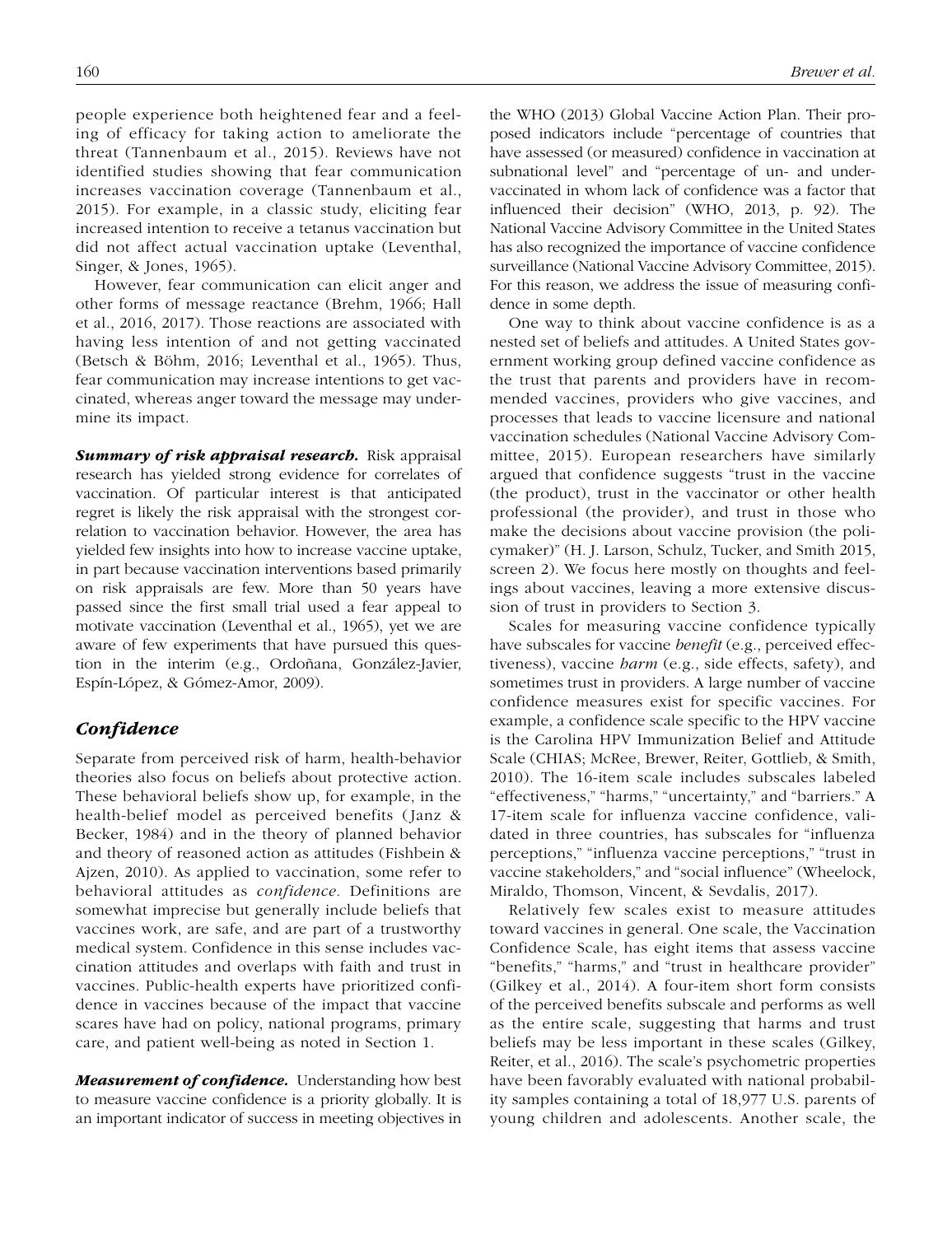Parent Attitudes about Childhood Vaccines, has 15 items that assess "safety/efficacy," "general attitudes," and "behavior" (Opel et al., 2011, 2013). The scale's psychometric properties have been evaluated with a convenience sample of 437 U.S. parents of young children.

Some researchers have used single-item measures or multiple items analyzed individually. A consortium based in the United Kingdom used four items (efficacy, safety, importance, and religious beliefs). The measures of perceived vaccine effectiveness, safety, and importance were highly correlated. In their survey of 65,819 individuals in 67 countries, vaccine confidence was quite high overall (H. J. Larson et al., 2016). The lowest endorsement of vaccines as being safe was in European countries, especially in France. Across the countries, confidence was higher in high-income countries and in countries with lower mean education; at the level of respondents, confidence was higher among those with higher incomes and education.

Finally, some researchers are working on ways to assess vaccine confidence using traditional and socialmedia indicators. The Vaccine Sentimeter uses naturallanguage processing to analyze data from mainstream media sources and Twitter (Bahk et al., 2016). Others have used machine learning to characterize vaccine sentiment of online posts, including Twitter (Dunn et al., 2015). In sum, (a) the field has many measures of confidence, (b) measuring positive and negative attitudes toward vaccination is necessary, and (c) measuring confidence in specific vaccines adds predictive power beyond general vaccine confidence.

*Confidence as correlate of behavior.* Confidence is associated with vaccine uptake (Schmid, Rauber, Betsch, Lidolt, & Denker, 2017), including in numerous prospective studies, but the conditions that strengthen or weaken the association are not yet well understood. In the context of seasonal-influenza vaccination, a systematic review found that uptake was associated with higher perceived effectiveness in all 17 studies that assessed the construct (Chapman & Coups, 1999a). In the context of HPV vaccination, perceived effectiveness has been associated with uptake in some studies but not others (e.g., Brewer et al., 2011; Gilkey et al., 2017; Reiter, McRee, et al., 2013; Reiter, Brewer, Gottlieb, McRee, & Smith, 2009). Studies have shown mixed findings for an association between vaccination and perceived harms and relatively few associations with trust in providers (Gilkey, McRee, et al., 2016; Gilkey, Reiter, et al., 2016). Many confidence studies have used patient or parent selfreport of vaccination behavior, but some have used large national probability samples with confirmation of vaccination by clinic records and have reached similar conclusions (Gilkey, McRee, et al., 2016; Gilkey, Reiter, et al., 2016).

*Interventions to increase confidence.* Interventions appear to be able to increase vaccine confidence, but the impact of increased confidence on uptake is unknown. A randomized controlled trial (RCT) in Pakistan found that discussion groups increased positive attitudes toward childhood vaccination (R. Amin et al., 1997). The trial also found increased uptake for two of three children's vaccines, although no mediation analysis was performed. A systematic review found that educational interventions (including brochures, pamphlets, and posters) increased vaccination confidence in 8 of 15 studies (Sadaf, Richards, Glanz, Salmon, & Omer, 2013); none of the studies assessed impact of confidence on vaccine uptake.

Other studies of educational interventions found little or no effect on vaccination. A Cochrane review concluded that face-to-face educational interventions had uncertain effects on vaccination (Kaufman et al., 2013). Systematic reviews for the CDC's Community Guide to Preventive Services said evidence was insufficient to recommend education programs that were community wide (which may include small or mass media, person-to-person interactions, and community mobilization) or clinic-based client education. A systematic review of community-focused interventions identified two trials in low-income countries (Saeterdal, Lewin, Austvoll-Dahlgren, Glenton, & Munabi-Babigumira, 2014). An RCT in India found that public meetings and leaflet distribution increased the number of children who had received at least one vaccination and increased tetanus vaccination among pregnant women (Pandey, Sehgal, Riboud, Levine, & Goyal, 2007). Neither clinicbased nor community-wide education has been shown to be effective in increasing vaccination, according to systematic reviews (Community Preventive Services Task Force, 2015).

Several studies conducted since these reviews were published show the heterogeneity of study designs and findings. An educational effort using a video and written information in primary-care clinics targeted parents with low vaccine confidence (S. E. Williams et al., 2013). The intervention increased positive attitudes about vaccination but not did not increase vaccine uptake. An online experiment showed that providing information about vaccine safety and efficacy can have unpredictable effects on concerns about vaccination and may even increase such concerns in some circumstances (Nyhan, Reifler, Richey, & Freed, 2014). Another online experiment found that, in terms of increasing vaccine confidence, correcting autism myths was ineffective but describing the disease risk that vaccination can address was effective (Horne, Powell, Hummel, &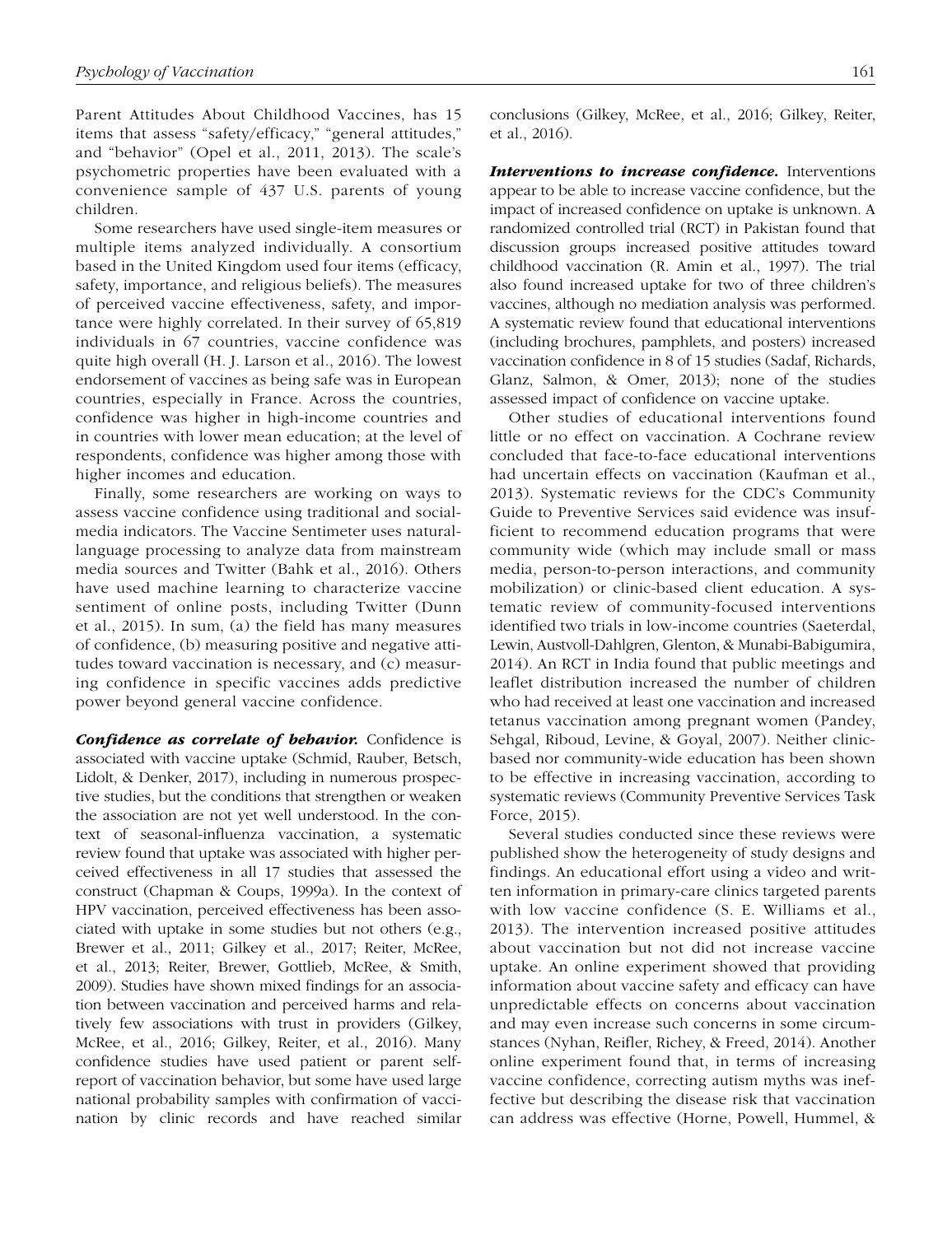| Method                   | Components                                                                                                                                                                                          | Evidence                                                                                                                  |
|--------------------------|-----------------------------------------------------------------------------------------------------------------------------------------------------------------------------------------------------|---------------------------------------------------------------------------------------------------------------------------|
| CASE                     | Corroborate: acknowledge parent's concerns<br>without judgment                                                                                                                                      | None. (Approach described in Public Health<br>Live!, 2010)                                                                |
|                          | About me: describe own vaccination expertise                                                                                                                                                        |                                                                                                                           |
|                          | Science: explain the relevant scientific findings<br>Explain/advise: explain why the science<br>suggests the patient should be vaccinated and<br>recommend vaccination.                             |                                                                                                                           |
| <b>EASE</b>              | Elicit parent's main concern<br>Acknowledge parent's concern without judgment<br>Share commitment to vaccination<br>Explain the science                                                             | Parent vaccination confidence not assessed.<br>Increase in vaccination not attributable to<br>EASE. (Brewer et al., 2017) |
| Ask, Acknowledge, Advise | Ask parent for concerns<br>Acknowledge parent concerns without judgment<br>Advise/educate about diseases and vaccine's<br>benefits and risks, recommend vaccination,<br>and end with plan of action | Not effective in increasing parent<br>vaccination confidence. Vaccination not<br>assessed. (Henrikson et al., 2015)       |

Table 3. Structured Approaches for Clinicians to Address Vaccination Concerns

Holyoak, 2015). Finally, a series of experiments showed that strong statements that vaccines do not cause risk can backfire and actually increase concerns about vaccine harm, but only when the source of the information is a pharmaceutical company (Betsch & Sachse, 2013).

Effective interventions targeting people low in confidence do not yet exist. For example, no evidence has established a best practice for providers to address parents' concerns and questions about vaccination. Several suggested approaches based on communication skills taught in medical curricula have the general format of eliciting parents' concerns, acknowledging them without judgment, providing information, and recommending vaccination (Silverman, Kurtz, & Draper, 2005; Table 3). Perhaps the earliest such approach is the CASE method (Table 3) developed by Singer, a vaccine advocate (Public Health Live!, 2010). Despite being widely disseminated, the CASE method has not been the subject of empirical research. The related EASE approach was one part of a communication training that increased vaccine uptake, but the evaluation did not isolate whether EASE itself was effective (Brewer et al., 2017). The ask-acknowledge-advise approach was ineffective in changing parent vaccine confidence in a trial that trained providers (Henrikson et al., 2015).

Research from cognitive and social psychology suggests several important steps to counteract misinformation that may be useful when addressing vaccination myths (Lewandowsky, Ecker, Seifert, Schwarz, & Cook, 2012). First, understand people's mental models of vaccination (Downs et al., 2008), identify how the rumor fills a gap in the model, and offer an alternative explanation. Second, use repeated statements to counteract the misinformation, but avoid repeating the incorrect statement, which can make it seem familiar and true. Third, emphasize what is true to avoid a familiarity backfire effect that further entrenches the myth in people's minds. Fourth, warn listeners before sharing a myth to make them less likely to be influenced by it. Fifth, use materials that are engaging, simple, and in plain language. As Lewandowski and colleagues (2012) stated, "If the myth is simpler and more compelling than your debunking, it will be cognitively more attractive, and you will risk an overkill backfire effect" (p. 123). Sixth, consider whether your material might threaten closely held values of your audience. If it might, focus on potential benefits instead of risks and harms, consider using self-affirmation (Sherman, Nelson, & Steele, 2000), and consider using approaches that change behavior directly without challenging people's values (see Section 4).

Perhaps the most important advice is to instill an accurate understanding of vaccination to before people develop false beliefs that, once established, can be difficult to correct (Jolley & Douglas, 2017). Useful insights come from fuzzy-trace theory (Blalock & Reyna, 2016; Reyna, 2008) which suggest that aiding the creation of meaning (i.e., gist) allows people to remember and later take action on the information (Reyna, 2012). Antivaccine messages often impart a memorable idea (or gist) and use emotion to add meaning to their "facts" (Reyna, 2012). The use of first-person narratives in antivaccine messaging may be another reason for its potency (Winterbottom, Bekker, Conner, & Mooney, 2008, but see Bekker et al., 2013). To have impact, official communications about vaccines should have a clear takehome message, tell a memorable story, and elicit feeling (Shelby & Ernst, 2013).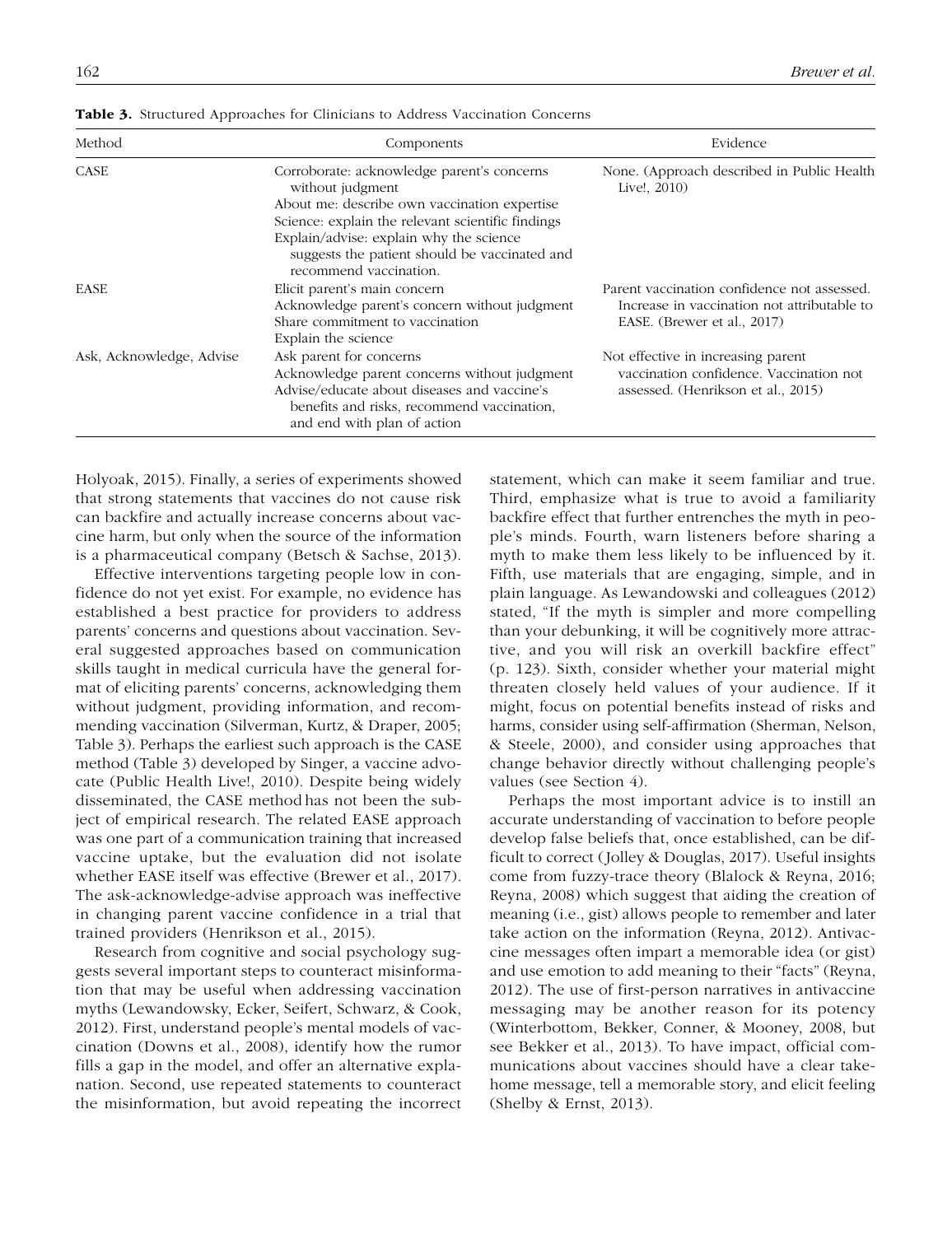*Summary of confidence research.* A great deal of research on vaccine confidence has accumulated without yielding insights for increasing vaccination coverage. Many dozens of confidence measures exist, and they often correlate with vaccine uptake. Yet we do not know how to reliably increase vaccine confidence. Interventions to increase confidence through persuasion and education have had no appreciable or reliable effect on vaccination coverage. Despite the international fascination with vaccine confidence, the direct impact of increased confidence on vaccine uptake is unknown.

#### *Vaccination motivation and hesitancy*

We conceptualize motivation as wanting to get vaccinated or being open to it. Motivation includes the overlapping constructs of intention, willingness, acceptability, and hesitancy. Thus, hesitancy is a motivational state of being conflicted about or opposed to getting vaccinated. We specifically define hesitancy as not including past vaccination or refusal. As others have noted, past research has had an imprecise definition of vaccination hesitancy; some definitions have included attitudes, confidence, delay, and refusal (Bedford et al., 2017), a lack of precision that has hindered progress in research (Peretti-Watel, Larson, Ward, Schulz, & Verger, 2015).

People demonstrate a range of motivation for being vaccinated: (a) asking for vaccination when providers do not raise the issue, (b) being open to receiving a vaccination when presented with the idea but not being especially proactive, (c) having a passive hesitancy, (d) being initially resistant to vaccination but open to persuasion; and (e) being steadfastly opposed to some or all vaccines (Benin, Wisler-Scher, Colson, Shapiro, & Holmboe, 2006; Gust et al., 2005; Cooper Robbins, Bernard, McCaffery, Brotherton, & Skinner, 2010). A study of U.S. parents identified the prevalence of five groups in relation to vaccine acceptance: "immunization advocates," strongly in favor of vaccines (33% of adults); "go along to get alongs" (26%); "health advocates," generally trusting of doctors and to some extent vaccines (25%); "fencesitters" (13%); and "worrieds" (2.6%; Gust et al., 2005). Benin et al. (2006) described people who (a) accept or do not question vaccines, (b) accept vaccines but have concerns, (c) delay or reject some vaccines, or (d) reject all vaccines. Cooper Robbins et al. (2010) proposed a two-axis taxonomy, with engagement (passive and active) on one axis and vaccination behavior (vaccinated or not) on the other axis. Most people who have not gotten vaccinated did so passively (Pearce, Marshall, Bedford, & Lynch, 2015; Samad et al., 2006). As noted in Section 1, a very small proportion of people express ardent opposition to childhood vaccination in the form of refusal of all vaccines (1%–2%).

Public-health authorities identify vaccine hesitancy as an important problem, but few immunization managers for national programs identify it as area for concern (Dubé, Gagnon, Nickels, Jeram, & Schuster, 2014; Omer et al., 2009). We are unaware of direct evidence showing that hesitancy has become more common.

*Motivation as correlate of behavior.* Motivation is associated with a broad range of behaviors, both those related to health and those unrelated (for a review of systematic reviews, see Webb & Sheeran, 2006). The association is reliable and large (*d* = 1.47). For example, among parents who intended to get the HPV vaccine for their adolescent daughters, 38% did so in the next year compared with 10% who did not intend to get their daughters vaccinated (Brewer et al., 2011). However, a sizable gap exists between intentions and behavior (Sheeran, 2002). Although many parents in the example above intended to have their daughters vaccinated and did so, the majority of parents did not act on their favorable intentions (Brewer et al., 2011). The example illustrates a common finding of asymmetry in the link between intentions and behavior, sometimes called literal inconsistency (Fishbein & Ajzen, 2010). Among parents who did not intend to have their children vaccinated, 90% met those intentions; in contrast, among parents who did intend to have their children vaccinated, only 38% did so (Brewer et al., 2011; DiBonaventura & Chapman, 2005). Inaction is an easier goal to meet.

People have many ideas of actions they want to take to be healthier, but they often do not follow through. A large literature has examined conditions that undermine the association of intentions and behavior (Sheeran & Webb, 2016; Webb & Sheeran, 2006), including such barriers as vaccine shortages (Brewer et al., 2011; DiBonaventura & Chapman, 2005) and logistical obstacles (Witteman, Chipenda Dansokho, et al., 2015). For example, during the shortage of seasonal-influenza vaccine in 2004–2005, many people who attempted to get vaccinated were turned away. Intentions assessed in the fall of 2004 were associated with later vaccine uptake among those *not* turned away, but the two variables were unassociated among those who had been turned away at least once (Brewer et al., 2011). Other moderators include the stability of one's intentions over time, with stronger associations for people with more stable intentions (DiBonaventura & Chapman, 2005).

*Motivation interventions.* Interventions can address hesitancy in several different ways. First, an intervention can be designed to increase motivation to be vaccinated. Interventions that successfully increase intentions reliably increase many health behaviors (Sheeran & Webb, 2016; Webb & Sheeran, 2006). Many studies have successfully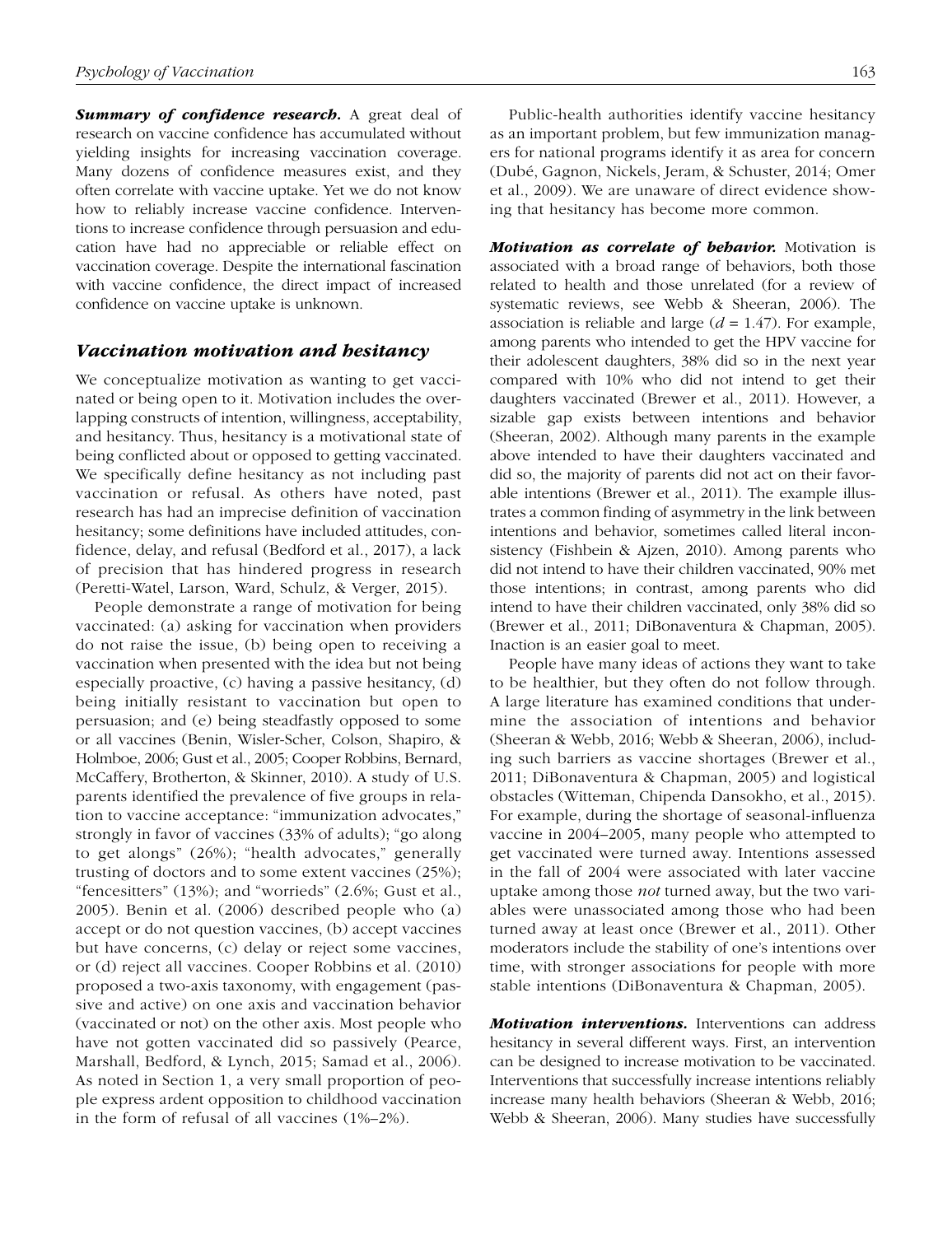increased people's intentions to get vaccinated. We are aware of no studies demonstrating that increasing intentions or reducing hesitancy increases vaccination coverage (Jarrett et al., 2015; Webb & Sheeran, 2006). Researchers have proposed *motivational interviewing* as a way to address vaccination hesitancy (Leask et al., 2012). Communication skills that are part of this approach focus on working with resistance, identifying motivation to be vaccinated, and evoking and reinforcing change talk (Miller & Rollnick, 2013). Motivational interviewing is effective in many contexts (Rubak, Sandbæk, Lauritzen, & Christensen, 2005), but studies do not yet show that it increases vaccination coverage. An RCT of motivational interviewing in a pediatric clinic showed an increase in HPV vaccination that was not statistically significant (51% vs. 56%; Joseph et al., 2016), and an uncontrolled study of the technique did not increase vaccination uptake in a community pharmacy but did increase readiness for two of five vaccines examined (Brackett, Butler, & Chapman, 2015). Challenges to routine use of motivational interviewing include the length of training (a median of 9 hr), although briefer trainings are in development (Lundahl et al., 2013). In addition, vaccination is but one of many issues to cover in medical visits; such visits last only 18 min on average for adults in the United States (Olson et al., 2004), but even very brief motivational interviews take 10 to 20 min (Lundahl et al., 2013).

Second, an intervention can target a group of parents with a known motivation profile (e.g., hesitant). No published interventions designed to target hesitant parents have led to an increase in vaccination coverage (Sadaf et al., 2013; S. E. Williams, 2014), although some targeted interventions have changed intentions, which the authors interpret as a proxy for behavior. Third, interventions can focus on parents who intend to have their children vaccinated and try to close the intentionbehavior gap (Sheeran & Webb, 2016; Webb & Sheeran, 2006). Interventions to increase the correspondence of intentions and behavior include minimizing logistical barriers and addressing implementation intentions, which we discuss in a later section on changing behavior directly (Section 4).

# *Other topics related to thoughts and feelings*

*Decision aids.* To help patients make informed healthcare choices, decision aids describe treatment options' benefits and harms, often including numerical estimates of their likelihood or magnitude; guide people to clarify the value they place on those benefits and harms; and encourage people to make a choice (Stacey et al., 2017). Decision aids were originally developed for situations with clinical equipoise that is, situations in which options are available, but no single option is best, given the best evidence. The absence of a best action for a population makes a "best" decision one that is based solely on the preferences of the individual patient. Decision aids address the general call for more informed and participatory health-care interactions.

We suggest that it is inappropriate to offer vaccination decision aids as part of routine clinical practice with all patients. Vaccination is not a situation of clinical equipoise: Evidence strongly favors vaccination, national recommendations clearly indicate who should be vaccinated, and the option to not be vaccinated affects people beyond the individual decider. In the context of patients who have already expressed vaccination hesitancy, decision aids could be a helpful adjunct to communication from health-care providers.

Studies of decision aids have not tested them specifically in hesitant populations. However, RCTs with general populations show limited effects on vaccine uptake but positive effects on intentions and attitudes. In an RCT with pregnant women in New Zealand, a decision aid about the measles-mumps-rubella (MMR) vaccine did not increase women's self-reported vaccination of their infants (Wroe, Turner, & Owens, 2005), but it did increase their intentions to vaccinate and vaccination timeliness; it also reduced anxiety about vaccination. In an RCT with parents in the United Kingdom, an online decision aid did not increase MMR vaccination; uptake was 100% in the intervention group and 99% in the usual-care group (Shourie et al., 2013). However, the decision aid reduced people's internal conflict about the decision. In a prepost uncontrolled study in Australia, an evaluation of an earlier version of the United Kingdom decision aid found increased positive parental attitudes toward MMR vaccination (Wallace, Leask, & Trevena, 2006). In an RCT with parents in the United States, giving risk information and an online values-clarification exercise did not increase parental self-report of having their children vaccinated against seasonal influenza in the 6 months after the exercise (Witteman, Chipenda Dansokho, et al., 2015). The intervention increased parents' intentions to have their children vaccinated, especially among parents hesitant to do so. In an RCT in the United States, a decision-support tool increased the number of physicians who themselves got hepatitis B vaccine or screening (Clancy, Cebul, & Williams, 1988). In an RCT, a decision aid led to more positive HPV vaccination attitudes, but the study did not assess behavior (Kennedy, Sapsis, Stokley, Curtis, & Gust, 2011). In an RCT with health-care personnel in Canada, a decision aid improved "confidence" and reduced uncertainty but did not increase intention to get the seasonal-influenza vaccine (Chambers et al., 2012).

In summary, one trial has shown that decision aids increase vaccination uptake and several others have not;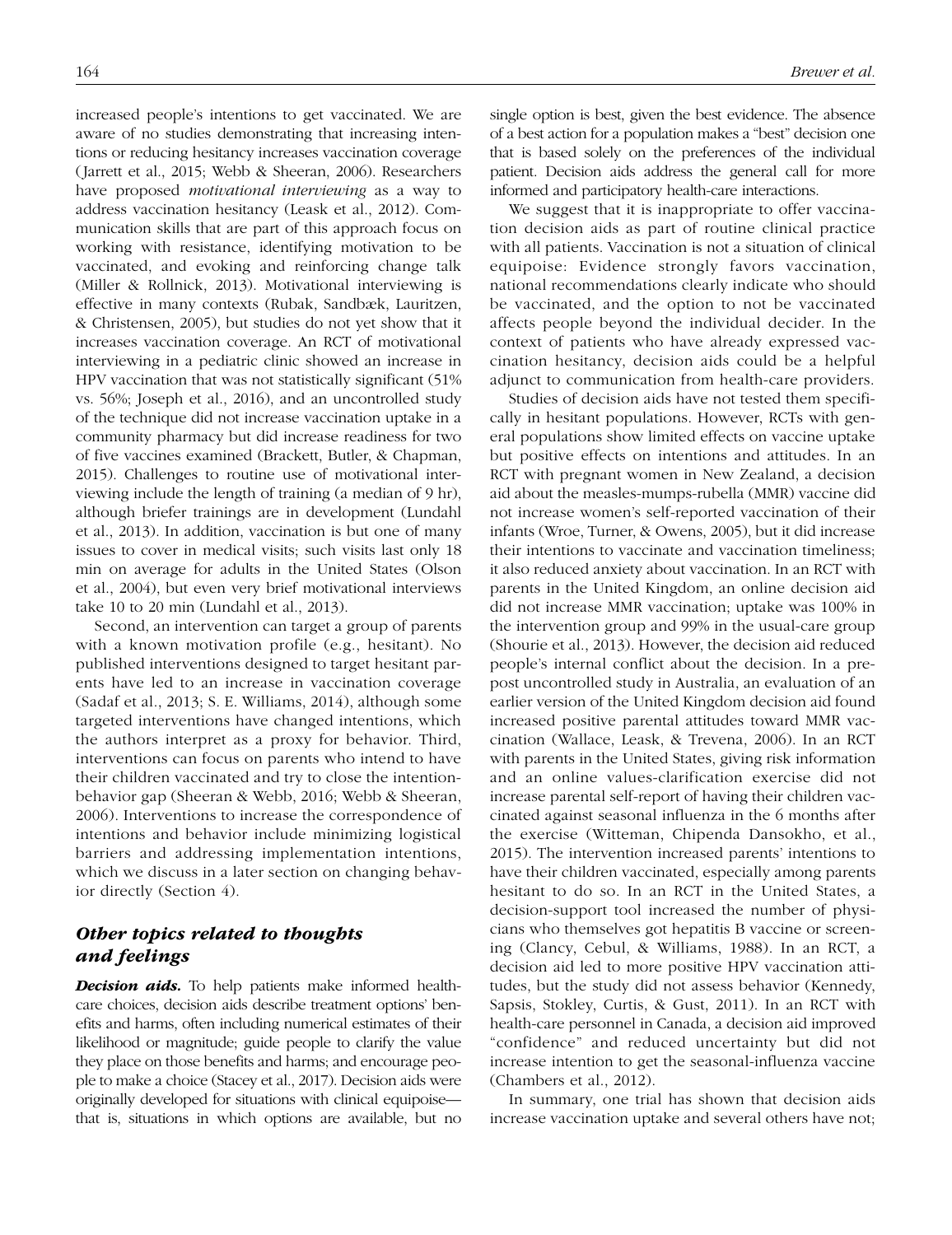one showed increased vaccination intentions and another increased timeliness. Although studies have observed increased knowledge and satisfaction and reduced decisional conflict in the limited evaluation of vaccination decision aids to date, the importance of these outcomes for increasing vaccination coverage is unclear. Some of the trials had relatively small samples (~100) and thus were underpowered to detect even modest differences. Moreover, the limited samples precluded examining whether decision aids were more effective for people who are hesitant about vaccination (but see Witteman, Dansokho, et al., 2015). The many limitations of the studies make any conclusion tentative.

*Past behavior as correlate of vaccination.* Having received a vaccination in the past is a reliable predictor of receiving a vaccination in the future. Having received an influenza vaccine strongly correlates with getting the vaccine in a subsequent year (Chapman & Coups, 1999a; Schmid et al., 2017). Receiving one recommended vaccine is associated with being more likely to receive other recommended vaccines (Kessels et al., 2012), an insight that is useful in the context of new vaccines and pandemics (Bish et al., 2011). The pattern holds across parents and children (Robison & Osborn, 2017). Although past behavior is an important correlate, the past behavior itself can be the result of various psychological mechanisms, several of which we discussed earlier, as well as structural factors. In other words, past behavior should reflect people's thoughts and feelings about vaccination to the extent that these constructs explain why people got vaccinated in the past (Weinstein, 2007). This means that it may be more productive to study and intervene in the psychological antecedents of vaccination.

*Irrationality.* Much of the material in this section on thoughts and feelings about vaccination presumes that people are rational creatures who thoughtfully seek out information and then impartially and accurately make sense of it. However, people's busy lives mean that they cannot spend limitless time seeking out all possible information; information is overly abundant even for the casual seeker, and making sense of it all can require more cognitive capacity than people have at any one time. One result is that people take mental shortcuts, called *heuristics*. These generally save time and effort but also lead to predictable irrational errors, called *biases* (Tversky & Kahneman, 1974).

One such bias is the *omission bias*, a preference for inaction even when taking action is substantially more beneficial (Ritov & Baron, 1990, 1999). In the context of vaccination, people give disproportionate weight to harms of receiving a vaccination and dismiss harms that accrue from not receiving a vaccination. For example, when a hypothetical scenario attributed symptoms to a vaccine adverse event rather than to a disease, parents said that symptoms would be more severe and last longer (Brown et al., 2010). Exhibiting the omission bias is associated with lower parent willingness to have their children get the pertussis vaccine (Asch et al., 1994) and with lower vaccination coverage (Meszaros et al., 1996). Likewise, seasonal-influenza vaccination is less common among healthy adults who showed the omission bias (DiBonaventura & Chapman, 2008). Some have hypothesized that the omission bias may be a marker for negative attitudes toward vaccination or anticipated regret (Connolly & Reb, 2003). To date, the omission bias has not been the target of interventions to increase vaccination uptake.

Another bias that may affect vaccination is the *confirmation bias*, the tendency to seek out or overweight information that is consistent with one's original hypothesis (Klayman, 1995). This tendency to favor one's original position and to find evidence consistent with that view may help to explain why those opposed to vaccination maintain that position despite the sound evidence presented to them by others. A classic study (Lord, Ross, & Lepper, 1979) demonstrated that presenting evidence does not cause individuals to bring their beliefs more in line with the evidence but instead causes them to hold their original beliefs more strongly. Presenting the same evidence to two groups with polarized views does not bring their viewpoints closer together but actually increases the polarization between the groups. Cultural cognitions that reflect strongly held moral values shape beliefs about some vaccines, making those beliefs difficult to change (Kahan, 2013; Kahan, Jenkins-Smith, & Braman, 2011). In the words of a vaccine-hesitant person in an online discussion who rejected evidence of vaccine safety, "The science is tainted by bias. Do some more reading" (Rodriguez, 2016).

**Other thoughts and feelings.** This section reviews research on thoughts and feelings most commonly studied in the context of vaccination. We acknowledge that this focus on some constructs but not others is somewhat artificial, excluding, for example, values and self-efficacy (A. B. Amin et al., 2017). Many of these other constructs are correlated with vaccination (Bish et al., 2011). However, to our knowledge, none has been the basis of effective interventions and thus would not meaningfully change this section's main conclusions.

*Health-care providers vaccinating themselves.* A goal for many health-care organizations is full vaccine coverage of their staff, but few reach this goal without extensive interventions that often include requirements for vaccination (see Section 4). Health-care workers'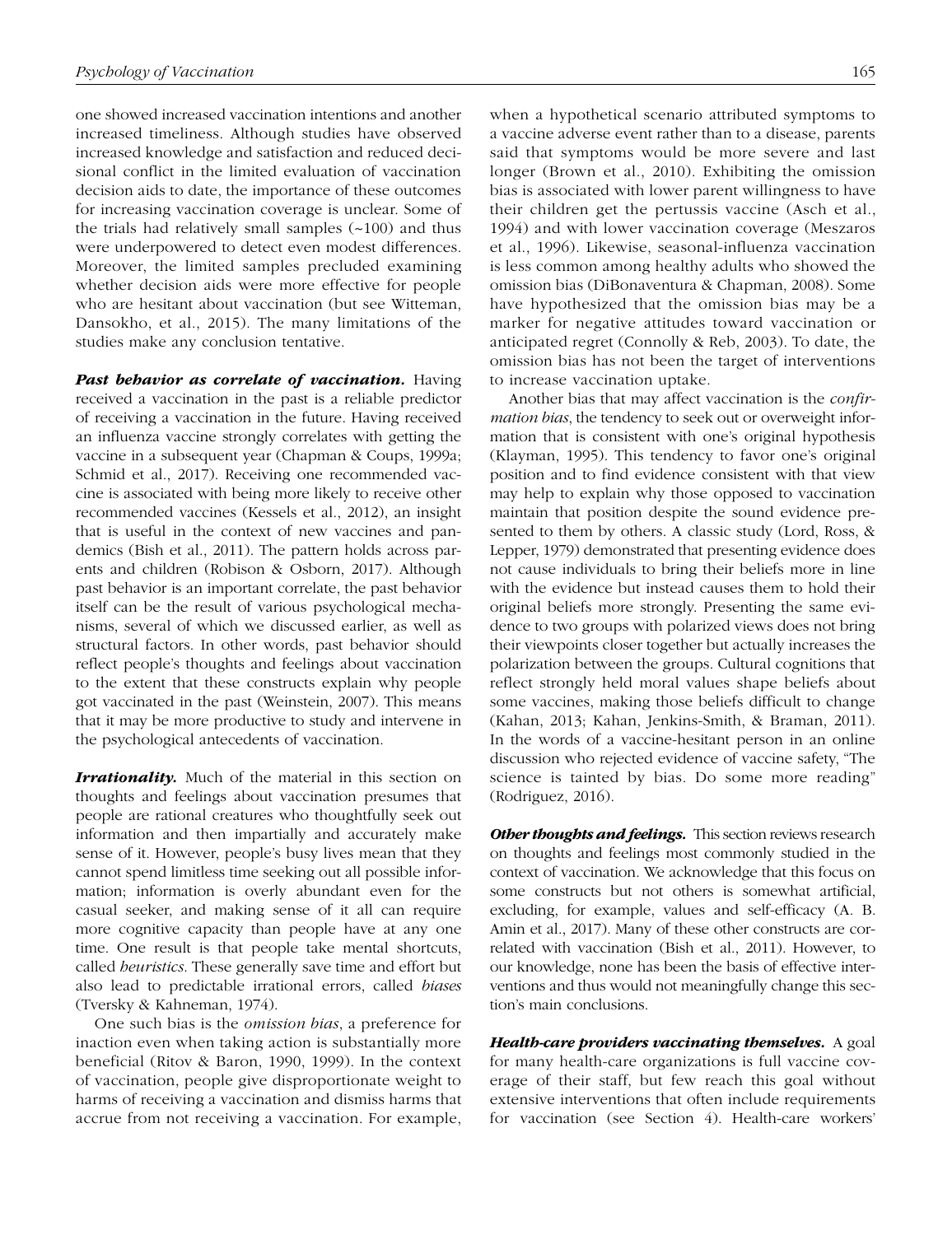166 *Brewer et al.*

reasons for receiving or not receiving a vaccination are similar to those of the general population (Capolongo, Dibonaventura, & Chapman, 2006). Research suggests that the same psychology that motivates the general public to get vaccination also motivates health-care providers, including risk appraisals and vaccine confidence (Corace et al., 2016; Herzog et al., 2013).

## *Conclusion*

Thoughts and feelings are not currently a reliable basis for interventions to increase vaccination. Risk appraisals and confidence may be productive bases for future interventions, but the literature has more gaps than answers at this point, as we noted earlier. Increasing fear of harm is known to increase health behaviors, but the facilitating and constraining conditions in the context of vaccination are not well understood. Interventions have increased people's confidence and intentions, but the impact on actual vaccination behavior is not known.

Correlational studies show that what people think and feel motivates their vaccination behavior, generally in line with the model in Figure 2. Risk appraisals include thinking (perceived likelihood, perceived severity, susceptibility/gist), feeling (fear), and amalgams of the two (anticipated regret, worry). Of the risk appraisals, anticipated regret has the strongest association with vaccination behavior, but its causal role is unclear. Likewise, many varieties of confidence exist, and it is easy to measure confidence. With respect to confidence, attitudes regarding whether vaccination is safe or harmful are more closely tied to vaccination behavior than trust in providers or the health-care system. Research on confidence is not yet synthesized to identify whether some aspects of vaccine safety and vaccine harm are more motivating than others. Appraisals of risk and vaccine confidence are associated with greater motivation, which in turn is associated with being more likely to get vaccinated. The recursive paths in Figure 2 also have some support; the literature shows that being vaccinated lowers perceived risk. Confidence may similarly be the result of experiences with vaccination (e.g., Schuler, Reiter, Smith, & Brewer, 2011), but this pathway has been little studied. Prospective studies are needed in this area given the substantial interest from policymakers and practitioners.

The literature has generally not considered whether risk appraisals and confidence are epiphenomena (Brewer, Weinstein, Cuite, & Herrington, 2004). Risk appraisals and confidence may be the result of vaccination or other processes that correlate with vaccination. For example, perceived likelihood and severity of vaccine-preventable disease are measurable in surveys, but survey answers could arise from some more

fundamental sense of threat that could be gist-like or affective in nature. The sense of threat could motivate behavior and at the same time inform appraisals of risk and in this way create a spurious correlation of risk appraisals and vaccination. Above all, the sense of threat could motivate behavior even in the absence of perceptions of likelihood or severity. Evidence has accumulated in other areas suggesting that affect may sometimes cause, and at other times result from, risk appraisals (Kiviniemi et al., 2017).

Just as the relationship between perceived risk and vaccination behavior can be bidirectional (i.e., risk perceptions guiding behavior, and behavior updating beliefs about risk), so too are risk perceptions and vaccination behavior affected by the behaviors and beliefs of the larger social group. As we discuss in more depth in Section 3, others' vaccination-related beliefs and behavior especially close others—can affect an individual's risk for infection, risk appraisals, and vaccination confidence and hence that individual's vaccination behavior.

*Provider recommendations.* Although health-care provider recommendations are influential, psychological science has not yet fully explained why they motivate vaccination uptake. Any of the mechanisms described in this section on thoughts and feelings can provide reasonable explanations. If a provider recommends HPV vaccination, it may cause people to see the hazards as more likely and severe or to see themselves as more susceptible. A recommendation could increase beliefs in the vaccine's safety and reduce concerns about harm. Any of these changes would presumably increase motivation to get a vaccination. Presumptive announcements that a child is due for vaccination may be the most potent form of provider recommendation (Brewer et al., 2017; Opel et al., 2015), as we discuss in Section 4.

Providers must address parents' vaccination questions and concerns many times a day, yet no evidencebased practice exists for doing so effectively. Most currently suggested approaches involve some element of acknowledging patients' concerns as a first step (see Table 3). Self-affirmation and motivational interviewing techniques were developed specifically to address this sort of problem (Leask et al., 2012), and at least one intervention has used motivational interviewing as part of a multicomponent trial to increase vaccination uptake (A. F. Dempsey, personal communication, May 14, 2017). Psychological research on reactance, debunking myths, and resistance to new information offers additional insights for such interventions (Hall et al., 2016, 2017; Lewandowsky et al., 2012).

Up to this point, we have focused on the psychology of the individual. However, people are social creatures whose thoughts and feelings also bear on their social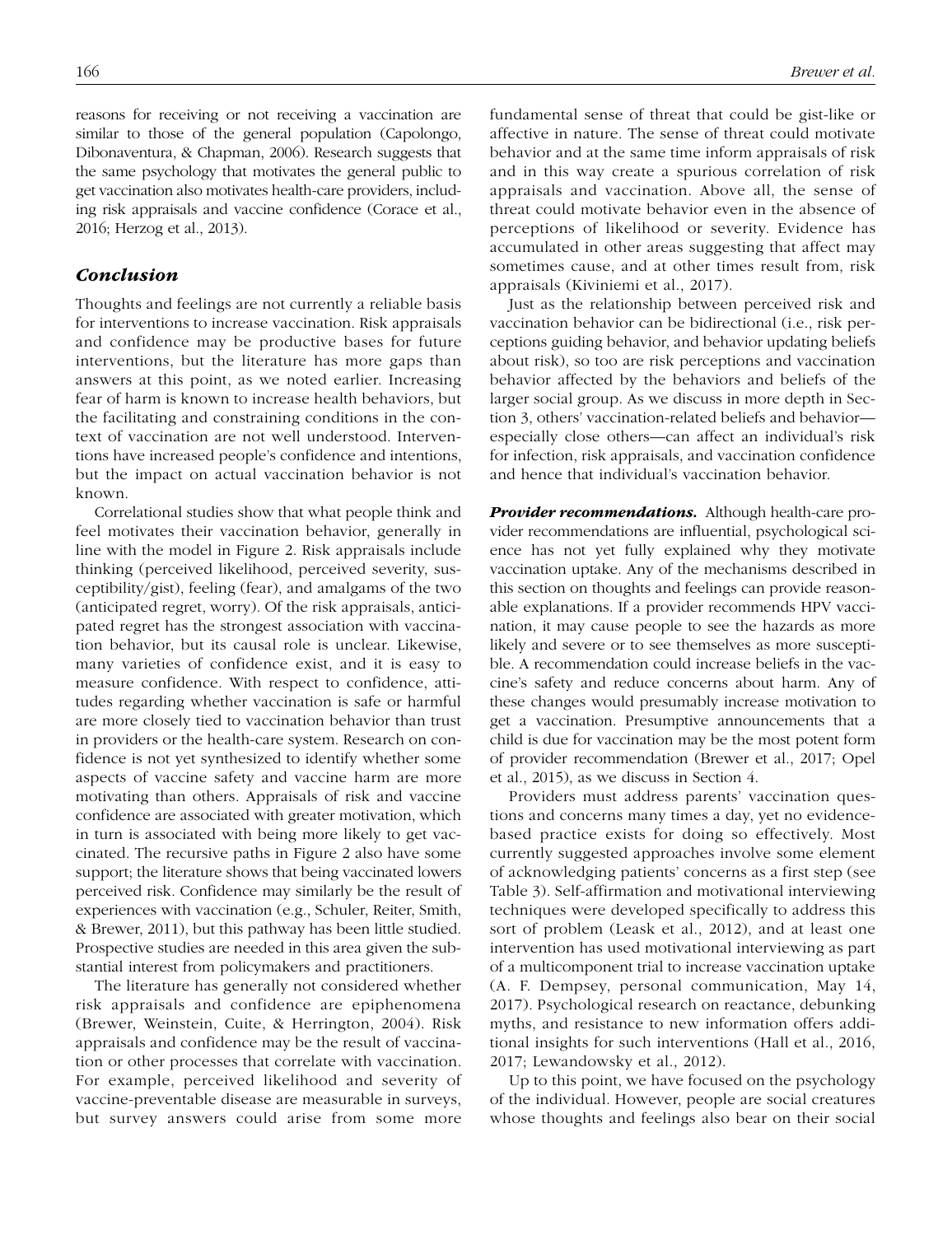

Fig. 3. Social processes that influence vaccination. The gray circle shows the social phenomenon, and the boxes show person-level constructs.

context. We next turn to understanding how such social processes affect vaccination.

## Section 3: Social Processes

Vaccination is an inherently social activity because it takes place in the context of human interactions, and receiving a vaccination (or not) affects the health of others. In this section, we examine the influence of social interactions, from simple dyads to complex population networks and strategic behavior, on vaccination (see Fig. 3). The first theme in this section is social *dyads*, such as the relationship between patient and provider. Patients most often obtain vaccinations from their health-care providers, and consequently the trust relationship between providers and patients is paramount. Effective providers recommend vaccination to their patients, and the way in which providers and patients interact has critical implications for vaccination adherence. Another important social dyad is parents and children. Because the majority of vaccinations are on the pediatric schedule, parents make decisions about vaccinating their children more often than people directly decide to vaccinate themselves. Consequently, the caretaking relationship between parents and children is a potentially important influence on vaccination choices.

The second theme in this section is *social networks*, which play an important role in vaccination attitudes and behavior. Individuals may confer with family members, friends, and members of their social network about vaccination attitudes, making vaccination decisions a part of their social identity. The third theme in this section is *social norms*. People tend to fit their actions to the behavior and expectations of others, and vaccination is no exception. Thus, the norms they perceive can be influential. Health providers' own vaccination behavior, and how they propagate social norms about vaccination among their colleagues, is important because their own vaccination protects patients from infection.

The fourth theme in this section is *vaccination strategic behavior*. Vaccination affects health at the population level because it protects the unvaccinated through herd immunity. As a result, strategic motivations to shield others from infection (i.e., *altruism*) can drive vaccination behavior, and the temptation to take advantage of the protection provided by others (i.e., *free riding*) can deter vaccination. These four themes, which we explore below, show how studying vaccination in a social context is a key part of understanding the patterns of when people do and do not receive a vaccination.

# *Social dyads*

**Provider-patient dyads.** Most vaccination decisions take place in the context of a relationship. Patients typically receive vaccinations from a physician, nurse, or pharmacist. People consistently rate these three professions among the highest for honesty and ethical standards (Gallup, 2016). Trust is a key component of vaccine confidence (Gilkey et al., 2014); however, variation in trust of health-care providers does not appear to explain variation in vaccination coverage (Gilkey, McRee, et al., 2016; Gilkey, Reiter, et al., 2016). Thus, it is not clear that trust in providers is the reason that provider recommendations of vaccination are so influential: Patients who feel less trust are not any less likely to get vaccinated. Trust in government bodies who set vaccination schedules and recommendations may be a more important determinant of vaccination uptake, or at least motivation. Indeed, trust in government predicts H1N1 vaccination (Freimuth, Musa, Hilyard, Quinn, & Kim, 2014), and trust in the U.S. Food and Drug Administration (FDA) predicts stated willingness to take antiviral medication (Quinn, Hilyard, Castaneda-Angarita, & Freimuth, 2015).

**Surrogate decision making.** Parents and other surrogates decide, with providers' advice, whether minors will receive vaccinations because laws often prevent minors from giving consent. As offspring enter adolescence, they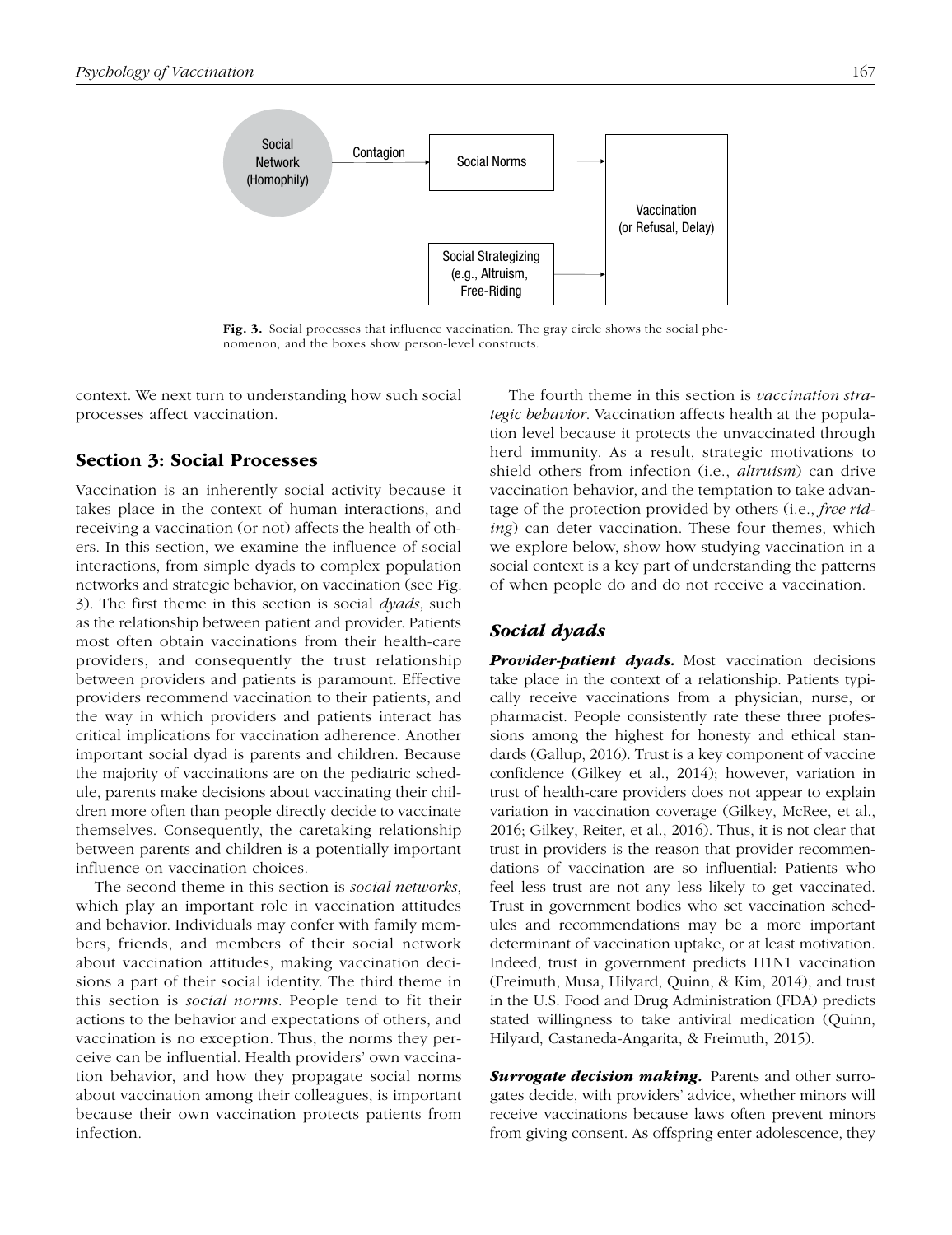become more involved in vaccination decisions. Half of teens play some role in decisions to get the HPV vaccine, and by age 17, a quarter make the decision on their own (McRee, Reiter, & Brewer, 2010). Even so, many teens are uncomfortable making vaccination decisions without consulting their parents (Kennedy, Stokley, Curtis, & Gust, 2012). Some parents see vaccination decisions as an opportunity to increase children's involvement in their health-care decisions as they grow into adulthood. Although many interventions target parents or other caregivers, we know little about how interventions differently affect people who are deciding about vaccines for themselves or others.

In studies of families, adolescents and their parents have quite similar attitudes about HPV vaccination (Moss, Reiter, & Brewer, 2015; Vietri, Li, Galvani, & Chapman, 2012). It would be difficult to examine agreement in vaccination attitudes between parents and younger children, but the data from adolescents suggests that parents provide a good proxy for their children's vaccination preferences.

Research on decision making in general has demonstrated that being in the surrogate role can alter preferences. People value the future consequences of health decisions (e.g., disease prevention) similarly whether they make the decisions for themselves or for someone else (Cairns & van der Pol, 1999). Some evidence shows that people are more risk averse when making decisions for others than when deciding for themselves (Roszkowski & Snelbecker, 1990). In addition, surrogates tend to choose more aggressive treatment for others than the patients would choose for themselves, an overtreatment bias (Fagerlin, Ditto, Danks, Houts, & Smucker, 2001). Surrogates' greater risk aversion and greater interest in treatment compared with people choosing for themselves could explain why parents are more positive about vaccinating their adolescent children against HPV than the children are about getting vaccinated (Vietri et al., 2012). Thus, the many vaccination decisions that parents make on behalf of their children are of no small importance.

**Other dyads.** Multiple aspects of family relationships may shape vaccination behavior. For example, dynamics within a couple have important influences on health behavior; the behavior of one person influences the health behavior of the other (Lewis et al., 2006). Classic studies have shown that individuals imitate the behavior of those around them (Bandura, 1971), suggesting that individuals may imitate the vaccination behavior of others. Thus, one family member may encourage vaccination among others through example, recommendation, or by scheduling vaccination appointments for other family members.

# *Social networks*

A social network is a web of relations and interactions between people. Vaccinators tend to know and associate with other vaccinators, and nonvaccinators tend to know and associate with other nonvaccinators (Onnela et al., 2016). This clustering of vaccination attitudes can be explained in terms of social-network theory.

Social-network theory posits that a person's place in a social network predicts the degree to which that person and other network members influence one another's beliefs and behavior. That is, a person who is centrally located in the network will be more heavily influenced by others and also have a larger influence on others than a person with sparser network connections (Centola, 2015).

People tend to self-select with whom they associate—a concept called *homophily*. Homophily is a correlational phenomenon in which, for a variety of reasons, including self-selection, people cluster in physical and social space on the basis of similarity. Furthermore, influence tends to travel across networks—called *contagion* (Mcpherson, Smith-Lovin, & Cook, 2001). In contrast to homophily, contagion is an explicitly causal process whereby influence passes through social networks. Through these two processes of homophily and contagion, network members tend to have characteristics that are similar to those of their close contacts (Christakis & Fowler, 2013).

Of particular importance to public health is that network connections spread both information and infection, and thus location with the network puts people at risk for disease. Someone with high *degree centrality* is connected to many other network members and thus is in a key position to be a superspreader of an infectious disease (Wasserman & Faust, 1994). For example, an individual with a more central location in the network will catch an infectious disease earlier on average than someone with a more peripheral position (Christakis & Fowler, 2010). Someone with high *closeness centrality* has short communication paths through the network to other agents and is thus in a key position to spread vaccination information, as is someone with high *information centrality*, which is a measure of all network paths originating from a specific actor (Wasserman & Faust, 1994). Thus, a person's place in the network contributes to the spread of an epidemic in multiple ways.

*Correlational evidence.* Correlational studies demonstrate that individuals with similar health characteristics tend to cluster together in a network. Thus, for example, smokers tend to associate with other smokers and nonsmokers with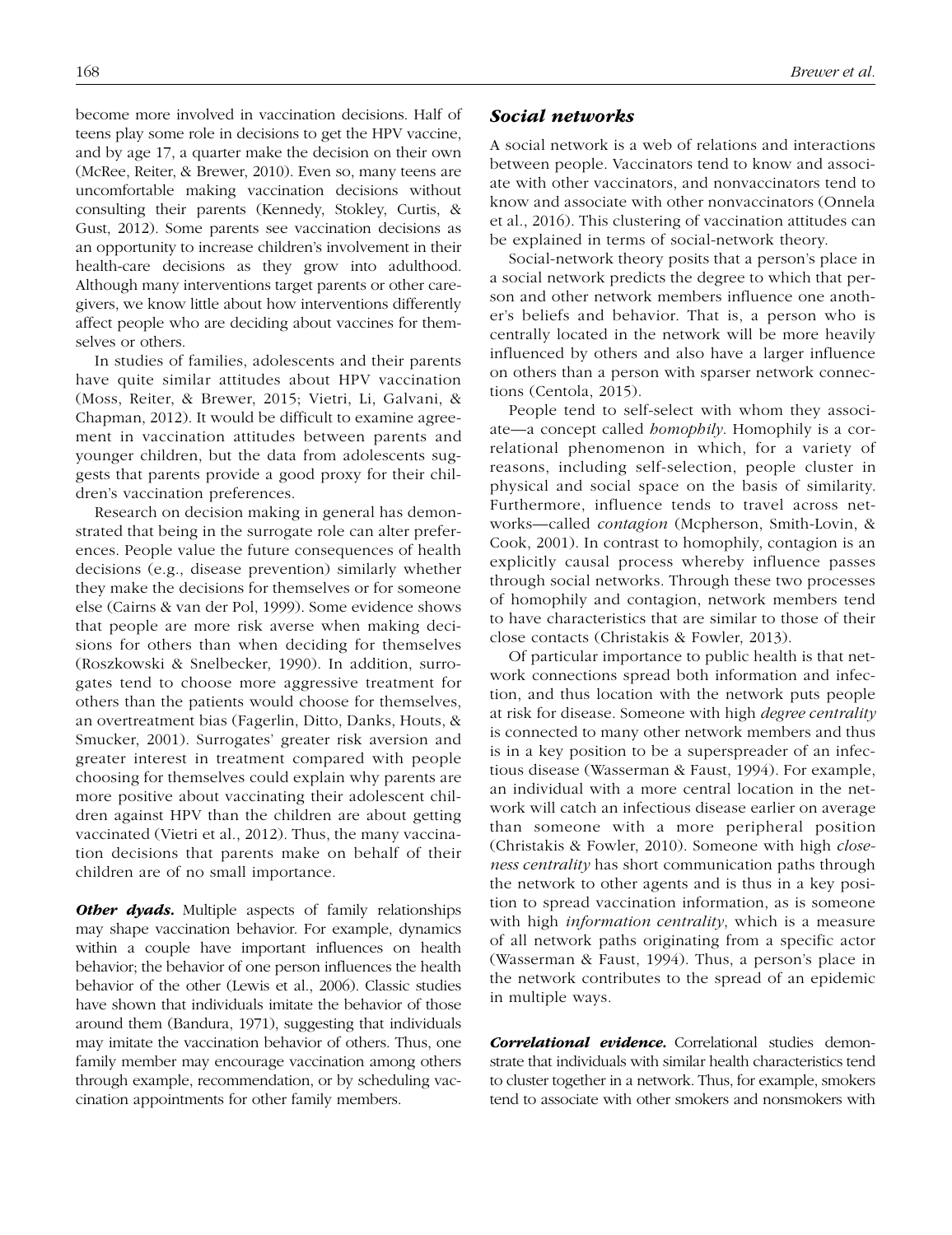other nonsmokers. Furthermore, when one smoker quits, other network contacts are more likely to quit than they otherwise would have been (Christakis & Fowler, 2008). However, with correlational data, it is not possible to fully disentangle whether homophily or contagion is the source of these effects (Shalizi & Thomas, 2011). Few observational studies have examined homophily and contagion related to vaccination in social networks, although some have demonstrated geographical clustering of undervaccinated children (Lieu, Ray, Klein, Chung, & Kulldorff, 2015).

Modeling simulations, often built using observational data, support the conclusion that clustering exacerbates disease spread. Nonrandom mixing of individuals in a network can explain why disease outbreaks occur even when the level of immunity exceeds the herd-immunity threshold that would be needed to prevent progression of an epidemic under the assumption of random mixing (Glasser, Feng, Omer, Smith, & Rodewald, 2016). One modeling analysis of social networks demonstrated that homophily in social networks—individuals with similar vaccination views clustering together—results in pockets of disease susceptibility and increased likelihood of disease outbreak (Salathé & Bonhoeffer, 2008). A similar analysis (Eames, 2009) demonstrated that clustering of parents' vaccination opinions results in clustering of unvaccinated children and hence more disease outbreaks. This result is sensitive to both the extent of parents' opinion clustering and the overlap between the parents' and children's networks (e.g., parents who share opinions have children who interact). A final modeling article (F. Fu, Rosenbloom, Wang, & Nowak, 2011) demonstrates that imitating others within a social network can result in low vaccination coverage, under certain assumptions, because individuals end up imitating successful free riders. The role of free riding is discussed in a later section.

The spread of infectious disease requires physical contact or proximity, often a result of ongoing geographical clustering of people but also a result of travel and migration. In contrast, the spread of ideas does not require physical proximity and can occur via in-person conversation, distance communication, media, and social media. Thus, the networks that spread disease may only partially overlap the networks that spread vaccination information. Studies have found marked clustering of sentiment about vaccination in socialmedia conversations about vaccination (Dunn et al., 2015). Indeed, such conversations can be tracked as an indicator of social-network support for vaccination (Bahk et al., 2016; Centola, 2013).

Social contagion and disease contagion can interact when the social network and geographical cluster overlap (Bauch & Galvani, 2013). For example, a highly connected node in the social network (e.g., a celebrity) could spread suggestions that vaccines are risky, resulting in the spread of beliefs and an associated decrease in the number of people who get vaccinated (social contagion). Consequently, an infectious disease could spread easily through the network (disease contagion), which may in turn prompt individuals to get vaccinated (Bauch & Galvani, 2013).

*Experimental network studies.* Correlational evidence from real-world behaviors such as smoking leaves open the question of whether clustering of similar people is solely the result of homophily or also results from contagion. Experimental evidence indicates that health behavior does indeed spread through social networks via contagion (Centola, 2010). In an ambitious online experiment, more than 1,500 participants were randomly assigned to one of two network structures that allowed them to interact virtually with other participants. Investigators observed the spread across the network of a specific health-relevant behavior: registering for an online health forum. Specified seed nodes in the network sent messages to their neighbors encouraging them to register, which initiated the behavior in the network. The investigators then observed how the actual participants in the study continued to spread the behavioral recommendation (and the actual behavior) across the network. One network structure—the clustered lattice, which had a high level of clustering in which each node's neighbors were linked to one another—led to wider diffusion than the other network structure (random or "unstructured" network; Centola, 2010). A similar study demonstrated that homophily increases adoption of the new health behavior (Centola, 2011). In this study, 700 online participants were randomly assigned to either a homophilous network or an unstructured network. In the homophilous network, participants were clustered by individual characteristics (e.g., gender, age, body mass index). A few seed nodes in each network initiated use of a diet diary, and investigators observed the spread of this behavior across the network. The spread was faster in the homophilous network. These studies indicate that social networks do indeed have a causal effect on health behavior via contagion and that homophily amplifies that contagion effect.

*Network studies on vaccination.* Although carefully controlled network experiments have not examined vaccination behavior, Centola's work suggests that vaccination attitude and behavior spread causally through social networks. Network homophily and contagion help to explain why negative attitudes toward vaccination cluster geographically. Although parents with strong principled objections to childhood vaccinations make up a tiny fraction of the population, they tend to live near other like-minded families and associate with them socially (Beard et al., 2016; Onnela et al., 2016). The geographical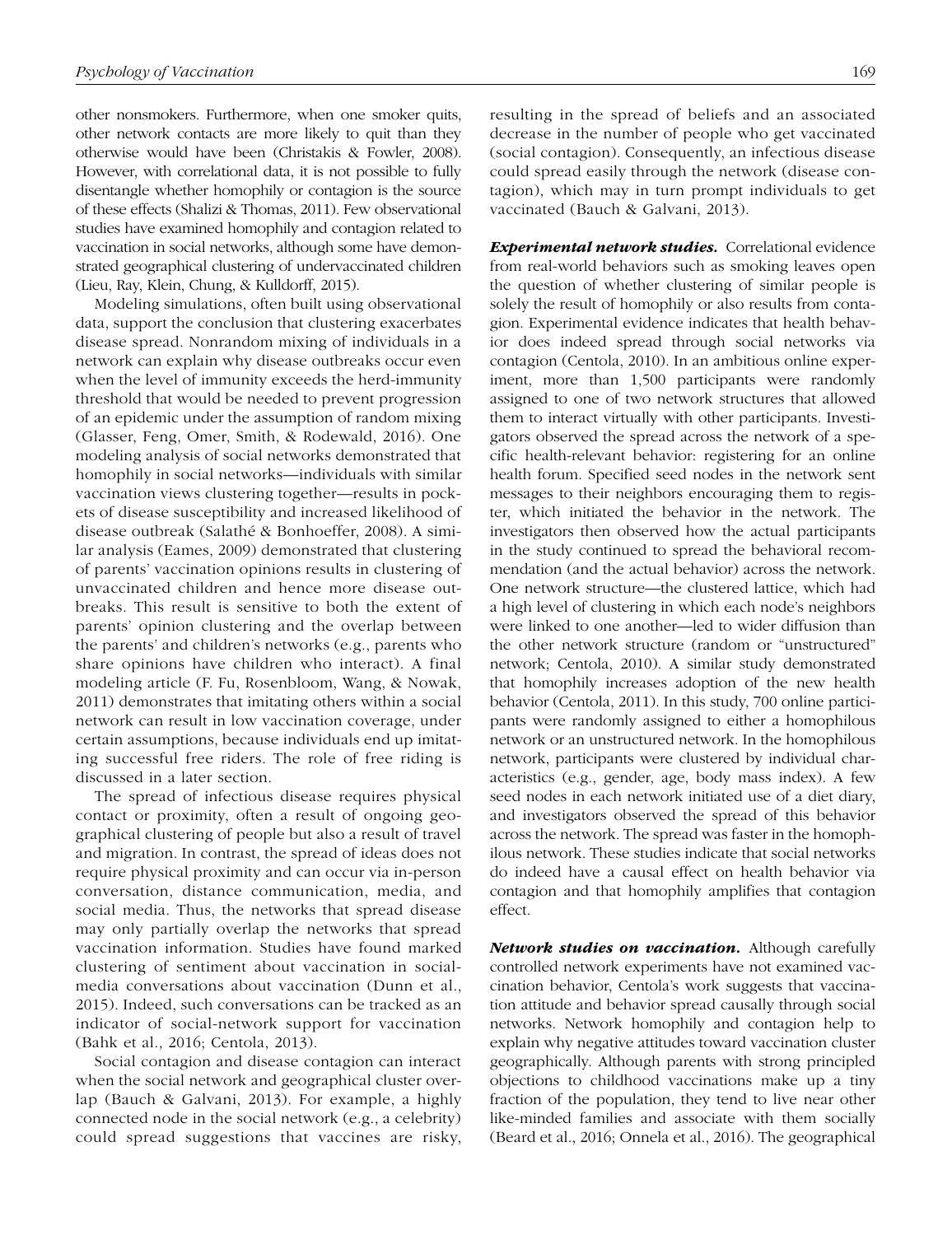clustering is important because it can contribute to the spread of infectious disease (Glasser et al., 2016; Ndeffo-Mbah et al., 2012). Communities with a sizable number of vaccine refusers will lack herd immunity; consequently, if an infectious disease is introduced, it can spread easily among the community.

*Methodological issues.* Studies on health social networks face some challenging methodological issues. In some studies of social networks, the participants selfreport on the vaccination attitudes or other characteristics of their network members (e.g., Brunson, 2013; Nyhan, Reifler, & Richey, 2012), whereas in others, the behavior of each network member is objectively assessed (Christakis & Fowler, 2008). In other studies, the structure of the social network is experimentally controlled, and the behavior of each network node is objectively measured (Centola, 2010, 2011). The latter method provides more experimental control but less realism (for a discussion of methodological strengths and weaknesses in socialnetwork studies, see Centola, 2013).

The evidence supports the existence of homophily and contagion as two distinct sources of clustering in networks, although data are spotty in the specific area of vaccination. Because homophily is a correlational phenomenon whereas contagion is a causal process, evidence for contagion is difficult to obtain outside of experiments in which the behavior of target nodes is manipulated (e.g., Centola, 2010). Little is known about the psychological mechanisms for contagion, but social norms are one candidate explanation.

# *Social norms*

Social norms, the tacit rules that members of a group implicitly recognize and that affect their decisions and behavior, are one influence that spreads across networks. The focus theory of normative conduct (Cialdini, Kallgren, & Reno, 1991) identifies two types of social norms. Descriptive norms indicate the behavior of relevant others and inform behavior by example. Injunctive norms represent how important others would like one to behave, and they influence behavior via informal reinforcements or punishments. Experimentally manipulated social-norm interventions affect behaviors such as littering (Kallgren, Reno, & Cialdini, 2000), hotel towel reuse (Goldstein, Cialdini, & Griskevicius, 2008), and energy conservation (Nolan, Schultz, Cialdini, Goldstein, & Griskevicius, 2008). For example, a descriptive socialnorm intervention in which hotel guests learned that 75% of the other guests reuse their towels during their stay increased towel reuse (Goldstein et al., 2008).

One limitation of social-norm interventions is that when a behavior is uncommon, publicizing that descriptive norm will not encourage the behavior (Blanton, Köblitz, & McCaul, 2008). For example, the message "Many past visitors have removed petrified wood from the park, changing the natural state of the Petrified Forest" conveys the descriptive norm of the negative behavior (removing petrified wood) and consequently encourages that behavior. It would be more effective to use a positive descriptive-norm message, such as "The vast majority of past visitors have left the petrified wood in the park, preserving the natural state of the Petrified Forest." If that is not possible, then an injunctive-norm message is preferable, such as "Please don't remove the petrified wood from the park, in order to preserve the natural state of the Petrified Forest." In a field study, this injunctive message was more effective at preventing theft than the negative descriptive message, and the positive descriptive message was intermediate (Cialdini et al., 2006).

*Social-norm correlational studies.* A large number of correlational studies have linked vaccination to norms. Many of these correlational studies use the theory-ofreasoned-action and theory-of-planned-behavior paradigm to examine the association between subjective norms and vaccination intentions. In the theory of planned behavior, subjective norms are assessed as ratings of the extent to which people important to the participant want him or her to get vaccinated and thus correspond to injunctive norms. Several studies show cross-sectional correlations between injunctive norms and vaccination intentions or behavior. For example, Juraskova et al. (2012) demonstrated that subjective norms were correlated with intentions to get vaccinated against HPV. Gerend and Shepherd (2012) found an association between subjective norms and HPV vaccination behavior.

Studies also show a correlation between vaccination and perceived injunctive norms. In one, college students' support for vaccination in their social networks predicted their intentions to receive an H1N1 vaccine (Nyhan et al., 2012). In a study by Brunson (2013), parents self-reported their vaccination decisions and the vaccination attitudes of members of their social networks. Parents who did not meet the recommended vaccination schedule believed that a larger fraction of their social network recommended nonvaccination. This predicted decisions better than demographic characteristics of the parents themselves. Health-care workers were more likely to get vaccinated against H1N1 if they reported being encouraged by family or coworkers to do so (Stokes & Ismail, 2011).

*Social-norm-intervention studies.* Unlike the field studies employing social-norm interventions to modify hotel towel-reuse behavior or petrified-wood collection, no intervention studies in vaccination have tested the effects of a theoretically pure social-norm manipulation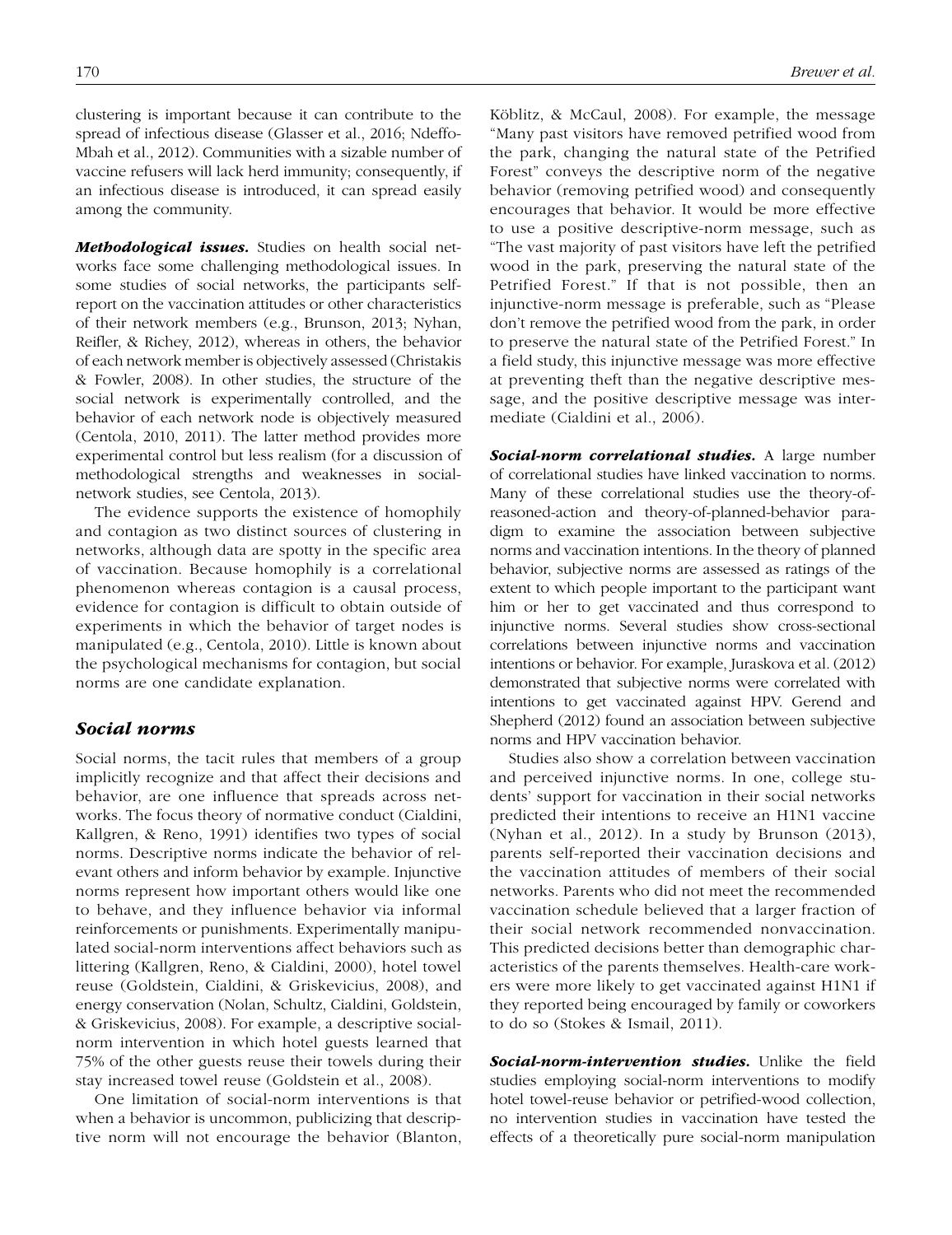on uptake. Nevertheless, the lessons from findings outside vaccination are applicable to the design of vaccination campaigns. For example, in fall 2015, Rite Aid pharmacies launched an advertising campaign to promote influenza vaccination that said "Get your flu shot today because 63% of your friends didn't." This message was presumably designed to encourage vaccination by emphasizing that the infection risk was high because of the large number of unvaccinated individuals with which one has contact. In contrast, the descriptive norm research, such as the petrified-wood study, would suggest that this message might actually drive vaccination coverage down ("if very few others are getting vaccinated, then I won't either"). Indeed, a laboratory experiment varied the characteristics of a hypothetical vaccine (Hershey, Asch, Thumasathit, Meszaros, & Waters, 1994) to allow examination of the impact of perceived descriptive norms, what the authors called "bandwagoning." Participants were more likely to say they would get vaccinated when many others were already getting vaccinated. The Rite Aid campaign was designed to counter the motive to free ride ("Because so few others are vaccinated, I can't free ride and thus need to get vaccinated"). However, the Hershey et al. (1994) experiment findings suggest that bandwagoning is the primary behavioral factor. Consequently, the Rite Aid message may have been ill-conceived and ineffective. Their campaign was short-lived.

A few vaccination field studies have used multifaceted interventions that have social-norm components, suggesting that social norms could have a powerful influence on vaccination behavior. Health-care workers at a Swiss hospital who received the influenza vaccine were given a badge to wear that read "I am vaccinated against influenza to protect you." (Iten, Bonfillon, Bouvard, Siegrist, & Pittet, 2013). Nonvaccinated healthcare workers were required to wear a face-mask during the seasonal influenza epidemic period and to wear a badge that read "I wear a mask to protect you." In the year that this policy was introduced, vaccination coverage increased to 37%, compared with 21% to 29% in the decade before the intervention.

Note that this study did not use a traditional descriptive or injunctive social-norm message. Instead, the badges had the potential to make salient the descriptive social norm, because health-care workers could easily see how many of their coworkers had been vaccinated. However, this could backfire and reduce vaccination coverage if the norm revealed that few people got vaccinated. In addition, it is likely that the badges set up an injunctive social norm. Finally, because the badge messages were visible to patients, they took on the role of norm-enforcers. Any health-care worker who was not wearing a vaccination badge could be negatively evaluated by patients.

In another study (Riphagen-Dalhuisen et al., 2013), similar badges with prosocial messages were used as part of a large multimodal intervention to promote influenza vaccination among hospital health-care workers. Those in the intervention condition received a multifaceted program that included education and testimonials from role models. In addition, vaccinated health-care workers in the intervention group received pins that said "deliberately vaccinated for you." The vaccination rate was 20% in the control group compared with 32% in the intervention group. The multifaceted nature of the intervention likely contributed to its efficacy but also limits conclusions about which aspects of the intervention were effective. It is possible to speculate, however, that the use of the pins created a descriptive and injunctive norm, as described above. Note that the pins used in this intervention also highlight the prosocial motivation for getting vaccinated (protecting patients). As discussed in the next subsection, prosocial motives on their own, apart from norms, may drive people to get vaccinated. Indeed, previous research has indicated that prosocial messages affect other behaviors of health-care workers, such as hand washing (Grant & Hofmann, 2011).

Because individuals learn about descriptive social norms, in part, by observing the behavior of others, it should be possible to change social norms by sufficiently changing the behavior of the group. Thus, group behavior changed by another intervention strategy (e.g., incentives; see Section 4) could set a new group norm and thus serve to perpetuate the effect of the initial intervention. Examining the potential interdependence of different intervention strategies, in particular, as they unfold over time, is an important topic for future research.

# *Strategic behavior and social preferences*

Social norms arise as external influences (e.g., what others think of me) and as internal motivations (e.g., what is right or good) that arise from calculations about vaccination as a social behavior. Vaccination protects a person's unvaccinated primary contacts as well as her or his secondary contacts (the people her or his contacts know). This external benefit can give rise to the motivation of altruism, the desire to help others without expectation of personal benefit. It can also give rise to the motivation of free riding, intentionally benefitting from others' action without contributing.

As explained earlier, herd immunity occurs when a critical portion of a community is vaccinated against a contagious disease (usually > 90%); most members of the community are protected against that disease even if they have not been vaccinated because the spread of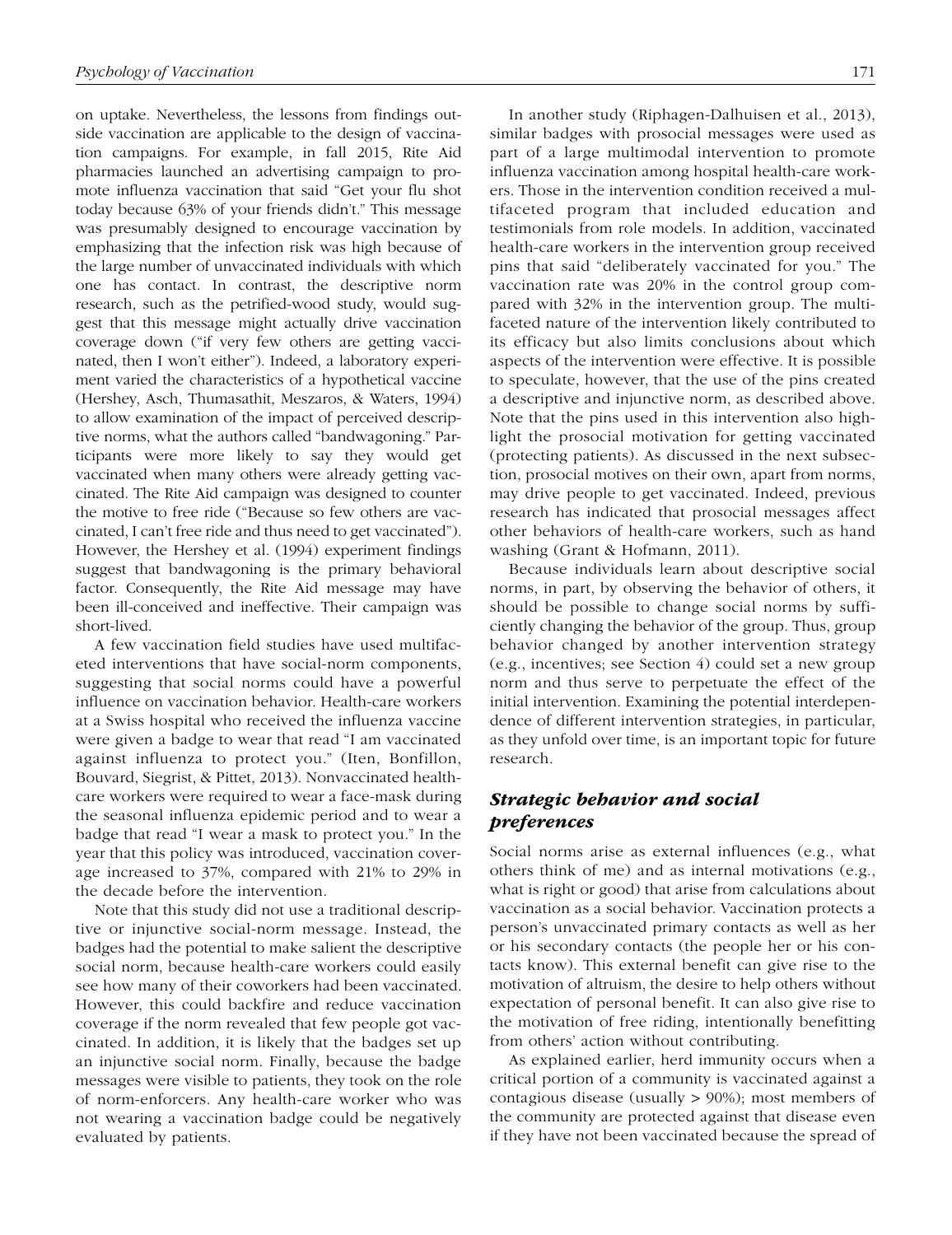contagious disease is contained. Certain individuals cannot be vaccinated and depend on the protection provided by the vaccination of those around them, known as cocooning. For example, in the United States, infants are not routinely immunized against measles until after 12 months of age. However, infants younger than 12 months are susceptible to infection and severe complications if exposed to measles. For example, of the 125 people infected with measles during the January 2015 measles outbreak at two Disney theme parks in the United States, 12 were infants too young to be vaccinated (Zipprich et al., 2015). Of the 11 children infected with measles during the February 2008 San Diego outbreak, 3 were infants younger than 12 months, and 1 of these was hospitalized (Hassidim et al., 2008).

Because of herd immunity, vaccination produces positive externalities—it results in benefits to people beyond the person vaccinated. One group that benefits from the vaccination of others is older adults. The seasonal-influenza vaccine is effective for younger adults, but it may provide little or no benefit to older adults because the immune response to the vaccine decreases with age (Osterholm, Kelley, Sommer, & Belongia, 2012). In addition, although hospitalizations and deaths from influenza are particularly high among older adults and infants (N. M. Smith et al., 2006; W. W. Thompson et al., 2003), children of all ages and young adults are disproportionately responsible for spreading the infections (Brownstein, Kleinman, & Mandl, 2005). Because the population primarily spreading infections only partially overlaps with the population suffering the most severe consequences of getting infected, a surprising conclusion is that older adults can be more effectively protected by vaccinating their younger contacts than by vaccinating the older adults directly (Halloran & Longini, 2006; Monto, Davenport, Napier, & Francis, 1968). However, modeling shows that, to achieve this population-optimal outcome, younger contacts would need to be vaccinated at rates higher than self-interest alone would indicate (Galvani, Reluga, & Chapman, 2007). To minimize mortality across the population, school-age children and young adults (who are disproportionately responsible for spreading influenza to others) would need to be vaccinated, even though they experience fewer and less severe health harms than older adults. Vaccination among the young thereby provides indirect protection of older adults as well as people who cannot be vaccinated, such as patients undergoing treatment for cancer and others with compromised immune systems.

Game theory offers a theoretical lens through which one can analyze vaccination behavior (Bauch & Earn, 2004). Originating from economics, Game Theory concerns the behavior of rational agents whose interactions with one another determine the benefits and harms to one another. Consequently, each agent's decision affects not only his individual payout but also the payouts of others, and it is necessary to predict the behavior of other agents to plan one's own best response. Within this framework, vaccination decisions are a type of social dilemma in which the choice to be vaccinated increases the public good by conferring herd immunity, and the choice not to be vaccinated represents free riding on others' vaccinations. This framework would suggest that, without vaccine requirements, vaccination coverage might fail to reach levels sufficiently high to achieve herd immunity, a topic further discussed in Sections 4 and 5.

A classic economic prediction in game theory is that agents will free ride (not get vaccinated) when doing so maximizes their individual payout. Behavioral variations of game theory (Camerer & Fehr, 2006) allow for agents to have social preferences—that is, preferences that depend on the outcome of others. Under social preferences, an agent may get vaccinated to confer a benefit to contacts by preventing the spread of infectious disease. This analysis, derived from game theory (Bauch & Earn, 2004), raises questions about whether patients and health-care workers understand the concept of herd immunity and use it as a motivation for their vaccination decisions—either as a reason not to get vaccinated (because they can free ride) or as a reason to get vaccinated (because they can altruistically confer a benefit to others).

**Observational evidence.** Are people motivated to get vaccinated because of the benefit that vaccination confers to others? They sometimes say that they are. Patients and health-care workers both sometimes give prosocial reasons as a retrospective rationale when asked why they got vaccinated. A systematic review found that 30% to 60% of parents agree that community benefit was an important reason for getting their children vaccinated (Quadri-Sheriff et al., 2012). Qualitative analyses of a parents' online chat room (Skea, Entwistle, Watt, & Russell, 2008) and parents' focus groups (Leask, Chapman, Hawe, & Burgess, 2006) revealed that some parents do spontaneously name herd immunity and protection of others as a motivation to vaccinate their children. In a questionnaire study, health-care workers self-reported that selfinterest and protecting patients were their first and second most important reasons, respectively, for getting vaccinated against influenza (Hakim, Gaur, & McCullers, 2011). Other studies with health-care workers show similar findings of altruistic motives (Bautista, Vila, Uso, Tellez, & Zanon, 2006; Christini, Shutt, & Byers, 2007).

*Hypothetical-scenario studies.* Hypothetical scenarios provide experimental control, allowing a test of whether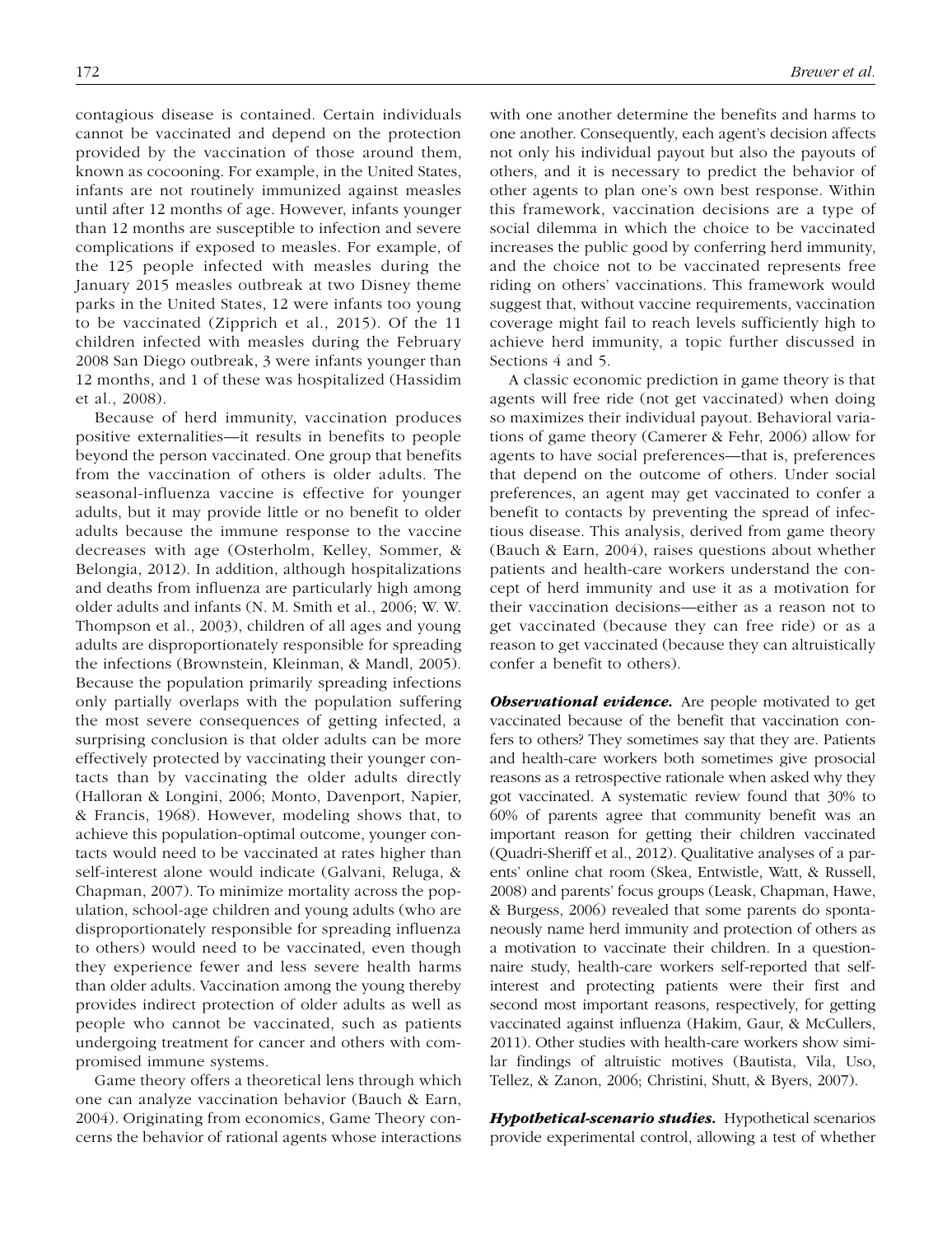benefit to others affects judgments about vaccination. Several hypothetical-scenario studies have explored the respective roles of altruism and free riding as motivations for vaccination. A classic study described earlier varied whether the vaccine hypothetically protected only the self or also prevented transmission to others. The study also varied the proportion of the population that was vaccinated (Hershey et al., 1994). Although this design allowed examination of the impact of perceived descriptive norms, it also examined the impact of opportunities to free ride (the more people who get vaccinated, the less benefit I get from getting vaccinated), and the goal to act altruistically (the fewer people who get vaccinated, the more I can benefit others by getting vaccinated myself). Participants' vaccination-intention ratings showed evidence of both altruism and free riding. As mentioned above, however, the largest effect was bandwagoning: Participants were more likely to get vaccinated when many others were already doing so.

In a hypothetical scenario study somewhat similar to the Hershey et al. study (Betsch, Böhm, & Korn, 2013), participants read scenarios that varied the information given about herd immunity. When the individual benefit of herd immunity was communicated, intentions to get vaccinated were lower. However, communicating the social benefit of vaccination reduced this tendency. These results, which are similar to findings outside the vaccination literature (Grant & Hofmann, 2011), suggest that the tendency to free ride on the vaccination of others can be reduced by communicating the social benefit that vaccination provides.

Increasing people's understanding of herd immunity could increase vaccination coverage (because people understand the opportunity for altruistic vaccination) or decrease vaccination coverage (because the opportunity for free riding becomes clear). In a scenario study, Betsch, Böhm, Korn, and Holtmann (2017) found that explicitly communicating the role of herd immunity increased people's intention to get vaccinated, especially among participants from Western, individualist cultures. In Eastern, collectivist cultures, intention to get vaccinated was high even without the herd-immunity communication. In another scenario study that showed an altruistic motivation for vaccination (Vietri et al., 2012), participants responded to scenarios that varied the percentage of the population that was already immune to the infectious disease. As long as participants learned that they themselves were at no risk of infection, then their stated likelihood of getting vaccinated increased as the percentage of the population that was immune decreased—indicating that more individuals would benefit from the protection provided by participants' own vaccination.

Böhm, Betsch, Korn, and Holtmann (2016) explored prosocial motivation for health-care-worker vaccination in a hypothetical scenario study. American and Korean community members responded to a scenario in which they played the role of a health-care worker who could get vaccinated at a cost to themselves; however, if enough other health-care workers got vaccinated, patients would benefit. Vaccination responses in this prosocial scenario were higher among participants in Korea (a collectivist culture) than among participants in the United States (an individualist culture), and this difference was mediated by viewing vaccination as a social act. This study suggests that vaccination among health-care workers might be increased by promoting collectivist values and the view that vaccination is a social rather than individual behavior.

These scenario studies indicate that social preferences for altruism or for free riding may influence vaccination decisions. Furthermore, reinforcing altruistic motives may offset free riding. Although the hypothetical scenario studies in this subsection provide experimental control, they do not allow observation of actual vaccination behavior. Thus, it is unclear how these results would generalize to real-world settings.

*Laboratory game studies.* In hypothetical-scenario studies, the main limitation is that participants' responses have no real consequences (although research shows that preferences are frequently similar with and without consequences). Laboratory games offer a solution by providing real consequences for decisions—albeit monetary and not health consequences. In one such laboratory experiment (Chapman et al., 2012), participants engaged in an interactive strategic task in which they had to decide whether to spend points to get vaccinated. Participants were randomly assigned to age roles: For those in the "young" role, vaccination was more effective, in terms of both reducing individual risk of infection and contributing to herd immunity; for those in the "old" role, getting the flu resulted in a more severe point penalty. When the individual's point total determined payment for being in the study, participants behaved in accordance with the self-interested prediction from game theory, with fewer "young" players than "old" players getting vaccinated. In contrast, when participants were paid according to the group's point total, they behaved in accordance with the group optimum solution, with more "young" players than "old" players getting vaccinated. The results from this laboratory task suggest that, if the incentives are set correctly, young people may be willing to get vaccinated prosocially to protect older adults. Thus, for example, young people may be willing to get vaccinated if it is clear that their vaccination will benefit their grandparents and this is an outcome they value.

Böhm, Betsch, and Korn (2017) used a similar laboratory vaccination-game paradigm and found that participants with prosocial (rather than proself) preferences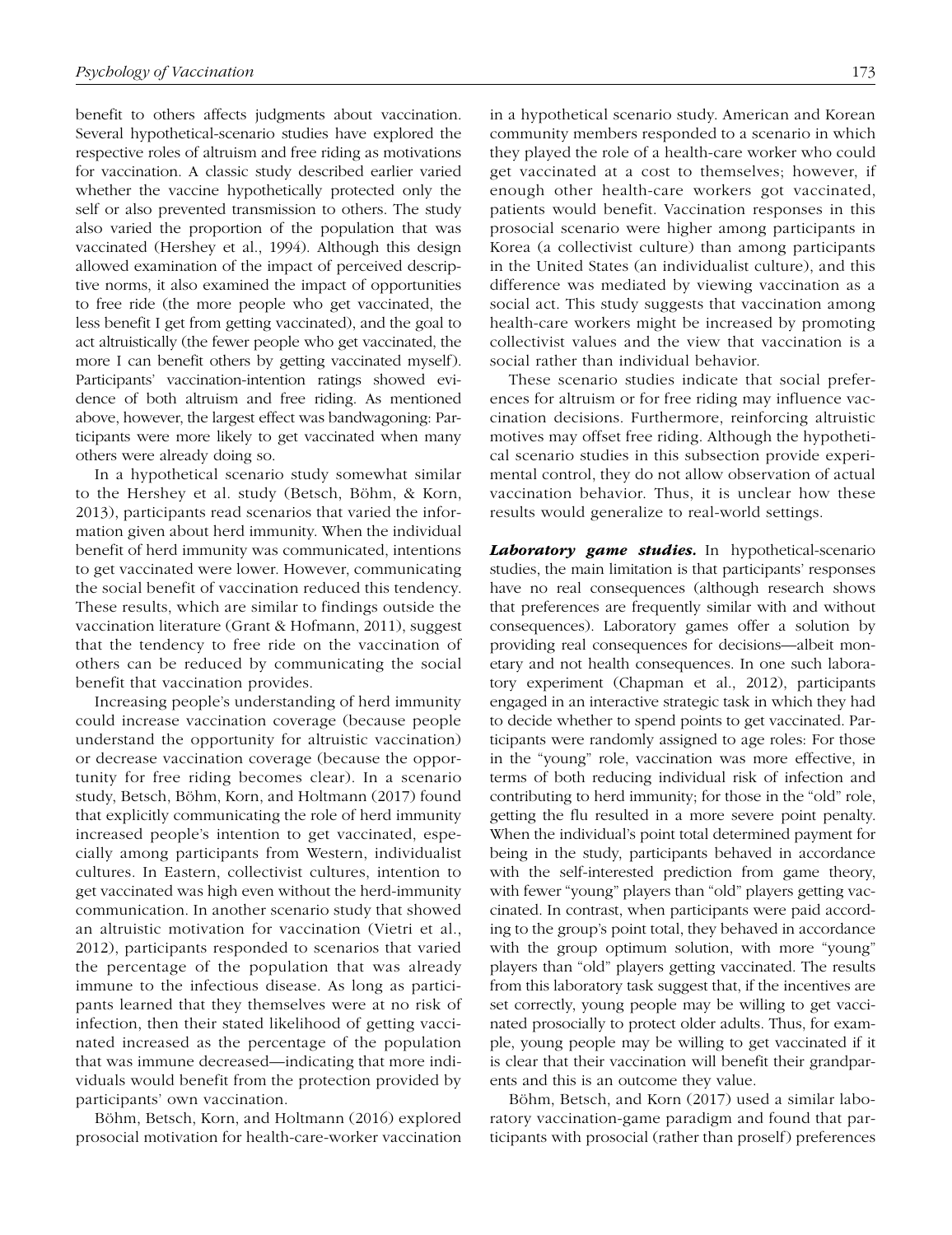were more likely to get vaccinated in the laboratory game, and this effect was strongest among those with a positive attitude toward vaccination. The hypothetical scenarios and laboratory-game studies described thus far in this section did not assess actual vaccination behavior. Consequently, they can examine altruism and free riding in hypothetical vaccination judgments or in laboratory choices that have monetary consequences, but these results may not translate to actual vaccination decisions.

#### *Correlational studies of vaccination and intentions.*

Several studies have examined whether measures of altruistic motives correlated with self-reports of actual vaccination behavior or intentions to vaccinate. Patients' perception of the likelihood of becoming infected and their perception of the likelihood of infecting others each predict unique variance in actual influenza vaccination decisions. However risk to self is much more strongly predictive of receiving a vaccination than is risk to others, at a 3:1 ratio (Shim, Chapman, Townsend, & Galvani, 2012). Thus, to the extent that the relationship between vaccination behavior and perceived likelihood of infecting others captures altruistic motives, we can say that altruism is associated with actually getting vaccinated but plays a minor role relative to self-interest motives. This study was correlational and did not demonstrate a causal link between changes in altruistic motives and getting vaccinated.

Vaccinating boys against HPV has a notable prosocial benefit: It protects the vaccinated boys themselves from HPV-related cancers such as anal and penile cancer, and it also protects the boys' future sexual partners from six HPV-related cancers. Polonijo, Carpiano, Reiter, and Brewer (2016) found that male teenagers were more willing to get the HPV vaccine if they found it important that the vaccine could protect their future romantic partners. Parents of the teens who held the same belief were also more willing to get them HPV vaccine. Furthermore, these prosocial attitudes mediated the relationship between race and willingness to get vaccinated, such that Blacks and Hispanics (vs. Whites) had more prosocial attitudes, and these attitudes were associated, in turn, with higher willingness to get vaccinated. Additional analyses found that perceived benefit to the son, benefit to his future sexual partners, and benefit to the community were all associated with parents' willingness to allow the vaccination and the sons' willingness to get vaccinated (Moss et al., 2015). However, in analyses adjusting for all three beliefs, only protecting the partner was associated with willingness.

In another study, young men gave higher ratings of hypothetical willingness to receive HPV vaccine if they received information on both the benefits to self of vaccination as well as the altruistic benefits to future sexual partners compared with (a) receiving either of these pieces of information in isolation or (b) receiving neither piece of information (a control condition; Bonafide & Vanable, 2015). This study shows a benefit of two pieces versus one piece of information but not necessarily a special role for information on the altruistic benefits of vaccination per se. In contrast, messages emphasizing the social benefits of the MMR vaccine (relative to comparison messages that omit this information) do not increase the intentions of parents to get their infant children vaccinated (Hendrix et al., 2014).

One might expect that health-care workers would be particularly motivated by the prosocial benefits of vaccination. For one thing, health-care workers' contact patterns increase the risk of contracting infectious diseases such as influenza or hepatitis A from patients and of transmitting the infection unknowingly to other patients. In addition, health-care workers presumably have a professional duty to care for patients and protect them from adverse health outcomes, and vaccination provides one route to do that. The evidence indicates, however, that health-care workers' vaccination decisions are not any more motivated by prosocial concerns than are those of other decision makers (Betsch, 2014). A survey study found that health-care workers had higher influenza vaccination coverage than non–healthcare workers, but not because of prosocial concerns for patients (Capolongo et al., 2006). The health-care workers perceived a higher risk of infection; had easier access to the vaccine, more knowledge about the vaccine, and stronger pro-Western medical beliefs; and perceived stronger social influence to get vaccinated.

One study examined whether measures of free-riding motives correlated with self-reports of previous vaccination behavior. Free-riding motives were higher among parents who had not gotten the pertussis vaccine for their children (Meszaros et al., 1996).

*Intervention studies.* In an online study, participants read a prosocial message (about someone who died from the flu because his contacts had not been vaccinated), a control message, or no message (Li, Taylor, Atkins, Chapman, & Galvani, 2016). The prosocial message increased prosocial motives, as measured by willingness to donate to an unrelated cause. Prosocial motives in turn were associated with stated intention to get vaccinated against influenza. The prosocial and control messages did not differ in their effect on vaccination intention, however, and this study did not show an effect on actual vaccination behavior.

In one of the few studies to examine the effect of prosocial motives on actual vaccination behavior (Rothan-Tondeur et al., 2010), health-care workers were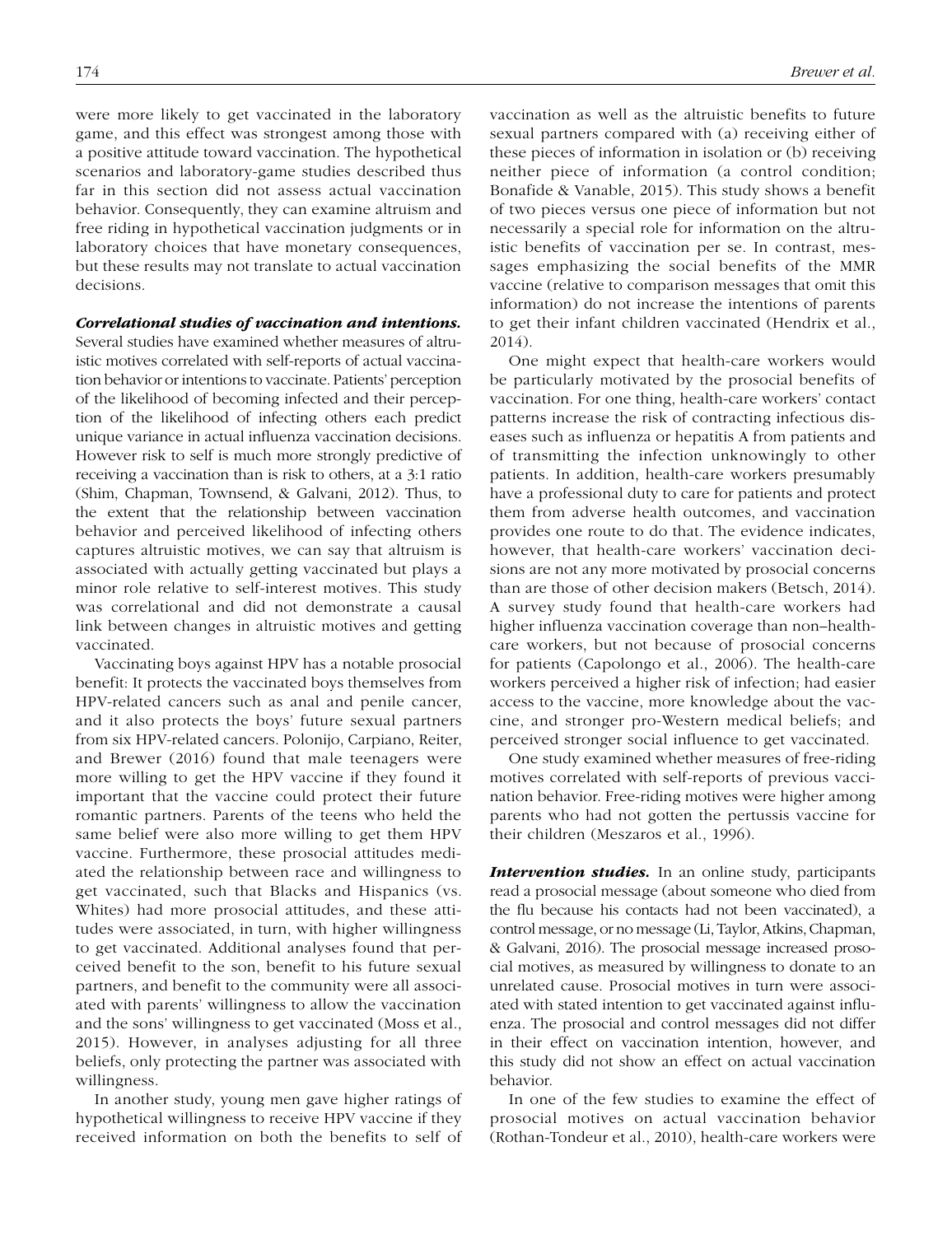randomized by ward into two conditions; in one, they received a vaccination-message intervention, and in the other, a control condition, they received no message. The message stated that vaccination of health-care workers against influenza benefits patients. The intervention did not affect vaccination coverage, which was equivalent in the two conditions. The messages were delivered via a 2-hour optional information session that health-care workers attended, which may not have been a sufficiently engaging mechanism for delivering the intervention.

A campaign to increase influenza vaccination coverage among health-care workers by emphasizing the prosocial benefits of vaccination to family members and patients had no impact on vaccine uptake (Llupià et al., 2013). Note that in this study, unlike the badge studies described earlier, the prosocial messaging did not have a public-accountability component, which may help to explain the null effect.

Vaccination coverage among health-care workers is often too low, and they are not sufficiently motivated to get vaccinated out of concern for patient safety (Lam, Chambers, MacDougall, & McCarthy, 2010). This has prompted some health-care facilities—particularly academic hospitals in the United States—to institute annual influenza vaccination requirements for health-care workers. Such requirements, sometimes called mandates, communicate a clear injunctive norm that the hospital management views staff vaccination as a priority. The requirements may also circumvent individual motives for vaccination, a topic we return to in Section 4.

# *Conclusion*

Social networks and social norms have powerful influences on health behavior, and some evidence shows that these results extend to vaccination. The socialnetwork literature includes some compelling correlational analyses of large data sets and elegant field experiments, but none of these studies examined vaccination behavior. However, several network models have modeled idealized vaccination behavior under various conditions. Likewise, the intervention studies that provide a clean view of the role of social norms have not examined vaccination, although more multifaceted intervention studies have done so. Studies of vaccination interventions that employ social norms are a clear avenue for future research.

The current literature suggests that free-riding and altruism motivations may influence people's vaccination decisions. The vast majority of studies exploring prosocial motives for vaccination have used hypothetical scenarios, laboratory tasks, or ratings of vaccination intentions. Very few have examined prosocial motives in actual vaccination behavior. Few studies observe actual vaccination behavior and manipulate altruistic or free-riding motives. Furthermore, no studies have compellingly shown that interventions increase vaccination coverage by enhancing prosocial motives. Although these theoretical factors predict behavior in other domains, evidence is required to establish that link in the domain of vaccination. Future research can explore whether vaccination can be enhanced through interventions that encourage social preferences and altruistic motives.

*Provider recommendations.* The social processes explored in this section provide one class of explanation for why provider recommendations are so strongly associated with patient vaccination behavior. In network terminology, providers are likely to be centrally located in their networks, positioned to influence a large number of people through contagion. Homophily effects on social networks may result in providers being connected to patients who are the most likely to get vaccinated. For example, providers who strongly recommend vaccination attract patients with positive vaccination attitudes (Mergler et al., 2013), even as vaccine-hesitant and vaccine-refusing patients often seek out different providers and complementary and alternative medicines (Frass et al., 2012). Consequently, the strong association between provider recommendation and patient vaccination may be due in part to patient self-selection rather than to a direct causal effect of the recommendation on behavior.

Another reason for the influential role of provider recommendations is that providers can create and communicate injunctive social norms by indicating to their patients, either through explicit recommendations or implicit cues, that they expect patients to get vaccinated. Their recommendations can also communicate descriptive social norms by implying that most other patients get vaccinated or that vaccination is what most previous patients have chosen.

*Social media.* Social media has become an important force in organizing people in social space. Surprisingly little is known about how social media affects vaccinationrelated attitudes and behavior (Betsch et al., 2012). Theories reviewed in this section on social processes make interesting predictions—for example, that when people opposed to vaccination connect on social media (homophily), it should further polarize their opinions (contagion; Witteman & Zikmund-Fisher, 2012). Illustrating the value of mining social media for vaccination research, Salathé and Khandelwal (2011) coded 300,000 Twitter messages for sentiments about the H1N1 vaccine and found that sentiments expressed on Twitter in each geographical region corresponded to vaccination coverage. They also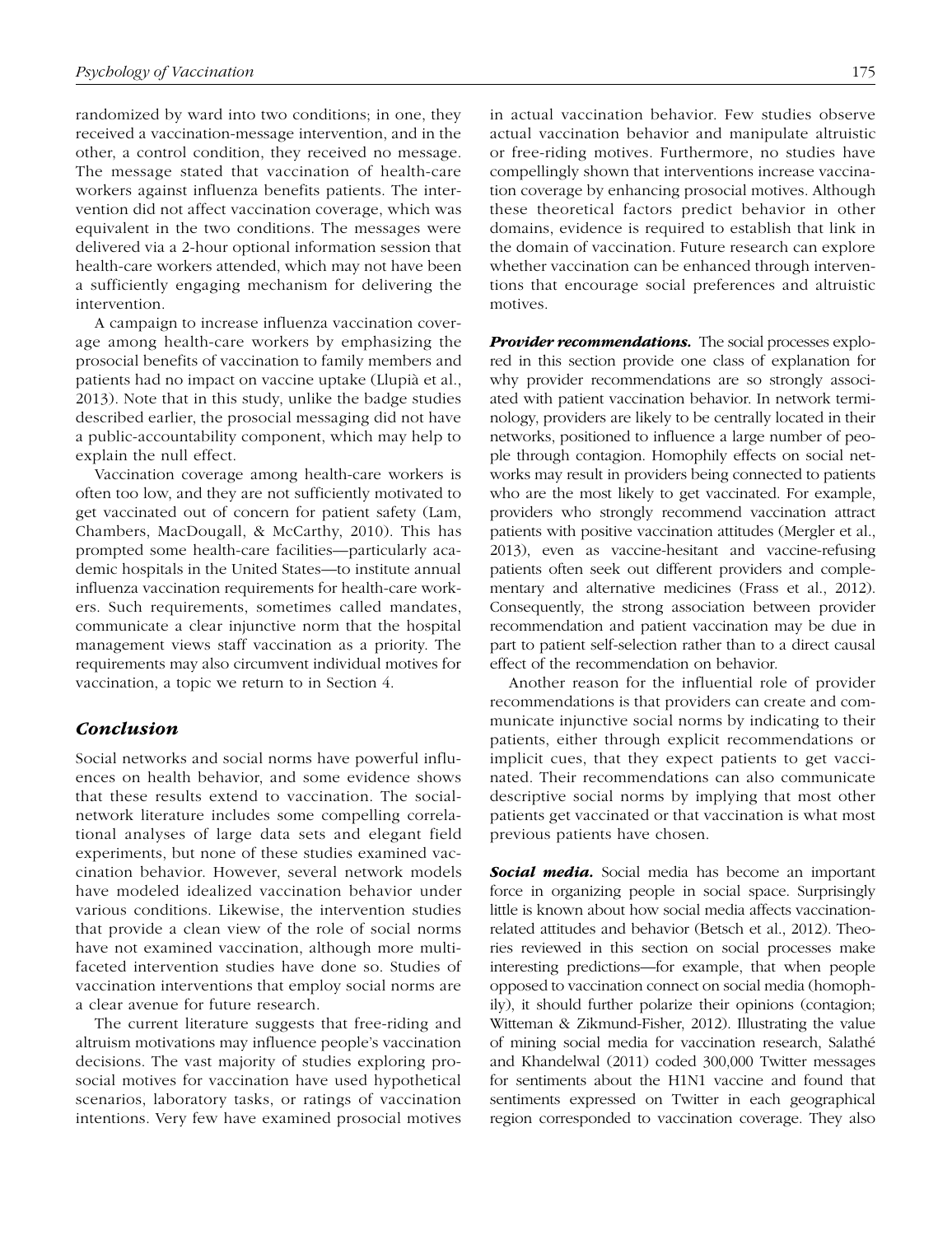found homophily in the social network. Broniatowski, Hilyard, and Dredze (2016) examined news articles about the Disneyland measles epidemic and predicted which ones would be shared on Facebook. The articles most likely to be shared and most widely shared contained a take-home message (or easily identified gist), shedding light on a psychological construct that is key to information transmission across a network.

Social media likely magnifies the effects of homophily found in other manifestations of social networks, because social media increases the ease of finding likeminded people. To the extent that homophily amplifies contagion effects in social networks, social media would thus also magnify contagion, consequently increasing the polarization of vaccination views. As a result of these enhanced social network dynamics and the speed with which information spreads through social media, social media could serve as the catalyst for a rapid meltdown of the vaccination system and the loss of confidence built up over many years.

Personal stories are some of the most penetrating content spread on social media. The benefits of narrative storytelling favored by antivaccination activists are widely discussed yet poorly quantified (Betsch, Renkewitz, & Haase, 2013; Bruine de Bruin, Wallin, Parker, Strough, & Hanmer, 2017). As mentioned in Section 2, a large body of research in psychological science has demonstrated that anecdotes and personal stories are more influential than base rates and statistics (e.g., Fagerlin, Wang, & Ubel, 2005). Little research has examined what exactly makes antivaccine efforts specifically effective; instead, research has focused on provaccine messages. Recently, provaccination efforts have tried narrative approaches. For example, the U.S. National HPV Vaccination roundtable recently created a series of videos with survivors of HPV-related cancers. The *Someone You Love* documentary (Lumiere, Hefti, & Staurulakis, 2014) follows the stories of five women with cervical cancer, including two who die from the disease. No data are available on how these personal stories affect vaccination behavior, which is an important opportunity for future research.

Priorities for future research include examining the spread of rumors compared with the spread of credible information on social media and how social media affects vaccination attitudes and behavior (Reiter et al., in press). Opportunities for intervention include socialmedia studies that expose people to social networks with provaccination views. Other avenues for further exploration include examining how citizen activists can use social media to build support for vaccination. Finally, social media has helped antivaccination activists to find one another and to spread their message. Understanding the nature of these messages, and helping provaccination activists to use similar methods, is an important opportunity. Research on the effects of exposing people to social-media information that is at odds with their existing beliefs would be an interesting avenue of investigation. In the near future, the socialnetwork and social-norm effects reviewed in this section are likely to play out on social media at least as much as in interactions that occur in-person.

### Section 4: Changing Behavior Directly

Understanding how to change people's thoughts and feelings to motivate them to get vaccinated has received substantial attention. This makes sense given that provision of vaccines requires consent, or at least nonrefusal. It is also increasingly clear that vaccine deliberation is just one part of the story. People who say they are favorably inclined often fail to turn that confidence into actually receiving a vaccination. At the same time, policies can lead people to be vaccinated beyond any effects of their thoughts and feelings. We now turn to individual and situational factors that regulate the relation between what people think and feel about vaccines and their behavior. In line with this emphasis, this section focuses primarily on experimental tests of intervention strategies designed to promote vaccination behavior directly, bypassing any attempt to change what people think and feel.

This section examines three broad groupings of intervention strategies. First, we examine how to close the *intention-behavior gap*, present when people hold favorable vaccination intentions yet fail to act (Sheeran, 2002; Sheeran & Webb, 2016). A variety of strategies have emerged to bridge the intention-behavior gap by building on people's favorable intentions (Fig. 4); these strategies include keeping favorable intentions in mind through reminders, prompts, and primes and reducing barriers through logistics and healthy defaults. We consider whether these strategies can, or have the potential to, help people translate their intentions to be vaccinated into action.

Second, we examine the effectiveness of strategies designed to shape people's behavior without relying on their beliefs about vaccination. We focus on strategies that make salient a new set of outcomes through the use of programs that tie incentives or sanctions to vaccination behavior and strategies that minimize opportunities for deliberation by requiring vaccination to obtain a desired outcome (e.g., access to education or employment). These strategies are particularly interesting given that they may prove to be an effective way to lead people with ambivalent or unfavorable thoughts and feelings to get vaccinated.

Third, we consider new directions in research that could inform the development of new strategies to change behavior directly. Some processes that guide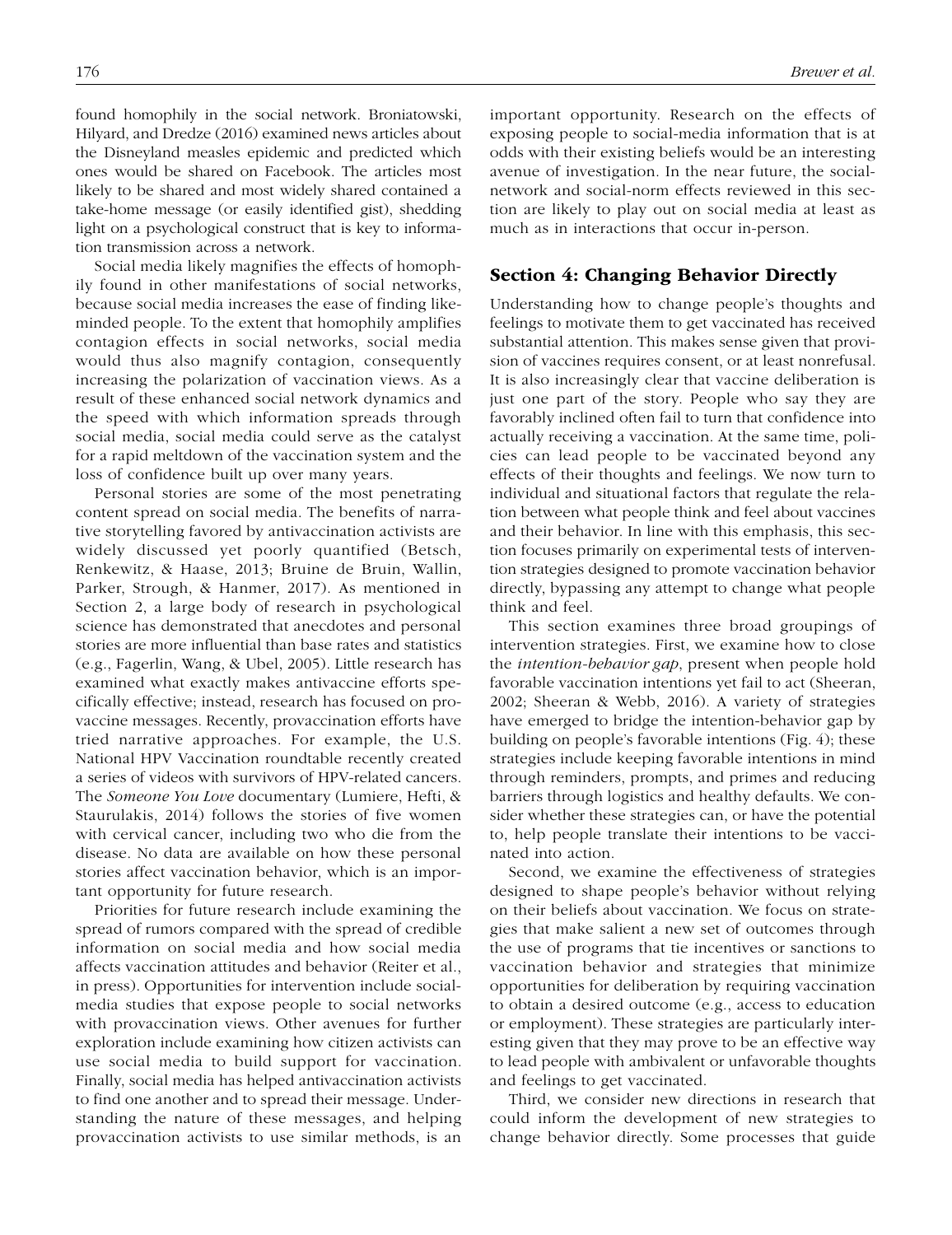

Fig. 4. Influencing vaccination directly, without changing thoughts and feelings.

vaccination behavior operate automatically or outside of conscious awareness (Bargh, 2006; Wood & Neal, 2016). In many behavioral domains, public-health programs have directed considerable effort to help people develop healthy routines such that the desired behavior occurs automatically in response to cues or reminders in the situation (Marteau, Hollands, & Fletcher, 2012; Rothman et al., 2015). For instance, people develop routines to exercise before work each day or to take their medications every evening. In some cases, the routines become habits, such as putting on a seatbelt after entering a car without having to think about it. We consider the implications of whether getting vaccinated can become a behavioral routine and how to render aspects of the underlying behavioral process routine.

In addition to the explicit evaluations that people report regarding a behavior, they may hold favorable or unfavorable implicit evaluations regarding that behavior (Gawronski & Bodenhausen, 2006). Exploring the nature and impact of people's implicit evaluations may offer new insights. For example, people's implicit evaluation of unhealthy behaviors (e.g., smoking, drinking, and drug use) are more favorable than their explicit evaluations, which, in turn, mitigates their stated intentions to reduce an unhealthy behavior (Sheeran, Gollwitzer, & Bargh, 2013). This section applies these ideas to vaccination where such application is promising.

# *Building on favorable intentions to get vaccinated*

People failing to act on their favorable intentions is a common challenge across a range of health domains (Sheeran & Webb, 2016), including vaccination (Brewer et al., 2011; DiBonaventura & Chapman, 2005). Researchers have identified two broad explanations for the intention-behavior gap. First, a person's plan to get vaccinated may be forgotten or fail to come to mind, even when an opportunity to act is available. Second, barriers can emerge that make translating vaccine intentions into action difficult or at least inconvenient. In the subsections that follow, we examine these two classes of explanations with a particular focus on strategies that could increase the likelihood that people consistently act on their intentions to be vaccinated. Given the challenges associated with changing people's beliefs about vaccination, strategies that can maximize the impact of people's preexisting favorable beliefs may be particularly valuable.

*Keeping favorable intentions on people's minds.* Life's many obligations and distractions may crowd out intentions to be vaccinated. As a result, planning may not receive the attention it needs. People who are not vaccinated as a result of passivity or inaction may find themselves in this state (Robbins et al., 2010). We consider three intervention strategies designed to increase the likelihood that people will keep their favorable intentions in mind: reminder/recall systems, presumptive vaccine recommendations, and primes such as implementation intentions.

*Reminder/recall systems*. *Reminders* are for people who are due for vaccination (e.g., "Flu season has arrived— Remember that it's time for your flu shot"). Reminders can bring to mind intentions to be vaccinated as well as serve as a cue to action that it is now time to get vaccinated. *Recalls* are reminders for people who are overdue for vaccination. Modes for delivering reminder/ recalls include e-mails, postcards, letters, text messages, and phone calls.

Several meta-analyses and systematic reviews have found that systems that provide reminders or recalls increase vaccination coverage (e.g., Briss et al., 2000; Groom et al., 2015; Jacobson Vann & Szilagyi, 2018; Stone et al., 2002; Szilagyi et al., 2000). Reviews of reminder/recall systems have found them to be effective across populations, types of vaccinations, and mode of delivery (Briss et al., 2000; Jacobson Vann & Szilagyi, 2018). Despite evidence regarding their effectiveness, implementation of these systems is poor; providers grapple with competing demands, including urgent patient needs, limited financial resources, and low organizational capacity (Pereira et al., 2012; Saville et al., 2011; Suh et al., 2012). Even in regions with vaccination registries that give greater capacity to automate reminders, providers implement them variably. Researchers and health agencies have directed considerable effort toward delineating the strategies and resources needed to facilitate the implementation of reminder/recall systems and where to situate those systems (e.g., Kempe et al., 2013, 2015).

Identifying modifiable facets of reminder/recall may help increase their impact. Reminder/recall systems are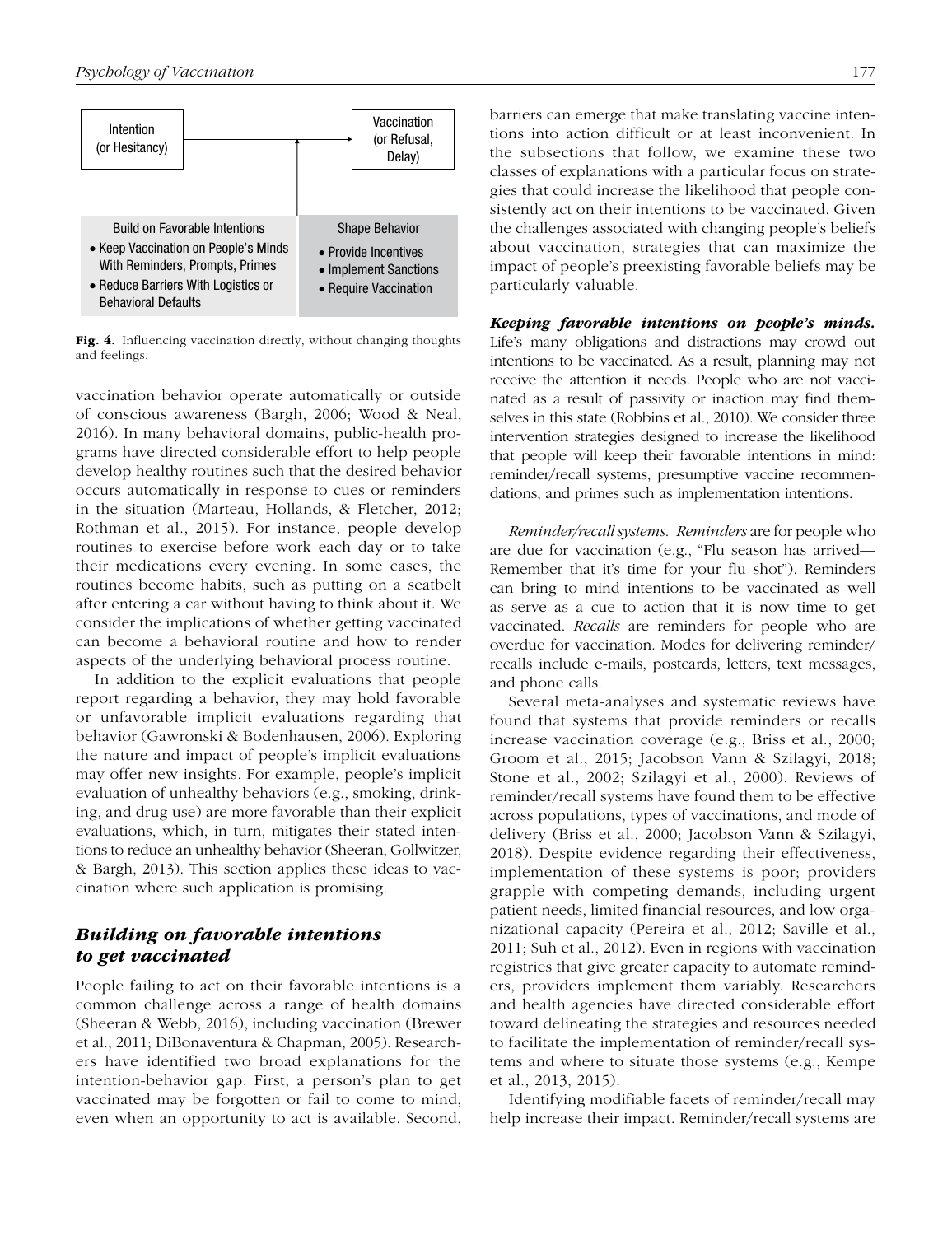likely to be more powerful when it is easier for people to act (i.e., to act on their favorable intentions) in response to the reminder. Telephone-based systems that allow people to schedule an appointment when they receive the reminder are the most effective mode for delivering reminders (Jacobson Vann & Szilagyi, 2018), and allowing people to choose the method for contacting them increases the impact on vaccination coverage (Kempe et al., 2016). People are more responsive to a reminder/recall that comes from a source that is familiar and trusted (Kempe et al., 2013), but reminder/recalls are most effective when a centralized infrastructure such as the regional health department manages them and includes the endorsement by the patient's practice (Kempe, Saville, et al., 2015). With regard to content, the message should clearly state that it is time to get vaccinated and provide information about how to take action (Hawe, McKenzie, & Scurry, 1998). However, patient privacy laws may limit how specific such messages can be, depending on mode of delivery. Finally, it is not clear whether reminders and recalls elicit different psychological responses (e.g., a recall may remind recipients that someone is monitoring their behavior and knows they are late).

*Presumptive announcements*. Another approach to helping people keep their favorable intentions in mind is the use of presumptive provider recommendations. Considerable evidence shows that provider recommendations increase vaccination coverage (Kempe et al., 2016; Schmid et al., 2017; Wheelock, Thomson, & Sevdalis, 2013). Even more powerful are *presumptive announcements* that frame the opportunity to be vaccinated as the default option (e.g., "Your son is due for vaccines against meningitis, HPV cancers, and whooping cough. We'll give them at the end of the visit."). Although providers routinely use presumptive recommendations in many aspects of care, such as ordering tests and prescribing medicines, they typically do not use them for vaccination (Moss, Reiter, Rimer, & Brewer, 2016; Opel et al., 2013; Sturm et al., 2017). Several observational studies have reported that patients are more likely to agree to be vaccinated when the provider's recommendation takes the form of an announcement that assumes readiness for the vaccination (Moss et al., 2016; Opel et al., 2013, 2015). Although promising, these observational findings could mean that physicians more often use a presumptive announcement style with parents who are already inclined to have their children vaccinated. More convincingly, one randomized trial found that training vaccine-prescribing physicians to structure their vaccine recommendations as presumptive announcements led to higher rates of HPV vaccination for 11- and 12-year-olds (Brewer et al., 2017). Further research is needed to determine the degree to which variability in a person's vaccine hesitancy modifies the effectiveness of this strategy.

Why is this strategy effective? A physician recommending vaccination can cue people who are positively inclined toward vaccination to take action. By framing vaccines as routine care, presumptive announcements speed the decision process for people with positive vaccination intentions. For people who are hesitant or opposed to vaccination, the process will slow down, allowing them to ask questions and the provider to ease their concerns. For people who have received vaccines in the past, presumptive recommendations may cue a general inclination toward vaccination (e.g., "I usually get vaccines, and so I'll keep doing it"). Finally, presumptive recommendations may more clearly communicate the clinicians' endorsement of the vaccine, an injunctive norm as discussed in Section 3.

*Priming*. A third approach to help people keep their favorable intentions in mind involves strategies that prime people's existing intentions regarding the vaccine or that formalize plans for acting on their intentions. Having people merely report on their attitudes and intentions about a health behavior can increase subsequent behavioral performance, a finding called the *question-behavior effect* and the *mere-measurement effect* (Dholakia, 2010; Wilding et al., 2016). In the context of vaccination, Conner, Godin, Norman, and Sheeran (2011) randomized health-care workers to take a survey on their seasonalflu-vaccine attitudes and intentions. These workers were more likely to get the vaccine than workers who were not sent the survey (42% vs. 36%). Moreover, among workers who completed the survey, those who reported favorable cognitions regarding the vaccine were more likely to get vaccinated than those with less favorable cognitions. The researchers replicated the mere-measurement effect in an RCT with patients in a general medicine clinic, although the effect was small (77% vs. 75%; Conner et al., 2017). Research suggests that mere measurement amplifies underlying intention (Morwitz & Fitzsimons, 2004). Thus, a person planning not to get vaccinated would become even less likely to do so after a mere-measurement intervention, and the overall impact of such an intervention across the population would depend on the percentage of people who did and did not intend to get vaccinated.

Another strategy that can help people keep their favorable intentions in mind is to have them formulate *implementation intentions* or if-then plans that delineate what they need to do and when to fulfill their intentions (Gollwitzer & Sheeran, 2006). Forming an if-then plan helps people develop a mental link between a situation and the desired response, which, in turn, increases the likelihood that people will perform the desired action when the opportunity emerges. An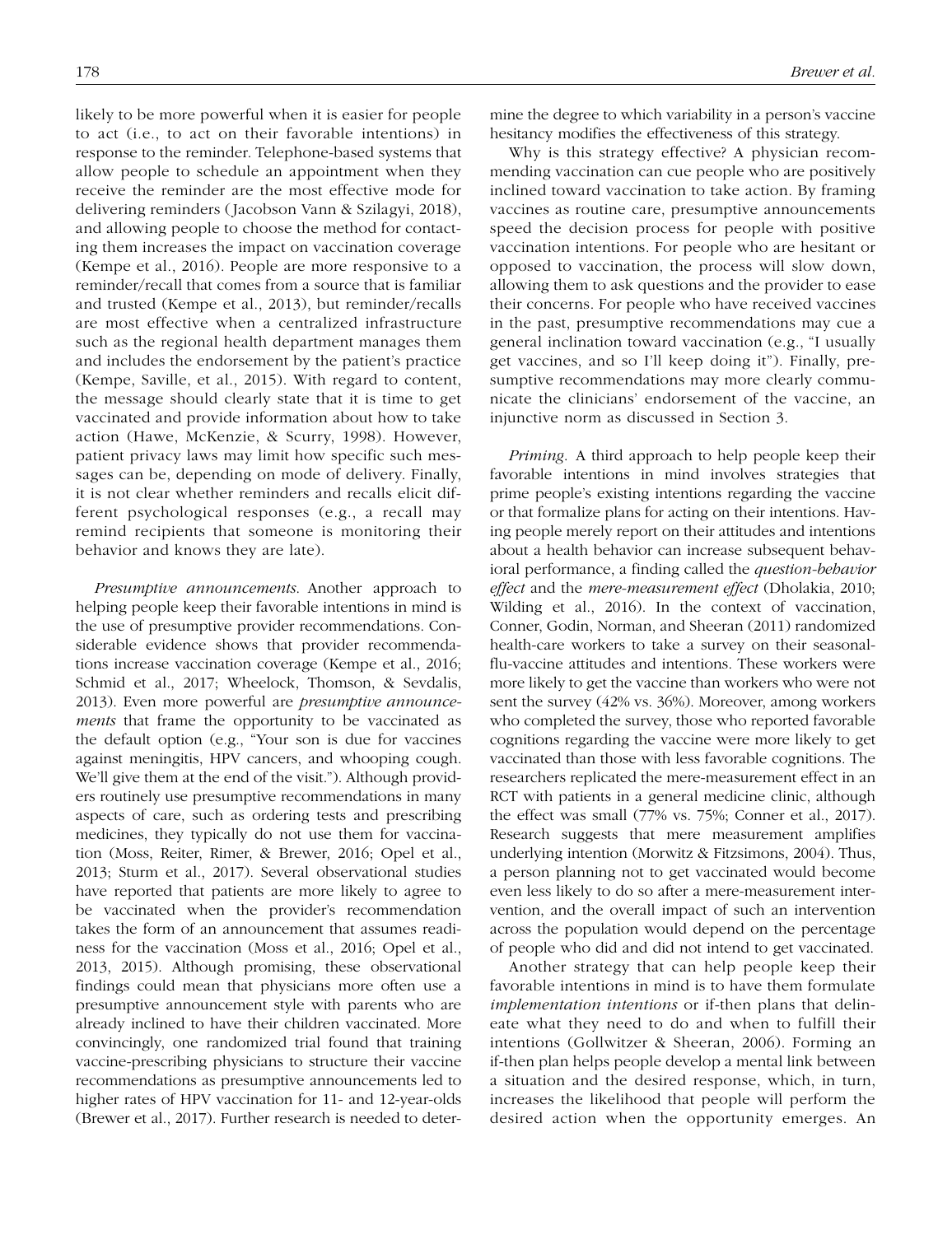if-then plan might take the form of "If I receive a notice about a flu-shot clinic, then I will immediately schedule an appointment." Implementation intention interventions can have a substantial impact on behavior (overall *d* = 0.65 (Adriaanse, Vinkers, De Ridder, Hox, & De Wit, 2011; Bélanger-Gravel, Godin, & Amireault, 2013; Gollwitzer & Sheeran, 2006).

A large implementation-intentions RCT that prompted employees at a U.S. firm to specify a date and a time for their next influenza vaccination increased vaccination coverage (from 33% to 37%; Milkman, Beshears, Choi, Laibson, & Madrian, 2011), but having people specify the date alone had no effect. Likewise, in an implementation-intentions trial, Dutch men who have sex with men were instructed to indicate where, when, and how they would make an appointment, and hepatitis B vaccination increased from 9% to 21% (Vet, de Wit, & Das, 2014). The intervention excluded people who intended to not get vaccinated, and its impact was equally strong among people with weak and strong intentions. However, people with strong intentions were more likely to form complete if-then plans, which, in turn, was correlated with getting a vaccination. Finally, forming implementation intentions (specifying what, where, and when) led to higher seasonal-influenza vaccination among Thai adults (84% vs. 90%), a difference that was not statistically significant in this underpowered quasi-experiment (Payaprom, Bennett, Alabaster, & Tantipong, 2011). One plausible mechanism to explain the impact of implementation intentions is an improvement in prospective memory (Chen et al., 2015). Like the mere-measurement effect, implementation intentions are designed to help people to act rather than change their intentions. Consistent with this premise, studies in other behavioral domains show that implementation intentions increase behavior by eliciting higher rates of action from individuals who hold favorable attitudes or intentions toward the behavior (Sheeran, Webb, & Gollwitzer, 2005).

*Reducing barriers.* Even when people's intentions to get vaccinated are at the top of their minds and not forgotten, they may not lead to behavior because *barriers* real or perceived—may emerge that make taking action difficult (Gerend, Shepherd, & Shepherd, 2013; Kimmel, Timko Burns, Wolfe, & Zimmerman, 2007). Situational barriers include lack of transport, inadequate maternity leave or childcare, multiple competing priorities, inconvenient clinic opening times, service or vaccine cost, or lack of vaccine availability (Falagas & Zarkadoulia, 2008; Hollmeyer, Hayden, Poland, & Buchholz, 2009; Holman et al., 2014). Their health-care provider may recommend a delay in vaccination because of a sick child or may not take opportunities to vaccinate at sick visits (Smith, Marcuse, Seward, Zhao, & Orenstein, 2015). Language barriers as well as disabilities (e.g., deafness) can make it difficult for people to interact with care systems or obtain information, potentially leaving them unaware that a vaccination is due (Fiscella, Franks, Doescher, & Saver, 2002; McKee, Barnett, Block, & Pearson, 2011). Finally, some people may experience judgment or discrimination from providers (Trivedi & Ayanian, 2006; but see Hausmann, Jeong, Bost & Ibrahim, 2008) or fear that vaccination will be painful (Falagas & Zarkadoulia, 2008; E. Mills, Jadad, Ross, & Wilson, 2005). Taken together, these factors can impede action, creating a gap between people's inclination to be vaccinated and their behavior. Logistical strategies that can blunt the effect of these barriers should enable people to act on their favorable intentions, thereby increasing vaccination coverage.

*On-site vaccination*. Provision of free seasonal-influenza vaccine clinics at schools, workplaces, or community centers addresses barriers related to cost and access. Onsite vaccination increases seasonal-influenza vaccination (Briss et al., 2000), but this approach is more difficult to implement for other vaccines (e.g., Hayes et al., 2013; Watson, Shaw, Molchanoff, & McInnes, 2009). Even when vaccines are available on site for no cost, vaccination coverage can remain modest, even among those who express favorable intentions to get vaccinated. It would seem that when people want to be vaccinated, they are surprisingly slow to commit to a specific time to do so. This tendency may be exacerbated as a result of choice overload when clinics offer a large array of dates and times for vaccination (Scheibehenne et al., 2010; Schwartz, 2004).

*Defaults*. Given the challenges people face in turning their intentions into action, researchers have started to test strategies that reframe the decision process in ways that might make action easier or, at least, might make people perceive it to be easier (Li & Chapman, 2013). One important aspect of the decision process is whether performing the behavior is construed as the default response. In settings without strong norms or requirements, the default state is not being vaccinated. Being vaccinated requires one to schedule an appointment or specify a time and place (i.e., it is an opt-in choice). An intriguing approach is to reframe vaccination as an opt-out choice, where the default response is to obtain the vaccine. This is what may be happening when clinical recommendations regarding vaccination during a clinic visit take the form of a presumptive announcement (Brewer et al., 2017; Moss et al., 2016; Opel et al., 2013, 2015). It may also be the reason why standing orders for vaccination are a highly effective method for increasing vaccination coverage (Community Preventive Services Task Force, 2016a). Standing orders authorize nurses,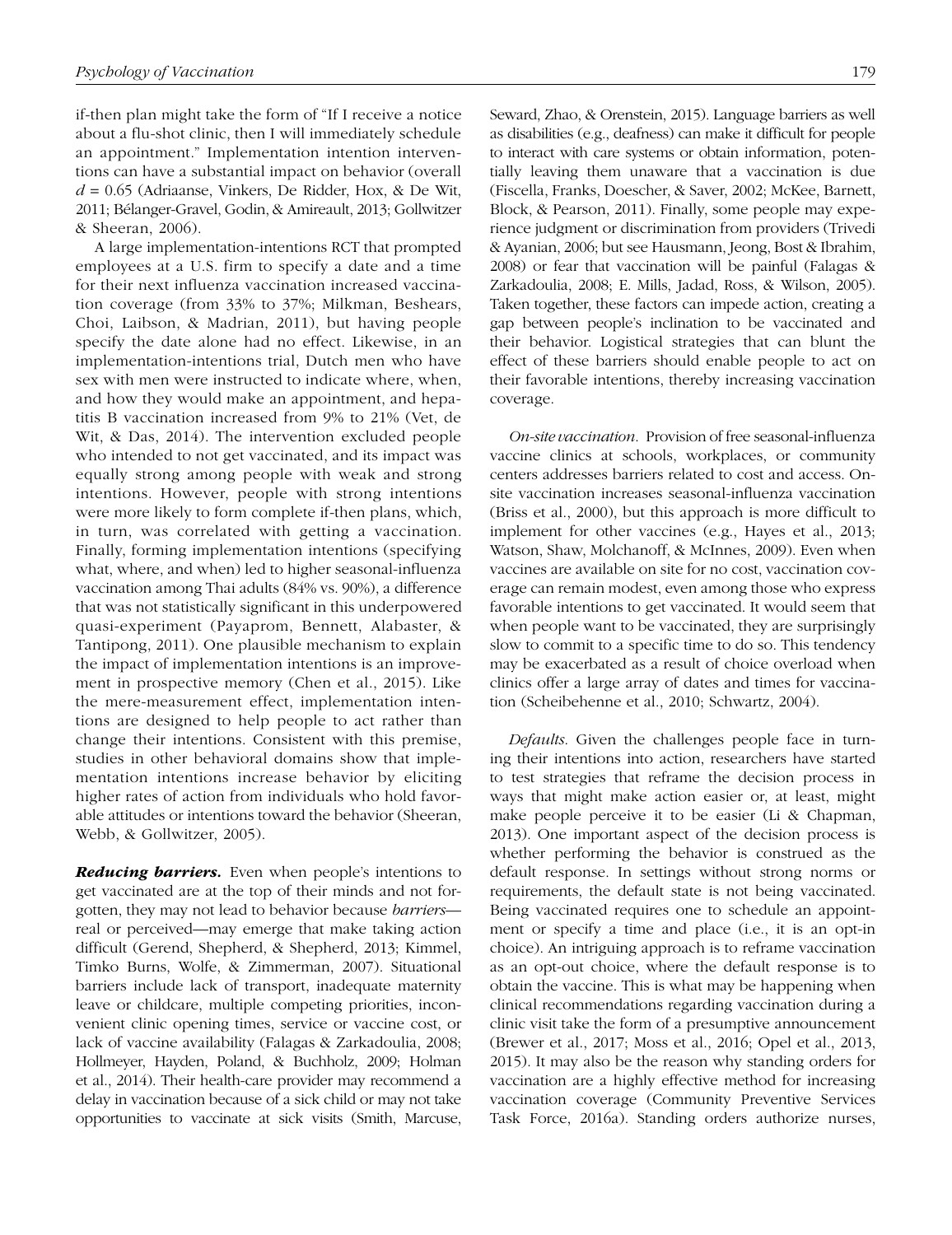pharmacists, and other health-care personnel to assess a client's immunization status and administer vaccinations according to a previously approved protocol, without the need to interact with or receive a direct order from the attending physician at the time of vaccination. Standing orders may create a similar presumptive expectation of vaccination in which the process is aborted only if the parent or patient asks to speak to a provider or expresses concerns regarding vaccination.

Note that health-care providers may also benefit from systems that make it easier for them to act on their intention to vaccinate their patients. Providers randomized to use of a modified electronic health record that made them actively accept or cancel an order for seasonal-influenza vaccine had higher vaccination orders and coverage than those who used a standard electronic health record (Patel et al., 2017). In this case, the default involved having to make a choice about whether to order the vaccine. However, electronicrecords prompts can be misunderstood and become ineffective over time as providers tire of seeing them or receive too many prompts (Szilagyi et al., 2015; Zazove et al., 2017).

Other strategies can frame getting vaccinated as the default option. One lab study among U.S. participants used hypothetical vaccination behavior, and the researchers found that framing seasonal-influenza vaccination as an opt-out choice elicited greater interest in the vaccine than an opt-in choice; however, the finding was not present among Korean participants (Böhm et al., 2016). Another online lab experiment using hypothetical vaccination behavior found parents had greater interest in the HPV vaccine for their sons when it was provided with two other vaccines than when provided on its own, what the authors described as a "soft default" (Reiter, McRee, Pepper, & Brewer, 2012). However, another manipulation of a "hard default" (whether the son's school automatically gave the vaccine) found that the opt-out condition elicited less interest in vaccination. One explanation for the unexpected finding is a *default rejection* because of a perceived limitation in choice (Jachimowicz, Duncan, Weber, & Johnson, 2017), consistent with reactance (Brehm, 1966).

In a field RCT, Chapman, Li, Leventhal, and Leventhal (2016) explored whether automatically scheduling people for seasonal-influenza vaccination would increase uptake. Specifically, outpatients were randomly assigned to receive one of two letters about the clinic (in a third condition, participants received no letter). In the opt-in condition, which reflected the clinic's current communication strategy, patients received a letter about the availability of seasonal-influenza vaccination and could schedule an appointment in the weeks following delivery of the letter. In the opt-out condition, people received a similar letter that provided a prescheduled vaccination appointment at the clinic during the weeks following delivery of the letter, with an option to change or cancel the appointment. People in the optout condition were more likely to be vaccinated than those in the opt-in condition (16% vs. 5%), according to their medical records. The provision of an appointment rendered getting the vaccine the default state and created a commitment to being vaccinated at a given date and time. Although some people needed to change the prescheduled appointment, this approach meant that people did not need to take the time and effort to schedule an initial appointment, eliminating a real barrier, albeit modest, to action. A previous RCT showed similar results (45% vs. 33%; Chapman, Li, Colby, & Yoon, 2010). An RCT with health-care workers found an effect of similar size (28% vs. 16%) for default appointment scheduling, but it was not statistically significant, possibly because of insufficient power (Lehmann, Chapman, Franssen, Kok, & Ruiter, 2016).

Reframing vaccination as the default behavioral response has intriguing promise as a strategy to address the intention-behavior gap. One might hypothesize that providing a prescheduled appointment would be most effective if targeted toward individuals who already hold a favorable attitude and intention toward the vaccine, although this was not examined by Chapman et al. (2016). Moreover, this approach could be integrated into a reminder/recall system in which people were not only informed that they were due for a vaccine that they had received previously but also were given a prespecified appointment for the vaccination.

### *Shaping the behavior*

Among strategies that do not try to change thoughts or feelings about vaccination, an alternative to focusing on helping people act on their intentions is to focus on behavior. One class of strategies is designed to provide people with an additional set of reasons to get vaccinated. Specifically, incentive programs can provide either rewards or penalties that are contingent on people's vaccination behavior. The reward or penalty is devised to make it worth the person's while to get vaccinated without changing their beliefs about the vaccine. The second class of strategies is designed to sidestep people's beliefs about the vaccine by minimizing or restricting the degree of choice people have about their vaccination behavior. This approach primarily involves the imposition of vaccination requirements that determine access to work, school, or area of residency. In the following subsections, we examine the effect these two alternative approaches have on vaccination behavior as well as potential downstream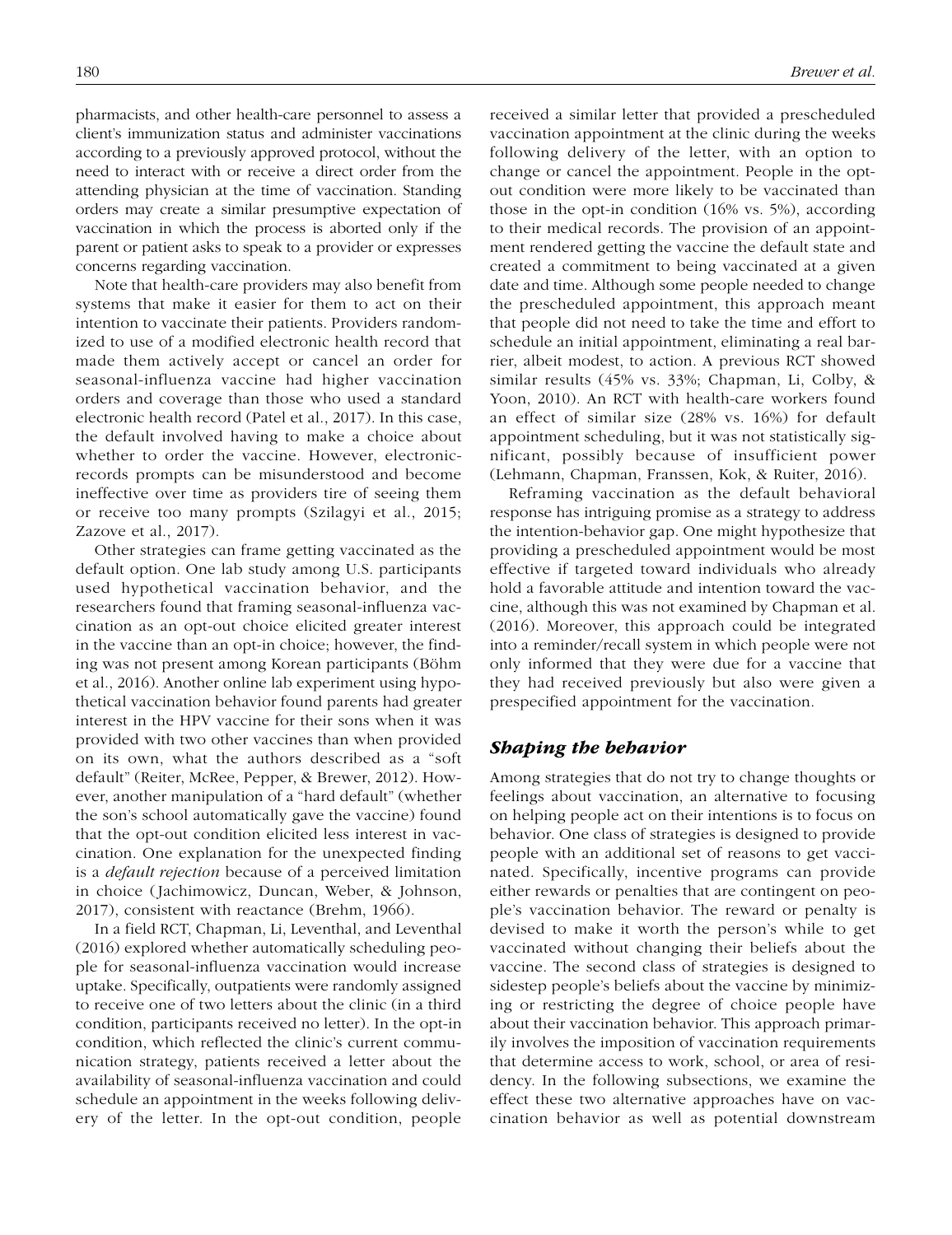implications for how they might influence people's thoughts and feelings about vaccines.

**Incentives and sanctions.** Incentive and sanction programs have emerged as a potential strategy for shifting people's analysis of the costs and benefits of engaging in a desired pattern of behavior. *Incentive* programs provide people with monetary or nonmonetary rewards contingent on the performance of a specified behavior (e.g., being vaccinated), whereas *sanction* programs enact monetary or nonmonetary penalties contingent on the failure to perform the behavior (for overviews, see Giles, Robalino, McColl, Sniehotta, & Adams, 2014; Kane, Johnson, Town, & Butler, 2004).

Given this framework, incentives and sanctions offer the most practical value in contexts in which people are not engaging in the desired behavior at a sufficient rate. A key feature of these programs is that they target a set of outcomes that are distinct from the thoughts and feelings about vaccination that are traditionally targeted by intervention programs. Thus, this intervention strategy can be effective without having to change people's underlying thoughts and feelings about the vaccine.

To date, programs for vaccinations have either provided an incentive (e.g., a cash payment) for engaging in the behavior or have implemented a sanction by limiting an existing benefit for failing to engage in a behavior (e.g., reducing a government payment). However, the overwhelming majority of the programs provide an incentive for obtaining a vaccine; thus, this will be the primary focus of this section.

Incentive programs have focused primarily on promoting childhood vaccination (e.g., Banerjee, Duflo, Latif, Glennerster, & Kothari, 2010; Bond, Davie, Carlin, Lester, & Nolan, 2002; Browngoehl, Kennedy, Krotki, & Mainzer, 1997; Kerpelman, Connell, & Gunn, 2000; Mantzari, Vogt, & Marteau, 2015; Minkovitz et al., 1999) and influenza vaccination for adults (e.g., Bronchetti, Huffman, & Magenheim, 2015; Moran, Nelson, Wofford, Velez, & Case, 1996). However, incentives have also been used to promote hepatitis B vaccine in adult subpopulations (e.g., injection drug users: Seal, 2003; Topp et al., 2013; Weaver et al., 2014). The reviews of incentives diverge in their recommendations: Some assert that this approach is an effective strategy for promoting vaccination (Community Preventive Services Task Force, 2015, 2016a, 2016b); others contend that the evidence for effectiveness is inconclusive (Adams et al., 2015). A consistent theme across these reviews is the heterogeneity in the nature and quality of the underlying studies, which makes it difficult to draw any strong conclusions regarding this intervention strategy. For instance, many tests of incentive programs have been conducted in combination with other intervention strategies, making it difficult to isolate the effect of the incentive. Furthermore, the incentives used in these programs vary considerably in size, by whether they are monetary or nonmonetary, and by whether they provide a fixed reward or variable reward (e.g., a lottery ticket). Currently, investigators have little guidance regarding how to set the magnitude of the incentive, whether it matters if the reward is fixed or variable, or whether the reward should involve monetary or nonmonetary outcomes. A more thorough understanding of how features of the program affect people's behavioral decisions could help policymakers optimize incentives to make them more effective and efficient (Burns et al., 2012).

Only a small number of programs have tested the effect of introducing a sanction for not receiving a vaccination. In these cases, the focus has been on childhood vaccination programs, and the sanction involved a reduction in the financial support that families would otherwise receive from the government. Thus, the potential adverse outcome is the absence of a benefit rather than the imposition of an additional cost. Although Kerpelman et al. (2000) found that the potential loss of benefits led to higher rates of compliance with childhood vaccination schedules, Minkovitz et al. (1999) found that a similarly structured program had no effect on vaccination coverage. The introduction of a system to link vaccination requirements and certain exemptions to receipt of government payments was associated with increased vaccination coverage in Australia (Lawrence, MacIntyre, Hull, & McIntyre, 2004). The questions raised regarding incentive-based reward programs are relevant here as well. For instance, whether the proposed sanction is sufficiently averse to motivate the behavior requires careful consideration. To date, no study has tested the effectiveness of a program in which the sanction involved imposing an additional cost for failing to be vaccinated, which might be experienced as a more aversive outcome.

Moving forward, analyses of incentive-program effectiveness should also consider the broader consequences of linking an incentive to vaccination behavior. A prevailing concern regarding incentive programs is that they have the potential to undermine people's intrinsic motivation for the incentivized behavior. To date, this has not been shown to be an issue when using incentives to motivate healthy behavior (Promberger & Marteau, 2013). Given that incentive programs are not designed to change how people think and feel about vaccines, there is little reason to believe that providing an incentive for one vaccine will increase the likelihood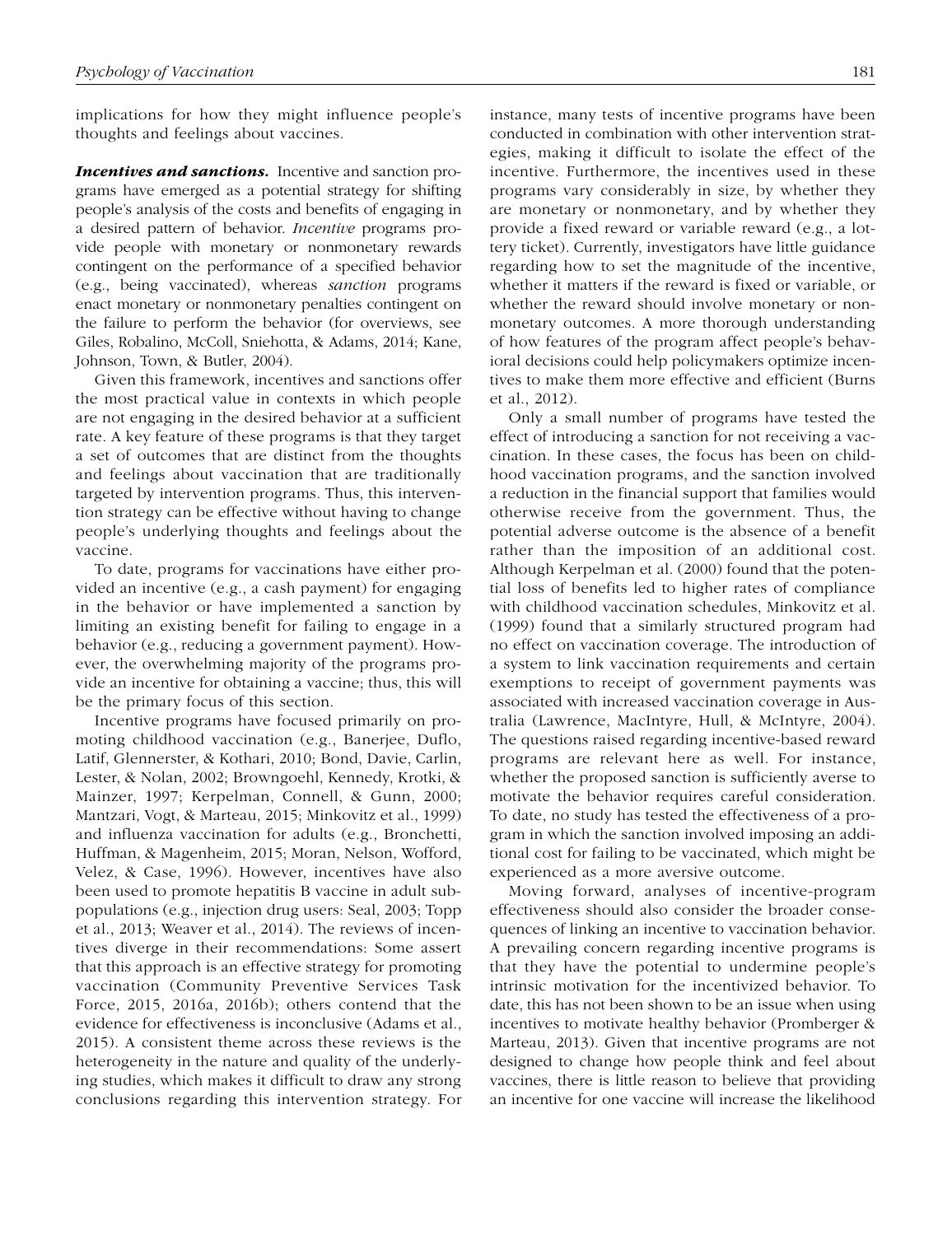that people will obtain other vaccines. In fact, if anything, it may alter what people expect to receive in exchange for being vaccinated, making them less responsive to calls for vaccinations that do not provide incentives.

Consideration should also be given to what the implementation of an incentive program for vaccination might inadvertently communicate about vaccines (Connelly, Certo, Ireland, & Reutzel, 2011). On the one hand, an incentive program may affirm the importance of vaccination. People may think that paying people to take action or penalizing them for inaction signals the value of this behavior. On the other hand, the program may signal that presently people are not choosing to perform the behavior, creating or reinforcing the impression that obtaining the vaccine is not normative (Section 3). Moreover, the observation that people need to be paid (or potentially penalized) in order to agree to be vaccinated could be taken to imply that the case for vaccination, on its own, is not sufficient to motivate action. These latter inferences may serve to undermine people's interest in the vaccine (Gneezy, Meier, & Rey-Biel, 2011).

An interesting question is for whom an incentive program might be most effective. Given that an incentive is designed to improve people's cost-benefit analysis of performing the behavior, it may provide limited added value when offered to people who already hold favorable beliefs about the vaccine. However, it seems well suited for people with ambivalent or unfavorable beliefs about the vaccine because the incentive serves as a counterweight to these beliefs. For instance, Bronchetti et al. (2015) observed that providing an incentive for getting the seasonal-influenza vaccine had a more pronounced effect on the behavior of students who had not gotten the vaccine in the prior year.

Finally, the acceptability and feasibility of implementing an incentive program to promote vaccination are important considerations. Several studies have observed that people express discomfort with the notion of paying people to take care of their health (Adams et al., 2015). Regarding feasibility, incentive programs are likely to be viable only within care systems that have the resources to cover the costs of the incentive. Healthcare systems could also build incentives into qualitymetrics programs. Finally, checklists are available for thinking through how to make incentive programs acceptable and effective (Glasziou et al., 2012).

*Requirements.* Another strategy to shape behavior is creating requirements that share some qualities with defaults and sanctions. Requirements clearly set vaccination as a default and impose a sanction or penalty on those who want to opt out. Some jurisdictions have policies that require vaccination as a precondition for access to resources or activities tied to school or work or, in some cases, even residency. In this manner, vaccination requirements are similar in structure to sanction programs that impose penalties for failing to take action. Most requirements are instantiated through legal action by national or regional governments, although some come from employers and providers. All have exemptions for people medically contraindicated for vaccination, and some provide other exemptions relating to personal beliefs or religion. The level of difficulty in attaining these exemptions varies.

Requirements also vary considerably between jurisdictions. Australia requires parents to have their children fully vaccinated or to have obtained an approved exemption (medical or otherwise). The personal-belief or so-called conscientious-objection option was removed from the eligible exemptions in 2016 (Leask & Danchin, 2017). Some Australian states have vaccination requirements for childcare entry, not for school attendance, but legislation enables exclusion of unvaccinated children during an outbreak in both school and childcare. Other countries, such as Slovenia, have highly comprehensive programs, including requiring vaccination against nine diseases; people can submit medicalexemption requests to a committee. Philosophical exemptions are not allowed, and failure to comply results in a fine (Walkinshaw, 2011). Other countries have more modest or disease-specific immunization requirements. Belgium, for example, requires polio vaccination but has not had to enforce the policy because of extremely high rates of vaccination (Walkinshaw, 2011). In 2017, Italy began requiring 12 vaccines. The World Health Organization currently has no official recommendation on vaccination requirements.

The United States requires immigrants to have 14 vaccines but requires no vaccines of travelers and temporary visitors. People infected while outside the United States are responsible for most domestic measles cases (CDC, 2011). All U.S. states require evidence of vaccination against at least some diseases as a condition of school entry or access to childcare (Barraza, Schmit, & Hoss, 2017), but states vary considerably in the vaccines that they require and ages or grade levels to which the policies apply. All U.S. states grant medical exemptions, which are for individuals who have a medical condition that is a contraindication to a vaccine. Forty-eight U.S. states and the District of Columbia offer religious exemptions from school vaccine requirements (Diekema, 2014; Yang & Silverman, 2015), and 20 U.S. states allow philosophical or religious exemptions, which often require only that an individual declare a personal belief opposing vaccination. Only three U.S. states, West Virginia, Mississippi, and California, have laws specifically excluding religious or philosophical exemptions from vaccination requirements.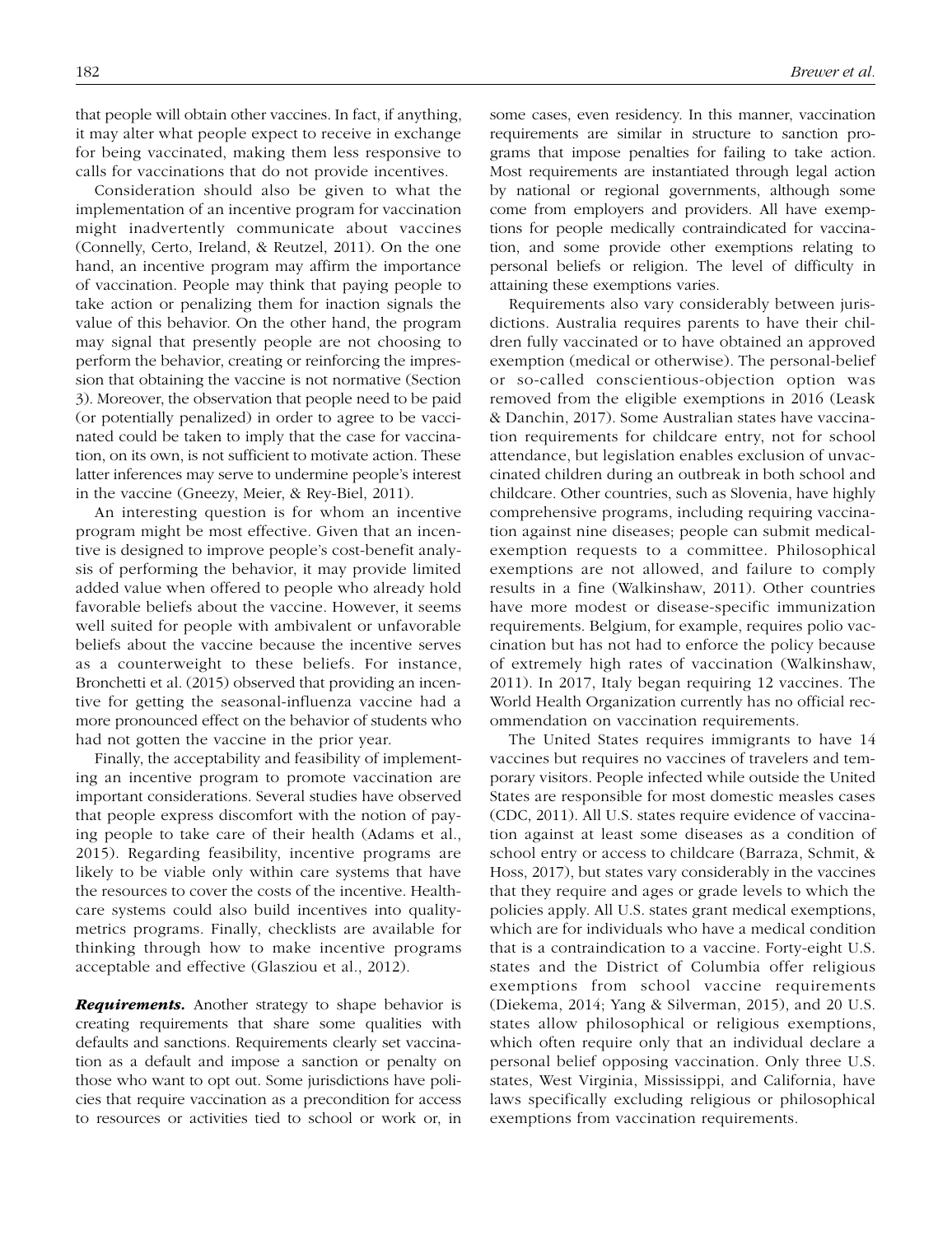Vaccination requirements can also be policies that private institutions enact. Most U.S. universities require vaccination in some form and limit exemptions (Noesekabel & Fenick, 2017). Hospitals may require workers to receive certain vaccines as a condition of employment. Physicians may also enforce a form of requirement by refusing to treat children who do not get recommended vaccines (Flanagan-Klygis, Sharp, & Frader, 2005).

*Effectiveness of requirements*. Vaccination requirements are effective in increasing coverage for the targeted vaccines (Community Preventive Services Task Force, 2016b; Lee & Robinson, 2016; Lytras, Kopsachilis, Mouratidou, Papamichail, & Bonovas, 2016) and may have spillover effects for nontargeted vaccines (Moss, Reiter, Truong, Rimer, & Brewer, 2016). Studies of school vaccination requirements in the United States have consistently found that when policies allow for philosophical and religious exemptions, vaccination coverage is lower than when such exemptions are not allowed (N. R. Blank, Caplan, & Constable, 2013; Feikin et al., 2000; Omer et al., 2006, 2008; Safi et al., 2012; J. W. Thompson et al., 2007). Making exemptions more difficult to obtain, such as by requiring a doctor's permission or requiring counselling, can limit their use (Omer et al., 2018). As would be expected, people with vaccine exemptions are more likely to contract vaccine-preventable diseases such as measles, with estimates of 22 to 35 times greater risk compared with vaccinated people (CDC, 2004; Salmon et al., 1999), and pertussis, with estimates of 6 times greater risk compared with vaccinated people (Feikin et al., 2000; Imdad et al., 2013). Reviews of outbreaks have observed that many affected children had exemptions or were unvaccinated for religious or philosophical reasons and that local area exemption rates are positively associated with measles outbreaks (CDC, 1997, 2013; Zipprich et al., 2015) and pertussis outbreaks (Atwell et al., 2013; Feikin et al., 2000; Imdad et al., 2013; Matthias et al., 2014; Omer et al., 2006, 2008). For example, in a review of U.S. measles outbreaks, 42% of cases for which data were available involved a person with a nonmedical exemption (Phadke et al., 2016).

Requirements for seasonal-influenza vaccination have also been implemented in workplaces, primarily those in health care. In the United States, some states have instituted policies that require health-care workers to be vaccinated, but these policies are quite heterogeneous (Stewart & Cox, 2013). Reviews indicate that requirements are an effective strategy for increasing vaccination coverage among health-care workers (Pitts, Maruthur, Millar, Perl, & Segal, 2014) and can be more effective than other strategies. That requirements are often necessary to reach high vaccination coverage among health-care workers is testimony to the challenges that vaccination-promotion programs face.

*When to adopt more restrictive requirements*. Requirements can be highly effective, but depending on the prevailing reasons for undervaccination in a population, it may be sufficient or more advisable to apply other less coercive measures. We review several issues related to adopting requirements, but conclusions for any jurisdiction require a careful consideration of the potential effects (Leask & Danchin, 2017; Opel et al., 2017).

Some argue that vaccine requirements for the general public are best used when vaccination coverage is very high and most other interventions have been deployed. The problem of sticky social norms means that mandates that stray too far from existing behavior may be rejected (Kahan, 2000). This reaction may be particularly likely to emerge among people who hold ambivalent or unfavorable beliefs about vaccination (Betsch & Böhm, 2016). Confidence in the safety and effectiveness of vaccination will also need to be high (Opel et al., 2017). People who feel their freedom to act has been curtailed may react with anger (Brehm, 1966), reject the vaccine requirement, and become more susceptible to antivaccination messages. In two U.S. jurisdictions with laws that require HPV vaccination for school entry, people frequently opt out. This makes the laws ineffective and can also reduce uptake of other vaccines for adolescents, perhaps because people learn the behavior of rejecting vaccines (Moss et al., 2016). This finding may reflect the specific complexities around the HPV vaccine. Requirements for other adolescent vaccines increased uptake of those vaccines as well as the HPV vaccine (Moss et al., 2016).

Requirements can provide an opportunity for people to engage with their health-care provider or system, which can increase the likelihood that they will obtain other vaccines (Moss et al., 2016). However, the imposition of financial penalties and policies that limit access to care systems could also reduce some families' access to care. Adoption of requirements should take this into account along with complex array of other practical and ethical issues (National Vaccine Advisory Committee, 2008), a review of which is beyond the scope of this work (Colgrove, 2006; Verweij & Dawson, 2004). One final practical issue is that implementing new vaccine requirements and restricting existing exemptions generate substantial media attention, and often controversy, and can use up the time of vaccination-program staff. It is important to assess the political will to weather resistance and resources within the vaccination program to address critics.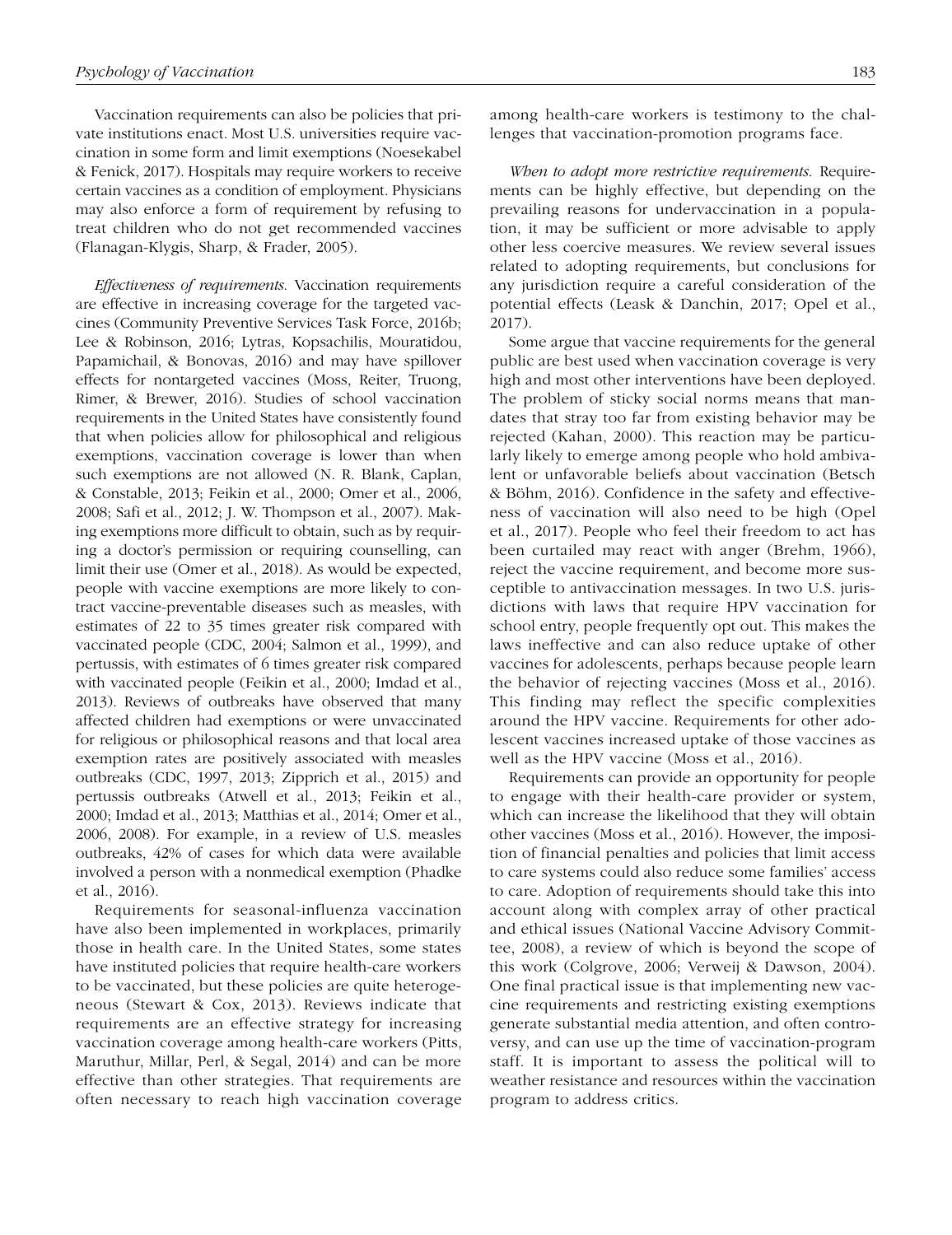### *Emerging perspectives*

*Vaccination as a routinized behavior.* A key element of initiatives designed to improve people's health is that they rely on people initiating changes in their behavior (e.g., diet, physical activity, substance use) and maintaining those changes. Yet, the development of strategies that can elicit sustained changes in behavior has proven challenging (Rothman, Baldwin, Hertel, & Fuglestad, 2011; Rothman, Sheeran, & Wood, 2009). However, some people can maintain the behavior over time, and for them, the behavior becomes a routinized response to a cue or condition in the environment (Wood & Neal, 2016; Wood & Rünger, 2016). In some cases, routinized, repeated behaviors seem to occur with little conscious thought (e.g., putting on your seatbelt every time you drive a car), whereas in other cases, completing the behavior may take conscious thought, but the initial sequence of action is triggered by cues in the environment (e.g., seeing athletic shoes next to the bed in the morning can prompt people to exercise).

To be up to date with the recommended vaccine schedule, people must receive a large number of vaccinations, which may require multiple doses or annual repetition. Successfully navigating this complex set of behaviors can be challenging, yet some people regularly obtain all of the vaccines available to them. People who successfully obtain all, or nearly all, available vaccines may have turned vaccination into a routinized, repeated behavior (Gierisch et al., 2010) that takes limited deliberation.

Consistent with the view that regular vaccination can become routinized, people's vaccination behavior shows consistency. In particular, prior vaccination behavior is one of the strongest predictors of future uptake of the same vaccine or another vaccine for oneself and one's children (Schmid et al., 2017). Although the predictive value of prior vaccination behavior would suggest that people have the potential to develop a vaccination routine, several aspects of vaccination behavior are likely make it difficult for a routine to emerge. First, vaccination is not fully under one's own control; one must receive the vaccine from a provider. Second, the time period between vaccination events is highly variable and in many cases can be quite long, which may make it difficult to form a consistent routine. Third, a routine is more likely to develop when a behavior is repeated under similar conditions (e.g., running first thing in the morning on every weekday). However, the conditions under which vaccinations are obtained are often heterogeneous and vary in their timing, setting, and provider; this is particularly likely across different types of vaccines because one might get a seasonal-influenza vaccine at work but a shingles vaccine in a doctor's office.

The observation that prior vaccination behavior is a strong predictor of subsequent vaccination may offer important insights into the factors that regulate this behavior and have the potential to support the development of a vaccination routine. A history of prior vaccination behavior may be a marker for individual-level factors that support vaccination, such as the beliefs that underlie vaccine confidence, trust in the health care system, and a perception of vaccination as the normative behavioral response. A prior history may also be a marker for the presence of structural factors that support vaccination, such as the availability of resources or services provided through one's workplace or health care system. Thus, consistent vaccination behavior may represent the persistent presence of factors that support vaccination behavior each time the opportunity arises.

To the extent that prior vaccination history serves as a marker for the presence or absence of these supportive conditions, it may provide an opportunity for investigators to deploy intervention resources more effectively and efficiently. People who do not have a history of vaccinations may need to be persuaded of the value of a given vaccine and thus are more responsive to intervention strategies that provide information about, or explanations for, vaccination. On the other hand, people with a history of prior vaccinations may not need to be convinced about the value of vaccination, and thus it would be sufficient to rely on intervention strategies that provide reminders or put in place structural changes that make it easier to access vaccination services.

*Leveraging the effect of implicit or nonconscious*  **beliefs on vaccination.** Research on the psychological determinants of vaccination behavior has focused almost exclusively on the explicit (conscious) thoughts and feelings that people report regarding vaccination (e.g., appraisals of risk, confidence in vaccination). This focus on conscious thoughts and feelings is consistent with prevailing models of health behavior (Conner & Norman, 2015; Rothman & Salovey, 2007), and compelling evidence shows that experimentally elicited changes in conscious thoughts and feelings can elicit changes in behavior (e.g., Sheeran et al., 2016, 2014). Yet because the observed magnitude of these effects have proven modest, investigators have begun to explore the hypothesis that people also hold implicit (or nonconscious) thoughts and feelings about behavior that may affect their behavioral decisions (Marteau et al., 2012; Sheeran et al., 2016; Sheeran et al., 2013). As noted earlier, these implicit thoughts and feelings are associated in memory with the behavior, but they are not readily available to conscious awareness.

Research on implicit processes has focused on the determinants of addictive or hedonic behaviors such as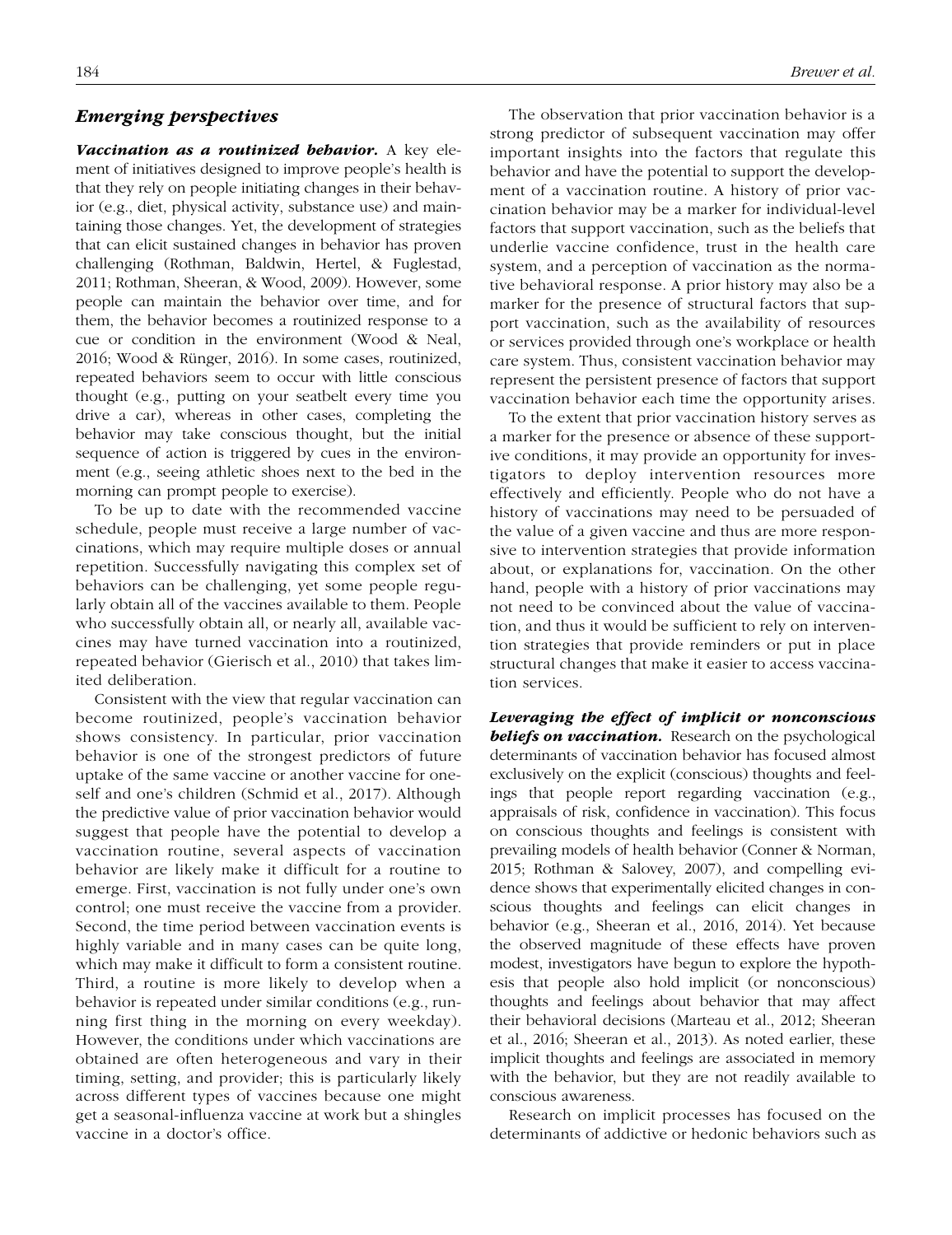smoking, drinking, drug use, and unhealthy dietary choices (see Sheeran & Bosch, 2016). This work has been guided by the premise that people may explicitly report that they hold unfavorable thoughts or feelings toward cigarettes, beer, or doughnuts, but at the same time hold implicit thoughts or feelings that are more favorable. Moreover, under certain conditions (e.g., times of stress, reductions in executive function or selfcontrol), these implicit beliefs can have a more pronounced influence on behavior (Strack & Deutsch, 2004).

A similar discrepancy may exist between people's explicit and implicit thoughts and feelings about vaccination. People's explicit thoughts and feelings may indicate a favorable evaluation of vaccination, whereas their implicit thoughts and feelings may reveal a more unfavorable or ambivalent evaluation of the behavior. For people whose thoughts and feelings are marked by this discrepancy, their favorable (explicit) thoughts and feelings should guide their behavior when they have sufficient time and mental energy to make decisions. However, their more unfavorable (implicit) thoughts and feelings should guide their behavior when they are under stress or other conditions that constrain the time and energy they can direct toward their decisions. This pattern of predictions might help elucidate the factors that underlie inconsistencies in people's vaccination behavior over time. Formative research is needed to examine people's implicit and explicit thoughts and feelings regarding vaccination, their relation to each other, and the conditions under which they are predictive of vaccination behavior.

If evidence emerges in support of the predicted, differential influence of implicit and explicit thoughts and feelings on vaccination behavior, investigators may want to pursue the development of strategies that can mitigate the adverse effect of people's implicit thoughts and feelings. These strategies could take one of two approaches. One would be to develop strategies that support the activation and use of people's (more favorable) explicit thoughts and feelings about vaccination, especially when they are under stress or are grappling with multiple demands on their time. Another would be to develop strategies that inhibit the influence of implicit thoughts and feelings on vaccination behavior. For example, the formation of if-then plans to promote the use of deliberation in situations in which people might typically react impulsively has been shown to reduce the predictive effect of implicit attitudes on behavior (Webb, Sheeran, & Pepper, 2012). In either case, these approaches should increase the likelihood that people's vaccination behavior is more likely to be consistent with their (favorable) explicit beliefs regarding the vaccine.

# *Conclusion*

Interventions to encourage vaccination are remarkably effective when they intervene on behavior directly without trying to change individuals' thoughts and feelings about vaccination or the social context in which vaccination occurs. Vaccinating is often a passive act, even in high-income countries (Robbins et al., 2010). For example, in Australia, which has 93% vaccination coverage for children under age 5, passive undervaccination accounted for ~60% of the undervaccinated, and the remaining ~40% was probably due to active undervaccination (Beard et al., 2016). Strategies designed to facilitate or prompt action have considerable potential.

One cluster of strategies that bridges the gap between positive intention and behavior are promising. They are likely to be effective with people who have favorable vaccination intentions. Strategies to close the intentionbehavior gap include reminders, primes, defaults, and implementation intentions. The observation that people fail to act on their favorable intentions is but one example of situations in which people's actions are out of sync with their beliefs. In some situations, people take action despite holding ambivalent or unfavorable beliefs about a behavior. To date, the prevailing way to engage with people who hold ambivalent or unfavorable beliefs about a vaccine is to try and change how they think and feel about the vaccine. Several taxonomies of vaccination behavior identify a group of individuals as "reluctant but persuadable" (Benin et al., 2006; Gust et al., 2005). Yet, as noted earlier, persuasive communications can be challenging to implement and are limited in their effectiveness.

Another cluster of strategies focuses more on the behavior. These strategies may increase vaccination among people with a range of intentions. Strategies that focus on the behavior include incentives, sanctions, and requirements. Research is needed to establish whether these approaches are effective for people who are opposed to vaccination or have ambivalent attitudes about vaccination. Several strategies in this section frame or reframe vaccination behavior as the default behavioral response. Strategies that target individuallevel or structural factors that support this conceptualization may prove to be a valuable way to help people transform vaccination into a routinized, repeated behavior.

*Provider recommendations.* Consistent with the discussions in previous sections, health-care provider recommendations are strongly associated with vaccination behavior. Physician recommendations may be effective because they serve as a cue to action, but several additional factors may contribute to their effectiveness. First, to the extent that the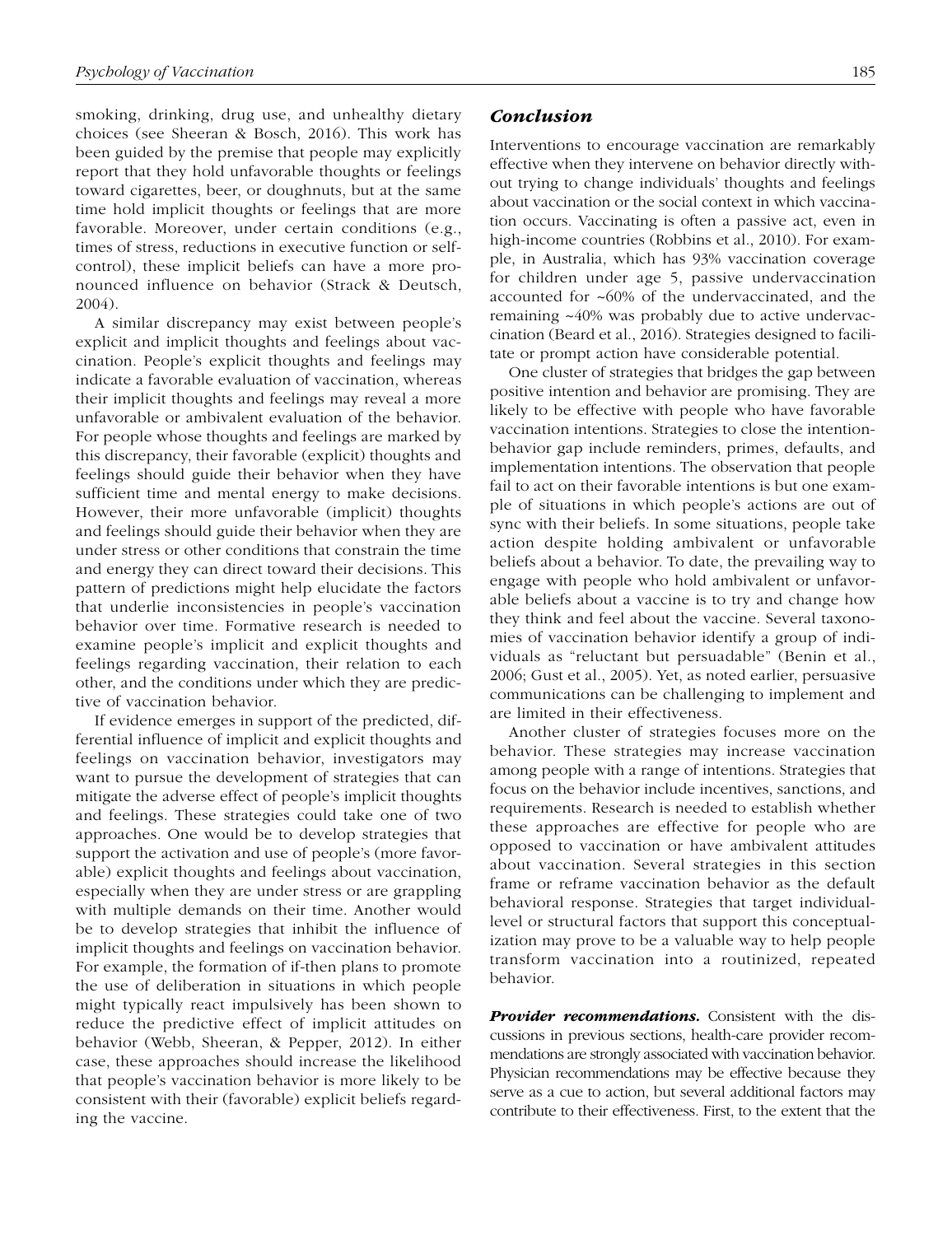recommendation can be acted on immediately, it sidesteps several of the logistical challenges associated with obtaining the vaccine (e.g., scheduling an appointment; making arrangements to get to the clinic). Second, a recommendation from a health-care provider may affirm or augment people's perceptions of the value and safety of the vaccine. Third, with the recommendation, the health-care provider may lead the patient to construe vaccination as the default.

Provider recommendations are especially effective when they take the form of presumptive announcements. Such recommendations may be successful, at least in part, because of their direct effect on patient behavior. Specifically, they have the potential to make vaccination the default response or to serve as a strong prime or reminder that activates the favorable intentions patients already have. Whether recommendations are beneficial for all patients may depend on why physician recommendations are effective. For example, if recommendations increase vaccination coverage because they serve as a reminder or cue to action, they should be effective for people who already hold favorable attitudes or intentions regarding the vaccine but may show limited benefit for people with unsure or ambivalent attitudes or intentions. If recommendations instead increase vaccination coverage because they increase confidence or communicate a social norm, they may be particularly effective when directed toward people who are unsure or ambivalent regarding the vaccine.

The most promising avenues for policy implementation come from the literature reviewed in this section. Improving vaccination coverage is likely to necessitate some combination of reminders, defaults, incentives, and requirements, and other similar programs.

# Section 5: Leveraging the Psychology of Vaccination

Our review of the psychology of vaccination is organized around three themes. People's thoughts and feelings about vaccines are consistently associated with vaccination behavior, but intervention strategies designed to change thoughts and feelings to increase vaccination have a surprisingly limited impact or rest on a surprisingly weak evidence base. Experimental evidence about how to influence thoughts and feelings about vaccination is also sparse. Likewise, although vaccination occurs in a social context and social-norm interventions have proven effective in influencing other behaviors, intervention strategies that target these social processes do not yet have a proven track record of facilitating vaccination (e.g., Bronchetti et al., 2015). In contrast, the strongest evidence for increasing vaccination comes from intervention strategies designed to build on already favorable intentions and directly shape behavior.

What should policymakers, immunization managers, and vaccination providers do with the insights offered by our review? This final section of our article summarizes our findings and considers their application to vaccination policies and programs. We begin by outlining some limitations of our review and of the literature; summarize the main psychological principles and their effect on vaccination; apply these interventions to the three pressing problems in vaccination (inadequate coverage, delay, and instability); and offer directions for further research. Although recommendations for how to increase vaccination are common (Politi, Jones, & Philpott, 2017), we argue that such recommendations will have the greatest impact if they take into account psychological theory and behavioral findings.

## *Scope of evidence*

Readers may come to our article looking for the magic trick that will dramatically increase vaccination uptake. None exists. Although many interventions fail, and those that work typically have small effects, this process is a normal part of science; the field is still young. With strong caveats stated, many of the approaches we describe are complementary and can be rolled out together or by starting with interventions that are least costly or least likely to elicit pushback. Implementing multiple strategies is likely to produce the largest effect. This premise suggests new research on how to integrate approaches and whether particular combinations are more effective under specific conditions.

Our review builds on a solid foundation of theories from psychological and behavioral science, although many theoretical mechanisms have never been tested in the domain of vaccination. Nevertheless, the findings we review are based on high-quality studies of vaccination behavior. We offer several caveats to people looking to use our review to inform policy and practice. First, this is a narrative review focused on conceptual themes and their empirical support. We relied on systematic reviews where possible, conducting additional reviews of the supporting studies, and we conducted a series of new reviews across several literatures. We do not claim to have located every study on a topic. That said, the main assertions of our article are firmly grounded in theory and multiple streams of evidence.

Second, in some areas, the available evidence is limited in quality or quantity, or the most compelling evidence concerns behaviors other than vaccination. Furthermore, the large majority of studies of vaccination are cross-sectional, so it is difficult to make inferences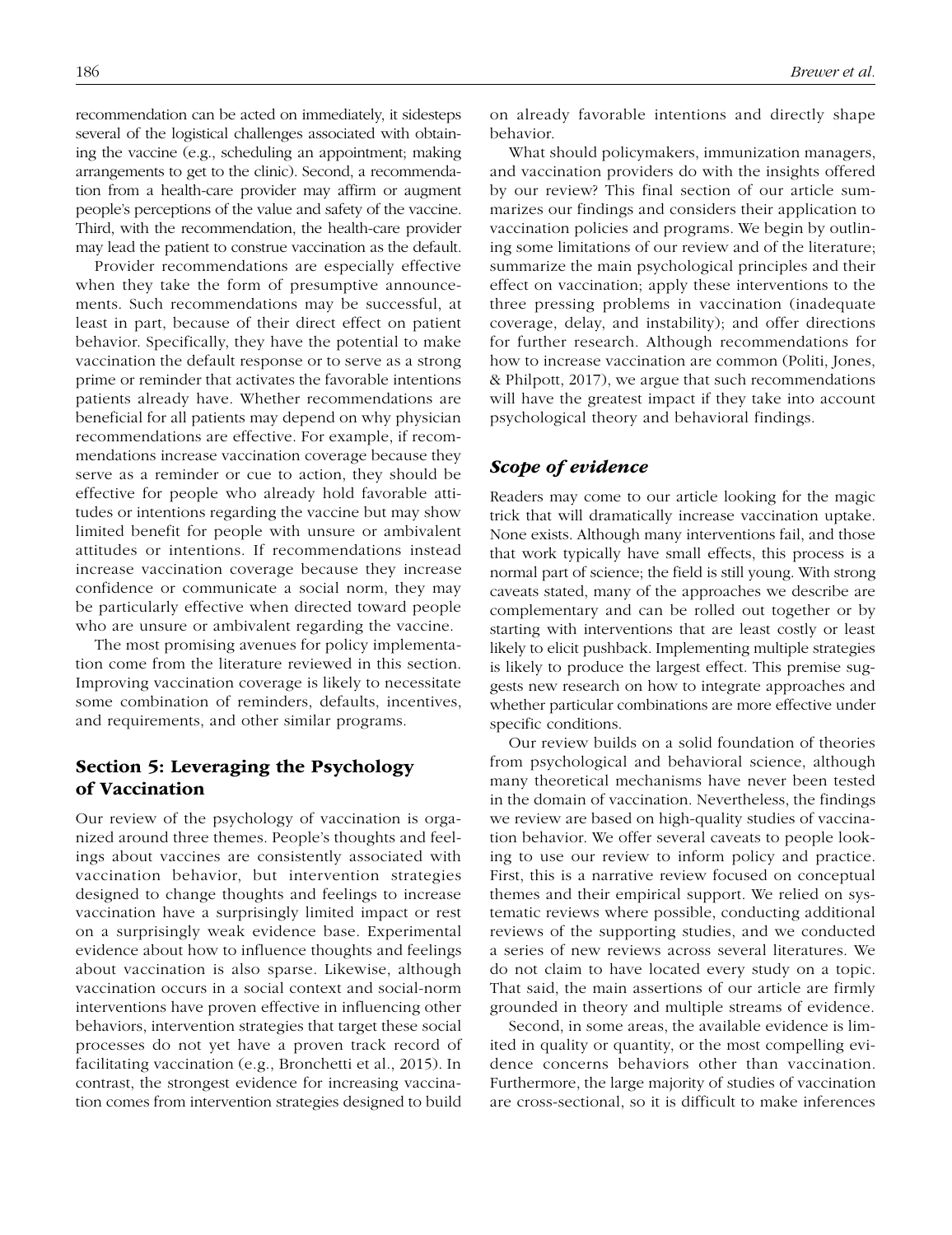about the causal effect of beliefs on behavior. Evaluations of interventions have focused primarily on outcomes, and attention to specifying the mechanism underlying the effect has been limited. Many interventions are composed of multiple components, but their evaluations were not designed to isolate the effectiveness of specific strategies. Much of the relevant research comes from the United States or Europe, where specific programmatic and funding contexts may limit the generalizability of some findings to other settings. We attempt to identify these shortcomings in our summary of findings in Table 4. Increasingly, researchers are conducting cross-continent studies that have found that, for example, vaccine acceptance is generally high (Sundaram et al., 2016), challenges to vaccine confidence are global (H. J. Larson & Schulz, 2015), motivators of vaccination are surprisingly similar across countries (Kwong, Pang, Choi, & Wong, 2010), the influence of some social factors on vaccination varies across cultures (Böhm et al., 2016), and interventions to increase vaccine demand result in improved vaccine coverage in low- and middle-income countries (Johri et al., 2015).

Third, our review focuses on contexts in which vaccines are available and affordable because this is where psychological science may have the most to offer. Even theoretically sound and empirically supported interventions should be applied to vaccination programs with care. An intervention should be the right match for the problem, grounded first in an understanding of barriers facing a population and the suitability of that intervention to the context. If, for example, the main reason for a region's low vaccine coverage is that services are not readily accessible or that cost is a barrier, requirements with sanctions would be inappropriate.

# *General psychological principles*

The literature supports three general psychological principles that motivate getting a vaccination, but all do not apply equally to efforts to increase vaccination coverage. One principle is that what people think and feel motivates whether they choose to be vaccinated. These constructs include risk appraisals, such as perceived risk and fear of the infectious agent, as well as confidence in vaccination. Despite the widely demonstrated correlation of thoughts and feelings with vaccination behavior, the intervention strategies currently used to modify what people think and feel are minimally effective or unreliable in increasing vaccination. Communication is an essential element of vaccination programs, and the alternative of not communicating about vaccination is likely to end badly. However, the literature shows that most of the recommended messages about vaccines that have been put forward by major relevant clinical organizations have a striking lack of evidence regarding their effect on vaccination coverage. We suspect that the poor performance of communication interventions reflects a reliance on a generally weak intervention approach that is grounded on interventionists' misplaced confidence that facts are persuasive and an underestimation of the impact of affect-eliciting messages such as personal testimonials.

A second principle is that social processes such as contagion, social norms, altruism, and free riding also motivate vaccination behavior. A sizable literature of correlational studies or experiments using hypothetical scenarios or laboratory paradigms points to the influence of social networks and social preferences on health behavior. However, few field studies of actual vaccination behavior have examined whether interventions that change social processes affect vaccination coverage. We see this area as promising for future intervention development.

A third principle is that the most potent ways to increase vaccination coverage rely on changing behavior directly. This finding is in some ways unexpected because vaccination typically involves some degree of deliberation and choice. One approach to changing behavior directly is to build on people's favorable intentions to get vaccinated, for the most part without changing what they think, feel, or experience socially. These interventions include reminders, defaults, and planning prompts. Another approach to changing behavior directly is to shape behavior through incentives, sanctions, and requirements, again without trying to change what people think, feel, or experience socially. The findings on incentives and requirements are robust across various health behaviors and many are welldeveloped for use with vaccination, including in lowand middle-income countries.

What implications do these findings have for psychological science? Vaccination represents a set of behaviors in an applied setting and thus is not the domain of any single psychological theory. As we have summarized, the current evidence indicates that interventions designed to change thoughts and feelings are less effective at altering vaccination behavior than those targeting behavior directly. It is difficult to say whether this finding has implications for the psychological processes that drive vaccination behavior (i.e., that behavior is less driven by cognition and attitudes than we might initially believe) or reflects more the particular interventions that have been tried and the difficulty of changing strongly held vaccination values. Social processes appear to be a promising avenue for vaccination behavior change, and yet few intervention studies in this area have been conducted. Thus, vaccination offers a relevant high-stakes test bed for psychological theory.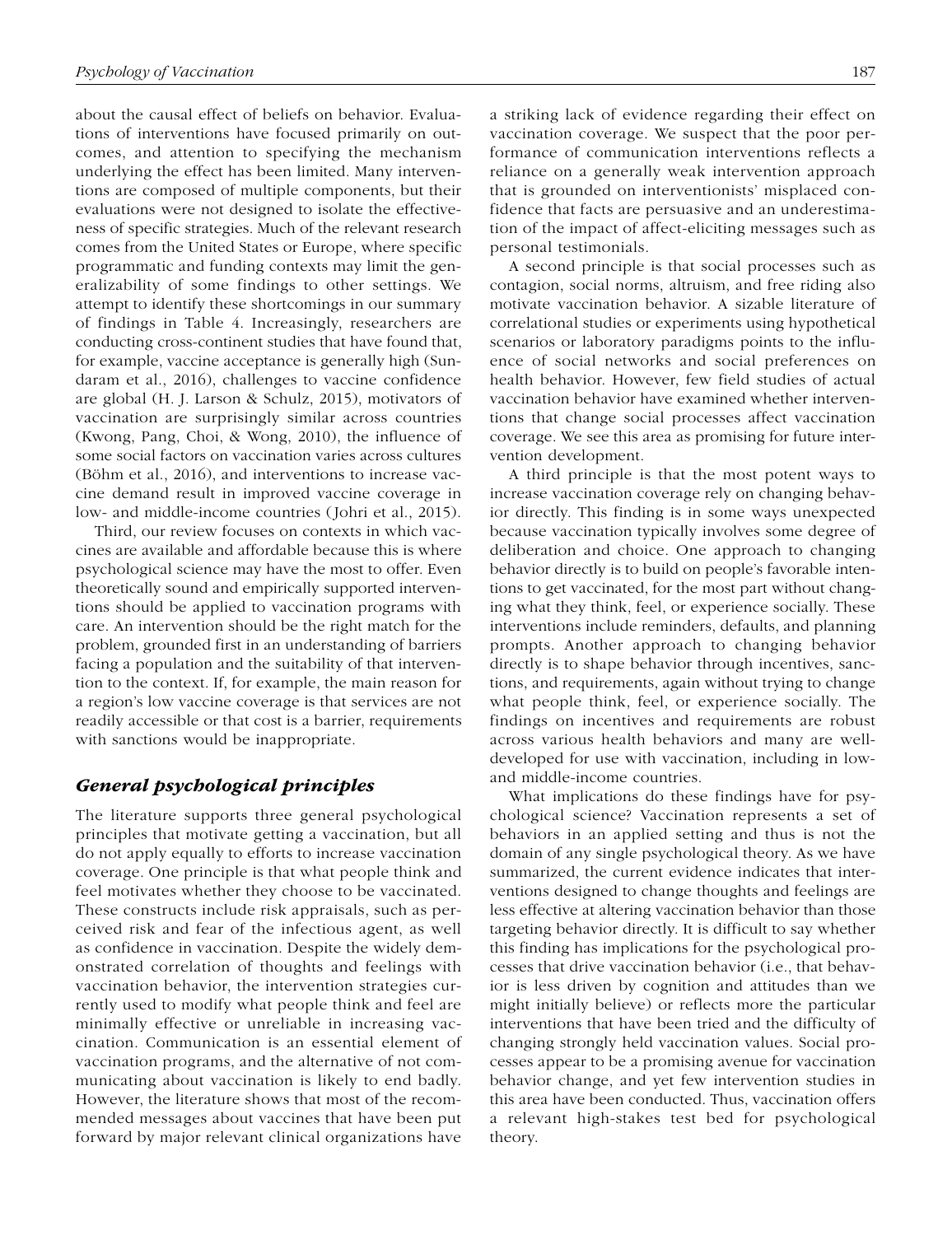|                    |                                                             |                  |                                                                                            | Amount of<br>evidence |                | Amount of causal<br>evidence |                         |
|--------------------|-------------------------------------------------------------|------------------|--------------------------------------------------------------------------------------------|-----------------------|----------------|------------------------------|-------------------------|
| Article<br>section | Intervention                                                | Likely<br>impact | Especially effective when                                                                  | Any<br>behavior       | Vacc           | Vacc                         | Vacc in<br><b>LMICs</b> |
| $\overline{2}$     | Messages that increase<br>disease risk<br>appraisals        | $\circ$          | People have low disease-risk appraisals or<br>have become complacent about disease<br>risk | $\overline{2}$        | $\overline{2}$ | $\mathbf{1}$                 | $\mathbf{1}$            |
| $\overline{c}$     | Education campaigns<br>that increase<br>confidence          | O                | People have low confidence that<br>vaccination is effective and safe                       | $\overline{2}$        | $\overline{c}$ | $\mathbf{1}$                 | $\mathbf{1}$            |
| $\overline{2}$     | Decision aids                                               | O                | People initially do not agree to vaccination<br>because they have questions                | $\overline{2}$        | $\mathbf{1}$   | $\mathbf{1}$                 | $\overline{0}$          |
| $\overline{2}$     | Motivational<br>interviewing                                | O                | People initially express ambivalence about<br>vaccination                                  | 2                     | $\mathbf{1}$   | $\mathbf{1}$                 | $\Omega$                |
| 3                  | Descriptive norm<br>messages                                | $\circ$          | People are unsure or misunderstand what<br>others are doing                                | 2                     | $\overline{2}$ | $\theta$                     | $\overline{0}$          |
| 3                  | Social network<br>interventions that<br>build on contagion  | o                | People are at least minimally connected to<br>a social network                             | $\overline{2}$        | $\theta$       | $\Omega$                     | $\overline{0}$          |
| 3                  | Messages that change<br>altruism or free-<br>riding beliefs | O                | People have low altruism or high free-<br>riding motivation                                | $\overline{2}$        | $\overline{2}$ | $\Omega$                     | $\Omega$                |
| 2, 3, 4            | Healthcare provider<br>recommendations                      |                  | People have favorable, ambivalent, or<br>unfavorable intentions                            | 2                     | 2              | 2                            | $\overline{0}$          |
| 4                  | Presumptive health-<br>care provider<br>recommendations     |                  | People have favorable or ambivalent<br>intentions                                          | $\overline{2}$        | $\mathbf{1}$   | $\mathbf{1}$                 | $\overline{0}$          |
| $\overline{4}$     | Reminders and recalls                                       | $\circ$          | People have favorable intentions but do<br>not get vaccinated                              | 2                     | $\overline{2}$ | 2                            | $\mathbf{1}$            |
| 4                  | Implementation-<br>intention<br>interventions               | o                | People have favorable intentions but do<br>not get vaccinated                              | $\overline{2}$        | $\mathbf{1}$   | $\mathbf{1}$                 | $\mathbf{1}$            |
| 4                  | Mere-measurement<br>interventions                           | O                | People have favorable intentions but do<br>not get vaccinated                              | $\overline{2}$        | $\mathbf{1}$   | $\mathbf{1}$                 | $\Omega$                |
| 4                  | On-site vaccination                                         |                  | People have favorable intentions but do<br>not get vaccinated                              | 2                     | $\overline{2}$ | 2                            | 2                       |
| 4                  | Default appointments                                        |                  | People have favorable intentions but do<br>not get vaccinated                              | $\overline{2}$        | $\mathbf{1}$   | $\mathbf{1}$                 | $\theta$                |
| $\overline{4}$     | Incentives                                                  |                  | People have favorable, ambivalent, or<br>unfavorable intentions                            | 2                     | 2              | 2                            | 2                       |
| $\overline{4}$     | Vaccination<br>requirements                                 |                  | Vaccination rates are already high; most<br>people affected by requirement support<br>it   | $\overline{2}$        | $\overline{2}$ | $\mathbf{1}$                 | $\theta$                |

Table 4. Likely Impact of Interventions to Increase Vaccination Coverage Based on Available Evidence

Note: Vacc = vaccination coverage; LMICs = low- or middle-income countries;  $O$  = little or no impact;  $O$  = modest impact;  $\bullet$  = substantial impact; 0 = no evidence; 1 = some evidence; 2 = substantial evidence. Conclusions about evidence are based on consensus among authors who considered the available evidence, including the number of available studies, evidence for causal association, the quality of the studies, and the size of the effect. See the relevant section of the article for more information on the interventions.

The three principles that we present in this review may be more related to one another than the current evidence indicates. Interventions that act on behavior directly are the most effective at eliciting behavior change. A sizable enough behavior change on a group scale, however, would alter the descriptive norm. The shift in social norms may perpetuate the behavior change and may also lead to changes in thoughts and feelings. This potential feedback cascade is an interesting area for future research.

The psychological mechanisms we reviewed have other implications as well. For example, future research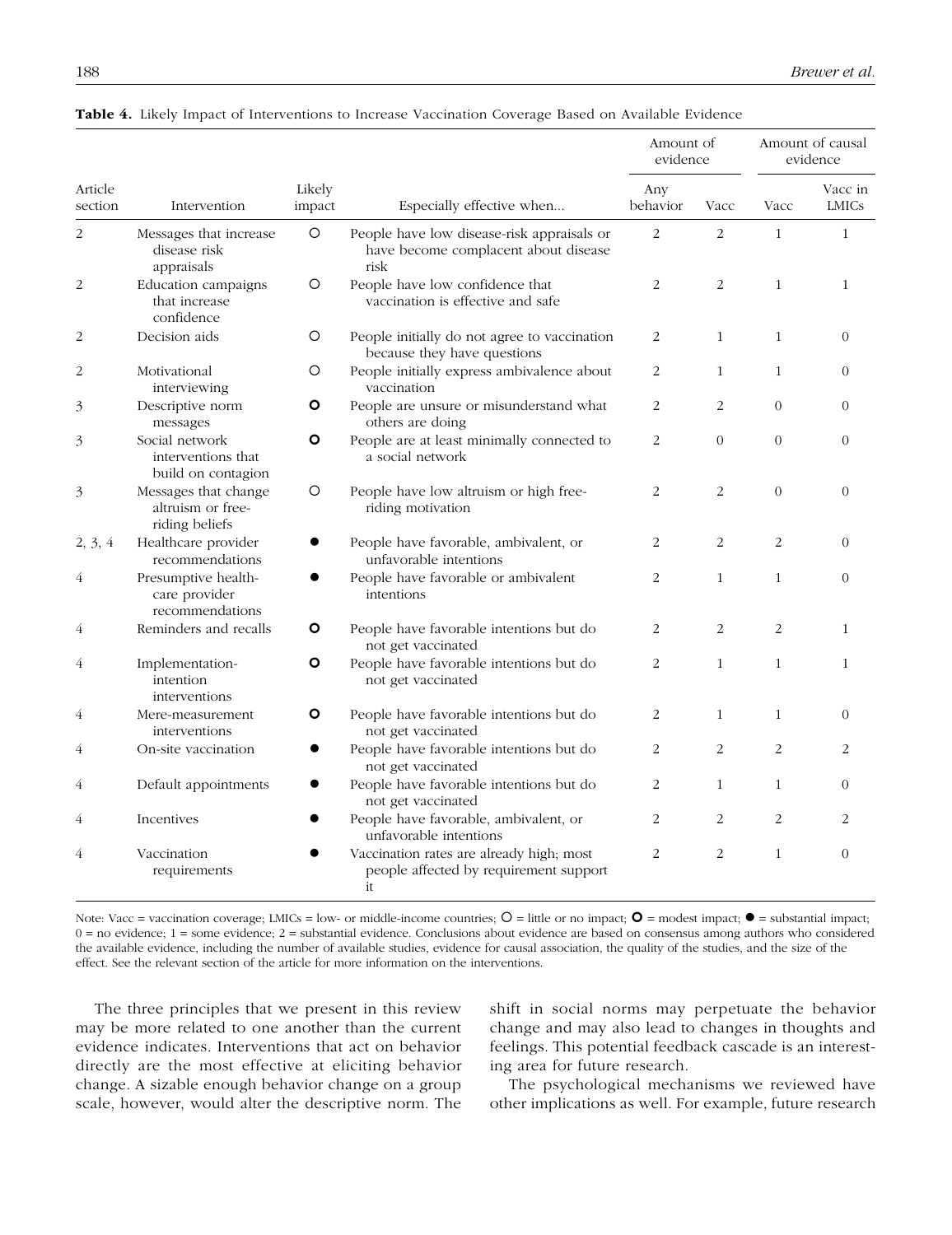is needed to uncover the mechanisms underlying the potent effects of health-care-provider vaccine recommendations. Our taxonomy suggests that recommendations may change patients' risk appraisals or vaccine confidence, they may communicate an injunctive norm supporting vaccination, or they may serve as a cue to action. All of these are plausible explanations. However, the lack of process-oriented research in this area leaves this as an intriguing open question. Given the large impact of recommendations, an important area for future research is to identify effective means for encouraging providers to recommend vaccination to their patients.

# *Addressing the three main vaccination problems*

As we have noted, our review identified numerous interventions that build on insights from psychological science to address persistent problems facing vaccination. Our review can be useful for programs that have limited budgets, that have a reasonable understanding of the barriers to uptake, and that must prioritize a limited set of interventions. These constraints necessitate that programs usually must select only one or a few interventions to implement. In addition, the APEASE criteria specify six areas to consider when developing interventions: affordability, practicability, effectiveness and cost effectiveness, acceptability, side effects/safety, and equity (Michie, Atkins, & West, 2014).

Researchers have proposed that the most relevant psychological principles to apply and the most suitable interventions to implement will depend on the particular vaccination problem. The four-C model (complacency, convenience, confidence, and costs) suggests tailoring the intervention to the needs of the population (Betsch et al., 2015). For people who are complacent, the model suggests that the goal is to increase perceived risk and confidence, establish social norms, and emphasize altruistic motives. For people low in confidence, the goal is to debunk myths. For people facing problems of convenience, the goal is to reduce barriers, strengthen selfcontrol, and increase confidence. Finally, for people inclined to calculate the costs and benefits of receiving a vaccination, the goal is to increase risk appraisals, debunk myths, stress social benefit and add incentives.

We suggest a somewhat simpler heuristic of considering people's inclination toward getting vaccinated. Choice of intervention and its likely effect may vary depending on whether people are favorable to, ambivalent about, or opposed to vaccination. We use this premise to make recommendations in Table 4 for when a particular strategy might be especially effective. For example, when people have positive intentions but do not always follow through, we can support those intentions with reminders, implementation intentions, and healthy defaults. Even when people are ambivalent, we can shape behavior with incentives and requirements if the context is suitable. By delineating how an intervention strategy is designed to work, researchers are better able to make recommendations regarding the conditions under which a specific strategy will be most effective (Sheeran, Klein, & Rothman, 2017). For instance, health-care-provider recommendation would appear to be a particularly powerful intervention strategy, but our limited understanding of the mechanisms through which it works constrains our ability to specify when this strategy will be maximally effective.

**Increasing coverage.** Most intervention approaches that we suggest are suitable for people inclined toward or perhaps ambivalent about getting vaccinated. One of the most promising tools for addressing low overage is the use of health-care-provider recommendations because they are so strongly associated with vaccination, but the specific approach to recommendations matters. Physicians should use presumptive announcements about vaccination at the outset, reserving open-ended conversations for addressing questions if parents raise them. Other tools that may be effective in raising coverage are those reviewed in Section 4 for closing the intention-behavior gap, such as the use of reminders and recalls or removing barriers to vaccination by providing standing orders. Harnessing social processes is an intriguing potential tool that merits exploration but remains poorly understood. Building provaccination descriptive and injunctive social norms among vaccine recipients and health-care professionals may increase coverage.

For people disinclined to get vaccinated, approaches include respectful engagement, such as offering decision aids and using motivational interviewing. Neither approach has evidence showing that it can increase vaccination coverage, but both build on the principle of patient empowerment, which may be meaningful for people whose opposition to vaccination is likely to generate disapproval from health-care providers. Likewise, self-affirmation can make people more receptive to risk communication (Harris & Epton, 2009; McQueen & Klein, 2006). Vaccination requirements are increasingly popular for childhood and adolescent vaccines, but they are not yet in place for adults other than health-care workers. Requirements may also be most practical if used only after most other approaches have been exhausted.

Interventions that address thoughts and feelings may offer a small impact, such as communication campaigns focused on vaccine effectiveness, vaccine safety, and the harms of not getting vaccinated, with the goal of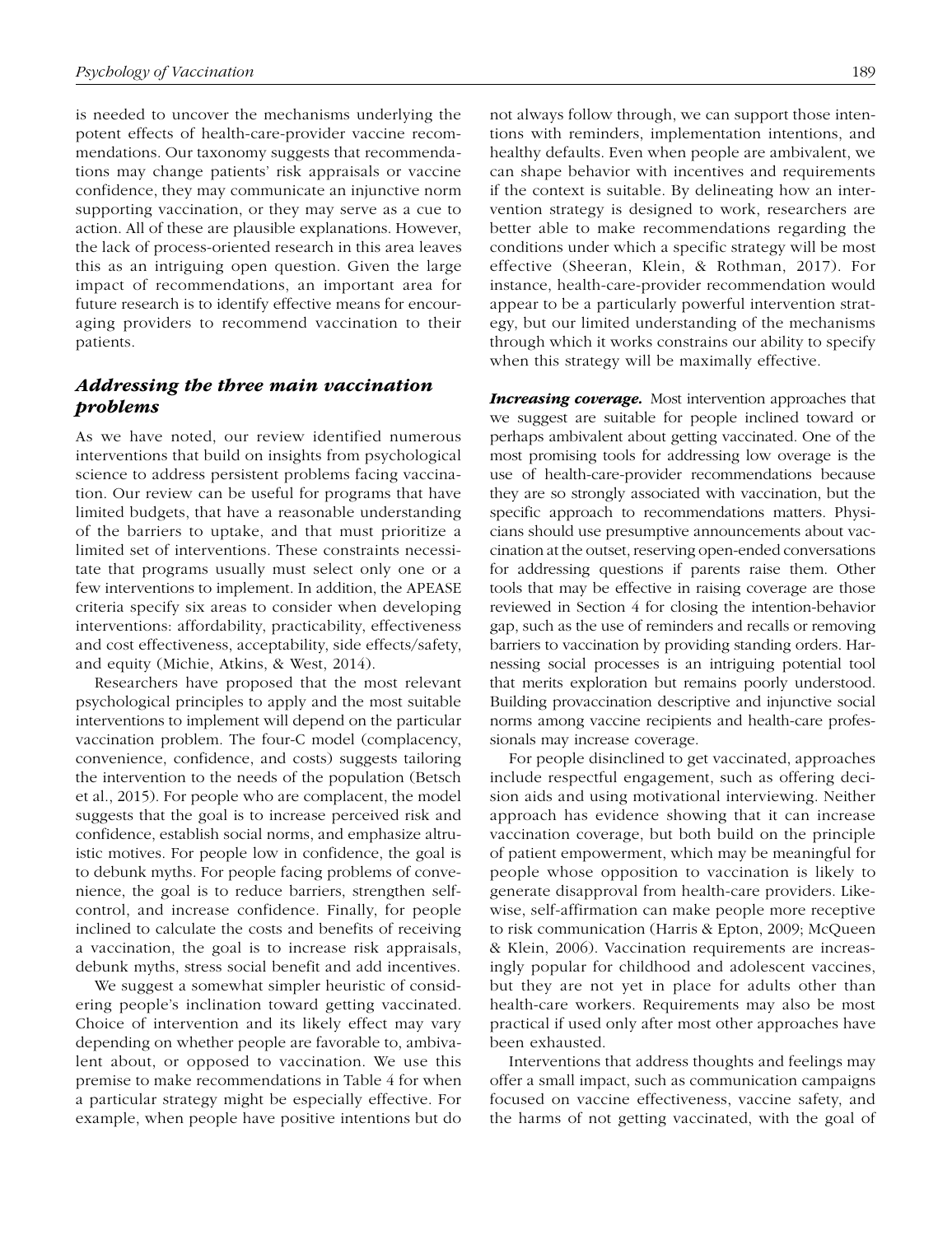increasing motivation. We suspect that their impact is most meaningful in early phases of a program or for rollout of a new vaccine, when awareness of a vaccine is low, and when the campaign can reach people who are already most inclined to get vaccinated. Some data suggest that educational campaigns may be effective in low- and middle-income countries but not in highincome countries (Harvey, Reissland, & Mason, 2015).

Very few evidence-based methods are available to aid clinicians in convincing hesitant parents and patients to get vaccinated. Surveys of primary-care providers demonstrate their frustration in perceiving that what they are currently doing is not very effective (Kempe, O'Leary, et al., 2015). Clearly, to better address the concerns of parent and patients about vaccines, providers need more evidence-based tools and vaccination programs need more evidence-based interventions that are practical in primary care, given time and resource constraints. Some of the methods that show promise in other medical contexts (e.g., motivational interviewing) may be difficult to incorporate into clinical practice given the amount of time required for training and use (Lundahl et al., 2013; Söderlund, Madson, Rubak, & Nilsen, 2011).

**Increasing timeliness.** Even when parents have their children fully vaccinated, they may delay or spread out the vaccines such that the child does not complete the entire vaccination schedule by the recommended age. School requirements increase timeliness. Because parents who delay but do not refuse vaccination presumably have reasonably favorable vaccination intentions, reminders and recalls may be quite effective with this group. Default automatic appointments are also effective at bringing patients in at the desired time.

Establishing a social norm for timely vaccination may be promising, although little evidence is yet available to show how such an approach might work. Socialmarketing efforts may be useful, especially if led by vaccine advocates who can counter the promotion of delay by health-care providers (e.g., the author of a popular parenting book; see Sears, 2011). As with encouraging vaccine uptake, communication is likely to be a weak tool. However, national campaigns could reinforce social-promotion efforts. If so, they should emphasize the risks of waiting to get vaccinated. Of course, one-on-one counseling by health providers remains an option, as does use of decision aids, which reduced delay in one trial.

*Increasing robustness of vaccine coverage.* In the past century, vaccination has eradicated one human disease (smallpox), and two others are close to eradication (polio and guinea worm). At the same time, three other disease-eradication programs experienced setbacks, in part because of the erosion or collapse of support from policymakers and challenges to vaccine confidence (Taylor, 2009). Understanding why policymakers adopt effective policies and maintain their support is an area with little evidence. It is likely that policymakers and everyday citizens are subject to similar psychological processes.

Vaccination takes place within a larger system of healthy policy, industry production, government oversight, and program delivery. Vaccination of individuals is important, as is support for national vaccine policies. Such public support can lead to stable vaccination coverage and make the national vaccination system more resilient when facing vaccine scares or spikes in antivaccination sentiment. Although risk appraisals and confidence are weak motivators of behavior, they may be important for generating and maintaining support of vaccination policies and programs (Petrescu, Hollands, Couturier, Ng, & Marteau, 2016). So while public education and communication efforts are weak interventions when targeted toward behavior, they may be useful when all else fails, and they may generate support for vaccination policies and programs and may be especially important during a safety scare. Other potentially viable approaches rely on social processes by strengthening vaccination social norms and developing provaccination activist networks. Other key areas for future research include developing methods for intervening through social media to address vaccination concerns, thereby increasing the robustness of vaccine coverage.

# Conclusion

Vaccination is one of public health's greatest achievements, saving millions of lives each year. Support for vaccination is high, especially for children, yet vaccination programs face persistent challenges. The interventions we identified, through analyzing the psychological processes involved and reviewing the evidence, can aid policymakers and program managers as they work to improve vaccination coverage. Our review suggests why and for whom they are likely to be most effective. A local program manager may be faced with a small budget for improving vaccination coverage, and developing a leaflet may be an attractive option, but it is unlikely to offer any actual improvement in vaccination coverage. In contrast, changes to systems and policies may provide more substantial and enduring changes. At the same time, vaccination provides a high-stakes, real-world test bed for evaluating a broad array of theories in psychological science. An understanding of the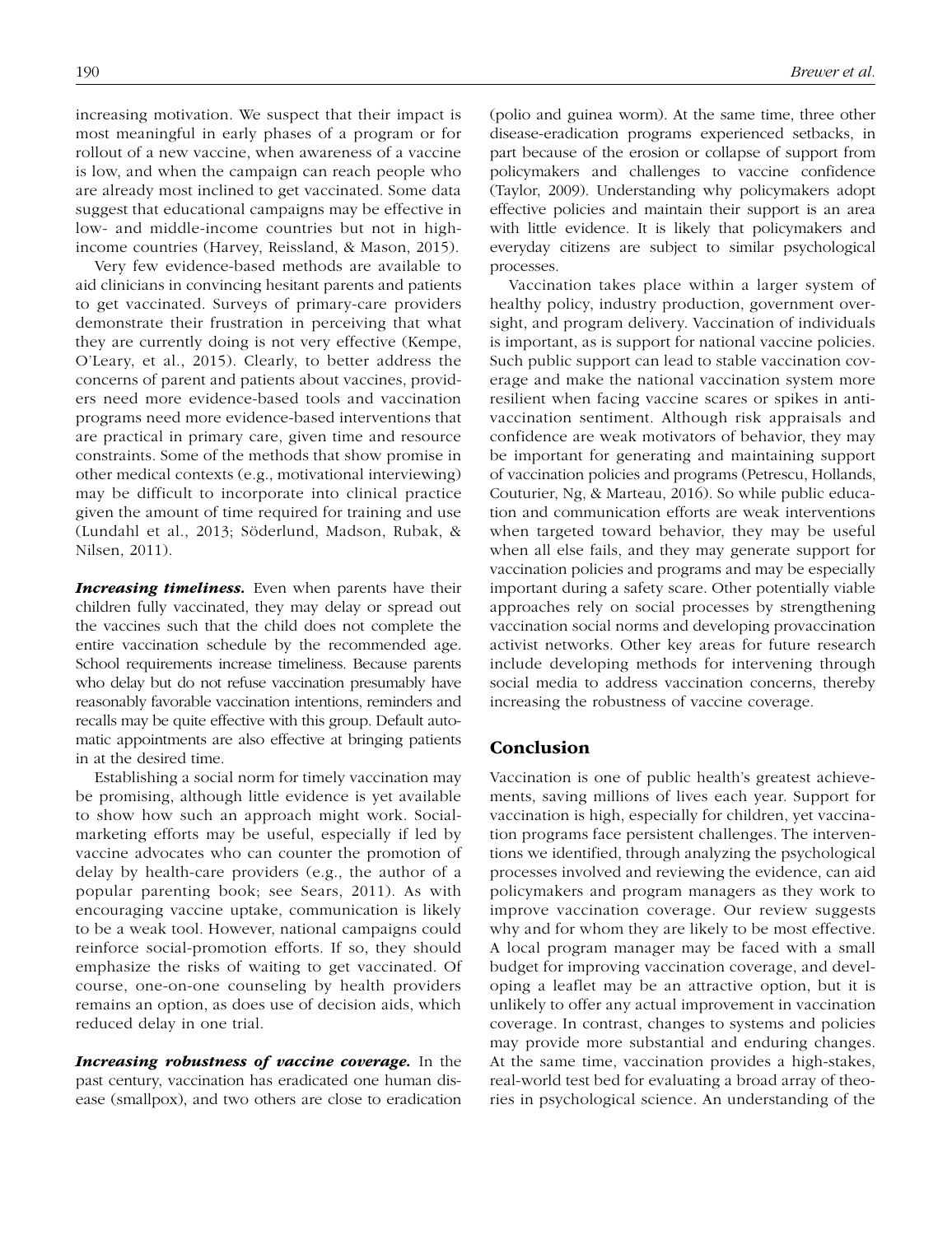psychology behind vaccination behavior can inform both theoretical development and facilitation of evidence-based vaccination policy and practice.

#### Acknowledgments

We thank Valerie Reyna for giving us the idea to write this article. We thank Meagan Robichaud and Jennifer Spencer for their help with the manuscript and Rodney Atkins for his extensive editorial support.

#### Declaration of Conflicting Interests

N. T. Brewer has served on paid advisory boards for Merck and FDA, and he has received research grants related to vaccination from Merck, GSK, Pfizer, and CDC. J. Leask has received consultancy funds from the European Office of the World Health Organization. The remaining authors declare that they have no conflicts of interest with respect to the authorship or the publication of this article.

#### References

- Adams, J., Bateman, B., Becker, F., Cresswell, T., Flynn, D., McNaughton, R., . . . Wigham, S. (2015). Effectiveness and acceptability of parental financial incentives and quasimandatory schemes for increasing uptake of vaccinations in preschool children: Systematic review, qualitative study and discrete choice experiment. *Health Technology Assessment, 19*, Article 94. doi:10.3310/hta19940
- Adriaanse, M. A., Vinkers, C. D. W., De Ridder, D. T. D., Hox, J. J., & De Wit, J. B. F. (2011). Do implementation intentions help to eat a healthy diet? A systematic review and meta-analysis of the empirical evidence. *Appetite*, *56*, 183–193. doi:10.1016/j.appet.2010.10.012
- Akmatov, M. K., & Mikolajczyk, R. T. (2012). Timeliness of childhood vaccinations in 31 low and middle-income countries. *Journal of Epidemiology and Community Health*, *66*(7), Article e14. doi:10.1136/jech.2010.124651
- Amin, A. B., Bednarczyk, R. A., Ray, C. E., Melchiori, K. J., Graham, J., Huntsinger, J. R., & Omer, S. B. (2017). Association of moral values with vaccine hesitancy. *Nature Human Behaviour*, *1*(12), 873–880. doi:10.1038/s41562-017-0256-5
- Amin, R., Li, Y., Ansari, N. M., Omer, K., Baloch, M., Foster, A. H., . . . Soberanis, J. L. (1997). NGO-promoted women's credit program, immunization coverage, and child mortality in rural Bangladesh. *Women & Health*, *25*, 71–87. doi:10.1300/J013v25n01\_05
- Asch, D. A., Baron, J., Hershey, J. C., Kunreuther, H., Meszaros, J., Ritov, I., & Spranca, M. (1994). Omission bias and pertussis vaccination. *Medical Decision Making*, *14*, 118–123. doi:10.1177/0272989X9401400204
- Atwell, J. E., Van Otterloo, J., Zipprich, J., Winter, K., Harriman, K., Salmon, D. A., . . . Omer, S. B. (2013). Nonmedical vaccine exemptions and pertussis in California, 2010. *Pediatrics*, *132*, 624–630. doi:10.1542/peds.2013-0878
- Bahk, C. Y., Cumming, M., Paushter, L., Madoff, L. C., Thomson, A., & Brownstein, J. S. (2016). Publicly available online tool facilitates real-time monitoring of vaccine

conversations and sentiments. *Health Affairs*, *35*, 341– 347. doi:10.1377/hlthaff.2015.1092.

- Bandura, A. E. (1971). *Psychological modeling: Conflicting theories*. Piscataway, NJ: Transaction Publishers.
- Banerjee, A. V., Duflo, E., Latif, A., Glennerster, R., & Kothari, D. (2010). Improving immunisation coverage in rural India: Clustered randomised controlled evaluation of immunisation campaigns with and without incentives. *British Medical Journal, 340*, Article c2220. doi:10.1136/bmj.c2220
- Barraza, L., Schmit, C., & Hoss, A. (2017). The latest in vaccine policies: Selected issues in school vaccinations, healthcare worker vaccinations, and pharmacist vaccination authority laws. *The Journal of Law, Medicine & Ethics*, *45*(1 Suppl.), 16–19. doi:10.1177/1073110517703307
- Bargh, J. A. (2006). What have we been priming all these years? On the development, mechanisms, and ecology of nonconscious social behavior. *European Journal of Social Psychology*, *36*, 147–168. doi:10.1002/ejsp.336
- Bauch, C. T., & Earn, D. J. D. (2004). Vaccination and the theory of games. *Proceedings of the National Academy of Sciences, USA*, *101*, 13391–13394. doi:10.1073/pnas.0403823101
- Bauch, C. T., & Galvani, A. P. (2013). Social and biological contagions. *Science*, *342*, 47–49. doi:10.1126/science.1244492
- Bautista, D., Vila, B., Uso, R., Tellez, M., & Zanon, V. (2006). Predisposing, reinforcing, and enabling factors influencing influenza vaccination acceptance among healthcare workers. *Infection Control and Hospital Epidemiology*, *27*, 73–77. doi:10.1086/499148
- Beard, F. H., Hull, B. P., Leask, J., Dey, A., & McIntyre, P. B. (2016). Trends and patterns in vaccination objection, Australia, 2002–2013. *The Medical Journal of Australia*, *204*, 275. doi:10.5694/mja15.01226
- Bedford, H., Attwell, K., Danchin, M., Marshall, H., Corben, P., & Leask, J. (2017). Vaccine hesitancy, refusal and access barriers: The need for clarity in terminology. *Vaccine*. Advance online publication. doi:10.1016/J.VACCINE.2017.08.004
- Bednarczyk, R. A., Davis, R., Ault, K., Orenstein, W., & Omer, S. B. (2012). Sexual activity-related outcomes after human papillomavirus vaccination of 11- to 12-year-olds. *Pediatrics*, *130*, 798–805. doi:10.1542/peds.2012-1516
- Bekker, H. L., Winterbottom, A. E., Butow, P., Dillard, A. J., Feldman-Stewart, D., Fowler, F. J., . . . Volk, R. J. (2013). Do personal stories make patient decision aids more effective? A critical review of theory and evidence. *BMC Medical Informatics and Decision Making*, *13*(Suppl 2), Article S9. doi:10.1186/1472-6947-13-S2-S9
- Bélanger-Gravel, A., Godin, G., & Amireault, S. (2013). A meta-analytic review of the effect of implementation intentions on physical activity. *Health Psychology Review*, *7*, 23–54. doi:10.1080/17437199.2011.560095
- Benin, A. L., Wisler-Scher, D. J., Colson, E., Shapiro, E. D., & Holmboe, E. S. (2006). Qualitative analysis of mothers' decision-making about vaccines for infants: The importance of trust. *Pediatrics*, *117*, 1532–1541. doi:10.1542/peds.2005-1728
- Betsch, C. (2014). Overcoming healthcare workers vaccine refusal—competition between egoism and altruism. *Eurosurveilliance, 19*, Article 20979. doi:10.2807/1560- 7917.ES2014.19.48.20979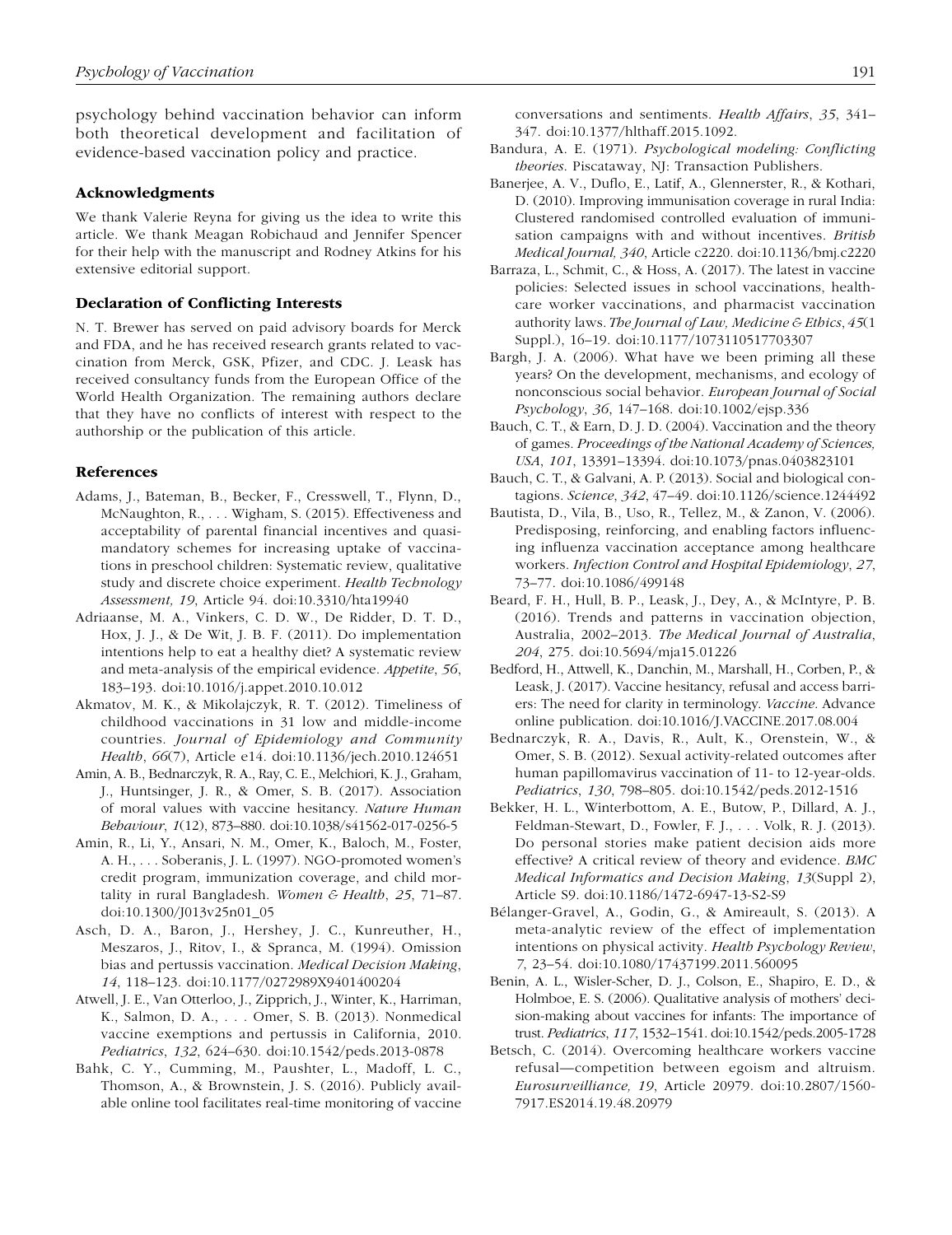- Betsch, C., & Böhm, R. (2016). Detrimental effects of introducing partial compulsory vaccination: Experimental evidence. *The European Journal of Public Health*, *26*, 378–381. doi:10.1093/eurpub/ckv154
- Betsch, C., Böhm, R., & Chapman, G. B. (2015). Using behavioral insights to increase vaccination policy effectiveness. *Policy Insights From the Behavioral and Brain Sciences*, *2*, 61–73. doi:10.1177/2372732215600716
- Betsch, C., Böhm, R., & Korn, L. (2013). Inviting free-riders or appealing to prosocial behavior? Game-theoretical reflections on communicating herd immunity in vaccine advocacy. *Health Psychology*, *32*, 978–985. doi:10.1037/ a0031590
- Betsch, C., Böhm, R., Korn, L., & Holtmann, C. (2017). On the benefits of explaining herd immunity in vaccine advocacy. *Nature Human Behaviour*, *1*, Article 56. doi:10.1038/ s41562-017-0056
- Betsch, C., Brewer, N. T., Brocard, P., Davies, P., Gaissmaier, W., Haase, N., . . . Stryk, M. (2012). Opportunities and challenges of Web 2.0 for vaccination decisions. *Vaccine*, *30*, 3727–3733. doi:10.1016/j.vaccine.2012.02.025
- Betsch, C., Renkewitz, F., & Haase, N. (2013). Effect of narrative reports about vaccine adverse events and biasawareness disclaimers on vaccine decisions: A simulation of an online patient social network. *Medical Decision Making*, *33*, 14–25. doi:10.1177/0272989X12452342
- Betsch, C., & Sachse, K. (2013). Debunking vaccination myths: Strong risk negations can increase perceived vaccination risks. *Health Psychology*, *32*, 146–155. doi:10.1037/ a0027387.
- Bish, A., Yardley, L., Nicoll, A., & Michie, S. (2011). Factors associated with uptake of vaccination against pandemic influenza: A systematic review. *Vaccine*, *29*, 6472–6484. doi:10.1016/j.vaccine.2011.06.107
- Black, C. L., Yue, X., Ball, S. W., Donahue, S. M. A., Izrael, D., de Perio, M. A., . . . Greby, S. M. (2016). Influenza vaccination coverage among health care personnel—United States, 2015–16 influenza season. *MMWR Morbidity and Mortality Weekly Report*, *65*, 1026–1031. doi:10.15585/ mmwr.mm6538a2
- Blalock, S. J., & Reyna, V. F. (2016). Using fuzzy-trace theory to understand and improve health judgments, decisions, and behaviors: A literature review. *Health Psychology*, *35*, 781-792. doi:10.1037/hea0000384
- Blank, N. R., Caplan, A. L., & Constable, C. (2013). Exempting schoolchildren from immunizations: States with few barriers had highest rates of nonmedical exemptions. *Health Affairs*, *32*, 1282–1290. doi:10.1377/hlthaff.2013.0239
- Blank, P. R., Schwenkglenks, M., & Szucs, T. D. (2009). Vaccination coverage rates in eleven European countries during two consecutive influenza seasons. *Journal of Infection*, *58*, 446–458. doi:10.1016/j.jinf.2009.04.001.
- Blanken, I., van de Ven, N., & Zeelenberg, M. (2015). A meta-analytic review of moral licensing. *Personality and Social Psychology Bulletin*, *41*, 540–558. doi:10.1177/ 0146167215572134.
- Blanton, H., Köblitz, A., & McCaul, K. D. (2008). Misperceptions about norm misperceptions: Descriptive, injunctive, and affective 'social norming' efforts to change health

behaviors. *Social & Personality Psychology Compass*, *2*, 1379–1399. doi:10.1111/j.1751-9004.2008.00107.x

- Böhm, R., Betsch, C., & Korn, L. (2017). Selfish-rational nonvaccination: Experimental evidence from an interactive vaccination game. *Journal of Economic Behavior & Organization*, *131*, 183–195.
- Böhm, R., Betsch, C., Korn, L., & Holtmann, C. (2016). Exploring and promoting prosocial vaccination: A crosscultural experiment on vaccination of health care personnel. *BioMed Research International, 2016*, Article 6870984. doi:10.1155/2016/6870984
- Bonafide, K. E., & Vanable, P. A. (2015). Male human papillomavirus vaccine acceptance is enhanced by a brief intervention that emphasizes both male-specific vaccine benefits and altruistic motives. *Sexually Transmitted Diseases*, *42*, 76–80. doi:10.1097/OLQ.0000000000000226
- Bond, L., Davie, G., Carlin, J. B., Lester, R., & Nolan, T. (2002). Infectious disease: Increases in vaccination coverage for children in child care, 1997 to 2000: An evaluation of the impact of government incentives and initiatives. *Australian and New Zealand Journal of Public Health*, *26*, 58–64. doi:10.1111/j.1467-842X.2002.tb00272.x
- Borgida, E., & Nisbett, R. E. (1977). The differential impact of abstract vs. concrete information on decisions. *Journal of Applied Social Psychology*, *7*, 258–271. doi:10.1111/j.1559-1816.1977.tb00750.x
- Brackett, A., Butler, M., & Chapman, L. (2015). Using motivational interviewing in the community pharmacy to increase adult immunization readiness: A pilot evaluation. *Journal of the American Pharmacists Association*, *55*, 182–186. doi:10.1331/JAPhA.2015.14120
- Brehm, J. W. (1966). *A theory of psychological reactance*. Oxford, England: Academic Press.
- Brewer, N. T., Chapman, G. B., Gibbons, F. X., Gerrard, M., McCaul, K. D., & Weinstein, N. D. (2007). Meta-analysis of the relationship between risk perception and health behavior: The example of vaccination. *Health Psychology*, *26*, 136–145. doi:10.1037/0278-6133.26.2.136
- Brewer, N. T., Cuite, C. L., Herrington, J. E., & Weinstein, N. D. (2007). Risk compensation and vaccination: Can getting vaccinated cause people to engage in risky behaviors? *Annals of Behavioral Medicine*, *34*, 95–99. doi:10.1007/ BF02879925
- Brewer, N. T., DeFrank, J. T., & Gilkey, M. B. (2016). Anticipated regret and health behavior: A meta-analysis. *Health Psychology*, *35*, 1264–1275. doi:10.1037/hea0000294
- Brewer, N. T., Gottlieb, S. L., Reiter, P. L., McRee, A.-L., Liddon, N., Markowitz, L., & Smith, J. S. (2011). Longitudinal predictors of human papillomavirus vaccine initiation among adolescent girls in a high-risk geographic area. *Sexually Transmitted Diseases*, *38*, 197–204. doi:10.1097/ OLQ.0b013e3181f12dbf
- Brewer, N. T., Hall, M. E., Malo, T. L., Gilkey, M. B., Quinn, B., & Lathren, C. (2017). Announcements versus conversations to improve HPV vaccination coverage: A randomized trial. *Pediatrics*, *139*(1), Article e20161764. doi:10.1542/peds.2016-1764
- Brewer, N. T., Weinstein, N. D., Cuite, C. L., & Herrington, J. E. (2004). Risk perceptions and their relation to risk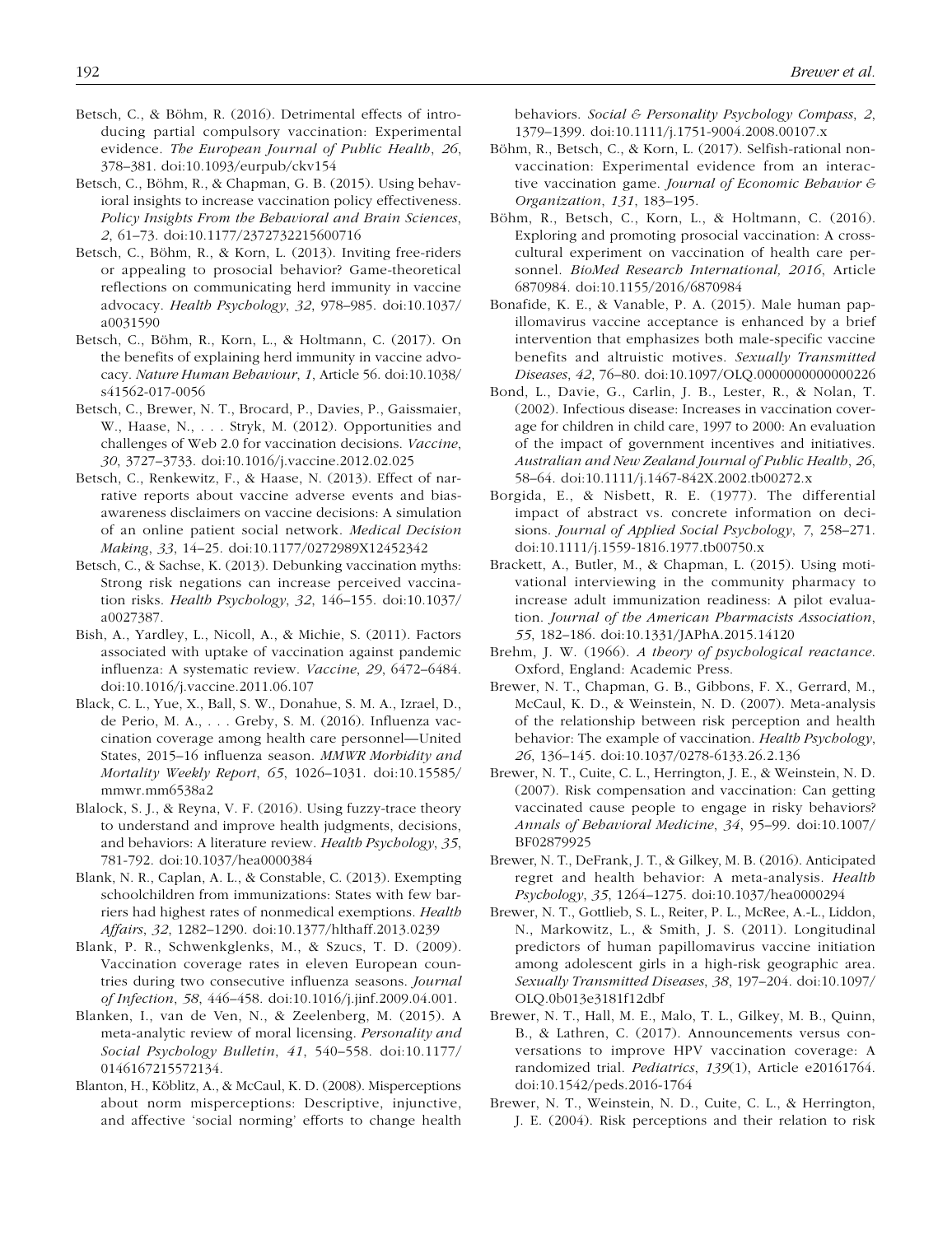behavior. *Annals of Behavioral Medicine*, *27*(7), 125–130. doi:10.1207/s15324796abm2702\_7

- Briss, P. A., Rodewald, L. E., Hinman, A. R., Shefer, A. M., Strikas, R. A., Bernier, R. R., . . . Williams, S. M. (2000). Reviews of evidence regarding interventions to improve vaccination coverage in children, adolescents, and adults. *American Journal of Preventive Medicine, 18*(Suppl. 1), 97–140. doi:10.1016/S0749-3797(99)00118-X
- Bronchetti, E. T., Huffman, D. B., & Magenheim, E. (2015). Attention, intentions, and follow-through in preventive health behavior: Field experimental evidence on flu vaccination. *Journal of Economic Behavior and Organization*, *116*, 270–291. doi:10.1016/j.jebo.2015.04.003
- Broniatowski, D. A., Hilyard, K. M., & Dredze, M. (2016). Effective vaccine communication during the Disneyland measles outbreak. *Vaccine*, *34*, 3225–3228. doi:10.1016/j .vaccine.2016.04.044
- Brown, K. F., Kroll, J. S., Hudson, M. J., Ramsay, M., Green, J., Long, S. J., . . . Sevdalis, N. (2010). Factors underlying parental decisions about combination childhood vaccinations including MMR: A systematic review. *Vaccine*, *28*, 4235–4248. doi:10.1016/j.vaccine.2010.04.052
- Browngoehl, K., Kennedy, K., Krotki, K., & Mainzer, H. (1997). Increasing immunization: A Medicaid managed care model. *Pediatrics*, *99*(1), Article e4. doi:10.1542/ peds.99.1.e4
- Brownstein, J. S., Kleinman, K. P., & Mandl, K. D. (2005). Identifying pediatric age groups for influenza vaccination using a realtime regional surveillance system. *American Journal of Epidemiology*, *162*, 686–693. doi:10.1093/aje/kwi257
- Bruine de Bruin, W., Wallin, A., Parker, A. M., Strough, J., & Hanmer, J. (2017). Effects of anti-versus pro-vaccine narratives on responses by recipients varying in numeracy: A cross-sectional survey-based experiment. *Medical Decision Making*, *37*, 860–870. doi:10.1177/0272989X 17704858
- Brunson, E. K. (2013). The impact of social networks on parents' vaccination decisions. *Pediatrics*, *131*, 1397–1407. doi:10.1542/peds.2012-2452
- Burns, R. J., Donovan, A. S., Ackermann, R. T., Finch, E. A., Rothman, A. J., & Jeffery, R. W. (2012). A theoretically grounded systematic review of material incentives for weight loss: Implications for interventions. *Annals of Behavioral Medicine*, *44*, 375–388. doi:10.1007/s12160- 012-9403-4
- Cairns, J., & van der Pol, M. (1999). Do people value their own future health differently from others' future health? *Medical Decision Making*, *19*, 466–472. doi:10.1177/027 2989X9901900414
- Camerer, C. F., & Fehr, E. (2006). When does "economic man" dominate social behavior? *Science*, *311*, 47–52. doi:10.1126/science.1110600
- Capolongo, M. J., Dibonaventura, M. D., & Chapman, G. B. (2006). Physician vaccinate thyself: Why influenza vaccination rates are higher among clinicians than among nonclinicians. *Annals of Behavioral Medicine*, *31*, 288–296. doi:10.1207/s15324796abm3103\_11
- Casey, R. M., Dumolard, L., Danovaro-Holliday, M. C., Gacic-Dobo, M., Diallo, M. S., Hampton, L. M., & Wallace, A. S.

(2016). Global Routine vaccination coverage, 2015. *MMWR Morbidity and Mortality Weekly Report*, *66*(45), 1270–1273. doi:10.15585/mmwr.mm6545a5

- Centers for Disease Control and Prevention. (1997). Measles outbreak—Southwestern Utah, 1996. *MMWR Morbidity and Mortality Weekly Report*, *46*(33), 766–769. Retrieved from [https://www.cdc.gov/mmwr/preview/](https://www.cdc.gov/mmwr/preview/mmwrhtml/00049048.htm) [mmwrhtml/00049048.htm](https://www.cdc.gov/mmwr/preview/mmwrhtml/00049048.htm)
- Centers for Disease Control and Prevention. (1999). Ten great public health achievements—United States, 1900-1999. *MMWR Morbidity and Mortality Weekly Report*, *48*(12), 241–243. Retrieved from [https://www.cdc.gov/mmwr/](https://www.cdc.gov/mmwr/preview/mmwrhtml/00056796.htm) [preview/mmwrhtml/00056796.htm](https://www.cdc.gov/mmwr/preview/mmwrhtml/00056796.htm)
- Centers for Disease Control and Prevention. (2004). Brief report: Imported measles case associated with nonmedical vaccine exemption—Iowa, March 2004. *MMWR Morbidity and Mortality Weekly Report*, *53*, 244–246. Retrieved from [https://www.cdc.gov/mmwr/preview/](https://www.cdc.gov/mmwr/preview/mmwrhtml/mm5311a6.htm) [mmwrhtml/mm5311a6.htm](https://www.cdc.gov/mmwr/preview/mmwrhtml/mm5311a6.htm)
- Centers for Disease Control and Prevention. (2011). Measles: United States, January–May 20, 2011. *MMWR Morbidity and Mortality Weekly Report*, *60*(20), 666–668. Retrieved from [https://www.cdc.gov/mmwr/preview/mmwrhtml/](https://www.cdc.gov/mmwr/preview/mmwrhtml/mm6020a7.htm) [mm6020a7.htm](https://www.cdc.gov/mmwr/preview/mmwrhtml/mm6020a7.htm)
- Centers for Disease Control and Prevention. (2013). Two measles outbreaks after importation—Utah, March–June 2011. *MMWR Morbidity and Mortality Weekly Report*, *62*(12), 222–225. Retrieved from [https://www.cdc.gov/mmwr/](https://www.cdc.gov/mmwr/preview/mmwrhtml/mm6212a2.htm) [preview/mmwrhtml/mm6212a2.htm](https://www.cdc.gov/mmwr/preview/mmwrhtml/mm6212a2.htm)
- Centers for Disease Control and Prevention. (2016). *Flu vaccination coverage, United States, 2015-16 influenza season*. Retrieved from [https://www.cdc.gov/flu/fluvaxview/](https://www.cdc.gov/flu/fluvaxview/coverage-1516estimates.htm) [coverage-1516estimates.htm](https://www.cdc.gov/flu/fluvaxview/coverage-1516estimates.htm)
- Centers for Disease Control and Prevention. (2018). *Recommended immunization schedule for children and adolescents aged 18 years or younger, United States, 2018*. Retrieved from [https://www.cdc.gov/vaccines/schedules/](https://www.cdc.gov/vaccines/schedules/hcp/imz/child-adolescent.html) [hcp/imz/child-adolescent.html](https://www.cdc.gov/vaccines/schedules/hcp/imz/child-adolescent.html)
- Centola, D. (2010). The spread of behavior in an online social network experiment. *Science*, *329*, 1194–1197. doi:10.1126/science.1185231
- Centola, D. (2011). An experimental study of homophily in the adoption of health behavior. *Science*, *334*, 1269–1272. doi:10.1126/science.1207055
- Centola, D. (2013). Social media and the science of health behavior. *Circulation*, *127*, 2135–2144. doi:10.1161/ CIRCULATIONAHA.112.101816
- Centola, D. (2015). The social origins of networks and diffusion. *American Journal of Sociology*, *120*, 1295–1338. doi:10.1086/681275
- Chambers, L. W., Wilson, K., Hawken, S., Puxty, J., Crowe, L., Lam, P.-P., . . . McCarthy, A. E. (2012). Impact of the Ottawa Influenza Decision Aid on healthcare personnel's influenza immunization decision: A randomized trial. *The Journal of Hospital Infection*, *82*, 194–202. doi:10.1016/j .jhin.2012.08.003
- Chapman, G. B., & Coups, E. J. (1999a). Predictors of influenza vaccine acceptance among healthy adults. *Preventive Medicine*, *29*, 249–262. doi:10.1006/pmed.1999.0535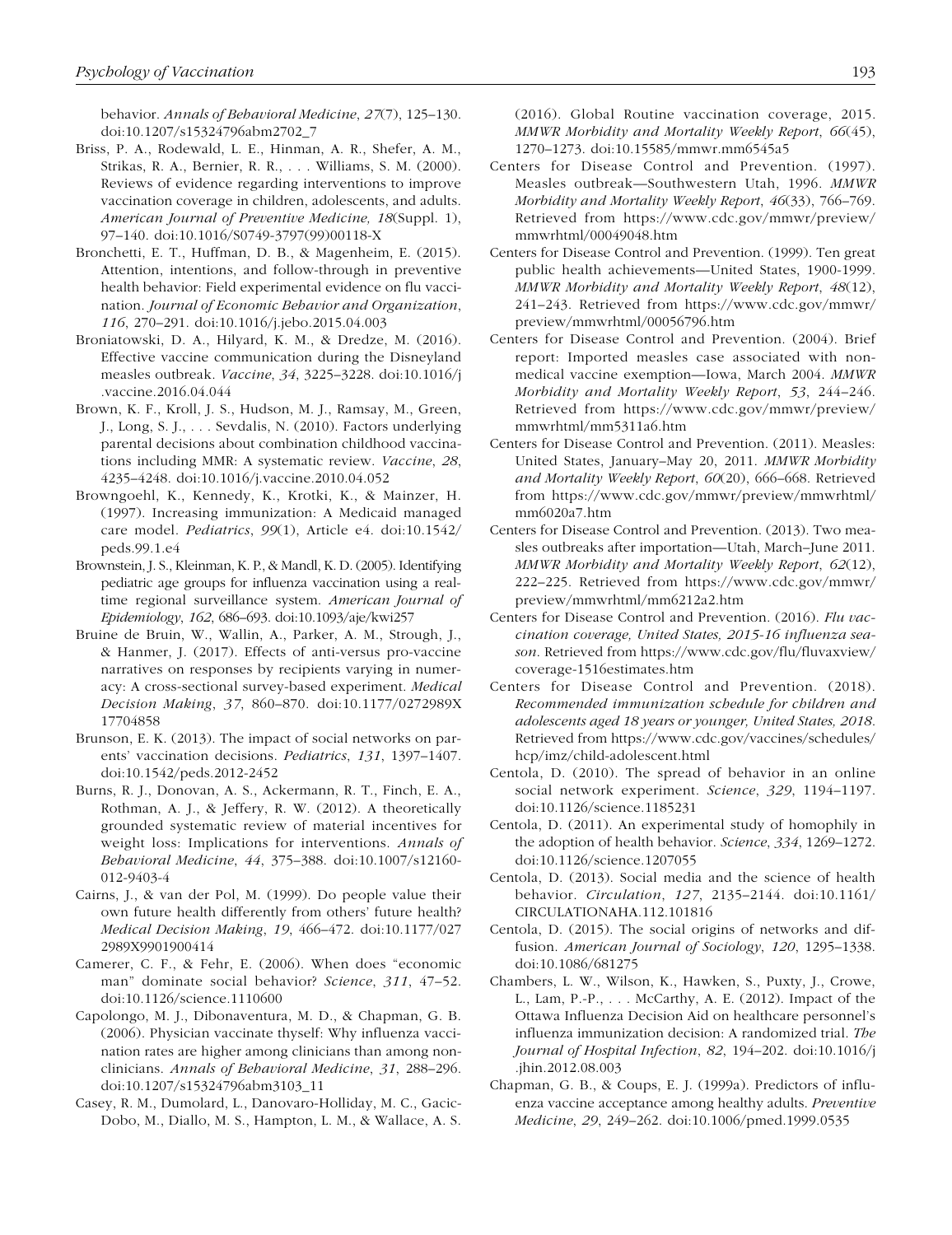- Chapman, G. B., & Coups, E. J. (1999b). Time preferences and preventive health behavior: Acceptance of the influenza vaccine. *Medical Decision Making*, *19*, 307–314. doi:10.1177/ 0272989X9901900309
- Chapman, G. B., & Coups, E. J. (2006). Emotions and preventive health behavior: Worry, regret, and influenza vaccination. *Health Psychology*, *25*, 82–90. doi: 10.1037/0278-6133.25.1.82
- Chapman, G. B., Li, M., Colby, H., & Yoon, H. (2010). Opting in vs opting out of influenza vaccination. *Journal of the American Medical Association*, *304*, 43–44. doi:10.1001/ jama.2010.892
- Chapman, G. B., Li, M., Leventhal, H., & Leventhal, E. A. (2016). Default clinic appointments promote influenza vaccination uptake without a displacement effect. *Behavioral Science & Policy*, *2*, 40–50. doi:10.1353/ bsp.2016.0014
- Chapman, G. B., Li, M., Vietri, J., Ibuka, Y., Thomas, D., Yoon, H., & Galvani, A. P. (2012). Using game theory to examine incentives in influenza vaccination behavior. *Psychological Science*, *23*, 1008–1015. doi:10.1177/0956797612437606
- Chen, X., Wang, Y., Liu, L., Cui, J., Gan, M., Shum, D. H. K., & Chan, R. C. K. (2015). The effect of implementation intention on prospective memory: A systematic and metaanalytic review. *Psychiatry Research*, *226*, 14–22. doi:10 .1016/j.psychres.2015.01.011
- Christakis, N. A., & Fowler, J. H. (2008). The collective dynamics of smoking in a large social network. *New England Journal of Medicine*, *358*, 2249–2258. doi:10.1056/ NEJMsa0706154
- Christakis, N. A., & Fowler, J. H. (2010). Social network sensors for early detection of contagious outbreaks. *PLOS ONE*, *5*(9), Article e12948. doi:10.1371/journal.pone.0012948
- Christakis, N. A., & Fowler, J. H. (2013). Social contagion theory: Examining dynamic social networks and human behavior. *Statistics in Medicine*, *32*, 556–577. doi:10.1002/ sim.5408
- Christini, A. B., Shutt, K. A., & Byers, K. E. (2007). Influenza vaccination rates and motivators among healthcare worker groups. *Infection Control & Hospital Epidemiology*, *28*, 171–177. doi:10.1086/511796
- Cialdini, R. B., Demaine, L. J., Sagarin, B. J., Barrett, D. W., Rhoads, K., & Winter, P. L. (2006). Managing social norms for persuasive impact. *Social Influence*, *1*, 3–15. doi:10.1080/15534510500181459
- Cialdini, R. B., Kallgren, C. A., & Reno, R. R. (1991). A focus theory of normative conduct: A theoretical refinement and reevaluation of the role of norms in human behavior. In M. P. Zanna (Ed.), *Advances in experimental social psychology* (Vol. 24, pp. 201–234) San Diego, CA: Academic Press.
- Clancy, C. M., Cebul, R. D., & Williams, S. V. (1988). Guiding individual decisions: A randomized, controlled trial of decision analysis. *The American Journal of Medicine*, *84*, 283–288. doi:10.1016/0002-9343(88)90426-3
- Colgrove, J. (2006). The ethics and politics of compulsory HPV vaccination. *New England Journal of Medicine*, *355*, 2389–2391. doi:10.1056/NEJMp068248
- Colgrove, J., Abiola, S., & Mello, M. M. (2010). HPV vaccination mandates—Lawmaking amid political and scientific controversy. *New England Journal of Medicine*, *363*, 785–791. doi:10.1056/NEJMsr1003547
- Community Preventive Services Task Force. (2015). *Increasing appropriate vaccination: Provider education when used alone. Task Force finding and rationale statement*. Retrieved from [https://www.thecommunityguide.org/](https://www.thecommunityguide.org/sites/default/files/assets/Vaccination-Provider-Education-Alone.pdf) [sites/default/files/assets/Vaccination-Provider-Education-](https://www.thecommunityguide.org/sites/default/files/assets/Vaccination-Provider-Education-Alone.pdf)[Alone.pdf](https://www.thecommunityguide.org/sites/default/files/assets/Vaccination-Provider-Education-Alone.pdf)
- Community Preventive Services Task Force. (2016a). *Increasing appropriate vaccination: Standing orders. Task Force finding and rationale statement*. Retrieved from [https://www.thecommunityguide.org/sites/default/files/](https://www.thecommunityguide.org/sites/default/files/assets/Vaccination-Standing-Orders.pdf) [assets/Vaccination-Standing-Orders.pdf](https://www.thecommunityguide.org/sites/default/files/assets/Vaccination-Standing-Orders.pdf)
- Community Preventive Services Task Force. (2016b). *Increasing appropriate vaccination: Vaccination requirements for child care, school, and college attendance*. Task Force finding and rationale statement. Retrieved from [https://www.thecommunityguide.org/sites/default/files/](https://www.thecommunityguide.org/sites/default/files/assets/Vaccination-Requirements-for-Attendance_1.pdf) [assets/Vaccination-Requirements-for-Attendance\\_1.pdf](https://www.thecommunityguide.org/sites/default/files/assets/Vaccination-Requirements-for-Attendance_1.pdf)
- Connelly, B. L., Certo, S. T., Ireland, R. D., & Reutzel, C. R. (2011). Signaling theory: A review and assessment. *Journal of Management*, *37*, 39–67. doi:10.1177/0149206310388419
- Conner, M., Godin, G., Norman, P., & Sheeran, P. (2011). Using the question-behavior effect to promote disease prevention behaviors: Two randomized controlled trials. *Health Psychology*, *30*, 300–309. doi:10.1037/a0023036
- Conner, M., & Norman, P. (2015). *Predicting and changing health behaviour: Research and practice with social cognition models* (3rd ed.). Milton Keynes, England: Open University Press.
- Conner, M., Sandberg, T., Nekitsing, C., Hutter, R., Wood, C., Jackson, C., . . . Sheeran, P. (2017). Varying cognitive targets and response rates to enhance the questionbehaviour effect: An 8-arm randomized controlled trial on influenza vaccination uptake. *Social Science & Medicine*, *180*, 135–142. doi:10.1016/j.socscimed.2017.03.037.
- Connolly, T., & Reb, J. (2003). Omission bias in vaccination decisions: Where's the "omission"? Where's the "bias"? *Organizational Behavior and Human Decision Processes*, *91*, 186–202. doi:10.1016/S0749-5978(03)00057-8
- Cooper, L. Z., Larson, H. J., & Katz, S. L. (2008). Protecting public trust in immunization. *Pediatrics*, *122*, 149–153. doi:10.1542/peds.2008-0987
- Cooper Robbins, S. C., Bernard, D., McCaffery, K., Brotherton, J. M. L., & Skinner, S. R. (2010). "I just signed": Factors influencing decision-making for school-based HPV vaccination of adolescent girls. *Health Psychology*, *29*, 618–625. doi:10.1037/a0021449
- Corace, K. M., Srigley, J. A., Hargadon, D. P., Yu, D., MacDonald, T. K., Fabrigar, L. R., & Garber, G. E. (2016). Using behavior change frameworks to improve healthcare worker influenza vaccination rates: A systematic review. *Vaccine*, *34*, 3235–3242. doi:10.1016/j.vaccine.2016.04.071
- Deer, B. (2011). How the vaccine crisis was meant to make money. *British Medical Journal*, *342*, Article c5258. doi:10.1136/bmj.c5258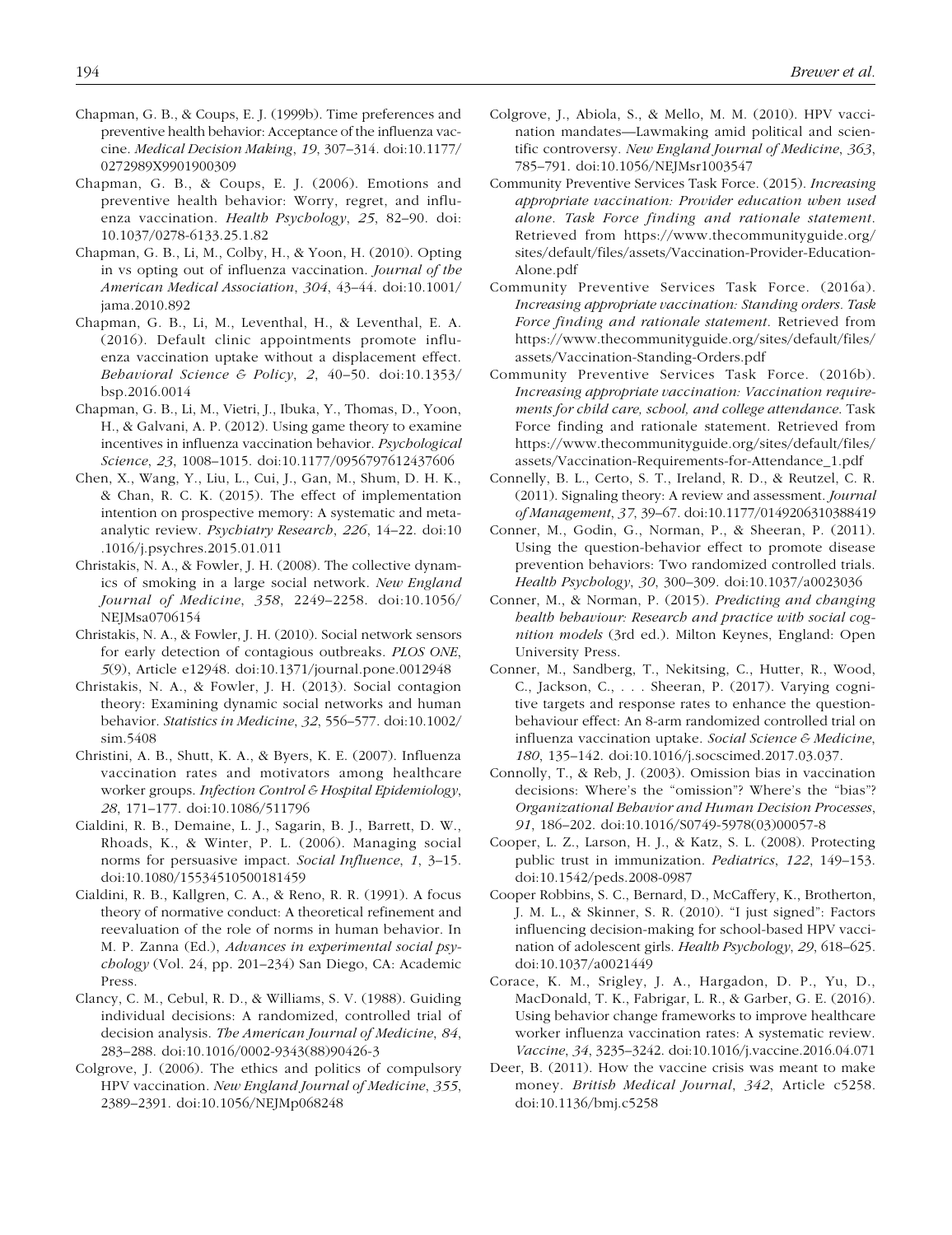- Dempsey, A. F., Schaffer, S., Singer, D., Butchart, A., Davis, M., & Freed, G. L. (2011). Alternative vaccination schedule preferences among parents of young children. *Pediatrics*, *128*, 848–856. doi:10.1542/peds.2011-0400
- Dholakia, U. M. (2010). A critical review of question–behavior effect research. In N. K. Malhotra (Ed.), *Review of marketing research* (Vol. 7, pp. 145–197). Bingley, England: Emerald. doi:10.1108/S1548-6435(2010)0000007009
- DiBonaventura, M. D., & Chapman, G. B. (2005). Moderators of the intention–behavior relationship in influenza vaccinations: Intention stability and unforeseen barriers. *Psychology & Health*, *20*, 761–774. doi:10.1080/14768320500183368
- DiBonaventura, M. D., & Chapman, G. B. (2008). Do decision biases predict bad decisions? Omission bias, naturalness bias, and influenza vaccination. *Medical Decision Making*, *28*, 532–539. doi:10.1177/0272989X08315250
- Diekema, D. S. (2014). Personal belief exemptions from school vaccination requirements. *Annual Review of Public Health*, *35*, 275–292. doi:10.1146/annurev-publ health-032013-182452
- Doherty, M., Buchy, P., Standaert, B., Giaquinto, C., & Prado-Cohrs, D. (2016). Vaccine impact: Benefits for human health. *Vaccine*, *34*, 6707–6714. doi:10.1016/j .vaccine.2016.10.025
- Downs, J. S., de Bruin, W. B., & Fischhoff, B. (2008). Parents' vaccination comprehension and decisions. *Vaccine*, *26*, 1595–1607. doi:10.1016/j.vaccine.2008.01.011
- Dubé, E., Gagnon, D., Nickels, E., Jeram, S., & Schuster, M. (2014). Mapping vaccine hesitancy—country-specific characteristics of a global phenomenon. *Vaccine*, *32*, 6649–6654. doi:10.1016/j.vaccine.2014.09.039
- Dubé, E., Laberge, C., Guay, M., Bramadat, P., Roy, R., & Bettinger, J. A. (2013). Vaccine hesitancy. *Human Vaccines & Immunotherapeutics*, *9*, 1763–1773. doi:10.4161/hv.24657
- Dunn, A. G., Leask, J., Zhou, X., Mandl, K. D., & Coiera, E. (2015). Associations between exposure to and expression of negative opinions about human papillomavirus vaccines on social media: An observational study. *Journal of Medical Internet Research*, *17*(6), Article e144. doi:10.2196/jmir.4343
- Eames, K. T. D. (2009). Networks of influence and infection: Parental choices and childhood disease. *Journal of the Royal Society Interface*, *6*, 811–814. doi:10.1098/ rsif.2009.0085
- Fagerlin, A., Ditto, P. H., Danks, J. H., Houts, R. M., & Smucker, W. D. (2001). Projection in surrogate decisions about life-sustaining medical treatments. *Health Psychology*, *20*, 166–175. doi:10.1037/0278-6133.20.3.166
- Fagerlin, A., Wang, C., & Ubel, P. A. (2005). Reducing the influence of anecdotal reasoning on people's health care decisions: Is a picture worth a thousand statistics? *Medical Decision Making*, *25*, 398–405. doi:10.1177/027 2989X05278931
- Falagas, M. E., & Zarkadoulia, E. (2008). Factors associated with suboptimal compliance to vaccinations in children in developed countries: A systematic review. *Current Medical Research and Opinion*, *24*, 1719–1741. doi:10.1185/03007990802085692
- Feikin, D. R., Lezotte, D. C., Hamman, R. F., Salmon, D. A., Chen, R. T., & Hoffman, R. E. (2000). Individual and community risks of measles and pertussis associated with personal exemptions to immunization. *Journal of the American Medical Association*, *284*, 3145–3150. doi:10.1001/jama.284.24.3145
- Ferrer, R. A., Klein, W. M. P., Persoskie, A., Avishai-Yitshak, A., & Sheeran, P. (2016). The tripartite model of risk perception (TRIRISK): Distinguishing deliberative, affective, and experiential components of perceived risk. *Annals of Behavioral Medicine*, *50*, 653–663. doi:10.1007/s12160- 016-9790-z
- Fine, P. E. (1993). Herd immunity: History, theory, practice. *Epidemiologic Reviews*, *15*, 265–302.
- Fiscella, K., Franks, P., Doescher, M. P., & Saver, B. G. (2002). Disparities in health care by race, ethnicity, and language among the insured: Findings from a national sample. *Medical Care*, *40*, 52–59. Retrieved from [http://journals.lww](http://journals.lww.com/lww-medicalcare/Abstract/2002/01000/Disparities_in_Health_Care_by_Race,_Ethnicity,_and.7.aspx) [.com/lww-medicalcare/Abstract/2002/01000/Disparities\\_](http://journals.lww.com/lww-medicalcare/Abstract/2002/01000/Disparities_in_Health_Care_by_Race,_Ethnicity,_and.7.aspx) [in\\_Health\\_Care\\_by\\_Race,\\_Ethnicity,\\_and.7.aspx](http://journals.lww.com/lww-medicalcare/Abstract/2002/01000/Disparities_in_Health_Care_by_Race,_Ethnicity,_and.7.aspx)
- Fishbein, M., & Ajzen, I. (2010). *Predicting and changing behavior: The reasoned action approach*. New York, NY: Taylor & Francis.
- Flanagan-Klygis, E. A., Sharp, L., & Frader, J. E. (2005). Dismissing the family who refuses vaccines: A study of pediatrician attitudes. *Archives of Pediatrics & Adolescent Medicine*, *159*, 929–934. doi:10.1001/archpedi.159.10.929
- Floyd, D. L., Prentice-Dunn, S., & Rogers, R. W. (2000). A meta-analysis of research on protection motivation theory. *Journal of Applied Social Psychology*, *30*, 407–429. doi:10.1111/j.1559-1816.2000.tb02323.x
- Frass, M., Strassl, R. P., Friehs, H., Müllner, M., Kundi, M., & Kaye, A. D. (2012). Use and acceptance of complementary and alternative medicine among the general population and medical personnel: A systematic review. *The Ochsner Journal*, *12*(1), 45–56. Retrieved from [https://www.ncbi](https://www.ncbi.nlm.nih.gov/pmc/articles/PMC3307506/) [.nlm.nih.gov/pmc/articles/PMC3307506/](https://www.ncbi.nlm.nih.gov/pmc/articles/PMC3307506/)
- Freimuth, V. S., Musa, D., Hilyard, K., Quinn, S. C., & Kim, K. (2014). Trust during the early stages of the 2009 H1N1 pandemic. *Journal of Health Communication*, *19*, 321– 339. doi:10.1080/10810730.2013.811323
- Fu, F., Rosenbloom, D. I., Wang, L., & Nowak, M. A. (2011). Imitation dynamics of vaccination behaviour on social networks. *Proceedings of the Royal Society B: Biological Sciences*, *278*, 42–49. doi:10.1098/rspb.2010.1107
- Fu, L. Y., Zook, K., Spoehr-Labutta, Z., Hu, P., & Joseph, J. G. (2016). Search engine ranking, Quality, and content of web pages that are critical versus noncritical of human papillomavirus vaccine. *Journal of Adolescent Health*, *58*, 33–39. doi:10.1016/j.jadohealth.2015.09.016
- Gallup. (2016). *Honesty/ethics in professions*. Retrieved from [http://www.gallup.com/poll/1654/honesty-ethics-profes](http://www.gallup.com/poll/1654/honesty-ethics-professions.aspx) [sions.aspx](http://www.gallup.com/poll/1654/honesty-ethics-professions.aspx)
- Galvani, A. P., Reluga, T. C., & Chapman, G. B. (2007). Longstanding influenza vaccination policy is in accord with individual self-interest but not with the utilitarian optimum. *Proceedings of the National Academy of Sciences, USA*, *104*, 5692–5697. doi:10.1073/pnas.0606774104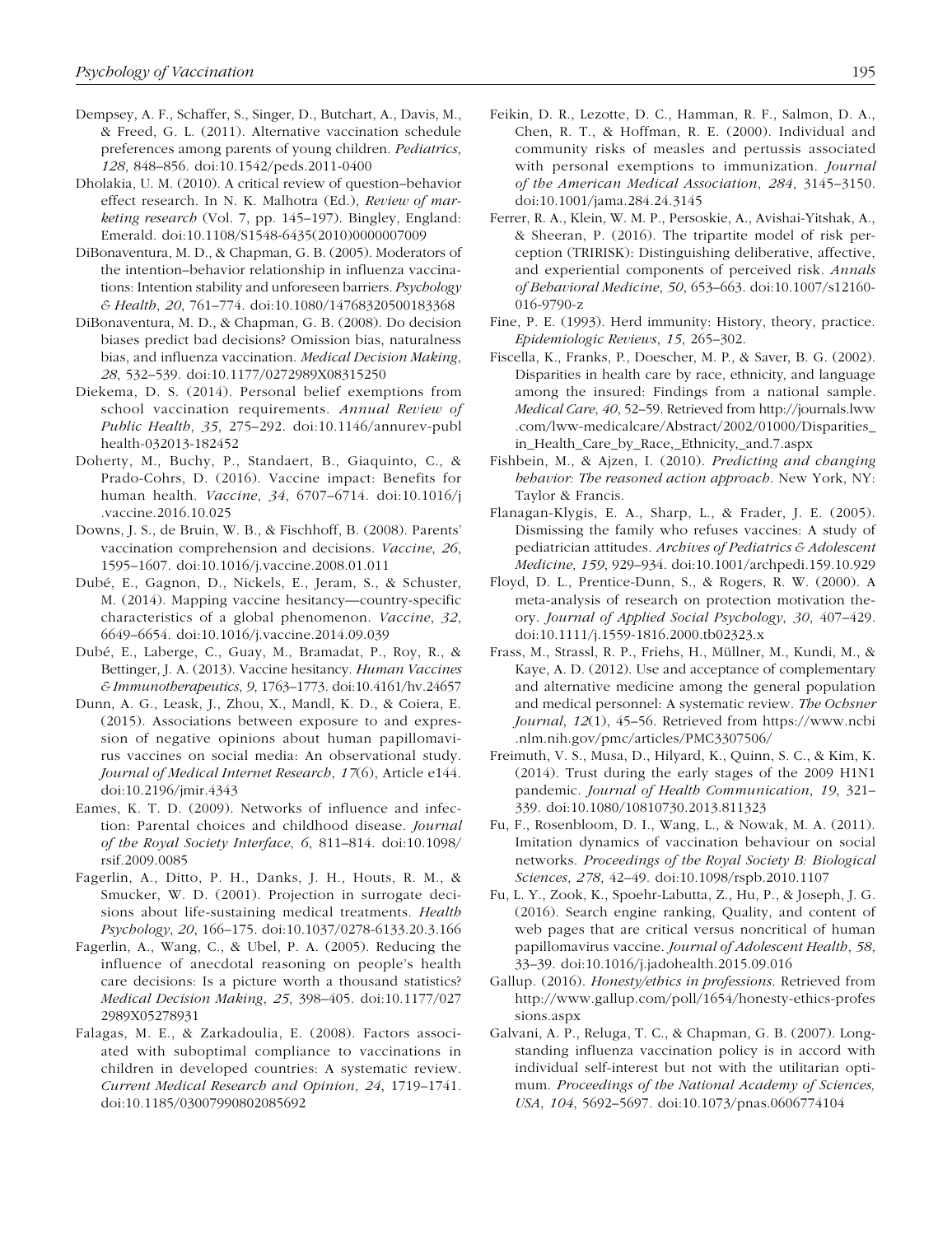- Gangarosa, E. J., Galazka, A. M., Wolfe, C. R., Phillips, L. M., Gangarosa, R. E., Miller, E., & Chen, R. T. (1998). Impact of anti-vaccine movements on pertussis control: The untold story. *The Lancet*, *351*, 356–61. doi:10.1016/S0140- 6736(97)04334-1
- Gawronski, B., & Bodenhausen, G. V. (2006). Associative and propositional processes in evaluation: An integrative review of implicit and explicit attitude change. *Psychological Bulletin*, *132*, 692–731. doi:10.1037/0033- 2909.132.5.692
- Gee, J., Weinbaum, C., Sukumaran, L., & Markowitz, L. E. (2016). Quadrivalent HPV vaccine safety review and safety monitoring plans for nine-valent HPV vaccine in the United States. *Human Vaccines & Immunotherapeutics*, *12*, 1406–1417. doi:10.1080/21645515.2016.1168952
- Gellin, B. G., Maibach, E. W., & Marcuse, E. K. (2000). Do parents understand immunizations? A national telephone survey. *Pediatrics*, *106*, 1097–1102. doi:10.1542/ peds.106.5.1097
- Gerend, M. A., & Shepherd, J. E. (2012). Predicting human papillomavirus vaccine uptake in young adult women: Comparing the health belief model and theory of planned behavior. *Annals of Behavioral Medicine*, *44*, 171–180. doi:10.1007/s12160-012-9366-5
- Gerend, M. A., Shepherd, M. A., & Shepherd, J. E. (2013). The multidimensional nature of perceived barriers: Global versus practical barriers to HPV vaccination. *Health Psychology*, *32*, 361–369. doi:10.1037/a0026248
- Gierisch, J. M., Reiter, P. L., Rimer, B. K., & Brewer, N. T. (2010). Standard definitions of adherence for infrequent yet repeated health behaviors. *American Journal of Health Behavior*, *34*, 669–679. doi:10.1038/nsmb.2010
- Giles, E. L., Robalino, S., McColl, E., Sniehotta, F. F., & Adams, J. (2014). The effectiveness of financial incentives for health behaviour change: Systematic review and metaanalysis. *PLOS ONE*, *9*(3), Article e90347. doi:10.1371/ journal.pone.0090347
- Gilkey, M. B., Calo, W. A., Marciniak, M. W., & Brewer, N. T. (2017). Parents who refuse or delay HPV vaccine: Differences in vaccination behavior, beliefs, and clinical communication preferences. *Human Vaccines and Immunotherapeutics*, *13*, 680–686. doi:10.1080/21645515.2016.1247134
- Gilkey, M. B., Magnus, B. E., Reiter, P. L., McRee, A.-L., Dempsey, A. F., & Brewer, N. T. (2014). The vaccination confidence scale: A brief measure of parents' vaccination beliefs. *Vaccine*, *32*, 6259–6265. doi:10.1016/j .vaccine.2014.09.007
- Gilkey, M. B., Malo, T. L., Shah, P. D., Hall, M. E., & Brewer, N. T. (2015). Quality of physician communication about human papillomavirus vaccine: Findings from a national survey. *Cancer Epidemiology, Biomarkers & Prevention*, *24*, 1673–1679. doi:10.1158/1055-9965.EPI-15-0326
- Gilkey, M. B., McRee, A. L., Magnus, B. E., Reiter, P. L., Dempsey, A. F., & Brewer, N. T. (2016). Vaccination confidence and parental refusal/delay of early childhood vaccines. *PLOS ONE*, *11*(7), Article e0159087. doi:10.1371/ journal.pone.0159087
- Gilkey, M. B., Reiter, P. L., Magnus, B. E., McRee, A.-L., Dempsey, A. F., & Brewer, N. T. (2016). Validation of the

Vaccination Confidence Scale: A brief measure to identify parents at risk for refusing adolescent vaccines. *Academic Pediatrics*, *16*, 42–49. doi:10.1016/j.acap.2015.06.007

- Glanz, J. M., Newcomer, S. R., Narwaney, K. J., Hambidge, S. J., Daley, M. F., Wagner, N. M., . . . Weintraub, E. S. (2013). A population-based cohort study of undervaccination in 8 managed care organizations across the United States. *JAMA Pediatrics*, *167*, 274–281. doi:10.1001/jama pediatrics.2013.502
- Glasser, J. W., Feng, Z., Omer, S. B., Smith, P. J., & Rodewald, L. E. (2016). The effect of heterogeneity in uptake of the measles, mumps, and rubella vaccine on the potential for outbreaks of measles: A modelling study. *The Lancet Infectious Diseases*, *16*, 599–605. doi:10.1016/S1473- 3099(16)00004-9
- Glasziou, P. P., Buchan, H., Del Mar, C., Doust, J., Harris, M., Knight, R., . . . Stockwell, A. (2012). When financial incentives do more good than harm: A checklist. *British Medical Journal*, *345*, Article e5047. doi:10.1136/bmj.e5047
- Gneezy, U., Meier, S., & Rey-Biel, P. (2011). When and why incentives (don't) work to modify behavior. *Journal of Economic Perspectives*, *25*, 191–210. doi:10.1257/ jep.25.4.191
- Goldstein, N. J., Cialdini, R. B., & Griskevicius, V. (2008). A room with a viewpoint: Using social norms to motivate environmental conservation in hotels. *Journal of Consumer Research*, *35*, 472–482. doi:10.1086/586910
- Gollwitzer, P. M., & Sheeran, P. (2006). Implementation intentions and goal achievement: A meta-analysis of effects and processes. In M. P. Zanna (Ed.), *Advances in experimental social psychology* (Vol. 38, pp. 69–119). doi:10.1016/S0065-2601(06)38002-1
- Gorman, J. R., Brewer, N. T., Wang, J. B., & Chambers, C. D. (2012). Theory-based predictors of influenza vaccination among pregnant women. *Vaccine*, *31*, 213–218. doi:10.1016/j.vaccine.2012.10.064
- Gowda, C., & Dempsey, A. F. (2013). The rise (and fall?) of parental vaccine hesitancy. *Human Vaccines and Immunotherapeutics*, *9*, 1755–1762. doi:10.4161/hv.25085
- Grant, A. M., & Hofmann, D. A. (2011). It's not all about me: Motivating hand hygiene among health care professionals by focusing on patients. *Psychological Science*, *22*, 1494–1499. doi:10.1177/0956797611419172
- Groom, H., Hopkins, D. P., Pabst, L. J., Murphy Morgan, J., Patel, M., Calonge, N., . . . Zucker, J. (2015). Immunization information systems to increase vaccination rates. *Journal of Public Health Management and Practice*, *21*, 227–248. doi:10.1097/PHH.0000000000000069
- Gust, D. A., Brown, C., Sheedy, K., Hibbs, B., Weaver, D., & Nowak, G. (2005). Immunization attitudes and beliefs among parents: Beyond a dichotomous perspective. *American Journal of Health Behavior*, *29*, 81–92. doi:10.5993/AJHB.29.1.7
- Gust, D. A., Darling, N., Kennedy, A., & Schwartz, B. (2008). Parents with doubts about vaccines: Which vaccines and reasons why. *Pediatrics*, *122*, 718–725. doi:10.1542/ peds.2007-0538
- Hakim, H., Gaur, A. H., & McCullers, J. A. (2011). Motivating factors for high rates of influenza vaccination among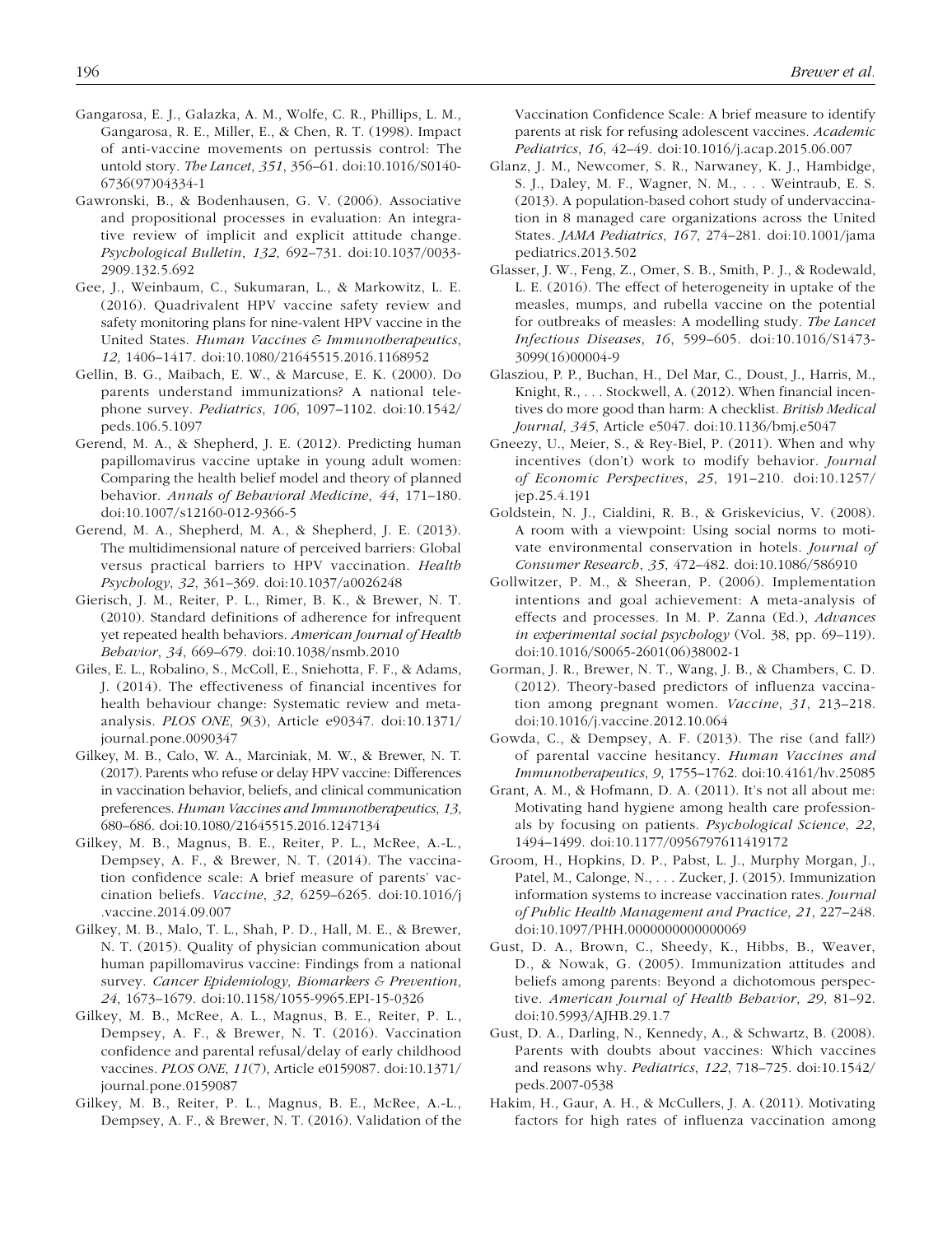healthcare workers. *Vaccine*, *29*, 5963–5969. doi:10.1016/j .vaccine.2011.06.041

- Hall, M. G., Sheeran, P., Noar, S. M., Ribisl, K. M., Bach, L. E., & Brewer, N. T. (2016). Reactance to Health Warnings Scale: Development and validation. *Annals of Behavioral Medicine*, *50*, 736–750. doi:10.1007/s12160-016-9799-3
- Hall, M. G., Sheeran, P., Noar, S. M., Ribisl, K. M., Boynton, M. H., & Brewer, N. T. (2017). A brief measure of reactance to health warnings. *Journal of Behavioral Medicine*, *40*, 520–529. doi:10.1007/s10865-016-9821-z
- Halloran, M. E., & Longini Jr., I. M. (2006). Community studies for vaccinating schoolchildren against influenza. *Science*, *311*, 615–161.
- Hanley, S. J. B., Yoshioka, E., Ito, Y., & Kishi, R. (2015). HPV vaccination crisis in Japan. *The Lancet*, *385*, 2571. doi:10.1016/S0140-6736(15)61152-7
- Harriman, K., Thomas, T. N., Kolasa, M., Cullen, K., Pabst, L., Shefer, A., . . . Link-Gelles, R. (2011). Invasive pneumococcal disease and 13-valent pneumococcal conjugate vaccine (PCV13) coverage among children aged ≤59 months—Selected U.S. regions, 2010–2011. *MMWR Morbidity and Mortality Weekly Report*, *60*, 1477–1481. Retrieved from [https://www.cdc.gov/mmwr/preview/](https://www.cdc.gov/mmwr/preview/mmwrhtml/mm6043a2.htm) [mmwrhtml/mm6043a2.htm](https://www.cdc.gov/mmwr/preview/mmwrhtml/mm6043a2.htm)
- Harris, P. R., & Epton, T. (2009). The impact of self-affirmation on health cognition, health behaviour and other healthrelated responses: A narrative review. *Social & Personality Psychology Compass*, *3*, 962–978. doi:10.1111/j.1751- 9004.2009.00233.x
- Harrison, J. A., Mullen, P. D., & Green, L. W. (1992). A meta-analysis of studies of the Health Belief Model with adults. *Health Education Research*, *7*, 107–116. doi:10.1093/her/7.1.107
- Harvey, H., Reissland, N., & Mason, J. (2015). Parental reminder, recall and educational interventions to improve early childhood immunisation uptake: A systematic review and meta-analysis. *Vaccine*, *33*, 2862–2880. doi:10.1016/j .vaccine.2015.04.085
- Hassidim, A., Waters-Montijo, K., Wooten, W., Sawyer, M., Sidelinger, D., Harriman, K., . . . Seward, J. (2008). Outbreak of measles—San Diego, California, January– February 2008. *MMWR Morbidity and Mortality Weekly Report*, *57*(8), 203–206. Retrieved from [https://www.cdc](https://www.cdc.gov/mmwr/preview/mmwrhtml/mm5708a3.htm) [.gov/mmwr/preview/mmwrhtml/mm5708a3.htm](https://www.cdc.gov/mmwr/preview/mmwrhtml/mm5708a3.htm)
- Hawe, P., McKenzie, N., & Scurry, R. (1998). Randomised controlled trial of the use of a modified postal reminder card on the uptake of measles vaccination. *Archives of Disease in Childhood*, *79*, 136–140.
- Hausmann, L. R., Jeong, K., Bost, J. E., & Ibrahim, S. A. (2008). Perceived discrimination in health care and use of preventive health services. *Journal of General Internal Medicine*, *23*, 1679–1684. doi:10.1007/s11606-008-0730-x
- Hayes, K. A., Entzel, P., Berger, W., Caskey, R. N., Shlay, J. C., Stubbs, B. W., . . . Brewer, N. T. (2013). Early lessons learned from extramural school programs that offer HPV vaccine. *The Journal of School Health*, *83*, 119–126. doi:10.1111/josh.12007
- Hendrix, K. S., Finnell, S. M. E., Zimet, G. D., Sturm, L. A., Lane, K. A., & Downs, S. M. (2014). Vaccine message framing and parents' intent to immunize their infants for MMR. *Pediatrics*, *134*, 675–683. doi:10.1542/peds.2013-4077
- Henrikson, N. B., Opel, D. J., Grothaus, L., Nelson, J., Scrol, A., Dunn, J., . . . Grossman, D. C. (2015). Physician communication training and parental vaccine hesitancy: A randomized trial. *Pediatrics*, *136*, 70–79. doi:10.1542/ peds.2014-3199
- Hershey, J. C., Asch, D. A., Thumasathit, T., Meszaros, J., & Waters, V. V. (1994). The roles of altruism, free riding, and bandwagoning in vaccination decisions. *Organizational Behavior and Human Decision Processes*, *59*, 177–187. doi:10.1006/obhd.1994.1055
- Herzog, R., Álvarez-Pasquin, M. J., Díaz, C., Del Barrio, J. L., Estrada, J. M., & Gil, Á. (2013). Are healthcare workers' intentions to vaccinate related to their knowledge, beliefs and attitudes? A systematic review. *BMC Public Health, 13*, Article 154. doi:10.1186/1471-2458-13-154
- Hickler, B., MacDonald, N. E., Senouci, K., & Schuh, H. B. (2017). Efforts to monitor global progress on individual and community demand for immunization: Development of definitions and indicators for the Global Vaccine Action Plan Strategic Objective 2. *Vaccine*, *35*, 3515–3519. doi:10.1016/j.vaccine.2017.04.056
- Hill, H. A., Elam-Evans, L. D., Yankey, D., Singleton, J. A., & Dietz, V. (2016). Vaccination coverage among children aged 19–35 months—United States, 2015. *MMWR Morbidity and Mortality Weekly Report*, *65*, 1065–1071. doi:10.15585/mmwr.mm6539a4
- Hobson-West, P. (2007). "Trusting blindly can be the biggest risk of all": Organised resistance to childhood vaccination in the UK. *Sociology of Health & Illness*, *29*, 198–215. doi:10.1111/j.1467-9566.2007.00544.x
- Hollmeyer, H. G., Hayden, F., Poland, G., & Buchholz, U. (2009). Influenza vaccination of health care workers in hospitals—A review of studies on attitudes and predictors. *Vaccine*, *27*, 3935–3944. doi:10.1016/j.vac cine.2009.03.056
- Holman, D. M., Benard, V., Roland, K. B., Watson, M., Liddon, N., & Stokley, S. (2014). Barriers to human papillomavirus vaccination among US adolescents. *JAMA Pediatrics*, *168*, 76–82. doi:10.1001/jamapediatrics.2013.2752
- Horne, Z., Powell, D., Hummel, J. E., & Holyoak, K. J. (2015). Countering antivaccination attitudes. *Proceedings of the National Academy of Sciences, USA*, *112*, 10321–10324. doi:10.1073/pnas.1504019112
- Hough-Telford, C., Kimberlin, D. W., Aban, I., Hitchcock, W. P., Almquist, J., Kratz, R., & O'Connor, K. G. (2016). Vaccine delays, refusals, and patient dismissals: A survey of pediatricians. *Pediatrics*, *138*(3), Article e20162127. doi:10.1542/peds.2016-2127
- Imdad, A., Tserenpuntsag, B., Blog, D. S., Halsey, N. A., Easton, D. E., & Shaw, J. (2013). Religious exemptions for immunization and risk of pertussis in New York State, 2000–2011. *Pediatrics*, *132*, 34–43. doi:10.1542/ peds.2012-3449
- Iten, A., Bonfillon, C., Bouvard, T., Siegrist, C.-A., & Pittet, D. (2013). P037: Nosocomial influenza prevention using multi-modal intervention strategies: 20-years of experience. *Antimicrobial Resistance and Infection Control, 2*(Suppl. 1), Article P37. doi:10.1186/2047-2994-2-S1-P37
- Jachimowicz, J. M., Duncan, S., Weber, E. U., & Johnson, E. J. (2017). *When and why defaults influence decisions: A*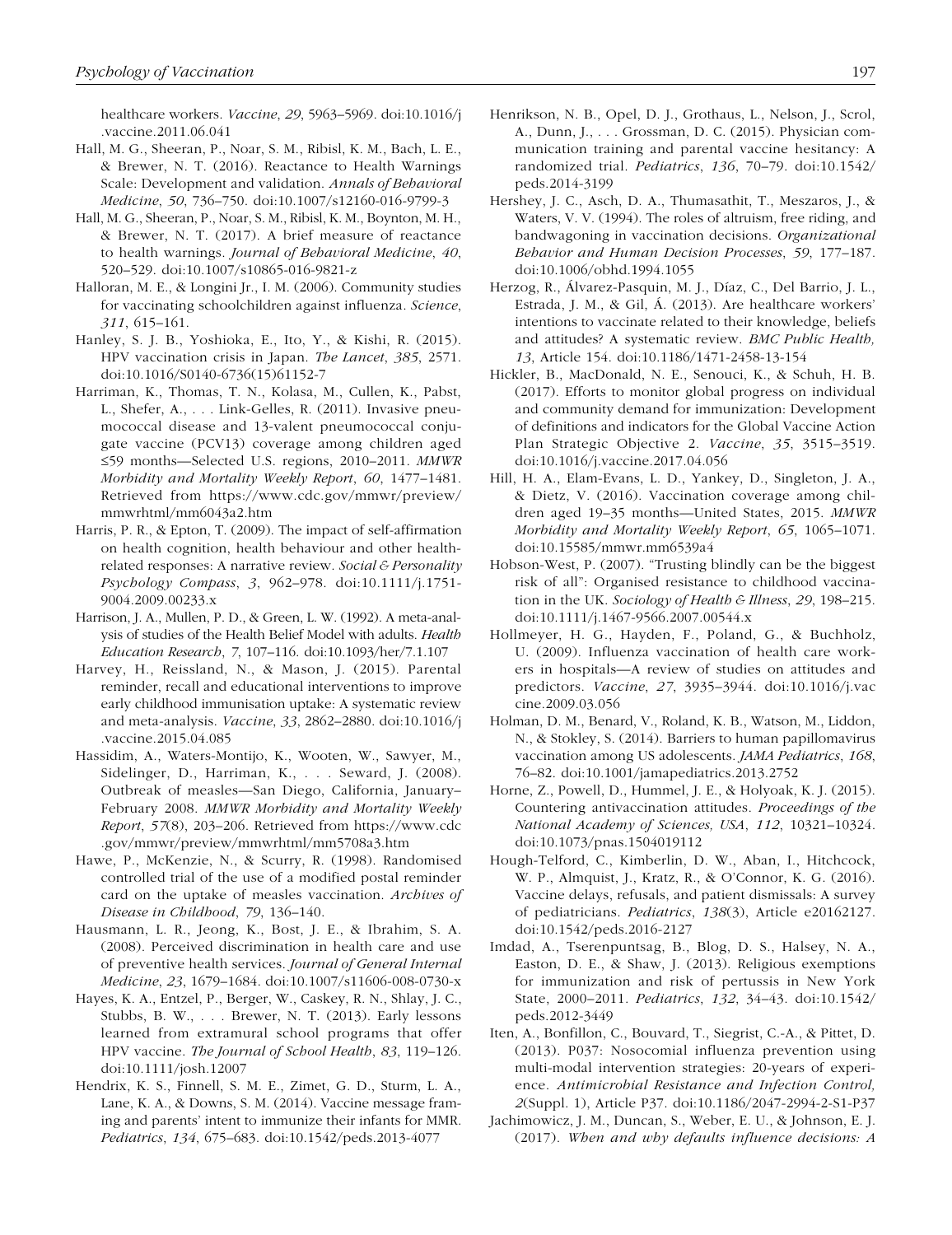*meta-analysis of default effects*. Social Science Research Network. doi:10.2139/ssrn.2727301

- Jacobson Vann, J. C., & Szilagyi, P. (2018). Patient reminder and recall interventions to improve immunization rates. *Cochrane Database of Systematic Reviews*, (3). doi:10.1002/14651858.CD003941.pub3
- Janz, N. K., & Becker, M. H. (1984). The Health Belief Model: A decade later. *Health Education Quarterly*, *11*, 1–47. doi:10.1177/109019818401100101
- Jarrett, C., Wilson, R., O'Leary, M., Eckersberger, E., Larson, H. J., Eskola, J., . . . Schuster, M. (2015). Strategies for addressing vaccine hesitancy—a systematic review. *Vaccine*, *33*, 4180–4190. doi:10.1016/j.vaccine.2015.04.040
- Johri, M., Perez, M. C., Arsenault, C., Sharma, J. K., Pai, N. P., Pahwa, S., & Sylvestre, M.-P. (2015). Strategies to increase the demand for childhood vaccination in low- and middle-income countries: A systematic review and metaanalysis. *Bulletin of the World Health Organization*, *93*, 339–346C. doi:10.2471/BLT.14.146951
- Jolley, D., & Douglas, K. M. (2017). Prevention is better than cure: Addressing anti-vaccine conspiracy theories. *Journal of Applied Social Psychology*, *47*, 459–469. doi:10.1111/ jasp.12453
- Joseph, N. P., Bernstein, J., Pelton, S., Belizaire, M., Goff, G., Horanieh, N., & Freund, K. M. (2016). Brief clientcentered motivational and behavioral intervention to promote HPV vaccination in a hard-to-reach population: A pilot randomized controlled trial. *Clinical Pediatrics*, *55*, 851–859. doi:10.1177/0009922815616244
- Juraskova, I., O'Brien, M., Mullan, B., Bari, R., Laidsaar-Powell, R., & McCaffery, K. (2012). HPV vaccination and the effect of information framing on intentions and behaviour: An application of the theory of planned behaviour and moral norm. *International Journal of Behavioral Medicine*, *19*, 518–525. doi:10.1007/s12529-011-9182-5
- Kahan, D. M. (2000). Gentle nudges vs. hard shoves: Solving the sticky norms problem. *The University of Chicago Law Review*, *67*, 607–645. doi:10.2307/1600336
- Kahan, D. M. (2013). A risky science communication environment for vaccines. *Science*, *342*, 53–54. doi:10.1126/ science.1245724
- Kahan, D. M., Jenkins-Smith, H., & Braman, D. (2011). Cultural cognition of scientific consensus. *Journal of Risk Research*, *14*, 147–174. doi:10.1080/13669877.2010.511246
- Kahn, B. E., & Luce, M. F. (2006). Repeated-Adherence Protection Model: "I'm OK, and it's a hassle." *Journal of Public Policy & Marketing*, *25*, 79–89. doi:10.1509/ jppm.25.1.79
- Kallgren, C. A., Reno, R. R., & Cialdini, R. B. (2000). A focus theory of normative conduct: When norms do and do not affect behavior. *Personality and Social Psychology Bulletin*, *26*, 1002–1012. doi:10.1177/01461672002610009
- Kane, R. L., Johnson, P. E., Town, R. J., & Butler, M. (2004). A structured review of the effect of economic incentives on consumers' preventive behavior. *American Journal of Preventive Medicine*, *27*, 327–352. doi:10.1016/j.amepre.2004.07.002
- Kata, A. (2010). A postmodern Pandora's box: Anti-vaccination misinformation on the Internet. *Vaccine*, *28*, 1709–1716. doi:10.1016/j.vaccine.2009.12.022
- Kaufman, J., Ames, H., Bosch-Capblanch, X., Cartier, Y., Cliff, J., Glenton, C., . . . Hill, S. (2017). The comprehensive 'Communicate to Vaccinate' taxonomy of communication interventions for childhood vaccination in routine and campaign contexts. *BMC Public Health*, *17*, 423. doi:10.1186/s12889-017-4320-x
- Kaufman, J., Synnot, A., Ryan, R., Hill, S., Horey, D., Willis, N., . . . Robinson, P. (2013). Face to face interventions for informing or educating parents about early childhood vaccination. *Cochrane Database of Systematic Reviews*, (5). doi:10.1002/14651858.CD010038.pub2
- Kempe, A., O'Leary, S. T., Kennedy, A., Crane, L. A., Allison, M. A., Beaty, B. L., . . . Stokley, S. (2015). Physician response to parental requests to spread out the recommended vaccine schedule. *Pediatrics*, *135*, 666–677. doi:10.1542/peds.2014-3474
- Kempe, A., O'Leary, S. T., Shoup, J. A., Stokley, S., Lockhart, S., Furniss, A., . . . Daley, M. F. (2016). Parental choice of recall method for HPV vaccination: A pragmatic trial. *Pediatrics*, *137*(3), Article e20152857. doi:10.1542/ peds.2015-2857
- Kempe, A., Saville, A., Dickinson, L. M., Eisert, S., Reynolds, J., Herrero, D., . . . Calonge, N. (2013). Population-based versus practice-based recall for childhood immunizations: A randomized controlled comparative effectiveness trial. *American Journal of Public Health*, *103*, 1116–1123. doi:10.2105/AJPH.2012.301035
- Kempe, A., Saville, A. W., Dickinson, L. M., Beaty, B., Eisert, S., Gurfinkel, D., . . . Herlihy, R. (2015). Collaborative centralized reminder/recall notification to increase immunization rates among young children. *JAMA Pediatrics*, *169*, 365. doi:10.1001/jamapediatrics.2014.3670
- Kennedy, A., Sapsis, K. F., Stokley, S., Curtis, C. R., & Gust, D. (2011). Parental attitudes toward human papillomavirus vaccination: Evaluation of an educational intervention, 2008. *Journal of Health Communication*, *16*, 300–313. doi:10.1080/10810730.2010.532296
- Kennedy, A., Stokley, S., Curtis, C. R., & Gust, D. (2012). Limited awareness of vaccines recommended for adolescents and other results from two national consumer health surveys in the United States. *Journal of Adolescent Health*, *50*, 198–200. doi:10.1016/J.JADOHEALTH.2011.04.017
- Kerpelman, L. C., Connell, D. B., & Gunn, W. J. (2000). Effect of a monetary sanction on immunization rates of recipients of aid to families with dependent children. *Journal of the American Medical Association*, *284*, 53–59. doi:10.1001/jama.284.1.53
- Kessels, S. J. M., Marshall, H. S., Watson, M., Braunack-Mayer, A. J., Reuzel, R., & Tooher, R. L. (2012). Factors associated with HPV vaccine uptake in teenage girls: A systematic review. *Vaccine*, *30*, 3546–3556. doi:10.1016/j .vaccine.2012.03.063
- Kimmel, S. R., Timko Burns, I., Wolfe, R. M., & Zimmerman, R. K. (2007). Addressing immunization barriers, benefits, and risks. *Journal of Family Practice*, *56*(2), S61–S69.
- Kiviniemi, M. T., Ellis, E. M., Hall, M. G., Moss, J. L., Lillie, S. E., Brewer, N. T., & Klein, W. M. P. (2017). Mediation, moderation, and context: Understanding complex relations among cognition, affect, and health behaviour.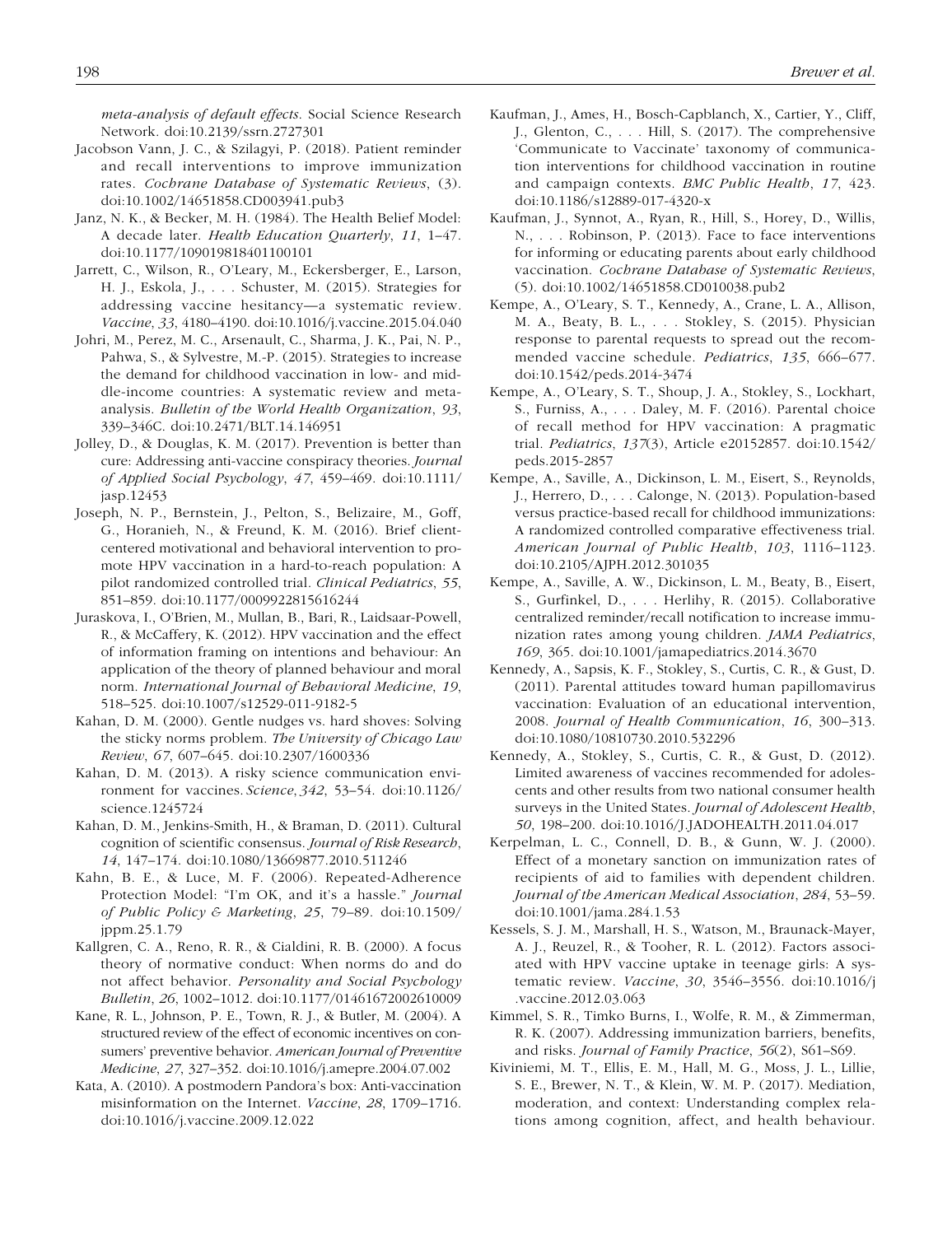*Psychology & Health*, *33*, 98–116. doi:10.1080/08870446 .2017.1324973

- Klayman, J. (1995). Varieties of confirmation bias. In J. Busemeyer, R. Hastie, & D. L. Medin, *Psychology of learning and motivation* (Vol. 32; pp. 385–418). doi:10.1016/ S0079-7421(08)60315-1
- Kogut, T., & Ritov, I. (2005). The "identified victim" effect: An identified group, or just a single individual? *Journal of Behavioral Decision Making*, *18*, 157–167.
- Kornides, M. L., McRee, A.-L., & Gilkey, M. B. (in press). Parents who decline HPV vaccination: Who later accepts and why? *Academic Pediatrics*.
- Kwong, E. W., Pang, S. M., Choi, P., & Wong, T. K. (2010). Influenza vaccine preference and uptake among older people in nine countries. *Journal of Advanced Nursing*, *66*, 2297–2308. doi:10.1111/j.1365-2648.2010.05397.x
- Lam, P.-P., Chambers, L. W., MacDougall, D. M. P., & McCarthy, A. E. (2010). Seasonal influenza vaccination campaigns for health care personnel: Systematic review. *Canadian Medical Association Journal*, *182*, E542–E548. doi:10.1503/cmaj.091304
- Larson, H. (2014, November 20). *Old rumors resurface: The tetanus vaccine story*. Retrieved from the Vaccine Confidence Project website at [http://www.vaccinecon](http://www.vaccineconfidence.org/old-rumours-resurface-the-tetanus-vaccine-story/) [fidence.org/old-rumours-resurface-the-tetanus-vaccine](http://www.vaccineconfidence.org/old-rumours-resurface-the-tetanus-vaccine-story/)[story/](http://www.vaccineconfidence.org/old-rumours-resurface-the-tetanus-vaccine-story/)
- Larson, H. J., de Figueiredo, A., Xiahong, Z., Schulz, W. S., Verger, P., Johnston, I. G., . . . Jones, N. S. (2016). The state of vaccine confidence 2016: Global insights through a 67-country survey. *EBioMedicine*, *12*, 295–301. doi:10.1016/j.ebiom.2016.08.042
- Larson, H. J., Jarrett, C., Eckersberger, E., Smith, D. M. D., & Paterson, P. (2014). Understanding vaccine hesitancy around vaccines and vaccination from a global perspective: A systematic review of published literature, 2007-2012. *Vaccine*, *32*, 2150–2159. doi:10.1016/j.vaccine.2014.01.081
- Larson, H. J., & Schulz, W. (2015). The state of vaccine confidence 2015. Retrieved from the Vaccine Confidence Project website at [http://www.vaccineconfidence.org/](http://www.vaccineconfidence.org/The-State-of-Vaccine-Confidence-2015.pdf) [The-State-of-Vaccine-Confidence-2015.pdf](http://www.vaccineconfidence.org/The-State-of-Vaccine-Confidence-2015.pdf)
- Larson, H. J., Schulz, W. S., Tucker, J. D., & Smith, D. M. D. (2015). Measuring vaccine confidence: Introducing a global vaccine confidence index. *PLOS Currents Outbreaks*. doi:10.1371/currents.outbreaks.ce0f6177b c97332602a8e3fe7d7f7cc4
- Lawrence, G. L., MacIntyre, C. R., Hull, B. P., & McIntyre, P. B. (2004). Effectiveness of the linkage of child care and maternity payments to childhood immunisation. *Vaccine*, *22*, 2345–2350. doi:10.1016/j.vaccine.2003.10.038
- Leask, J. A., & Chapman, S. (1998). An attempt to swindle nature: Press anti-immunisation reportage 1993-1997. *Australian and New Zealand Journal of Public Health*, *22*, 17–26. Retrieved from [http://www.ncbi.nlm.nih.gov/](http://www.ncbi.nlm.nih.gov/pubmed/9599848) [pubmed/9599848](http://www.ncbi.nlm.nih.gov/pubmed/9599848)
- Leask, J., Chapman, S., & Cooper Robbins, S. C. (2010). "All manner of ills": The features of serious diseases attributed to vaccination. *Vaccine*, *28*, 3066–3070. doi:10.1016/j.vac cine.2009.10.042
- Leask, J., Chapman, S., Hawe, P., & Burgess, M. (2006). What maintains parental support for vaccination when chal-

lenged by anti-vaccination messages? A qualitative study. *Vaccine*, *24*, 7238–7245. doi:10.1016/j.vaccine.2006.05.010

- Leask, J., & Danchin, M. (2017). Imposing penalties for vaccine rejection requires strong scrutiny. *Journal of Paediatrics and Child Health*, *53*, 439–444. doi:10.1111/jpc.13472
- Leask, J., Kinnersley, P., Jackson, C., Cheater, F., Bedford, H., & Rowles, G. (2012). Communicating with parents about vaccination: A framework for health professionals. *BMC Pediatrics*, *12*, Article 154. doi:10.1186/1471-2431-12-154
- Lee, C., & Robinson, J. L. (2016). Systematic review of the effect of immunization mandates on uptake of routine childhood immunizations. *Journal of Infection*, *72*, 659– 666. doi:10.1016/j.jinf.2016.04.002
- Lehmann, B. A., Chapman, G. B., Franssen, F. M. E., Kok, G., & Ruiter, R. A. C. (2016). Changing the default to promote influenza vaccination among health care workers. *Vaccine*, *34*, 1389–1392. doi:10.1016/j.vaccine.2016.01.046
- Leventhal, H., Singer, R., & Jones, S. (1965). Effects of fear and specificity of recommendation upon attitudes and behavior. *Journal of Personality and Social Psychology*, *2*, 20–29. doi:10.1037/h0022089
- Lewandowsky, S., Ecker, U. K. H., Seifert, C. M., Schwarz, N., & Cook, J. (2012). Misinformation and its correction. *Psychological Science in the Public Interest*, *13*, 106–131. doi:10.1177/1529100612451018
- Lewis, M. A., McBride, C. M., Pollak, K. I., Puleo, E., Butterfield, R. M., & Emmons, K. M. (2006). Understanding health behavior change among couples: An interdependence and communal coping approach. *Social Science and Medicine*, *62*, 1369–1380. doi:10.1016/j.socscimed.2005.08.006
- Li, M., & Chapman, G. B. (2013). Nudge to health: Harnessing decision research to promote health behavior. *Social & Personality Psychology Compass*, *7*, 187–198. doi:10.1111/ spc3.12019
- Li, M., Taylor, E. G., Atkins, K. E., Chapman, G. B., & Galvani, A. P. (2016). Stimulating influenza vaccination via prosocial motives. *PLOS ONE*, *11*(7), Article e0159780. doi:10.1371/journal.pone.0159780
- Liddon, N. C., Leichliter, J. S., & Markowitz, L. E. (2012). Human papillomavirus vaccine and sexual behavior among adolescent and young women. *American Journal of Preventive Medicine*, *42*, 44–52. doi:10.1016/j .amepre.2011.09.024
- Lieu, T. A., Ray, G. T., Klein, N. P., Chung, C., & Kulldorff, M. (2015). Geographic clusters in underimmunization and vaccine refusal. *Pediatrics*, *135*, 280–289. doi:10.1542/ peds.2014-2715
- Llupià, A., Mena, G., Olivé, V., Quesada, S., Aldea, M., Sequera, V. G., . . . Trilla, A. (2013). Evaluating influenza vaccination campaigns beyond coverage: A before-after study among health care workers. *American Journal of Infection Control*, *41*, 674–678. doi:10.1016/j.ajic.2013.04.006
- Loewenstein, G. F., Weber, E. U., Hsee, C. K., & Welch, N. (2001). Risk as feelings. *Psychological Bulletin*, *127*, 267–286. doi:10.1037/0033-2909.127.2.267
- Lord, C. G., Ross, L., & Lepper, M. R. (1979). Biased assimilation and attitude polarization: The effects of prior theories on subsequently considered evidence. *Journal of Personality and Social Psychology*, *37*, 2098–2109. doi:10.1037/0022-3514.37.11.2098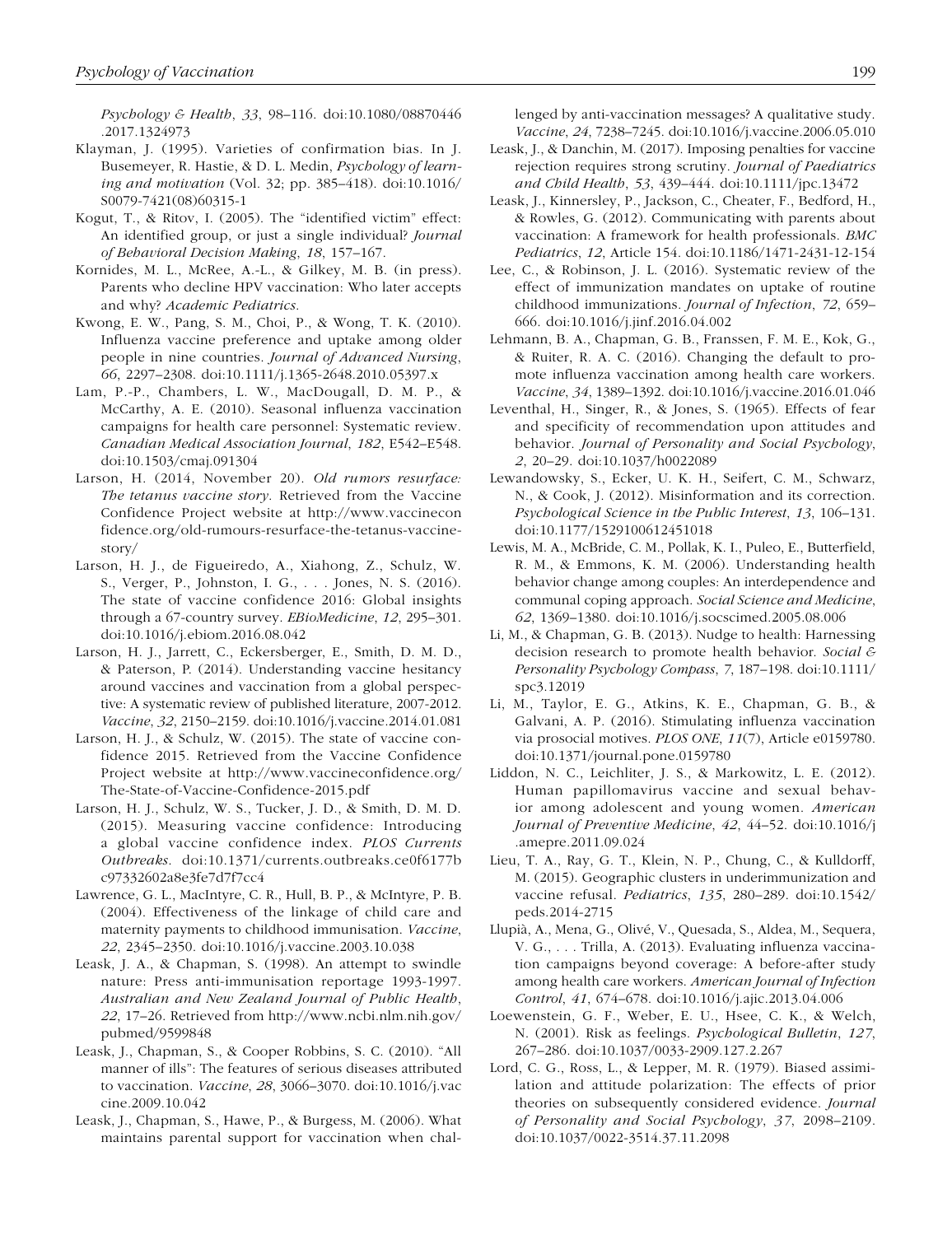- Luman, E. T., Barker, L. E., Shaw, K. M., McCauley, M. M., Buehler, J. W., & Pickering, L. K. (2005). Timeliness of childhood vaccinations in the United States. *Journal of the American Medical Association*, *293*, 1204–1211. doi:10.1001/jama.293.10.1204
- Lumiere, F. (Director & Producer) Hefti, M. (Writer & Producer) Staurulakis, C. (Producer). (2014). *Someone you love* [DVD]. United States: Lumiere Media, Inc. Retrieved from <https://www.hpvepidemic.com>
- Lundahl, B., Moleni, T., Burke, B. L., Butters, R., Tollefson, D., Butler, C., & Rollnick, S. (2013). Motivational interviewing in medical care settings: A systematic review and meta-analysis of randomized controlled trials. *Patient Education and Counseling*, *93*, 157–168. doi:10.1016/j .pec.2013.07.012
- Lytras, T., Kopsachilis, F., Mouratidou, E., Papamichail, D., & Bonovas, S. (2016). Interventions to increase seasonal influenza vaccine coverage in healthcare workers: A systematic review and meta-regression analysis. *Human Vaccines & Immunotherapeutics*, *12*, 671–681. doi:10.10 80/21645515.2015.1106656
- Maglione, M. A., Das, L., Raaen, L., Smith, A., Chari, R., Newberry, S., . . . Gidengil, C. (2014). Safety of vaccines used for routine immunization of US children: A systematic review. *Pediatrics*, *134*, 325–337. doi:10.1542/ peds.2014-1079
- Mandlhate, C., & Heinonen, P. (2014). *Statement from WHO and UNICEF on the tetanus vaccine in Kenya*. Retrieved from [http://who.insomnation.com/sites/default/files/pdf/](http://who.insomnation.com/sites/default/files/pdf/who-unicef-joint-tt-statement.pdf) [who-unicef-joint-tt-statement.pdf](http://who.insomnation.com/sites/default/files/pdf/who-unicef-joint-tt-statement.pdf)
- Mantzari, E., Vogt, F., & Marteau, T. M. (2015). Financial incentives for increasing uptake of HPV vaccinations: A randomized controlled trial. *Health Psychology*, *34*, 160–171. doi:10.1037/hea0000088
- Marteau, T. M., Hollands, G. J., & Fletcher, P. C. (2012). Changing human behavior to prevent disease: The importance of targeting automatic processes. *Science*, *337*, 1492–1495. doi:10.1126/science.1226918
- Matthias, J., Dusek, C., Pritchard, P. S., Rutledge, L., Kinchen, P., & Lander, M. (2014). Notes from the field: Outbreak of pertussis in a school and religious community averse to health care and vaccinations—Columbia County, Florida, 2013. *MMWR Morbidity and Mortality Weekly Report*, *63*, 655. Retrieved from [https://www.cdc.gov/mmwr/pre](https://www.cdc.gov/mmwr/preview/mmwrhtml/mm6330a3.htm) [view/mmwrhtml/mm6330a3.htm](https://www.cdc.gov/mmwr/preview/mmwrhtml/mm6330a3.htm)
- McKee, M. M., Barnett, S. L., Block, R. C., & Pearson, T. A. (2011). Impact of communication on preventive services among deaf American Sign Language users. *American Journal of Preventive Medicine*, *41*, 75–79. doi:10.1016/j .amepre.2011.03.004
- McPherson, M., Smith-Lovin, L., & Cook, J. M. (2001). Birds of a feather: Homophily in social networks. *Annual Review of Sociology*, *27*, 415–444. doi:10.1146/annurev .soc.27.1.415
- McQueen, A., & Klein, W. M. P. (2006). Experimental manipulations of self-affirmation: A systematic review. *Self and Identity*, *5*, 289–354. doi:10.1080/15298860600805325
- McRee, A.-L., Brewer, N. T., Reiter, P. L., Gottlieb, S. L., & Smith, J. S. (2010). The Carolina HPV immuniza-

tion attitudes and beliefs scale (CHIAS): Scale development and associations with intentions to vaccinate. *Sexually Transmitted Diseases*, *37*, 234–239. doi:10.1097/ OLQ.0b013e3181c37e15

- McRee, A.-L., Reiter, P. L., & Brewer, N. T. (2010). Vaccinating adolescent girls against human papillomavirus—Who decides? *Preventive Medicine*, *50*, 213–214. doi:10.1016/j .ypmed.2010.02.001
- Mergler, M. J., Omer, S. B., Pan, W. K. Y., Navar-Boggan, A. M., Orenstein, W., Marcuse, E. K., . . . Salmon, D. A. (2013). Association of vaccine-related attitudes and beliefs between parents and health care providers. *Vaccine*, *31*, 4591–4595. doi:10.1016/j.vaccine.2013.07.039
- Meszaros, J. R., Asch, D. A., Baron, J., Hershey, J. C., Kunreuther, H., & Schwartz-Buzaglo, J. (1996). Cognitive processes and the decisions of some parents to forego pertussis vaccination for their children. *Journal of Clinical Epidemiology*, *49*, 697–703. doi:10.1016/0895- 4356(96)00007-8
- Michie, S., Atkins, L., & West, R. (2014). *The behaviour change wheel book: A guide to designing interventions*. London, England: Silverback.
- Milkman, K. L., Beshears, J., Choi, J. J., Laibson, D., & Madrian, B. C. (2011). Using implementation intentions prompts to enhance influenza vaccination rates. *Proceedings of the National Academy of Sciences, USA*, *108*, 10415–10420. doi:10.1073/pnas.1103170108
- Miller, W. R., & Rollnick, S. (2013). *Motivational interviewing: Helping people change* (3rd ed.). New York, NY: Guilford Press.
- Mills, E., Jadad, A. R., Ross, C., & Wilson, K. (2005). Systematic review of qualitative studies exploring parental beliefs and attitudes toward childhood vaccination identifies common barriers to vaccination. *Journal of Clinical Epidemiology*, *58*, 1081–1088. doi:10.1016/j.jclinepi.2005.09.002
- Minkovitz, C., Holt, E., Hughart, N., Hou, W., Thomas, L., Dini, E., & Guyer, B. (1999). The effect of parental monetary sanctions on the vaccination status of young children. *Archives of Pediatrics & Adolescent Medicine*, *153*, 1242–1247. doi:10.1001/archpedi.153.12.1242
- Monto, A. S., Davenport, F. M., Napier, J. A., & Francis, T. (1968). Effect of vaccination of a school-age population upon the course of an A2/Hong Kong influenza epidemic. *Bulletin of the World Health Organization*, *41*, 537–542.
- Moran, W. P., Nelson, K., Wofford, J. L., Velez, R., & Case, L. D. (1996). Increasing influenza immunization among high-risk patients: Education or financial incentive? *The American Journal of Medicine*, *101*, 612–620. doi:10.1016/ S0002-9343(96)00327-0
- Morwitz, V. G., & Fitzsimons, G. J. (2004). The mere-measurement effect: Why does measuring intentions change actual behavior? *Journal of Consumer Psychology*, *14*(1– 2), 64–74. doi:10.1207/s15327663jcp1401&2\_8
- Moss, J. L., Reiter, P. L., & Brewer, N. T. (2015). HPV vaccine for teen boys: Dyadic analysis of parents' and sons' beliefs and willingness. *Preventive Medicine*, *78*, 65–71. doi:10.1016/j.ypmed.2015.07.002
- Moss, J. L., Reiter, P. L., Rimer, B. K., & Brewer, N. T. (2016). Collaborative patient-provider communication and uptake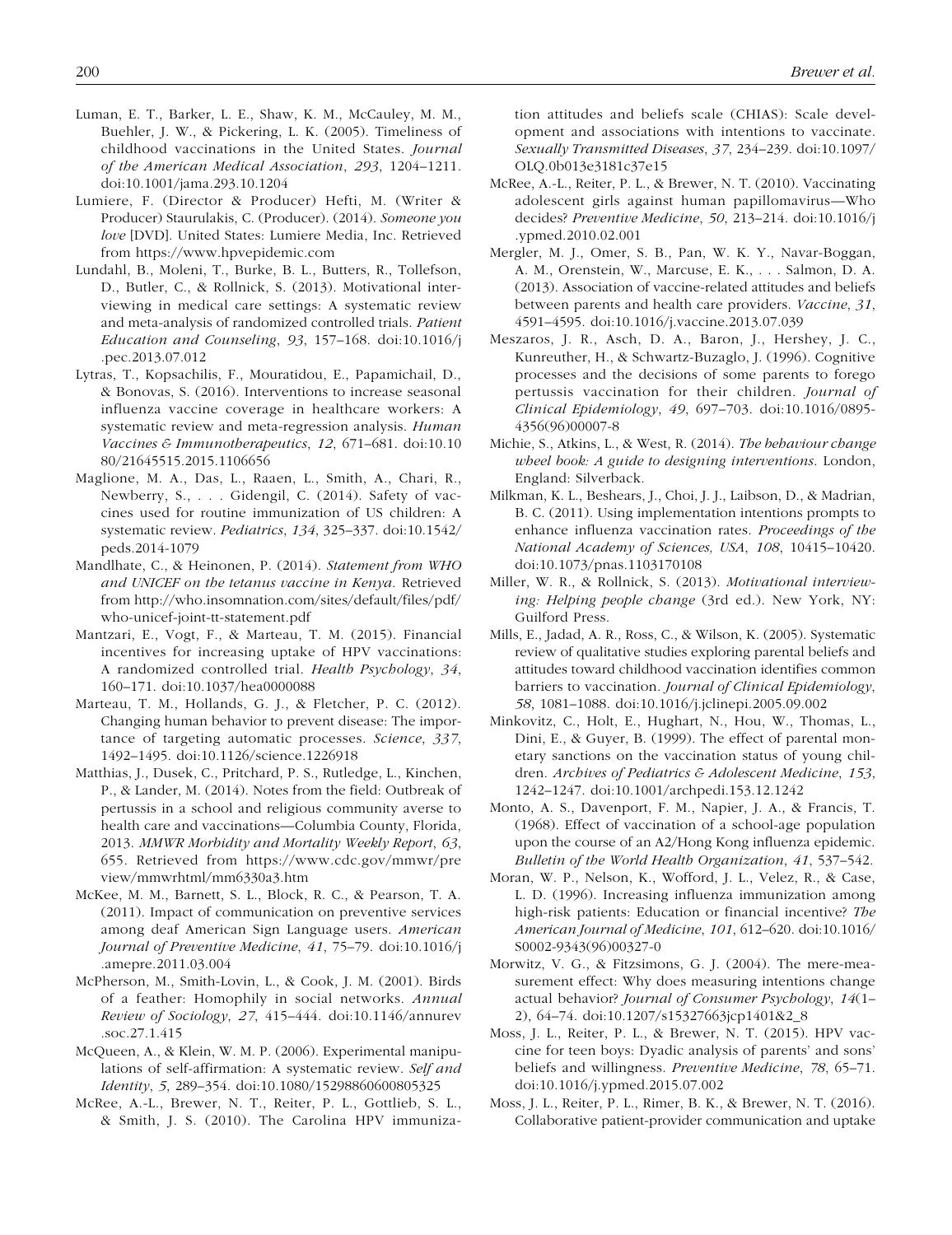of adolescent vaccines. *Social Science and Medicine*, *159*, 100–107. doi:10.1016/j.socscimed.2016.04.030

- Moss, J. L., Reiter, P. L., Truong, Y. K., Rimer, B. K., & Brewer, N. T. (2016). School entry requirements and coverage of nontargeted adolescent vaccines. *Pediatrics*, *138*(6), Article e20161414. doi:10.1542/peds.2016-1414
- National Vaccine Advisory Committee. (2008). Mandates for adolescent immunizations. *American Journal of Preventive Medicine*, *35*, 145–151. doi:10.1016/j.amepre.2008.03.033
- National Vaccine Advisory Committee. (2015). Assessing the State of vaccine confidence in the United States. *Reports and Recommendations Public Health Reports*, *130*, 573– 595. Retrieved from [https://www.hhs.gov/sites/default/](https://www.hhs.gov/sites/default/files/nvpo/nvac/reports/nvac-vaccine-confidence-public-health-report-2015.pdf) [files/nvpo/nvac/reports/nvac-vaccine-confidence-public](https://www.hhs.gov/sites/default/files/nvpo/nvac/reports/nvac-vaccine-confidence-public-health-report-2015.pdf)[health-report-2015.pdf](https://www.hhs.gov/sites/default/files/nvpo/nvac/reports/nvac-vaccine-confidence-public-health-report-2015.pdf)
- Ndeffo-Mbah, M. L., Liu, J., Bauch, C. T., Tekel, Y. I., Medlock, J., Meyers, L. A., & Galvani, A. P. (2012). The impact of imitation on vaccination behavior in social contact networks. *PLOS Computational Biology*, *8*(4), Article e1002469. doi:10.1371/journal.pcbi.1002469
- Nichol, K. L., Margolis, K. L., Wuorenma, J., & Von Sternberg, T. (1994). The efficacy and cost effectiveness of vaccination against influenza among elderly persons living in the community. *New England Journal of Medicine*, *331*, 778–784. doi:10.1056/NEJM199409223311206
- Noesekabel, A., & Fenick, A. M. (2017). Immunization requirements of the top 200 universities: Implications for vaccine-hesitant families. *Vaccine*, *35*, 3661–3665. doi:10.1016/j.vaccine.2017.05.038
- Nolan, J. M., Schultz, P. W., Cialdini, R. B., Goldstein, N. J., & Griskevicius, V. (2008). Normative social influence is underdetected. *Personality and Social Psychology Bulletin*, *34*, 913–923. doi:10.1177/0146167208316691
- Nowak, G. J., LaVail, K., Kennedy, A., & Sheedy, K. (2013). Insights from public health: A framework for understanding and fostering vaccine acceptance. In A. Chatterjee (Ed.), *Vaccinophobia and vaccine controversies of the 21st century* (pp. 459–479). doi:10.1007/978-1-4614-7438-8\_25
- Nyhan, B., Reifler, J., & Richey, S. (2012). The role of social networks in influenza vaccine attitudes and intentions among college students in the Southeastern United States. *Journal of Adolescent Health*, *51*, 302–304. doi:10.1016/j .jadohealth.2012.02.014
- Nyhan, B., Reifler, J., Richey, S., & Freed, G. L. (2014). Effective messages in vaccine promotion: A randomized trial. *Pediatrics*, *133*(4), e835–e842. doi:10.1542/ peds.2013-2365
- Olson, L. M., Inkelas, M., Halfon, N., Schuster, M. A., O'Connor, K. G., & Mistry, R. (2004). Overview of the content of health supervision for young children: Reports from parents and pediatricians. *Pediatrics*, *113*, 1907– 1916. Retrieved from [http://pediatrics.aappublications](http://pediatrics.aappublications.org/cgi/reprint/113/Supplement_5/1907?ck=nck) [.org/cgi/reprint/113/Supplement\\_5/1907?ck=nck](http://pediatrics.aappublications.org/cgi/reprint/113/Supplement_5/1907?ck=nck)
- Omer, S. B., Allen, K., Chang, D. H., Guterman, L. B., Bednarczyk, R. A., Jordan, A., . . . Salmon, D. A. (2018). Exemptions from mandatory immunization after legally mandated parental counseling. *Pediatrics*, *141*(1), Article e20172364. doi:10.1542/peds.2017-2364
- Omer, S. B., Enger, K. S., Moulton, L. H., Halsey, N. A., Stokley, S., & Salmon, D. A. (2008). Geographic clustering of nonmedical exemptions to school immunization requirements and associations with geographic clustering of pertussis. *American Journal of Epidemiology*, *168*, 1389–1396. doi:10.1093/aje/kwn263
- Omer, S. B., Pan, W. K. Y., Halsey, N. A., Stokley, S., Moulton, L. H., Navar, A. M., . . . Salmon, D. A. (2006). Nonmedical exemptions to school immunization requirements. *Journal of the American Medical Association*, *296*, 1757–1763. doi:10.1001/jama.296.14.1757
- Omer, S. B., Porter, R. M., Allen, K., Salmon, D. A., & Bednarczyk, R. A. (2017). Trends in kindergarten rates of vaccine exemption and state-level policy, 2011–2016. *Open Forum Infectious Diseases*, *5*(2), Article ofx244. doi:10.1093/ofid/ofx244
- Omer, S. B., Richards, J. L., Ward, M., & Bednarczyk, R. A. (2012). Vaccination policies and rates of exemption from immunization, 2005–2011. *New England Journal of Medicine*, *367*, 1170–1171. doi:10.1056/NEJMc1209037
- Omer, S. B., Salmon, D. A., Orenstein, W. A., DeHart, M. P., & Halsey, N. (2009). Vaccine refusal, mandatory immunization, and the risks of vaccine-preventable diseases. *New England Journal of Medicine*, *360*, 1981–1988. doi:10.1056/NEJMsa0806477
- Onnela, J. P., Landon, B. E., Kahn, A. L., Ahmed, D., Verma, H., O'Malley, A. J., . . . Christakis, N. A. (2016). Polio vaccine hesitancy in the networks and neighborhoods of Malegaon, India. *Social Science and Medicine*, *153*, 99–106. doi:10.1016/j.socscimed.2016.01.024
- Opel, D. J., Heritage, J., Taylor, J. A., Mangione-Smith, R., Salas, H. S., DeVere, V., . . . Robinson, J. D. (2013). The architecture of provider-parent vaccine discussions at health supervision visits. *Pediatrics*, *132*, 1037–1046. doi:10.1542/peds.2013-2037
- Opel, D. J., Mangione-Smith, R., Robinson, J. D., Heritage, J., DeVere, V., Salas, H. S., . . . Taylor, J. A. (2015). The influence of provider communication behaviors on parental vaccine acceptance and visit experience. *American Journal of Public Health*, *105*, 1998–2004. doi:10.2105/AJPH.2014.302425
- Opel, D. J., Schwartz, J. L., Omer, S. B., Silverman, R., Duchin, J., Kodish, E., . . . Orenstein, W. (2017). Achieving an optimal childhood vaccine policy. *JAMA Pediatrics*, *171*, 893–896. doi:10.1001/jamapediatrics.2017.1868
- Opel, D. J., Taylor, J. A., Mangione-Smith, R., Solomon, C., Zhao, C., Catz, S., & Martin, D. (2011). Validity and reliability of a survey to identify vaccine-hesitant parents. *Vaccine*, *29*, 6598–6605. doi:10.1016/j.vaccine.2011.06.115
- Opel, D. J., Taylor, J. A., Zhou, C., Catz, S., Myaing, M., & Mangione-Smith, R. (2013). The relationship between parent attitudes about childhood vaccines survey scores and future child immunization status. *JAMA Pediatrics*, *167*, 1065. doi:10.1001/jamapediatrics.2013.2483
- Ordoñana, J. R., González-Javier, F., Espín-López, L., & Gómez-Amor, J. (2009). Self-report and psychophysiological responses to fear appeals. *Human Communication Research*, *35*, 195–220. doi:10.1111/j.1468-2958 .2009.01344.x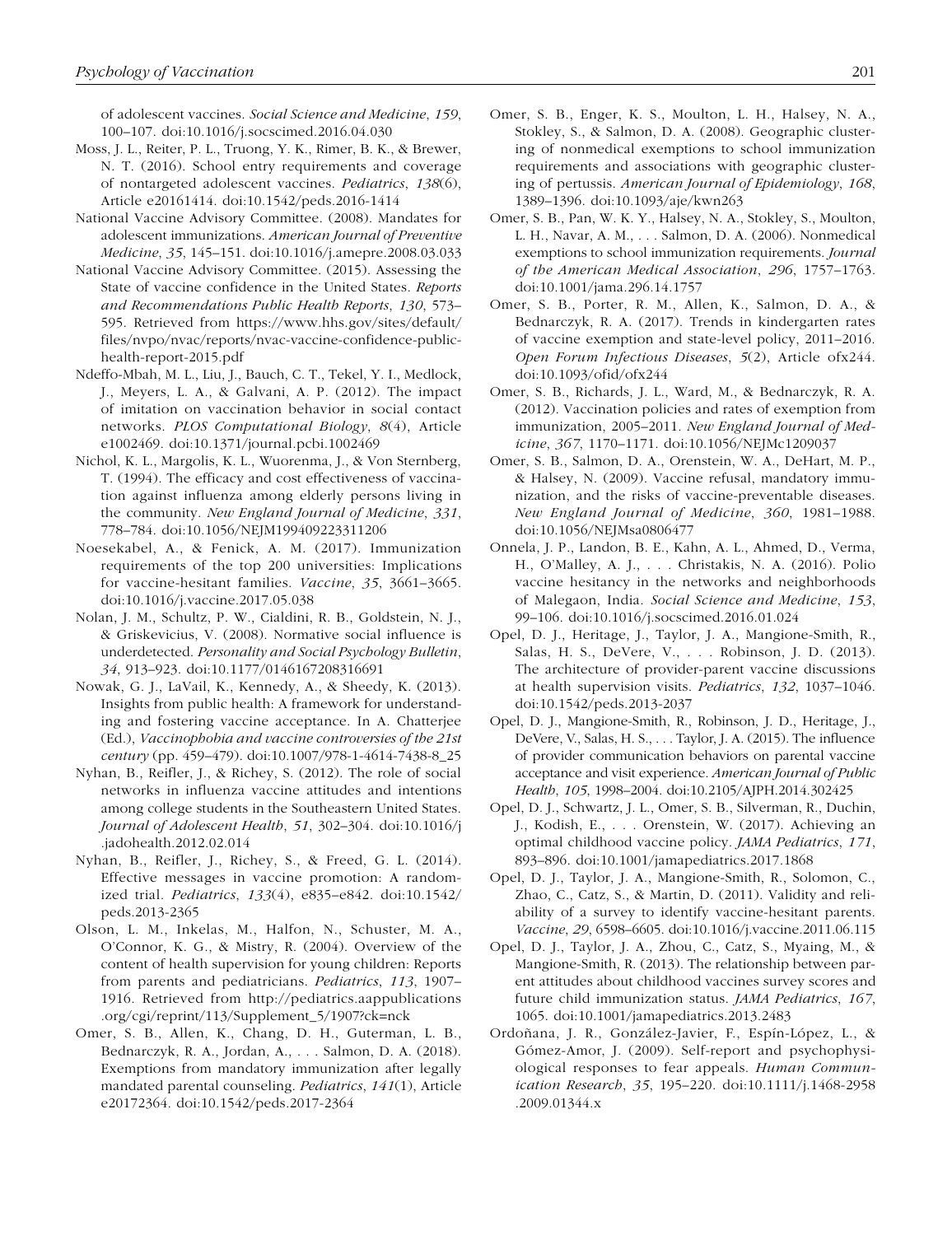- Oster, E. (2016). *Does disease cause vaccination? Disease outbreaks and vaccination response* (NBER Working Paper No. 22464). Retrieved from [http://www.nber.org/papers/](http://www.nber.org/papers/w22464) [w22464](http://www.nber.org/papers/w22464)
- Osterholm, M. T., Kelley, N. S., Sommer, A., & Belongia, E. A. (2012). Efficacy and effectiveness of influenza vaccines: A systematic review and meta-analysis. *The Lancet Infectious Diseases*, *12*, 36–44. doi:10.1016/S1473-3099(11)70295-X
- Ozawa, S., Mirelman, A., Stack, M. L., Walker, D. G., & Levine, O. S. (2012). Cost-effectiveness and economic benefits of vaccines in low- and middle-income countries: A systematic review. *Vaccine*, *31*, 96–108. doi:10.1016/j.vac cine.2012.10.103
- Pandey, P., Sehgal, A. R., Riboud, M., Levine, D., & Goyal, M. (2007). Informing resource-poor populations and the delivery of entitled health and social services in rural India. *Journal of the American Medical Association*, *298*, 1867. doi:10.1001/jama.298.16.1867
- Pandolfi, E., Marino, M. G., Carloni, E., Romano, M., Gesualdo, F., Borgia, P., . . . Tozzi, A. E. (2012). The effect of physician's recommendation on seasonal influenza immunization in children with chronic diseases. *BMC Public Health*, *12*, 984. doi:10.1186/1471-2458-12-984
- Patel, M. S., Volpp, K. G., Small, D. S., Wynne, C., Zhu, J., Yang, L., . . . Day, S. C. (2017). Using active choice within the electronic health record to increase influenza vaccination rates. *Journal of General Internal Medicine*, *32*, 790–795. doi:10.1007/s11606-017-4046-6
- Payaprom, Y., Bennett, P., Alabaster, E., & Tantipong, H. (2011). Using the Health Action Process Approach and implementation intentions to increase flu vaccine uptake in high risk Thai individuals: A controlled before-after trial. *Health Psychology*, *30*, 492–500. doi:10.1037/a0023580
- Pearce, A., Marshall, H., Bedford, H., & Lynch, J. (2015). Barriers to childhood immunisation: Findings from the Longitudinal Study of Australian Children. *Vaccine*, *33*, 3377–3383. doi:10.1016/j.vaccine.2015.04.089
- Peasah, S. K., Azziz-Baumgartner, E., Breese, J., Meltzer, M. I., & Widdowson, M.-A. (2013). Influenza cost and costeffectiveness studies globally—a review. *Vaccine*, *31*, 5339–5348. doi:10.1016/j.vaccine.2013.09.013
- Pereira, J. A., Quach, S., Heidebrecht, C. L., Quan, S. D., Kolbe, F., & Finkelstein, M., . . . Public Health Agency of Canada/Canadian Institutes of Health Research Influenza Research Network (PCIRN) Vaccine Coverage Theme Group. (2012). Barriers to the use of reminder/recall interventions for immunizations: A systematic review. *BMC Medical Informatics and Decision Making*, *12*, Article 145. doi:10.1186/1472-6947-12-145
- Peretti-Watel, P., Larson, H. J., Ward, J. K., Schulz, W. S., & Verger, P. (2015). Vaccine hesitancy: Clarifying a theoretical framework for an ambiguous notion. *PLOS Currents Outbreaks*, *7*. doi:10.1371/currents.outbreaks.6844c80ff9 f5b273f34c91f71b7fc289
- Petrescu, D. C., Hollands, G. J., Couturier, D.-L., Ng, Y.-L., & Marteau, T. M. (2016). Public acceptability in the UK and USA of nudging to reduce obesity: The example of reducing sugar-sweetened beverages consumption. *PLOS ONE*, *11*(6), Article e0155995. doi:10.1371/journal .pone.0155995
- Phadke, V. K., Bednarczyk, R. A., Salmon, D. A., & Omer, S. B. (2016). Association between vaccine refusal and vaccine-preventable diseases in the United States. *Journal of the American Medical Association*, *315*, 1149–1158. doi:10.1001/jama.2016.1353
- Pitts, S. I., Maruthur, N. M., Millar, K. R., Perl, T. M., & Segal, J. (2014). A systematic review of mandatory influenza vaccination in healthcare personnel. *American Journal of Preventive Medicine*, *47*, 330–340. doi:10.1016/j .amepre.2014.05.035
- Poland, G. A., & Jacobson, R. M. (2001). Understanding those who do not understand: A brief review of the anti-vaccine movement. *Vaccine*, *19*, 2440–2445. doi:10.1016/S0264- 410X(00)00469-2
- Politi, M. C., Jones, K. M., & Philpott, S. E. (2017). The role of patient engagement in addressing parents' perceptions about immunizations. *Journal of the American Medical Association*, *132*, 237–238. doi:10.1001/jama.2017.7168
- Polonijo, A. N., Carpiano, R. M., Reiter, P. L., & Brewer, N. T. (2016). Socioeconomic and racial-ethnic disparities in prosocial health attitudes: The case of human papillomavirus (HPV) vaccination for adolescent males. *Journal of Health and Social Behavior*, *57*, 390–406. doi:10.1177/0022146516660344
- Promberger, M., & Marteau, T. M. (2013). When do financial incentives reduce intrinsic motivation? Comparing behaviors studied in psychological and economic literatures. *Health Psychology*, *32*, 950–957. doi:10.1037/a0032727
- Public Health Live! (2010, December 9). *Making the CASE for vaccine safety: A new model for communicating with parents* [video recording]. School of Public Health, University at Albany, State University of New York. Retrieved from <https://vimeo.com/36486181>
- Quadri-Sheriff, M., Hendrix, K. S., Downs, S. M., Sturm, L. A., Zimet, G. D., & Finnell, S. M. E. (2012). The role of herd immunity in parents' decision to vaccinate children: A systematic review. *Pediatrics*, *130*, 522–530. doi:10.1542/ peds.2012-0140
- Quinn, S. C., Hilyard, K., Castaneda-Angarita, N., & Freimuth, V. S. (2015). Public acceptance of peramivir during the 2009 H1N1 influenza pandemic: Implications for other drugs or vaccines under emergency use authorizations. *Disaster Medicine and Public Health Preparedness*, *9*, 166–174. doi:10.1017/dmp.2014.156
- Rainey, J. J., Watkins, M., Ryman, T. K., Sandhu, P., Bo, A., & Banerjee, K. (2011). Reasons related to non-vaccination and under-vaccination of children in low and middle income countries: Findings from a systematic review of the published literature, 1999–2009. *Vaccine*, *29*, 8215– 8221. doi:10.1016/j.vaccine.2011.08.096
- Rashid, H., Yin, J. K., Ward, K., King, C., Seale, H., & Booy, R. (2016). Assessing interventions to improve influenza vaccine uptake among health care workers. *Health Affairs*, *35*, 284–292. doi:10.1377/hlthaff.2015.1087
- Reagan-Steiner, S., Yankey, D., Jeyarajah, J., Elam-Evans, L. D., Curtis, C. R., MacNeil, J., . . . Singleton, J. A. (2016). National, regional, state, and selected local area vaccination coverage among adolescents aged 13–17 years— United States, 2015. *MMWR Morbidity and Mortality Weekly Report*, *65*, 850–858. doi:10.15585/mmwr.mm6533a4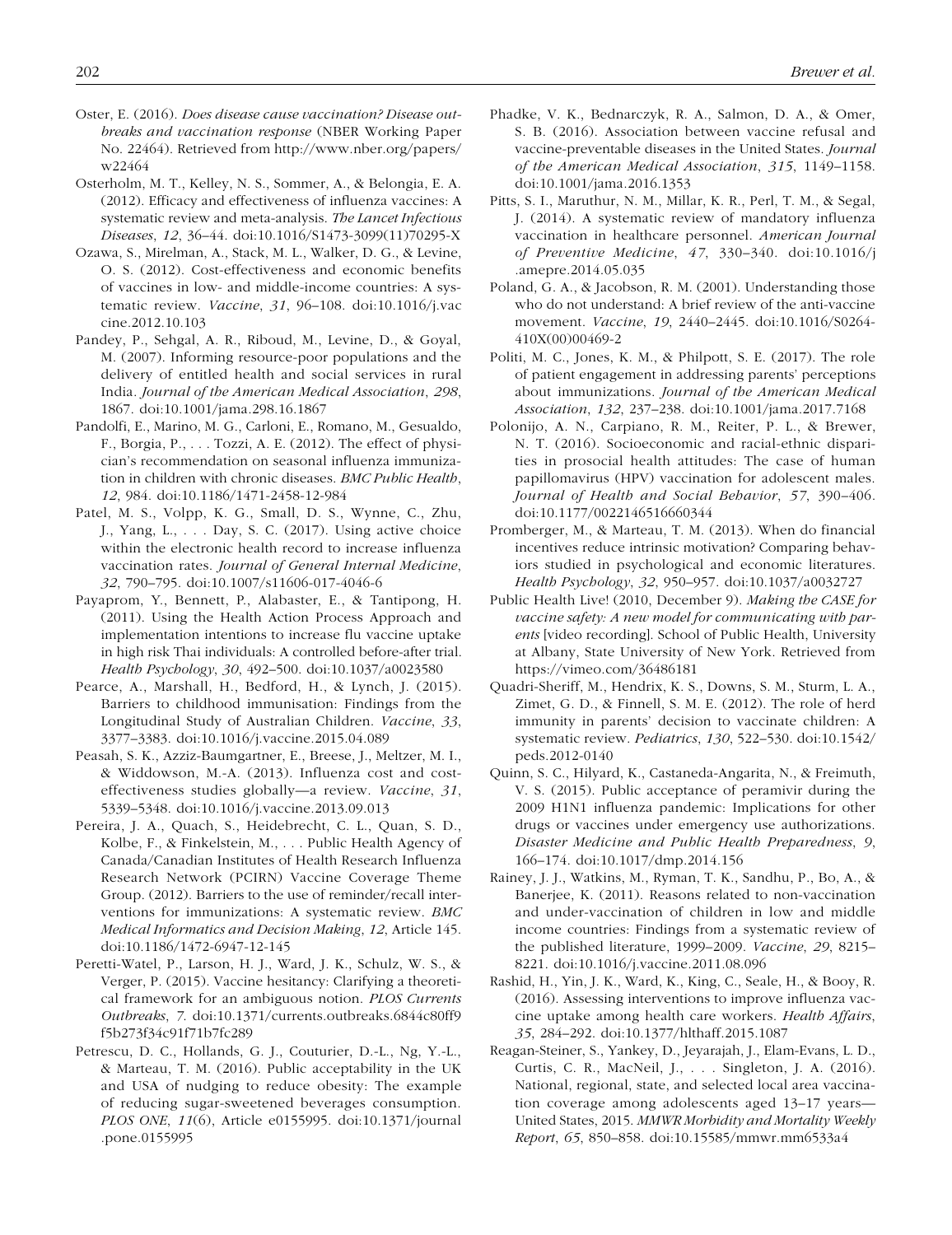- Reiter, P. L., Brewer, N. T., Gottlieb, S. L., McRee, A.-L., & Smith, J. S. (2009). Parents' health beliefs and HPV vaccination of their adolescent daughters. *Social Science & Medicine*, *69*, 475–480. doi:10.1016/j.socscimed.2009.05.024
- Reiter, P. L., Gerend, M. A., Gilkey, M. B., Perkins, R. B., Saslow, D., Stokley, S., . . . Brewer, N. T. (in press). Advancing HPV vaccine delivery: 12 priority research gaps. *Academic Pediatrics*.
- Reiter, P. L., Gilkey, M. B., & Brewer, N. T. (2013). HPV vaccination among adolescent males: Results from the National Immunization Survey-Teen. *Vaccine*, *31*, 2816– 2821. doi:10.1016/j.vaccine.2013.04.010
- Reiter, P. L., McRee, A.-L., Katz, M. L., & Paskett, E. D. (2015). Human papillomavirus vaccination among young adult gay and bisexual men in the United States. *American Journal of Public Health*, *105*, 96–102. doi:10.2105/ AJPH.2014.302095
- Reiter, P. L., McRee, A.-L., Pepper, J. K., & Brewer, N. T. (2012). Default policies and parents' consent for schoollocated HPV vaccination. *Journal of Behavioral Medicine*, *35*, 651–657. doi:10.1007/s10865-012-9397-1
- Reiter, P. L., McRee, A.-L., Pepper, J. K., Gilkey, M. B., Galbraith, K. V., & Brewer, N. T. (2013). Longitudinal predictors of human papillomavirus vaccination among a national sample of adolescent males. *American Journal of Public Health*, *103*, 1419–1427. doi:10.2105/ AJPH.2012.301189
- Reyna, V. F. (2008). A theory of medical decision making and health: Fuzzy-trace theory. *Medical Decision Making*, *28*, 850–865. doi:10.1177/0272989X08327066
- Reyna, V. F. (2012). Risk perception and communication in vaccination decisions: A fuzzy-trace theory approach. *Vaccine*, *30*, 3790–3797. doi:10.1016/j.vaccine.2011.11.070
- Riphagen-Dalhuisen, J., Burgerhof, J. G., Frijstein, G., van der Geest-Blankert, A. D., Danhof-Pont, M. B., de Jager, H. J., . . . Hak, E. (2013). Hospital-based cluster randomised controlled trial to assess effects of a multi-faceted programme on influenza vaccine coverage among hospital healthcare workers and nosocomial influenza in the Netherlands, 2009 to 2011. *Eurosurveillance*, *18*, 20512. doi:10.2807/1560-7917.ES2013.18.26.20512
- Ritov, I., & Baron, J. (1990). Reluctance to vaccinate: Omission bias and ambiguity. *Journal of Behavioral Decision Making*, *3*, 263–277. doi:10.1002/bdm.3960030404
- Ritov, I., & Baron, J. (1999). Protected values and omission bias. *Organizational Behavior and Human Decision Processes*, *79*, 79–94. Retrieved from [http://www.ideali](http://www.idealibrary.com) [brary.com](http://www.idealibrary.com)
- Robison, S. G., Groom, H., & Young, C. (2012). Frequency of alternative immunization schedule use in a metropolitan area. *Pediatrics*, *130*, 32–38. doi:10.1542/peds.2011-3154
- Robison, S. G., & Osborn, A. W. (2017). The concordance of parent and child immunization. *Pediatrics*, *139*(5), Article e20162883. doi:10.1542/peds.2016-2883
- Rodriguez, N. J. (2016). Vaccine-hesitant justifications: "Too Many, Too Soon," narrative persuasion, and the conflation of expertise. *Global Qualitative Nursing Research*, *3*, 1–10. doi:10.1177/2333393616663304
- Rogers, R. W. (1975). A protection motivation theory of fear appeals and attitude change. *The Journal of Psychology*, *91*, 93–114. doi:10.1080/00223980.1975.9915803.
- Rosselli, R., Martini, M., Bragazzi, N. L., & Watad, A. (2017). The public health impact of the so-called "Fluad Effect" on the 2014/2015 influenza vaccination campaign in Italy: Ethical implications for health-care workers and health communication practitioners. In G. Donelli (Ed.), *Advances in experimental medicine and biology* (Vol. 7, pp. 125–134). doi:10.1007/5584\_2017\_39
- Roszkowski, M. J., & Snelbecker, G. E. (1990). Effects of "framing" on measures of risk tolerance: Financial planners are not immune. *Journal of Behavioral Economics*, *19*, 237–246. doi:10.1016/0090-5720(90)90029-7
- Rothan-Tondeur, M., Filali-Zegzouti, Y., Belmin, J., Lejeune, B., Golmard, J.-L., De Wazières, B., . . . Gavazzi, G. (2010). Assessment of healthcare worker influenza vaccination program in French geriatric wards: A cluster-randomized controlled trial. *Aging Clinical and Experimental Research*, *22*, 450–455. doi:10.3275/6708
- Rothman, A. J., Baldwin, A., Hertel, A., & Fuglestad, P. (2011). Self-regulation and behavior change: Disentangling behavioral initiation and behavioral maintenance: Research, theory, and applications. In K. Vohs & R. Baumeister (Eds.), *The handbook of self-regulation: Research, theory, and applications* (2nd ed., pp. 106–122). New York, NY: Guilford Press.
- Rothman, A. J., Gollwitzer, P. M., Grant, A. M., Neal, D. T., Sheeran, P., & Wood, W. (2015). Hale and hearty policies: How psychological science can create and maintain healthy habits. *Perspectives on Psychological Science*, *10*, 701–705. doi:10.1177/1745691615598515
- Rothman, A. J., & Salovey, P. (2007). The reciprocal relation between principles and practice: Social psychology and health behavior: Handbook of basic principles. In A. Kruglanski & E. T. Higgins (Eds.), *Social psychology: Handbook of basic principles* (2nd ed., pp. 826–849). New York, NY: Guilford Press.
- Rothman, A. J., Sheeran, P., & Wood, W. (2009). Reflective and automatic processes in the initiation and maintenance of dietary change. *Annals of Behavioral Medicine*, *38*(Suppl. 1), S4–S17. doi:10.1007/s12160-009-9118-3
- Rubak, S., Sandbæk, A., Lauritzen, T., & Christensen, B. (2005). Motivational interviewing: A systematic review and metaanalysis. *British Journal of General Practice*, *55*, 305–312. Retrieved from<http://bjgp.org/content/55/513/305.short>
- Sadaf, A., Richards, J. L., Glanz, J., Salmon, D. A., & Omer, S. B. (2013). A systematic review of interventions for reducing parental vaccine refusal and vaccine hesitancy. *Vaccine*, *31*, 4293–4304. doi:10.1016/j.vaccine.2013.07.013
- Saeterdal, I., Lewin, S., Austvoll-Dahlgren, A., Glenton, C., & Munabi-Babigumira, S. (2014). Interventions aimed at communities to inform and/or educate about early childhood vaccination. *Cochrane Database of Systematic Reviews*. doi:10.1002/14651858.CD010232.pub2
- Safi, H., Wheeler, J. G., Reeve, G. R., Ochoa, E., Romero, J. R., Hopkins, R., . . . Jacobs, R. F. (2012). Vaccine policy and Arkansas childhood immunization exemptions.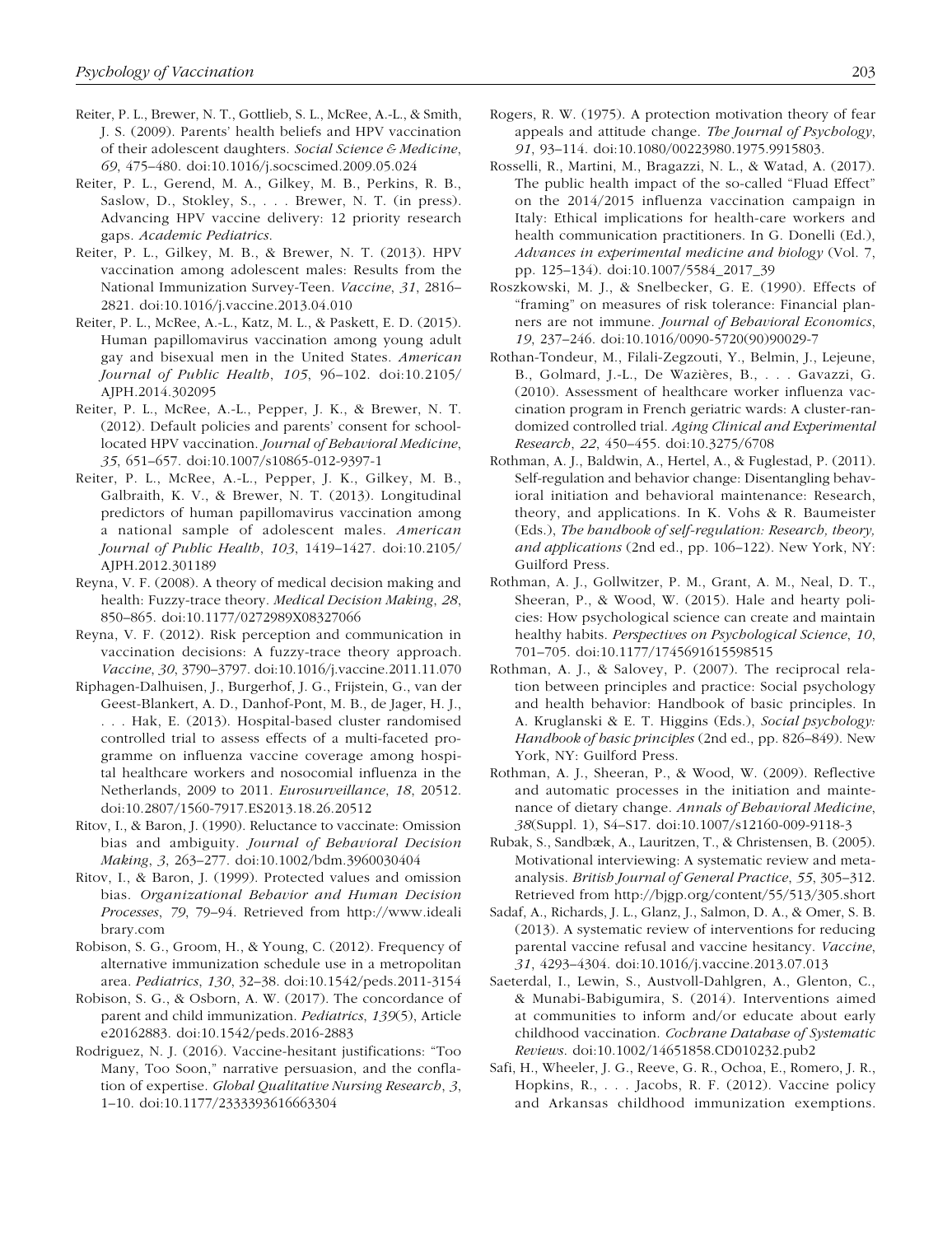*American Journal of Preventive Medicine*, *42*, 602–605. doi:10.1016/j.amepre.2012.02.022

- Salathé, M., & Bonhoeffer, S. (2008). The effect of opinion clustering on disease outbreaks. *Journal of the Royal Society Interface*, *5*, 1505–1508. doi:10.1098/rsif.2008.0271
- Salathé, M., & Khandelwal, S. (2011). Assessing vaccination sentiments with online social media: Implications for infectious disease dynamics and control. *PLOS Computational Biology*, *7*(10), Article e1002199. doi:10.1371/journal .pcbi.1002199
- Salmon, D. A., Haber, M., Gangarosa, E. J., Phillips, L., Smith, N. J., & Chen, R. T. (1999). Health consequences of religious and philosophical exemptions from immunization laws. *Journal of the American Medical Association*, *282*, 47–53. doi:10.1001/jama.282.1.47
- Samad, L., Tate, A. R., Dezateux, C., Peckham, C., Butler, N., & Bedford, H. (2006). Differences in risk factors for partial and no immunisation in the first year of life: Prospective cohort study. *BMJ*, *332*, 1312–1313. doi:10.1136/bmj .332.7553.1312
- Sandberg, T., & Conner, M. (2008). Anticipated regret as an additional predictor in the theory of planned behaviour: A meta-analysis. *The British Journal of Social Psychology*, *47*, 589–606. doi:10.1348/014466607X258704
- Saville, A. W., Albright, K., Nowels, C., Barnard, J., Daley, M. F., Stokley, S., . . . Kempe, A. (2011). Getting under the hood: Exploring issues that affect provider-based recall using an immunization information system. *Academic Pediatrics*, *11*, 44–49. doi:10.1016/j.acap.2010.12.009
- Scheibehenne, B., Greifeneder, R., Todd, P. M., Joop, van der P., Michael, B., & R., L. D. (2010). Can there ever be too many options? A meta-analytic review of choice overload. *Journal of Consumer Research*, *37*, 409–425. doi:10 .1086/651235
- Schmid, P., Rauber, D., Betsch, C., Lidolt, G., & Denker, M.-L. (2017). Barriers of influenza vaccination intention and behavior - A systematic review of influenza vaccine hesitancy, 2005-2016. *PLOS ONE*, *12*(1), Article e0170550. doi:10.1371/journal.pone.0170550
- Schuler, C. L., Reiter, P. L., Smith, J. S., & Brewer, N. T. (2011). Human papillomavirus vaccine and behavioural disinhibition. *Sexually Transmitted Infections*, *87*, 349–353. doi:10.1136/sti.2010.048017
- Schwartz, B. (2004). *The paradox of choice: Why more is less*. New York, NY: Harper Collins Publishers.
- Seal, K. (2003). A randomized controlled trial of monetary incentives vs. outreach to enhance adherence to the hepatitis B vaccine series among injection drug users. *Drug and Alcohol Dependence*, *71*, 127–131. doi:10.1016/S0376- 8716(03)00074-7
- Sears, R. W. (2011). *The vaccine book: Making the right decision for your child* (2nd ed.). New York, NY: Little, Brown.
- Setbon, M., & Raude, J. (2010). Factors in vaccination intention against the pandemic influenza A/H1N1. *European Journal of Public Health*, *20*, 490–494. doi:10.1093/eur pub/ckq054
- Shalizi, C. R., & Thomas, A. C. (2011). Homophily and contagion are generically confounded in observational social network studies. *Sociological Methods & Research*, *40*, 211–239. doi:10.1177/0049124111404820
- Sheeran, P. (2002). Intention—behavior relations: A conceptual and empirical review. *European Review of Social Psychology*, *12*, 1–36. doi:10.1080/14792772143000003
- Sheeran, P., & Bosch, J. A. (Eds.). (2016). Implicit processes in health psychology [Special issue]. *Health Psychology*, *35*(8). Retrieved from [http://psycnet.apa.org/journals/](http://psycnet.apa.org/journals/hea/35/8/) [hea/35/8/](http://psycnet.apa.org/journals/hea/35/8/)
- Sheeran, P., Bosch, J. A., Crombez, G., Hall, P. A., Harris, J. L., Papies, E. K., & Wiers, R. W. (2016). Implicit processes in health psychology: Diversity and promise. *Health Psychology*, *35*, 761–766. doi:10.1037/hea0000409
- Sheeran, P., Gollwitzer, P. M., & Bargh, J. A. (2013). Nonconscious processes and health. *Health Psychology*, *32*, 460–473. doi:10.1037/a0029203
- Sheeran, P., Harris, P. R., & Epton, T. (2014). Does heightening risk appraisals change people's intentions and behavior? A meta-analysis of experimental studies. *Psychological Bulletin*, *140*, 511–543. doi:10.1037/a0033065
- Sheeran, P., Klein, W. M. P., & Rothman, A. J. (2017). Health behavior change: Moving from observation to intervention. *Annual Review of Psychology*, *68*, 573–600. doi:10.1146/annurev-psych-010416-044007
- Sheeran, P., & Webb, T. L. (2016). The intention-behavior gap. *Social & Personality Psychology Compass*, *10*, 503–518. doi:10.1111/spc3.12265
- Sheeran, P., Webb, T. L., & Gollwitzer, P. M. (2005). The interplay between goal intentions and implementation intentions. *Personality and Social Psychology Bulletin*, *31*, 87–98. doi:10.1177/0146167204271308
- Shelby, A., & Ernst, K. (2013). Story and science. *Human Vaccines & Immunotherapeutics*, *9*, 1795–1801. doi: 10.4161/hv.24828
- Sherman, D. A. K., Nelson, L. D., & Steele, C. M. (2000). Do messages about health risks threaten the self? Increasing the acceptance of threatening health messages via selfaffirmation. *Personality and Social Psychology Bulletin*, *26*, 1046–1058. doi:10.1177/01461672002611003
- Shim, E., Chapman, G. B., Townsend, J. P., & Galvani, A. P. (2012). The influence of altruism on influenza vaccination decisions. *Journal of the Royal Society Interface*, *9*, 2234–2243. doi:10.1098/rsif.2012.0115
- Shourie, S., Jackson, C., Cheater, F. M., Bekker, H. L., Edlin, R., Tubeuf, S., . . . Hammond, L. (2013). A cluster randomised controlled trial of a web based decision aid to support parents' decisions about their child's measles mumps and rubella (MMR) vaccination. *Vaccine*, 31, 6003–6010. doi:10.1016/j.vaccine.2013.10.025
- Silverman, J., Kurtz, S., & Draper, J. (2005). *Skills for communicating with patients* (2nd ed.). Oxford, England: Radcliffe Publishing.
- Skea, Z. C., Entwistle, V. A., Watt, I., & Russell, E. (2008). "Avoiding harm to others" considerations in relation to parental measles, mumps and rubella (MMR) vaccination discussions—an analysis of an online chat forum. *Social Science & Medicine*, *67*, 1382–1390. doi:10.1016/j .socscimed.2008.07.006
- Smith, N. M., Bresee, J. S., Shay, D. K., Uyeki, T. M., Cox, N. J., & Strikas, R. A. (2006). Prevention and control of influenza: Recommendations of the Advisory Committee on Immunization Practices (ACIP). *MMWR Morbidity*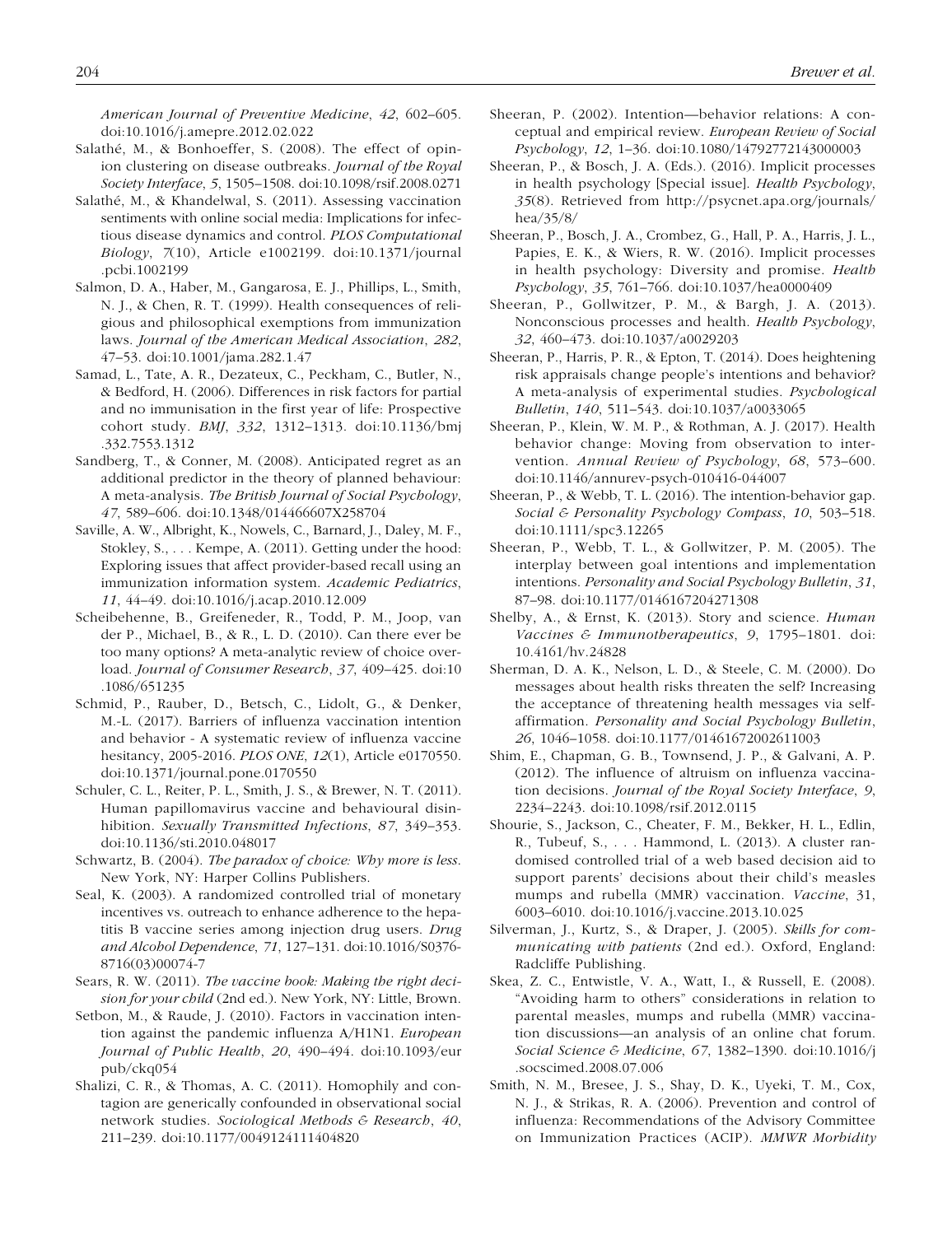*and Mortality Weekly Report*, *55*(RR10), 1–42. Retrieved from [https://www.cdc.gov/mmwr/preview/mmwrhtml/](https://www.cdc.gov/mmwr/preview/mmwrhtml/rr5510a1.htm) [rr5510a1.htm](https://www.cdc.gov/mmwr/preview/mmwrhtml/rr5510a1.htm)

- Smith, P. J., Humiston, S. G., Marcuse, E. K., Zhao, Z., Dorell, C. G., Howes, C., & Hibbs, B. (2011). Parental delay or refusal of vaccine doses, childhood vaccination coverage at 24 months of age, and the Health Belief Model. *Public Health Reports, 126*(Suppl. 2), 135–146. doi:10.1177/003 33549111260S215
- Smith, P. J., Humiston, S. G., Parnell, T., Vannice, K. S., & Salmon, D. A. (2010). The association between intentional delay of vaccine administration and timely childhood vaccination coverage. *Public Health Reports*, *125*, 534–541. doi:10.1177/003335491012500408
- Smith, P. J., Marcuse, E. K., Seward, J. F., Zhao, Z., & Orenstein, W. A. (2015). Children and adolescents unvaccinated against measles: Geographic clustering, parents' beliefs, and missed opportunities. *Public Health Reports*, *130*, 485–504. doi:10.1177/003335491513000512
- Smith, P. J., Shaw, J., Seither, R., Lopez, A., Hill, H. A., Underwood, M., . . . Orenstein, W. A. (2017). Vaccine exemptions and the kindergarten vaccination coverage gap. *Vaccine*, *35*, 5346–5351. doi:10.1016/J .VACCINE.2017.08.036
- Söderlund, L. L., Madson, M. B., Rubak, S., & Nilsen, P. (2011). A systematic review of motivational interviewing training for general health care practitioners. *Patient Education and Counseling*, *84*, 16–26. doi:10.1016/j.pec.2010.06.025
- Stacey, D., Légaré, F., Lewis, K., Barry, M. J., Bennett, C. L., Eden, K. B., . . . Trevena, L. (2017). Decision aids for people facing health treatment or screening decisions. *Cochrane Database of Systematic Reviews*, *4*. doi:10.1002/ 14651858.CD001431.pub5
- Stewart, A. M., & Cox, M. A. (2013). State law and influenza vaccination of health care personnel. *Vaccine*, *31*, 827–832. doi:10.1016/j.vaccine.2012.11.063
- Stokes, S., & Ismail, K. (2011). Uptake of the H1N1 vaccine by maternity staff at a university hospital in the UK. *International Journal of Gynaecology and Obstetrics*, *112*, 247. doi:10.1016/j.ijgo.2010.10.009
- Stone, E. G., Morton, S. C., Hulscher, M. E., Maglione, M. A., Roth, E. A., Grimshaw, J. M., . . . Shekelle, P. G. (2002). Interventions that increase Use of adult immunization and cancer screening services. *Annals of Internal Medicine*, *136*, 641. doi:10.7326/0003-4819-136-9-200205070-00006
- Strack, F., & Deutsch, R. (2004). Reflective and impulsive determinants of social behavior. *Personality and Social Psychology Review*, *8*, 220–247. doi:10.1207/ s15327957pspr0803\_1
- Sturm, L., Donahue, K., Kasting, M., Kulkarni, A., Brewer, N. T., & Zimet, G. D. (2017). Pediatrician-parent conversations about human papillomavirus vaccination: An analysis of audio recordings. *Journal of Adolescent Health*, *61*, 246–251. doi:10.1016/j.jadohealth.2017.02.006
- Suh, C. A., Saville, A., Daley, M. F., Glazner, J. E., Barrow, J., Stokley, S., . . . Kempe, A. (2012). Effectiveness and net cost of reminder/recall for adolescent immunizations. *Pediatrics*, *129*, e1437–e1445. doi:10.1542/peds.2011-1714
- Sundaram, N., Schaetti, C., Merten, S., Schindler, C., Ali, S. M., Nyambedha, E. O., . . . Weiss, M. G. (2016). Sociocultural

determinants of anticipated oral cholera vaccine acceptance in three African settings: A meta-analytic approach. *BMC Public Health, 16*, Article 36. doi:10.1186/s12889-016-2710-0

- Szilagyi, P. G., Bordley, C., Vann, J. C., Chelminski, A., Kraus, R. M., Margolis, P. A., & Rodewald, L. E. (2000). Effect of patient reminder/recall interventions on immunization rates: A review. *Journal of the American Medical Association*, *284*, 1820–1827. doi:10.1001/jama.284.14.1820
- Szilagyi, P. G., Rodewald, L. E., Savageau, J., Yoos, L., & Doane, C. (1992). Improving influenza vaccination rates in children with asthma: A test of a computerized reminder system and an analysis of factors predicting vaccination compliance. *Pediatrics*, *90*, 871–875. Retrieved from <http://pediatrics.aappublications.org/content/90/6/871>
- Szilagyi, P. G., Serwint, J. R., Humiston, S. G., Rand, C. M., Schaffer, S., Vincelli, P., . . . Curtis, C. R. (2015). Effect of provider prompts on adolescent immunization rates: A randomized trial. *Academic Pediatrics*, *15*, 149–57. doi:10.1016/j.acap.2014.10.006
- Tannenbaum, M. B., Hepler, J., Zimmerman, R. S., Saul, L., Jacobs, S., Wilson, K., & Albarracín, D. (2015). Appealing to fear: A meta-analysis of fear appeal effectiveness and theories. *Psychological Bulletin*, *141*, 1178–1204. doi:10.1037/a0039729.
- Taylor, S. (2009). Political epidemiology: Strengthening socio-political analysis for mass immunisation—lessons from the smallpox and polio programmes. *Global Public Health*, *4*, 546–560. doi:10.1080/17441690701727850
- Thompson, J. W., Tyson, S., Card-Higginson, P., Jacobs, R. F., Wheeler, J. G., Simpson, P., . . . Salmon, D. A. (2007). Impact of addition of philosophical exemptions on childhood immunization rates. *American Journal of Preventive Medicine*, *32*, 194–201. doi:10.1016/j.amepre.2006.10.014
- Thompson, W. W., Shay, D. K., Weintraub, E., Brammer, L., Cox, N., Anderson, L. J., & Fukada, K. (2003). Mortality associated with influenza and respiratory syncytial virus in the United States. *Journal of the American Medical Association*, *289*, 179–186. doi:10.1001/jama.289.2.179
- Thomson, A., Robinson, K., & Vallée-Tourangeau, G. (2016). The 5As: A practical taxonomy for the determinants of vaccine uptake. *Vaccine*, *34*, 1018–1024. doi:10.1016/j .vaccine.2015.11.065
- Topp, L., Day, C. A., Wand, H., Deacon, R. M., van Beek, I., Haber, P. S., . . . Maher, L. (2013). A randomised controlled trial of financial incentives to increase hepatitis B vaccination completion among people who inject drugs in Australia. *Preventive Medicine*, *57*, 297–303. doi:10.1016/j .ypmed.2013.04.013
- Trivedi, A. N., & Ayanian, J. Z. (2006). Perceived discrimination and use of preventive health services. *Journal of General Internal Medicine*, *21*, 553–558 doi:10.1111/ j.1525-1497.2006.00413.x
- Tucker Edmonds, B. M., Coleman, J., Armstrong, K., & Shea, J. A. (2011). Risk perceptions, worry, or distrust: What drives pregnant women's decisions to accept the H1N1 vaccine? *Maternal and Child Health Journal*, *15*, 1203– 1209. doi:10.1007/s10995-010-0693-5
- Tversky, A., & Kahneman, D. (1974). Judgment under uncertainty: Heuristics and biases. *Science*, *185*, 1124–1131. doi:10.1126/science.185.4157.1124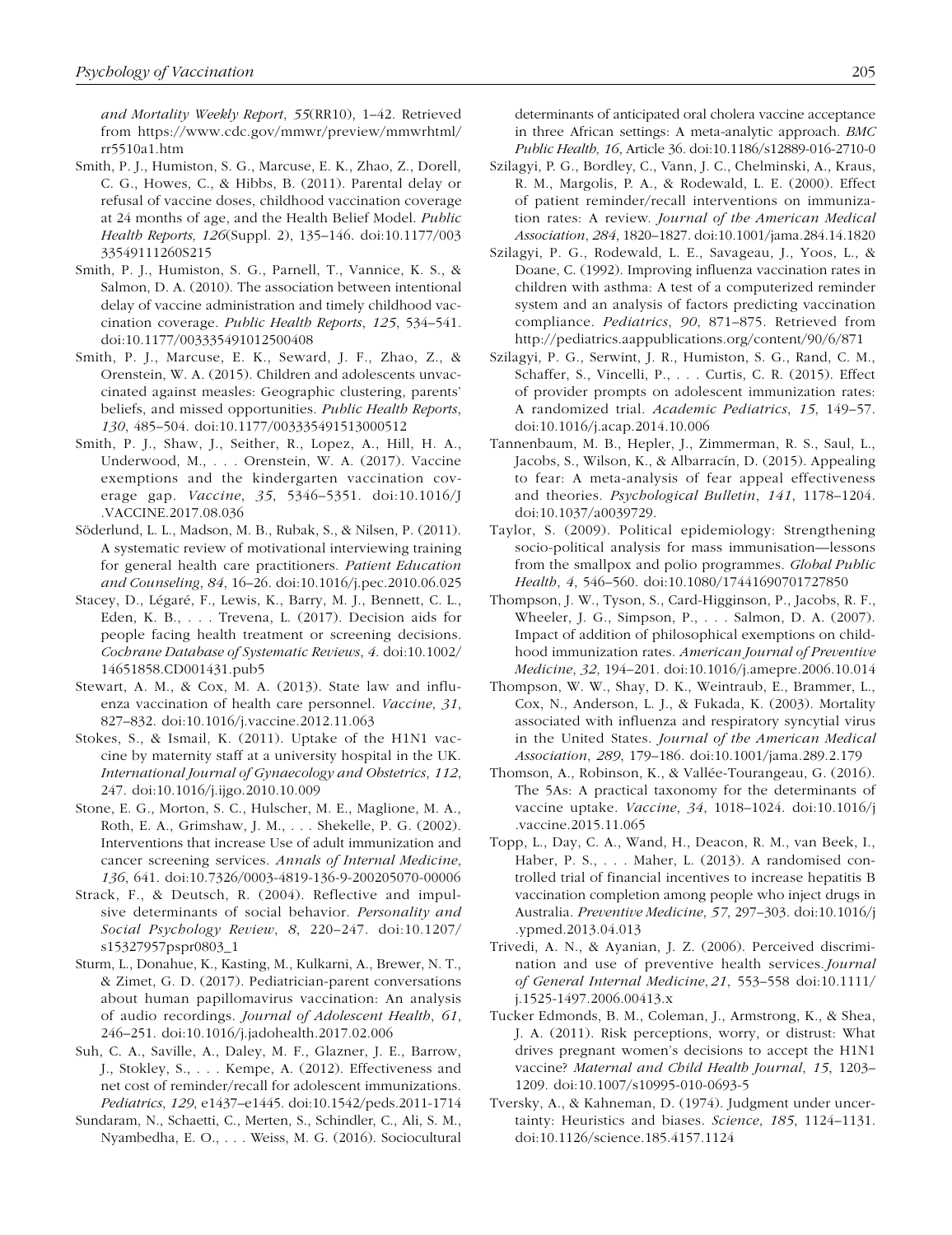- Verweij, M., & Dawson, A. (2004). Ethical principles for collective immunisation programmes. *Vaccine*, *22*, 3122– 3126. doi:10.1016/j.vaccine.2004.01.062
- Vet, R., de Wit, J. B. F., & Das, E. (2014). The role of implementation intention formation in promoting hepatitis B vaccination uptake among men who have sex with men. *International Journal of STD & AIDS*, *25*, 122–129. doi:10.1177/0956462413495012
- Vietri, J. T., Li, M., Galvani, A. P., & Chapman, G. B. (2012). Vaccinating to help ourselves and others. *Medical Decision Making*, *32*, 447–458. doi:10.1177/0272989X11427762
- Volpp, K. G., John, L. K., Troxel, A. B., Norton, L., Fassbender, J., & Loewenstein, G. (2008). Financial incentive-based approaches for weight loss: A randomized trial. *Journal of the American Medical Association*, *300*, 2631–2637. doi:10.1001/jama.2008.804
- Walkinshaw, E. (2011). Mandatory vaccinations: The international landscape. *Canadian Medical Association Journal*, *183*, E1167–E1168. doi:10.1503/cmaj.109-3993
- Wallace, C., Leask, J., & Trevena, L. J. (2006). Effects of a web based decision aid on parental attitudes to MMR vaccination: A before and after study. *British Medical Journal*, *332*, 146–149. doi:10.1136/bmj.38678.681840.68
- Wasserman, S., & Faust, K. (1994). *Social network analysis: Methods and applications (Structural)*. New York, NY: Cambridge University Press.
- Watson, M., Shaw, D., Molchanoff, L., & McInnes, C. (2009). Challenges, lessons learned and results following the implementation of a human papilloma virus school vaccination program in South Australia. *Australian and New Zealand Journal of Public Health*, *33*, 365–370. doi:10.1111/j.1753-6405.2009.00409.x
- Weaver, T., Metrebian, N., Hellier, J., Pilling, S., Charles, V., Little, N., . . . Strang, J. (2014). Use of contingency management incentives to improve completion of hepatitis B vaccination in people undergoing treatment for heroin dependence: A cluster randomised trial. *The Lancet*, *384*, 153–163. doi:10.1016/S0140-6736(14)60196-3
- Webb, T. L., & Sheeran, P. (2006). Does changing behavioral intentions engender behavior change? A meta-analysis of the experimental evidence. *Psychological Bulletin*, *132*, 249–268. doi:10.1037/0033-2909.132.2.249
- Webb, T. L., Sheeran, P., & Pepper, J. (2012). Gaining control over responses to implicit attitude tests: Implementation intentions engender fast responses on attitude-incongruent trials. *The British Journal of Social Psychology*, *51*, 13–32. doi:10.1348/014466610X532192
- Weinstein, N. D. (1993). Testing four competing theories of health-protective behavior. *Health Psychology*, *12*, 324– 333. doi:10.1037/0278-6133.12.4.324
- Weinstein, N. D. (2007). Misleading tests of health behavior theories. *Annals of Behavioral Medicine*, *33*, 1–10. doi:10.1207/s15324796abm3301\_1
- Weinstein, N. D., Kwitel, A., McCaul, K. D., Magnan, R. E., Gerrard, M., & Gibbons, F. X. (2007). Risk perceptions: Assessment and relationship to influenza vaccination. *Health Psychology*, *26*, 146–151. doi:10.1037/0278-6133.26.2.146
- Wheelock, A., Miraldo, M., Thomson, A., Vincent, C., & Sevdalis, N. (2017). Evaluating the importance of policy

amenable factors in explaining influenza vaccination: A cross-sectional multinational study. *BMJ Open*, *7*(7), Article e014668. doi:10.1136/bmjopen-2016-014668

- Wheelock, A., Thomson, A., & Sevdalis, N. (2013). Social and psychological factors underlying adult vaccination behavior: Lessons from seasonal influenza vaccination in the US and the UK. *Expert Review of Vaccines*, *12*, 893–901. doi:10.1586/14760584.2013.814841
- Wilding, S., Conner, M., Sandberg, T., Prestwich, A., Lawton, R., Wood, C., . . . Sheeran, P. (2016). The question-behaviour effect: A theoretical and methodological review and meta-analysis. *European Review of Social Psychology*, *27*, 196–230. doi:10.1080/10463283.2016.1245940
- Wiley, K. E., & Leask, J. (2013). Respiratory vaccine uptake during pregnancy. *The Lancet Respiratory Medicine*, *1*, 9–11. doi:10.1016/S2213-2600(13)70024-9.
- Wiley, K. E., Steffens, M., Berry, N., & Leask, J. (2017). An audit of the quality of online immunisation information available to Australian parents. *BMC Public Health*, *17*(1), Article 76. doi:10.1186/s12889-016-3933-9
- Williams, S. E. (2014). What are the factors that contribute to parental vaccine-hesitancy and what can we do about it? *Human Vaccines and Immunotherapeutics*, *10*, 2584– 2596. doi:10.4161/hv.28596
- Williams, S. E., Rothman, R. L., Offit, P. A., Schaffner, W., Sullivan, M., & Edwards, K. M. (2013). A randomized trial to increase acceptance of childhood vaccines by vaccinehesitant parents: A pilot study. *Academic Pediatrics*, *13*, 475–480. doi:10.1016/j.acap.2013.03.011
- Williams, W. W., Lu, P.-J., O'Halloran, A., Kim, D. K., Grohskopf, L. A., Pilishvili, T., . . . Fiebelkorn, A. P. (2017). Surveillance of vaccination coverage among adult populations—United States, 2015. *MMWR Surveillance Summaries*, *66*(11), 1–28. doi:10.15585/mmwr.ss6611a1
- Winterbottom, A., Bekker, H. L., Conner, M., & Mooney, A. (2008). Does narrative information bias individual's decision making? A systematic review. *Social Science & Medicine*, *67*, 2079–2088. doi:10.1016/j.socs cimed.2008.09.037
- Witteman, H. O., Chipenda Dansokho, S., Exe, N., Dupuis, A., Provencher, T., & Zikmund-Fisher, B. J. (2015). Risk communication, values clarification, and vaccination decisions. *Risk Analysis*, *35*, 1801–1819. doi:10.1111/ risa.12418
- Witteman, H. O., Dansokho, S. C., Colquhoun, H., Coulter, A., Dugas, M., Fagerlin, A., . . . Witteman, W. (2015). Usercentered design and the development of patient decision aids: Protocol for a systematic review. *Systematic Reviews*, *4*, 11. doi:10.1186/2046-4053-4-11
- Witteman, H. O., & Zikmund-Fisher, B. J. (2012). The defining characteristics of Web 2.0 and their potential influence in the online vaccination debate. *Vaccine*, *30*, 3734–3740. doi:10.1016/j.vaccine.2011.12.039
- Wolfe, R. M., & Sharp, L. K. (2002). Anti-vaccinationists past and present. *British Medical Journal*, *325*, 430–432. doi:10.1136/bmj.325.7361.430
- Wood, W., & Neal, D. T. (2016). Healthy through habit: Interventions for initiating and maintaining health behavior change. *Behavioral Science & Policy*, *2*(1), 89–103.